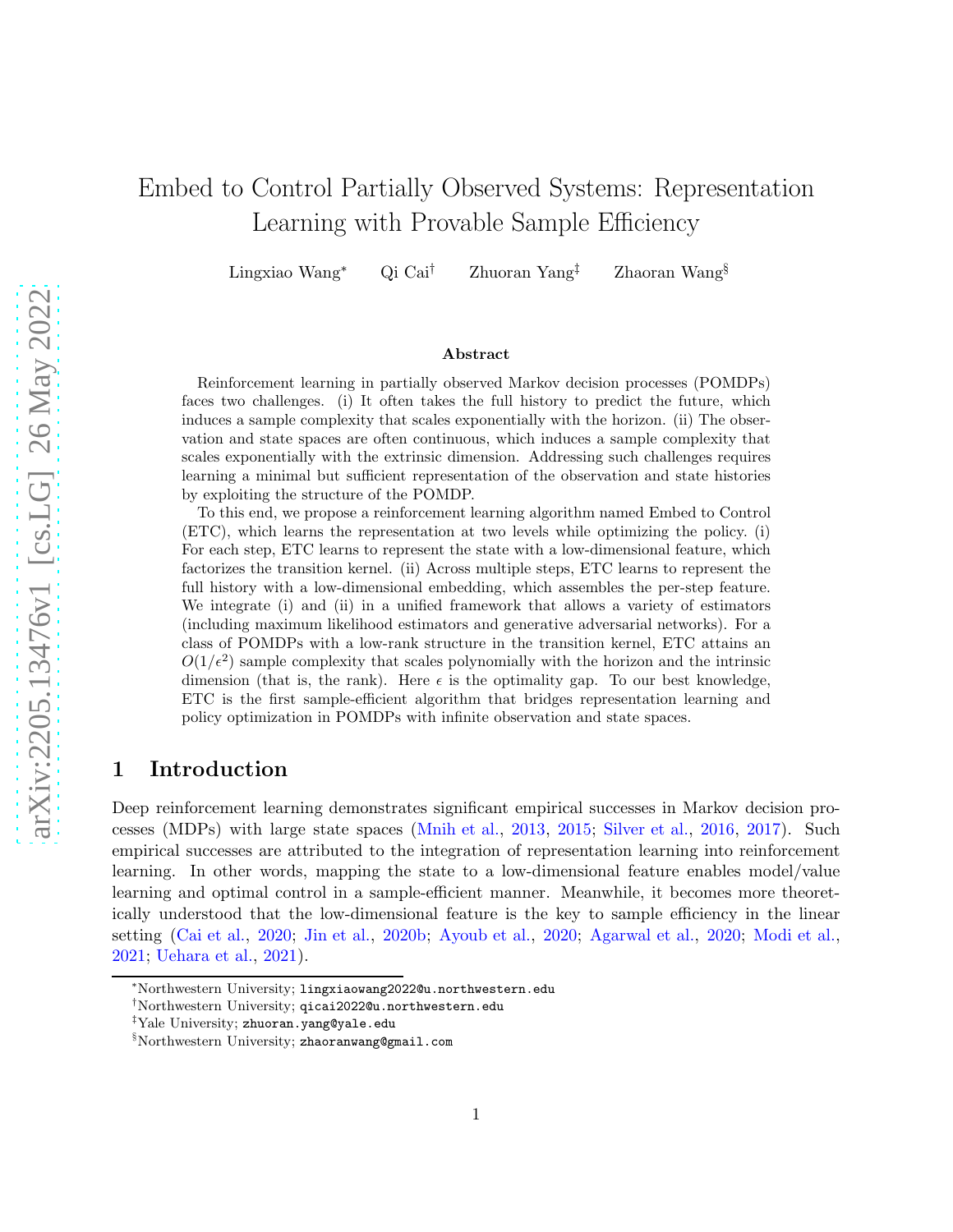In contrast, partially observed Markov decision processes (POMDPs) with large observation and state spaces remain significantly more challenging. Due to a lack of the Markov property, the lowdimensional feature of the observation at each step is insufficient for the prediction and control of the future [\(Sondik](#page-15-3), [1971](#page-15-3); [Papadimitriou and Tsitsiklis](#page-15-4), [1987](#page-15-4); [Coates et al.,](#page-13-3) [2008](#page-13-3); [Azizzadenesheli et al.](#page-13-4), [2016;](#page-13-4) [Guo et al.,](#page-14-4) [2016](#page-14-4)). Instead, it is necessary to obtain a low-dimensional embedding of the history, which assembles the low-dimensional features across multiple steps [\(Hefny et al.](#page-14-5), [2015](#page-14-5); [Sun et al.](#page-15-5), [2016](#page-15-5)). In practice, learning such features and embeddings requires various heuristics, e.g., recurrent neural network architectures and auxiliary tasks [\(Hausknecht and Stone,](#page-14-6) [2015](#page-14-6); [Li et al.,](#page-14-7) [2015](#page-14-7); [Mirowski et al.,](#page-14-8) [2016;](#page-14-8) [Girin et al.,](#page-14-9) [2020](#page-14-9)). In theory, the best results are restricted to the tabular setting [\(Azizzadenesheli et al.](#page-13-4), [2016](#page-13-4); [Guo et al.](#page-14-4), [2016](#page-14-4); [Jin et al.](#page-14-10), [2020a;](#page-14-10) [Liu et al.](#page-14-11), [2022\)](#page-14-11), which does not involve representation learning.

To this end, we identify a class of POMDPs with a low-rank structure on the state transition kernel (but not on the observation emission kernel), which allows prediction and control in a sample-efficient manner. More specifically, the transition admits a low-rank factorization into two unknown features, whose dimension is the rank. On top of the low-rank transition, we define a Bellman operator, which performs a forward update for any finite-length trajectory. The Bellman operator allows us to further factorize the history across multiple steps to obtain its embedding, which assembles the per-step feature.

By integrating the two levels of representation learning, that is, (i) feature learning at each step and (ii) embedding learning across multiple steps, we propose a sample-efficient algorithm, namely Embed to Control (ETC), for POMDPs with infinite observation and state spaces. The key to ETC is balancing exploitation and exploration along the representation learning process. To this end, we construct a confidence set of embeddings upon identifying and estimating the Bellman operator, which further allows efficient exploration via optimistic planning. It is worth mentioning that such a unified framework allows a variety of estimators (including maximum likelihood estimators and generative adversarial networks).

We analyze the sample efficiency of ETC under the future and past sufficiency assumptions. In particular, such assumptions ensure that the future and past observations are sufficient for identifying the belief state, which captures the information-theoretic difficulty of POMDPs. We prove that ETC attains an  $O(1/\epsilon^2)$  sample complexity that scales polynomially with the horizon and the dimension of the feature (that is, the rank of the transition). Here  $\epsilon$  is the optimality gap. The polynomial dependency on the horizon is attributed to embedding learning across multiple steps, while polynomial dependency on the dimension is attributed to feature learning at each step, which is the key to bypassing the infinite sizes of the observation and state spaces.

Contributions. In summary, our contribution is threefold.

- We identify a class of POMDPs with the low-rank transition, which allows representation learning and reinforcement learning in a sample-efficient manner.
- We propose ETC, a principled approach integrating embedding and control in the low-rank POMDP.
- We establish the sample efficiency of ETC in the low-rank POMDP with infinite observation and state spaces.

Related Work. Our work follows the previous studies of POMDPs. In general, solving a POMDP is intractable from both the computational and the statistical perspectives [\(Papadimitriou and Tsitsiklis,](#page-15-4)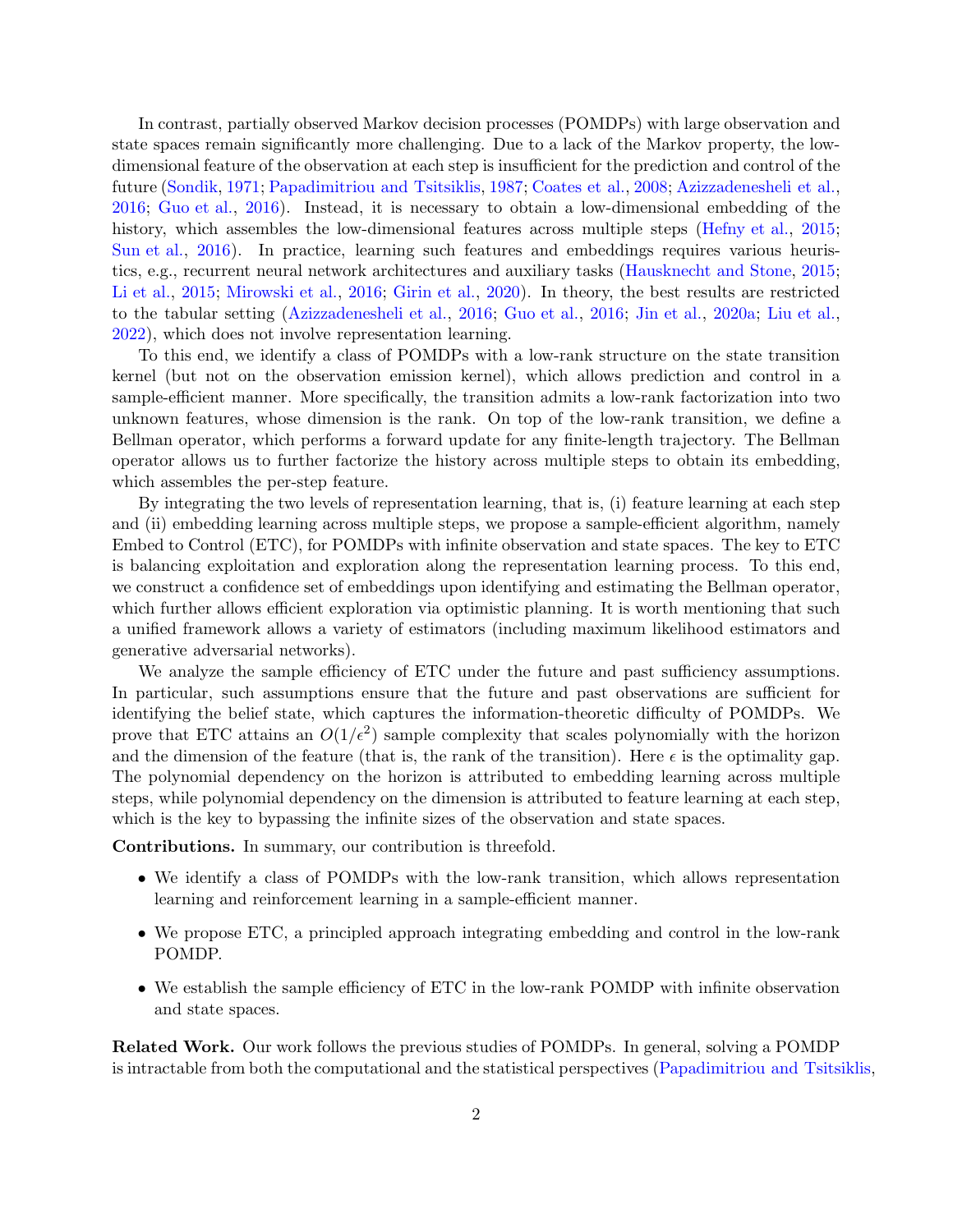[1987;](#page-15-4) [Vlassis et al.,](#page-15-6) [2012](#page-15-6); [Azizzadenesheli et al.](#page-13-4), [2016](#page-13-4); [Guo et al.](#page-14-4), [2016](#page-14-4); [Jin et al.](#page-14-10), [2020a](#page-14-10)). Given such computational and statistical barriers, previous works attempt to identify tractable POMDPs. In particular, [Azizzadenesheli et al.](#page-13-4) [\(2016](#page-13-4)); [Guo et al.](#page-14-4) [\(2016](#page-14-4)); [Jin et al.](#page-14-10) [\(2020a](#page-14-10)); [Liu et al.](#page-14-11) [\(2022](#page-14-11)) consider the tabular POMDPs with (left) invertible emission matrices. [Efroni et al.](#page-14-12) [\(2022\)](#page-14-12) considers the POMDPs where the state is fully determined by the most recent observations of a fixed length. [Cayci et al.](#page-13-5) [\(2022](#page-13-5)) analyze POMDPs where a finite internal state can approximately determine the state. In contrast, we analyze POMDPs with the low-rank transition and allow the state and observation spaces to be arbitrarily large. Meanwhile, our analysis hinges on the future and past sufficiency assumptions, which only require that the density of the state is identified by that of the future and past observations, respectively. In recent work, [Cai et al.](#page-13-6) [\(2022](#page-13-6)) also utilizes the low-rank property in the transition. Nevertheless, [Cai et al.](#page-13-6) [\(2022](#page-13-6)) assumes that the feature representation of state-action pairs is known, thus relieving the agent from feature learning. In contrast, we aim to recover the efficient state-action representation for planning. In terms of the necessity of exploration, [Azizzadenesheli et al.](#page-13-4) [\(2016](#page-13-4)); [Guo et al.](#page-14-4) [\(2016](#page-14-4)) analyze POMDPs where an arbitrary policy can conduct efficient exploration. Similarly, [Cayci et al.](#page-13-5) [\(2022](#page-13-5)) consider POMDPs with a finite concentrability coefficient [\(Munos](#page-14-13), [2003](#page-14-13); [Chen and Jiang](#page-13-7), [2019\)](#page-13-7), where the visitation density of an arbitrary policy is close to that of the optimal policy. In contrast, [Jin et al.](#page-14-10) [\(2020a](#page-14-10)); [Efroni et al.](#page-14-12) [\(2022](#page-14-12)); [Cai et al.](#page-13-6) [\(2022](#page-13-6)) consider POMDPs where strategic exploration is necessary. In our work, we follow [Jin et al.](#page-14-10) [\(2020a](#page-14-10)); [Efroni et al.](#page-14-12) [\(2022](#page-14-12)); [Cai et al.](#page-13-6) [\(2022](#page-13-6)) and design strategic exploration to attain sample efficiency in solving the POMDPs.

To learn a sufficient embedding for control, we utilize the low-rank transition of POMDPs. Our idea is motivated by the previous analysis of low-rank MDPs [\(Cai et al.](#page-13-0), [2020](#page-13-0); [Jin et al.,](#page-14-2) [2020b](#page-14-2); [Ayoub et al.](#page-13-1), [2020](#page-13-1); [Agarwal et al.](#page-13-2), [2020](#page-13-2); [Modi et al.,](#page-14-3) [2021](#page-14-3); [Uehara et al.,](#page-15-2) [2021](#page-15-2)). In particular, the state transition of a low-rank MDP aligns with that in our low-rank POMDP model. Nevertheless, we remark that such states are observable in a low-rank MDP but are unobservable in POMDPs with the low-rank transition. Such unobservability makes solving a low-rank POMDP much more challenging than solving a low-rank MDP.

**Notation.** We denote by  $\mathbb{R}^d_+$  the space of d-dimensional vectors with nonnegative entries. We denote by  $L^p(\mathcal{X})$  the  $L^p$  space of functions defined on  $\mathcal{X}$ . We denote by  $\Delta(d)$  the space of ddimensional probability density arrays. We denote by  $[H] = \{1, \ldots, H\}$  the index set of size H. For a linear operator M mapping from an  $L^p$  space to an  $L^q$  space, we denote by  $||M||_{p\mapsto q}$  the operator norm of M. For a vector  $x \in \mathbb{R}^d$ , we denote by  $[x]_i$  the *i*-th entry of x.

## 2 Partially Observable Markov Decision Process

We define a partially observable Markov decision process (POMDP) by the following tuple,

$$
\mathcal{M} = (\mathcal{S}, \mathcal{A}, \mathcal{O}, \{\mathbb{P}_h\}_{h \in [H]}, \{\mathbb{O}_h\}_{h \in [H]}, r, H, \mu_1),
$$

where H is the length of an episode,  $\mu_1$  is the initial distribution of state  $s_1$ , and S, A, O are the state, action, and observation spaces, respectively. Here  $\mathbb{P}_h(\cdot | \cdot, \cdot)$  is the transition kernel,  $\mathbb{O}_h(\cdot | \cdot)$  is the emission kernel, and  $r(\cdot)$  is the reward function. In each episode, the agent with the policy  $\pi = {\{\pi_h\}_h\in[H]}$  interact with the environment as follows. The environment select an initial state  $s_1$  drawn from the distribution  $\mu_1$ . In the h-th step, the agent receives the reward  $r(o_h)$  and the observation  $o_h$  drawn from the observation density  $\mathbb{O}_h(\cdot | s_h)$ , and makes the decision  $a_h = \pi_h(\tau_1^h)$  according to the policy  $\pi_h$ , where  $\tau_1^h = \{o_1, a_1, \ldots, a_{h-1}, o_h\}$  is the interaction history.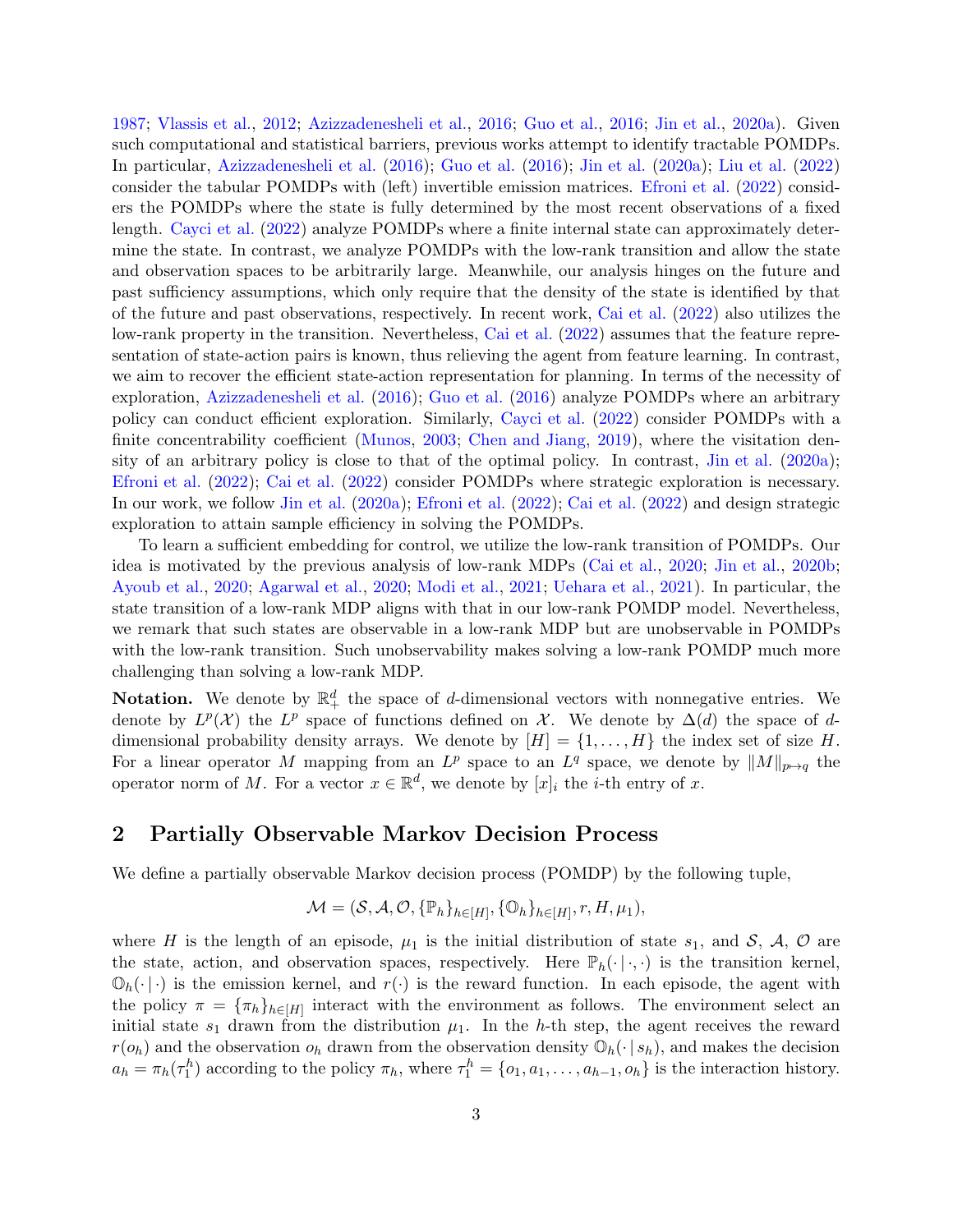The environment then transits into the next state  $s_{h+1}$  drawn from the transition distribution  $\mathbb{P}_h(\cdot | s_h, a_h)$ . The procedure ends until the environment transits into the state  $s_{H+1}$ .

In the sequel, we assume that the action space A is finite with capacity  $|\mathcal{A}| = A$ . Meanwhile, we highlight that the observation and state spaces  $\mathcal O$  and  $\mathcal S$  are possibly infinite.

Value Functions and Learning Objective. For a given policy  $\pi = {\pi_h}_{h \in [H]}$ , we define the following value function that captures the expected cumulative rewards from interactions,

$$
V^{\pi} = \mathbb{E}_{\pi} \left[ \sum_{h=1}^{H} r(o_h) \right]. \tag{2.1}
$$

Here we denote by  $\mathbb{E}_{\pi}$  the expectation taken with respect to the policy  $\pi$ . Our goal is to derive a policy that maximizes the cumulative rewards. In particular, we aim to derive the  $\epsilon$ -suboptimal policy  $\pi$  such that

$$
V^{\pi^*} - V^{\pi} \le \epsilon,
$$

based on minimal interactions with the environment, where  $\pi^* = \arg \max_{\pi} V^{\pi}$  is the optimal policy.

Notations of POMDP. In the sequel, we introduce notations of the POMDP to simplify the discussion. We define

$$
a_h^{h+k-1} = \{a_h, a_{h+1}, \dots, a_{h+k-1}\}, \quad o_h^{h+k} = \{o_h, o_{h+1}, \dots, o_{h+k}\}\
$$

as the sequences of actions and observations, respectively. Correspondingly, we write  $r(o_1^H)$  =  $\sum_{k=1}^{H} r(o_k)$  as the cumulative rewards for the observation sequence  $o_1^H$ . Meanwhile, we denote by  $\overline{\tau_h^{h+k}}$  the sequence of interactions from the h-th step to the  $(h+k)$ -th step, namely,

$$
\tau_h^{h+k} = \{o_h, a_h, \ldots, o_{h+k-1}, a_{h+k-1}, o_{h+k}\} = \{a_h^{h+k-1}, o_h^{h+k}\}.
$$

Similarly, we denote by  $\frac{\tau_h^{h+k}}{\tau_h}$  the sequence of interactions from the h-th step to the  $(h+k)$ -th step that includes the latest action  $a_{h+k}$ , namely,

$$
\underline{\tau}_h^{h+k} = \{o_h, a_h, \dots, o_{h+k}, a_{h+k}\} = \{a_h^{h+k}, o_h^{h+k}\}.
$$

In addition, with a slight abuse of notation, we define

$$
\mathbb{P}^{\pi}(\tau_h^{h+k}) = \mathbb{P}^{\pi}(o_h, \dots, o_{h+k} \mid a_h, \dots, a_{h+k-1}) = \mathbb{P}^{\pi}(o_h^{h+k} \mid a_h^{h+k-1}),
$$
  

$$
\mathbb{P}^{\pi}(\tau_h^{h+k} \mid s_h) = \mathbb{P}^{\pi}(o_h, \dots, o_{h+k} \mid s_h, a_h, \dots, a_{h+k-1}) = \mathbb{P}^{\pi}(o_h^{h+k} \mid s_h, a_h^{h+k-1}).
$$

Extended POMDP. To simplify the discussion and notations in our work, we introduce an extension of the POMDP, which allows us to access steps  $h$  smaller than zero and larger than the length  $H$  of an episode.

In particular, the interaction of an agent with the extended POMDP starts with a dummy initial state  $s_{1-\ell}$  for some  $\ell > 0$ . During the interactions, all the dummy action and observation sequences  $\underline{\tau}_{1-\ell}^0 = \{o_{1-\ell}, a_{1-\ell}, \ldots, o_0, a_0\}$  leads to the same initial state distribution  $\mu_1$  that defines the POMDP. Moreover, the agent is allowed to interact with the environment for  $k$  steps after observing the final observation  $\rho_H$  of an episode. Nevertheless, the agent only collects the reward  $r(o_h)$  at steps  $h \in [H]$ , which leads to the same learning objective as the POMDP. In addition, we denote by  $[H]^+ = \{1 - \ell, \ldots, H + k\}$  the set of steps in the extended POMDP. In the sequel, we do not distinguish between a POMDP and an extended POMDP for the simplicity of presentation.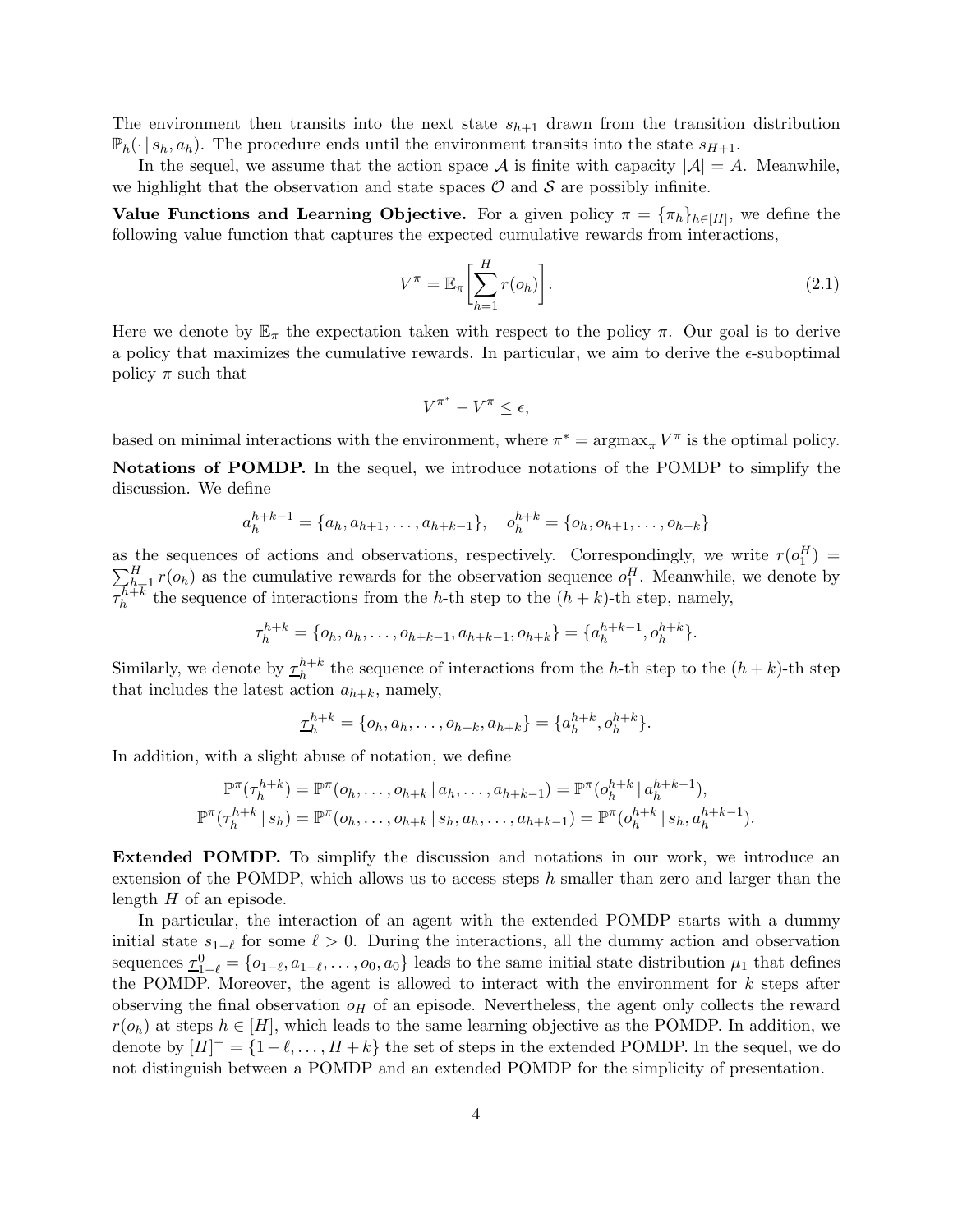# <span id="page-4-2"></span>3 A Sufficient Embedding for Prediction and Control

The key of solving a POMDP is the practice of inference, which recovers the density or linear functionals of density (e.g., the value functions) of future observation given the interaction history. To this end, previous approaches [\(Shani et al.](#page-15-7), [2013](#page-15-7)) typically maintain a belief, namely, a conditional density  $\mathbb{P}(s_h = \cdot | \tau_1^h)$  of the current state given the interaction history. The typical inference procedure first conducts filtering, namely, calculating the belief at  $(h+1)$ -th step given the belief at h-th step. Upon collecting the belief, the density of future observation is obtained via prediction, which acquires the distribution of future observations based on the distribution of state  $s_{h+1}$ .

In the case that maintaining a belief or conducting the prediction is intractable, previous approaches establish predictive states [\(Hefny et al.,](#page-14-5) [2015;](#page-14-5) [Sun et al.](#page-15-5), [2016](#page-15-5)), which is an embedding that is sufficient for inferring the density of future observations given the interaction history. Such approaches typically recover the filtering of predictive representations by solving moment equations. In particular, [Hefny et al.](#page-14-5) [\(2015](#page-14-5)); [Sun et al.](#page-15-5) [\(2016\)](#page-15-5) establishes such moment equations based on structural assumptions on the filtering of such predictive states. Similarly, [Anandkumar et al.](#page-13-8) [\(2012](#page-13-8)); [Jin et al.](#page-14-10) [\(2020a\)](#page-14-10) establishes a sequence of observation operators and recovers the trajectory density via such observation operators.

Motivated by the previous work, we aim to construct a embedding that are both learn-able and sufficient for control. A sufficient embedding for control is the density of the trajectory, namely,

<span id="page-4-1"></span>
$$
\Phi(\tau_1^H) = \mathbb{P}(\tau_1^H). \tag{3.1}
$$

Such an embedding is sufficient as it allows us to estimate the cumulative rewards function  $V^{\pi}$  of an arbitrary given policy  $\pi$ . Nevertheless, estimating such an embedding is challenging when the length H of an episode and the observation space  $\mathcal O$  are large. To this end, we exploit the low-rank structure in the state transition of POMDPs.

### 3.1 Low-Rank POMDP

<span id="page-4-0"></span>**Assumption 3.1** (Low-Rank POMDP). We assume that the transition kernel  $\mathbb{P}_h$  takes the following low-rank form for all  $h \in [H]^+,$ 

$$
\mathbb{P}_h(s_{h+1} | s_h, a_h) = \psi_h^*(s_{h+1})^\top \phi_h^*(s_h, a_h),
$$

where

$$
\psi_h^* : \mathcal{S} \mapsto \mathbb{R}_+^d, \quad \phi_h^* : \mathcal{S} \times \mathcal{A} \mapsto \Delta(d)
$$

are unknown features.

Here recall that we denote by  $[H]^+ = \{1-\ell, \ldots, H+k\}$  the set of steps in the extended POMDP. Note that our low-rank POMDP assumption does not specify the form of emission kernels. In contrast, we only require the transition kernels of states to be linear in unknown features.

Function Approximation. We highlight that the features in Assumption [3.1](#page-4-0) are unknown to us. Correspondingly, we assume that we have access to a parameter space Θ that allows us to fit such features as follows.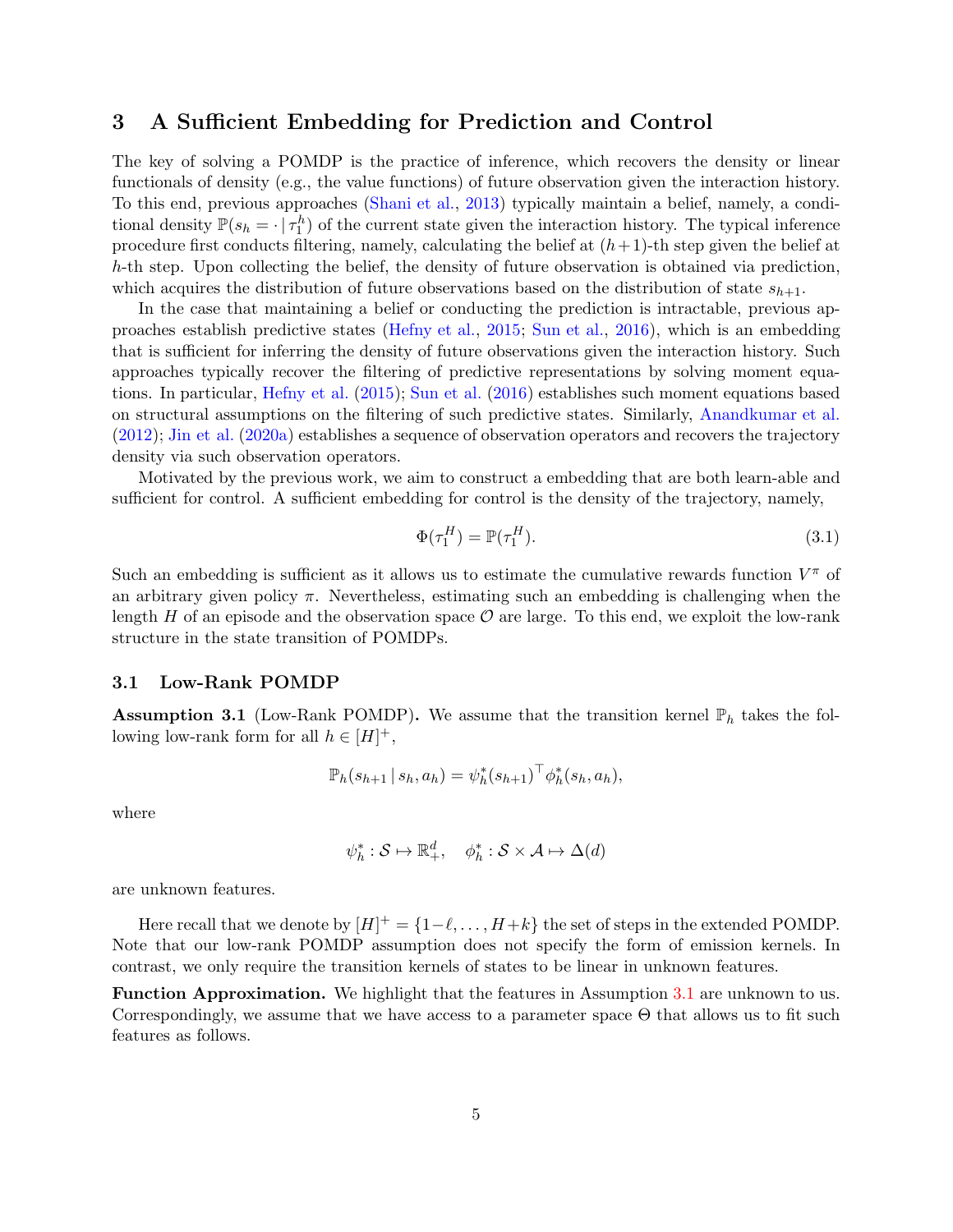<span id="page-5-1"></span>Definition 3.2 (Function Approximation). We define the following function approximation space  $\mathcal{F}^{\Theta} = {\{\mathcal{F}^{\Theta}_h\}}_{h \in [H]}$  corresponding to the parameter space  $\Theta$ ,

$$
\mathcal{F}_h^{\Theta} = \left\{ (\psi_h^{\theta}, \phi_h^{\theta}, \mathbb{O}_h^{\theta}) : \theta \in \Theta \right\}, \quad \forall h \in [H]^+.
$$

Here,  $\mathbb{O}_h^{\theta}: \mathcal{S} \times \mathcal{O} \mapsto \mathbb{R}_+$  is an emission kernel and  $\psi_{\frac{h}{\epsilon}}^{\theta}: \mathcal{S} \mapsto \mathbb{R}_+^d$ ,  $\phi_h^{\theta}: \mathcal{S} \mapsto \Delta(d)$  are features for all  $h \in [H]^+$  and  $\theta \in \Theta$ . In addition, it holds that  $\psi^{\theta}(\cdot)^{\top} \phi^{\theta}(s_h, a_h)$  defines a probability over  $s_{h+1} \in \mathcal{S}$ for all  $h \in [H]^+$  and  $(s_h, a_h) \in S \times A$ .

Here we denote by  $\psi_h^{\theta}, \phi_h^{\theta}, \mathbb{O}_h^{\theta}$  a parameterization of features and emission kernels. In practice, one typically utilizes linear or neural netowrk parameterization for the features and emission kernels. In the sequel, we write  $\mathbb{P}^{\theta}$  and  $\mathbb{P}^{\theta,\pi}$  as the probability densities corresponding to the transition dynamics defined by  $\{\psi_h^{\theta}, \phi_h^{\theta}\}_{h \in [H]}$  and policy  $\pi$ , respectively. We impose the following realizability assumption to ensure that the true model belongs to the parameterized function space  $\mathcal{F}^{\Theta}$ .

**Assumption 3.3** (Realizable Parameterization). We assume that there exists a parameter  $\theta^* \in \Theta$ , such that  $\psi_h^{\theta^*} = \psi_h^*, \ \phi_h^{\theta^*} = \phi_h^*$ , and  $\mathbb{O}_h^{\theta^*} = \mathbb{O}_h$  for all  $h \in [H]$ .

We define the following forward emission operator as a generalization of the emission kernel.

<span id="page-5-0"></span>Definition 3.4 (Forward Emission Operator). We define the following forward emission operator  $\mathbb{U}_h^{\theta}: L^1(\mathcal{S}) \mapsto L^1(\mathcal{A}^k \times \mathcal{O}^{k+1})$  for all  $h \in [H],$ 

$$
(\mathbb{U}_{h}^{\theta}f)(\tau_{h}^{h+k}) = \int_{\mathcal{S}} \mathbb{P}^{\theta}(\tau_{h}^{h+k} \mid s_{h}) \cdot f(s_{h}) \mathrm{d}s_{h}, \quad \forall f \in L^{1}(\mathcal{S}), \ \forall \tau_{h}^{h+k} \in \mathcal{A}^{k} \times \mathcal{O}^{k+1}.
$$
 (3.2)

Here recall that we denote by  $\tau_h^{h+k} = \{a_h^{h+k-1}, o_h^{h+k}\}\in \mathcal{A}^k \times \mathcal{O}^{k+1}$  the trajectory of interactions. In addition, recall that we define  $\mathbb{P}^{\theta}(\tau_h^k | s_h) = \mathbb{P}^{\theta}(\rho_h^{h+k} | s_h, a_h^{h+k-1})$  for notational simplicity.

We remark that when applying to a belief or a density over state  $s_h$ , the forward emission operator returns the density of trajectory  $\tau_h^{h+k}$  of k steps ahead of the h-th step.

Bottleneck Factor Interpretation of Low-Rank Transition. Recall that in Assumption [3.1,](#page-4-0) the feature  $\phi_h^*$  maps from the state-action pair  $(s_h, a_h) \in S \times A$  to a d-dimensional simplex in  $\Delta(d)$ . Equivalently, one can consider the low-rank transition as a latent variable model, where the next state  $s_{h+1}$  is generated by first generating a bottleneck factor  $q_h \sim \phi^*(s_h, a_h)$  and then generating the next state  $s_{h+1}$  by  $[\psi^*(\cdot)]_{q_h}$ . In other words, the probability array  $\phi^*(s_h, a_h) \in \Delta(d)$  induces a transition dynamics from the state-action pair  $(s_h, a_h)$  to the bottleneck factor  $q_h \in [d]$  as follows,

<span id="page-5-2"></span>
$$
\mathbb{P}_h(q_h \,|\, s_h, a_h) = \left[\phi_h^*(s_h, a_h)\right]_{q_h}, \quad \forall q_h \in [d].
$$

Correspondingly, we write  $\mathbb{P}_h(s_{h+1} | q_h) = [\psi_h^*(s_{h+1})]_{q_h}$  the transition probability from the bottleneck factor  $q_h \in [d]$  to the state  $s_{h+1} \in \mathcal{S}$  $s_{h+1} \in \mathcal{S}$  $s_{h+1} \in \mathcal{S}$ . See Figure 1 for an illustration of the data generating process with the bottleneck factors.

Understanding Bottleneck Factor. Utilizing the low-rank structure of the state transition requires us to understand the bottleneck factors  $\{q_h\}_{h\in[H]}$  defined by the low-rank transition. We highlight that the bottleneck factor  $q_h$  is a compressed and sufficient factor for inference. In particular, the bottleneck factor  $q_h$  determines the distribution of next state  $s_{h+1}$  through the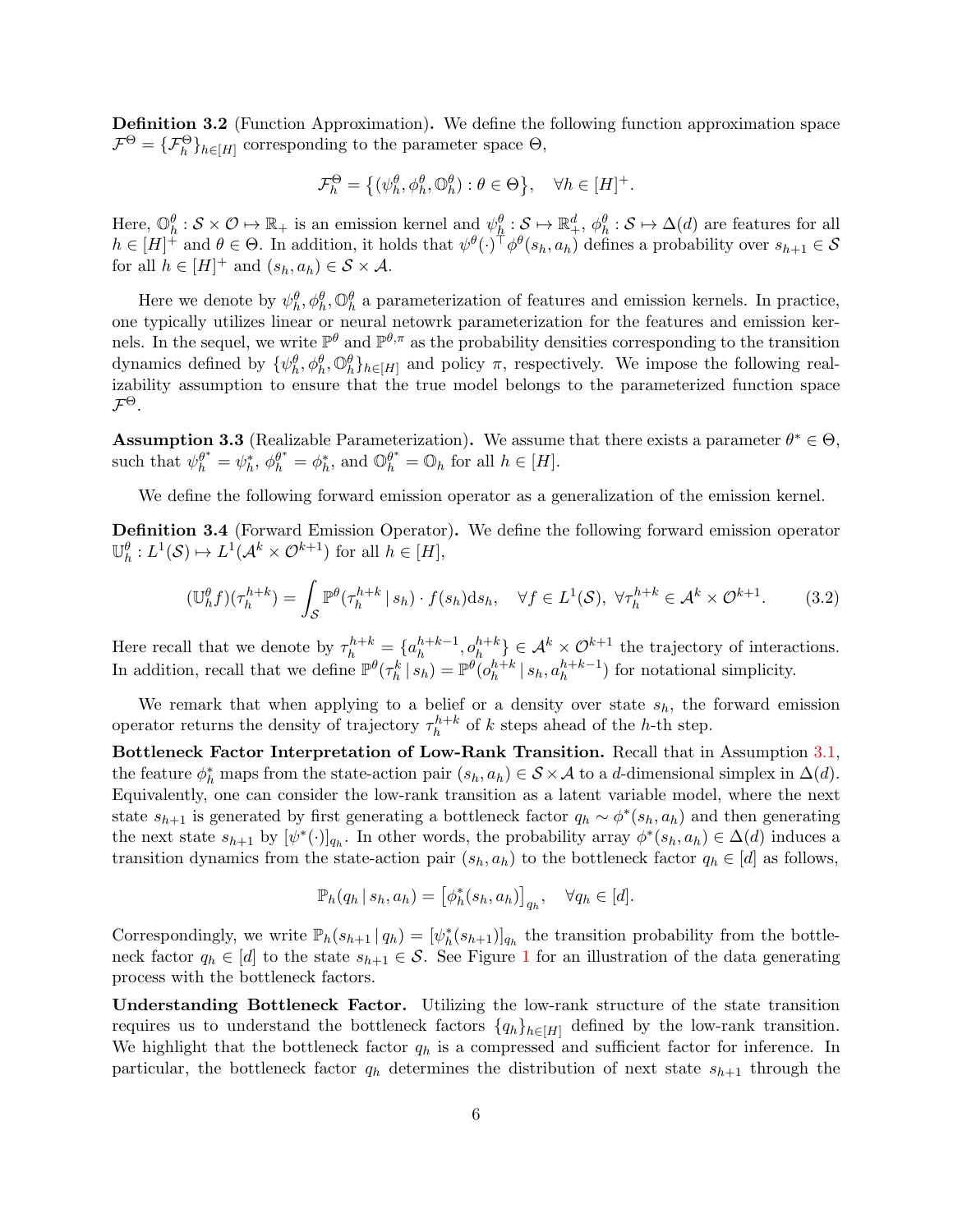<span id="page-6-0"></span>

Figure 1: The directed acyclic graph (DAG) of a POMDP with low-rank transition. Here  $\{s_h, s_{h+1}\},$  $\{o_h, o_{h+1}\}\$ ,  $a_h$ ,  $r_h$  are the states, observations, action, and reward, respectively. In addition, we denote by  $q_h$  the bottleneck factor induced by the low-rank transition, which depends on the state and action pair  $(s_h, a_h)$  and determines the density of next state  $s_{h+1}$ . In the DAG, we represent observable and unobservable variables by the shaded and unshaded nodes, respectively. In addition, we use the dashed node and arrows for the latent factor  $q_h$  and its corresponding transitions, respectively, to differentiate such bottlenect factor from the state of the POMDP.

feature  $\psi_h^*(s_{h+1} = \cdot) = \mathbb{P}(s_{h+1} = \cdot | q_h = \cdot)$ . Such a property motivate us to obtain our desired embedding via decomposing the density of trajectory based on the feature set  $\{\psi_h^*\}_{h\in[H]^+}$ . To achieve such a decomposition, we first introduce the following sufficiency condition for all the parameterized features  $\psi_h^{\theta}$  with  $\theta \in \Theta$ .

<span id="page-6-1"></span>**Assumption 3.5** (Future Sufficiency). We define the mapping  $g_h^{\theta}: A^k \times \mathcal{O}^{k+1} \mapsto \mathbb{R}^d$  for all parameter  $\theta \in \Theta$  and  $h \in [H]$  as follows,

$$
g_h^{\theta} = \left[ \mathbb{U}_h^{\theta} \big[ \psi_{h-1}^{\theta} \big]_1, \ldots, \mathbb{U}_h^{\theta} \big[ \psi_{h-1}^{\theta} \big]_d \right]^\top,
$$

where we denote by  $[\psi_{h-1}^{\theta}]_i$  the *i*-th entry of the mapping  $\psi_{h-1}^{\theta}$  for all  $i \in [d]$ . We assume for some  $k > 0$  that the matrix

<span id="page-6-3"></span>
$$
M_h^{\theta} = \int_{\mathcal{A}^k \times \mathcal{O}^{k+1}} g_h^{\theta}(\tau_h^{h+k}) g_h^{\theta}(\tau_h^{h+k})^{\top} d\tau_h^{h+k} \in \mathbb{R}^{d \times d}
$$

is invertible. We denote by  $M_h^{\theta, \dagger}$  the inverse of  $M_h^{\theta}$  for all parameter  $\theta \in \Theta$  and  $h \in [H]$ .

Intuitively, the future sufficiency condition in Assumption [3.5](#page-6-1) guarantees that the density of trajectory  $\tau_h^{h+k}$  in the future captures the information of the bottleneck variable  $q_{h-1}$ , which further captures the belief at the h-th step. To see such a fact, we have the following lemma.

<span id="page-6-2"></span>**Lemma 3.6** (Pseudo-Inverse of Forward Emission). We define linear operator  $\mathbb{U}_{h}^{\theta, \dagger}$  $h^{0,\dagger}$  :  $L^1(\mathcal{A}^k\times$  $\mathcal{O}^{k+1}$   $\mapsto L^1(\mathcal{S})$  for all  $\theta \in \Theta$  and  $h \in [H]$  as follows,

$$
(\mathbb{U}_{h}^{\theta,\dagger}f)(s_{h}) = \int_{\mathcal{A}^{k}\times\mathcal{O}^{k+1}} \psi_{h-1}^{\theta}(s_{h})^{\top} M_{h}^{\theta,\dagger} g_{h}^{\theta}(\tau_{h}^{h+k}) \cdot f(\tau_{h}^{h+k}) \mathrm{d}\tau_{h}^{h+k}, \tag{3.3}
$$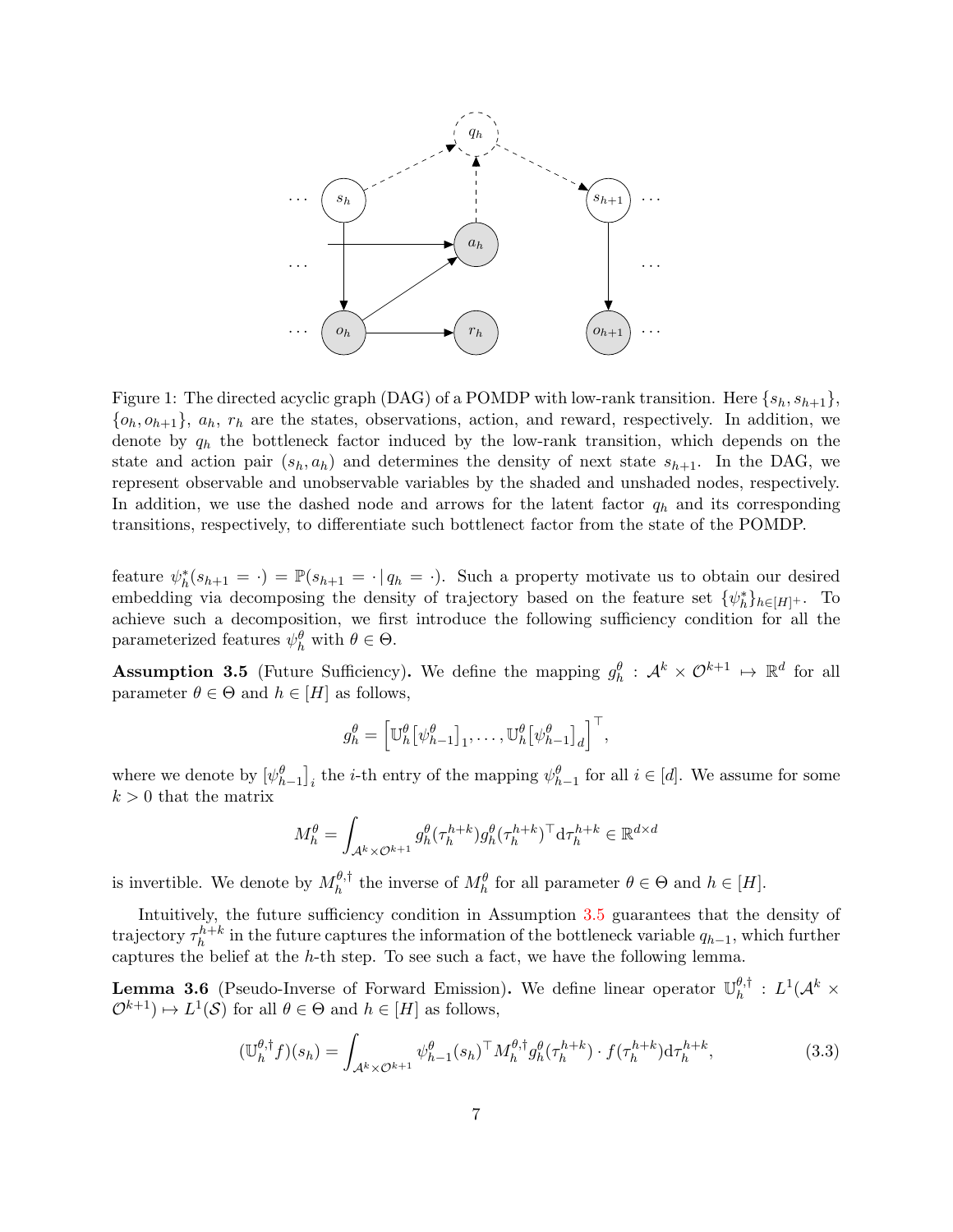where  $f \in L^1(\mathcal{A}^k \times \mathcal{O}^{k+1})$  is the input of linear operator  $\mathbb{U}_h^{\theta, \dagger}$  $\frac{\theta, \dagger}{h}$  and  $g_h^{\theta}$  is the mapping defined in Assumption [3.5.](#page-6-1) Under Assumptions [3.1](#page-4-0) and [3.5,](#page-6-1) it holds for all  $h \in [H]$ ,  $\theta \in \Theta$ , and  $\pi \in \Pi$  that

$$
\mathbb{U}_{h}^{\theta,\dagger}\mathbb{U}_{h}^{\theta}(\mathbb{P}_{h}^{\theta,\pi})=\mathbb{P}_{h}^{\theta,\pi}.
$$

Here  $\mathbb{P}_{h}^{\theta,\pi} \in L^1(\mathcal{S})$  maps from all state  $s_h \in \mathcal{S}$  to the probability  $\mathbb{P}_{h}^{\theta,\pi}$  $h^{\sigma,\pi}(s_h)$ , which is the probability of visiting the state  $s_h$  in the h-th step when following the policy  $\pi$  and the model defined by parameter  $\theta$ .

 $\Box$ 

*Proof.* See §[A.1](#page-17-0) for a detailed proof.

By Lemma [3.6,](#page-6-2) the forward emission operator  $\mathbb{U}_h^{\theta}$  defined in Definition [3.4](#page-5-0) has a pseudo-inverse  $\mathbb{U}^{\theta,\dagger}$  $h_h^{\sigma, \dagger}$  under the future sufficiency condition in Assumption [3.5.](#page-6-1) Thus, one can identify the belief state by inverting the conditional density of the trajectory  $\tau_h^{h+k}$  given the interaction history  $\tau_{\perp}^h$ . More importantly, such invertibility further allows us to decompose the desired embedding  $\Phi(\tau_1^H)$ in [\(3.1\)](#page-4-1) across steps, which we introduce in the sequel.

#### 3.2 Multi-Step Embedding Decomposition via Bellman Operator

To accomplish the multi-step decomposition of embedding, we first define the Bellman operator as follows.

<span id="page-7-0"></span>**Definition 3.7** (Bellman Operator). We define the Bellman operators  $\mathbb{B}_{h}^{\theta}(a_{h}, o_{h}) : L^{1}(\mathcal{A}^{k} \times$  $\mathcal{O}^{k+1}) \mapsto L^1(\mathcal{A}^k \times \mathcal{O}^{k+1})$  for all  $(a_h, o_h) \in \mathcal{A} \times \mathcal{O}$  and  $h \in [H]$  as follows,

$$
\left(\mathbb{B}_{h}^{\theta}(a_h, o_h)f\right)(\tau_{h+1}^{h+k+1}) = \int_{\mathcal{S}} \mathbb{P}^{\theta}(\tau_h^{h+k+1} | s_h) \cdot (\mathbb{U}_h^{\theta, \dagger} f)(s_h) \mathrm{d} s_h, \quad \forall \tau_{h+1}^{h+k+1} \in \mathcal{A}^k \times \mathcal{O}^{k+1}.
$$

Here recall that we denote by  $\tau_h^{h+k+1} = \{o_h^{h+k+1}, a_h^{h+k}\}$  and  $\mathbb{P}^{\theta}(\tau_h^{h+k+1} | s_h) = \mathbb{P}^{\theta}(o_h^{h+k+1} | s_h, a_h^{h+k+1})$ for notational simplicity.

We call  $\mathbb{B}_{h}^{\theta}(a_{h}, o_{h})$  in Definition [3.7](#page-7-0) a Bellman operator as it performs a temporal transition from the density of trajectory  $\tau_h^{h+k}$  to the density of trajectory  $\tau_{h+1}^{h+k+1}$  and the observation  $o_h$ , given that one take action  $a_h$  at the h-th step. More specifically, Assumption [3.5](#page-6-1) guarantees that the density of trajectory  $\tau_h^{h+k}$  identifies the density of  $s_h$  in the h-th step. The Bellman operator then performs the transition from the density of  $s_h$  to the density of the trajectory  $\tau_{h+1}^{h+k+1}$  and observation  $o_h$  given the action  $a_h$ . The following Lemma shows that our desired embedding  $\Phi(\tau_1^H)$ can be decomposed into products of the Bellman operators defined in Definition [3.7.](#page-7-0)

<span id="page-7-1"></span>Lemma 3.8 (Embedding Decomposition). Under Assumptions [3.1](#page-4-0) and [3.5,](#page-6-1) it holds for all the parameter  $\theta \in \Theta$  that

$$
\mathbb{P}^{\theta}(\tau_1^H) = \frac{1}{A^k} \cdot \int_{\mathcal{A}^k \times \mathcal{O}^{k+1}} \left[ \mathbb{B}_{H}^{\theta}(\rho_H, a_H) \dots \mathbb{B}_{1}^{\theta}(\rho_1, a_1) b_1^{\theta} \right] (\tau_{H+1}^{H+k+1}) d\tau_{H+1}^{H+k+1}.
$$

Here recall that we denote by  $\tau_{H+1}^{H+k+1} = \{a_{H+1}^{H+k}, o_{H+1}^{H+k+1}\}$  the dummy future trajectory. Meanwhile, we define the following initial trajectory density,

$$
b_1^{\theta}(\tau_1^k) = \mathbb{U}_1^{\theta} \mu_1 = \mathbb{P}^{\theta}(\tau_1^k), \quad \forall \tau_1^k \in \mathcal{A}^k \times \mathcal{O}^{k+1}.
$$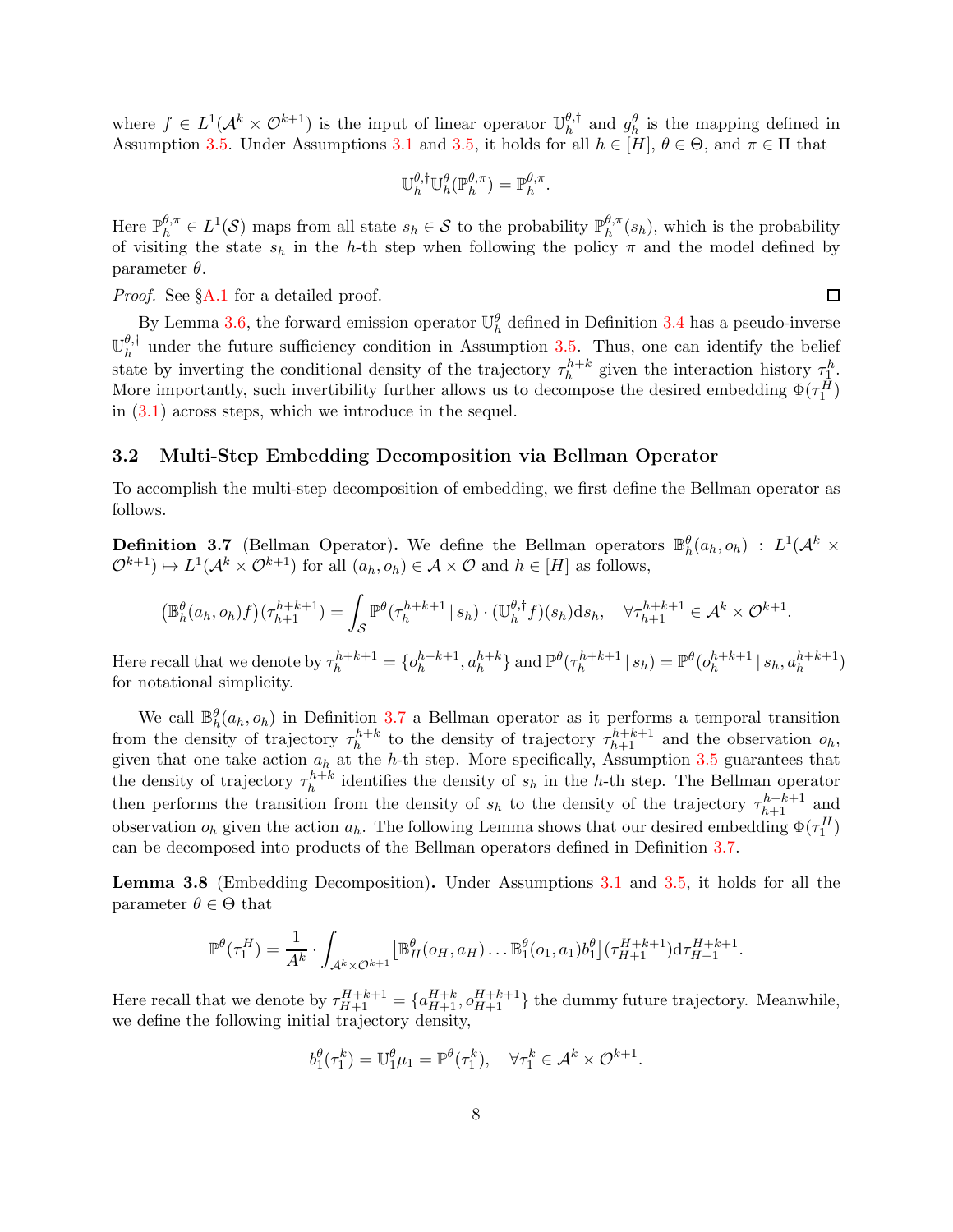*Proof.* See §[A.3](#page-19-0) for a detailed proof.

By Lemma [3.8,](#page-7-1) we can obtain the desired representation  $\Phi(\tau_1^H) = \mathbb{P}(\tau_1^H)$  based on the product of the Bellman operators. It now remains to estimate the Bellman operators across each step. In the sequel, we introduce an identity that allows us to recover the Bellman operators based on observations.

Estimating Bellman Operator. In the sequel, we introduce the following notation to simplify our discussion,

$$
z_h = \tau_h^{h+k} = \{o_h, a_h, \dots, a_{h+k-1}, o_{h+k}\} \in \mathcal{A}^k \times \mathcal{O}^{k+1},
$$
\n(3.4)

$$
w_{h-1} = \underline{\tau}_{h-\ell}^{h-1} = \{o_{h-\ell}, a_{h-\ell}, \dots, o_{h-1}, a_{h-1}\} \in \mathcal{A}^{\ell} \times \mathcal{O}^{\ell}.
$$
\n(3.5)

We first define two density mappings that induce the identity of the Bellman Operator. We define the density mapping  $\mathbb{X}_{h}^{\theta,\pi}$  $h_h^{\theta,\pi}: \mathcal{A}^{\ell} \times \mathcal{O}^{\ell} \mapsto L^1(\mathcal{A}^k \times \mathcal{O}^{k+1})$  as follows,

<span id="page-8-2"></span><span id="page-8-1"></span><span id="page-8-0"></span>
$$
\mathbb{X}_{h}^{\theta,\pi}(w_{h-1}) = \mathbb{P}^{\theta,\pi}(w_{h-1},z_h=\cdot), \quad \forall w_{h-1} \in \mathcal{A}^{\ell} \times \mathcal{O}^{\ell}.
$$
\n(3.6)

Intuitively, the density mapping  $\mathbb{X}_{h}^{\theta,\pi}$  maps from an input trajectory  $w_{h-1}$  to the density of  $z_h$ , which represents the density of k-steps interactions following the input trajectory  $w_{h-1}$ . Similarly, we define the density mapping  $\mathbb{Y}_{h}^{\theta,\pi}$  $h_h^{\theta,\pi}: \mathcal{A}^{\ell+1} \times \mathcal{O}^{\ell+1} \mapsto L^1(\mathcal{A}^k \times \mathcal{O}^{k+1})$  as follows,

$$
\mathbb{Y}_{h}^{\theta,\pi}(w_{h-1},a_{h},o_{h}) = \mathbb{P}^{\theta,\pi}(w_{h-1},a_{h},o_{h},z_{h+1}=\cdot), \quad \forall (w_{h-1},a_{h},o_{h}) \in \mathcal{A}^{\ell+1} \times \mathcal{O}^{\ell+1}
$$
(3.7)

Based on the two density mappings defined in  $(3.6)$  and  $(3.7)$ , respectively, we have the following identity for all  $h \in [H]$  and  $\theta \in \Theta$ ,

$$
\mathbb{B}_{h}^{\theta}(a_h, o_h) \mathbb{X}_{h}^{\theta, \pi}(w_{h-1}) = \mathbb{Y}_{h}^{\theta, \pi}(w_{h-1}, a_h, o_h), \quad \forall w_{h-1} \in \mathcal{A}^{\ell+1} \times \mathcal{O}^{\ell+1}.
$$
 (3.8)

See  $\S$ [A.2](#page-18-0) for the proof of  $(3.8)$ . We highlight that the identity in  $(3.8)$  allows us to estimate the Bellman operator  $\mathbb{B}_{h}^{\theta^*}$  $\theta^*_{h}(a_h, o_h)$  under the true parameter  $\theta^* \in \Theta$ . In particular, both  $\mathbb{X}_{h}^{\theta^*, \pi}$ llman operator  $\mathbb{B}_{h}^{\theta^{*}}(a_{h}, o_{h})$  under the true parameter  $\theta^{*} \in \Theta$ . In particular, both  $\mathbb{X}_{h}^{\theta^{*}, \pi}$  and  $\mathbb{Y}^{\theta^*,\pi}_\iota$  $h<sup>o</sup>$ ,<sup> $\pi$ </sup> are density mappings involving the observations and actions, and can be estimated based on observable variables from the POMDP. Upon fitting such density mappings, we can recover the Bellman operator  $\mathbb{B}_{h}^{\theta^*}$  $h^{\theta^*}(a_h, o_h)$  by solving the identity in  $(3.8)$ .

An Overview of Embedding Learning. We now summarize the learning procedure of the embedding. First, we estimate the density mappings defined in  $(3.6)$  and  $(3.7)$  under the true parameter  $\theta^*$  based on interaction history. Second, we estimate the Bellman operators  $\{\mathbb{B}_{h}^{\theta^*}\}$  $_{h}^{\theta^{*}}(a_{h},o_{h})\}_{h\in[H]}$ based on the identity in [\(3.8\)](#page-8-2) and the estimated density mappings in the first step. Finally, we recover the embedding  $\Phi(\tau_1^H)$  by assembling the Bellman operators according to Lemma [3.8.](#page-7-1)

# 4 Algorithm Description of ETC

In the sequel, we decribe the procedure of ETC. In summary, ETC iteratively (i) interacts with the environment to collect observations, (ii) fits the density mappings defined in  $(3.6)$  and  $(3.7)$ , respectively, by observations, (iii) identifies a confidence set of parameters by fitting the Bellman equations according to [\(3.8\)](#page-8-2), and (iv) conducts optimistic planning based on the fitted embeddings and the associated the confidence set.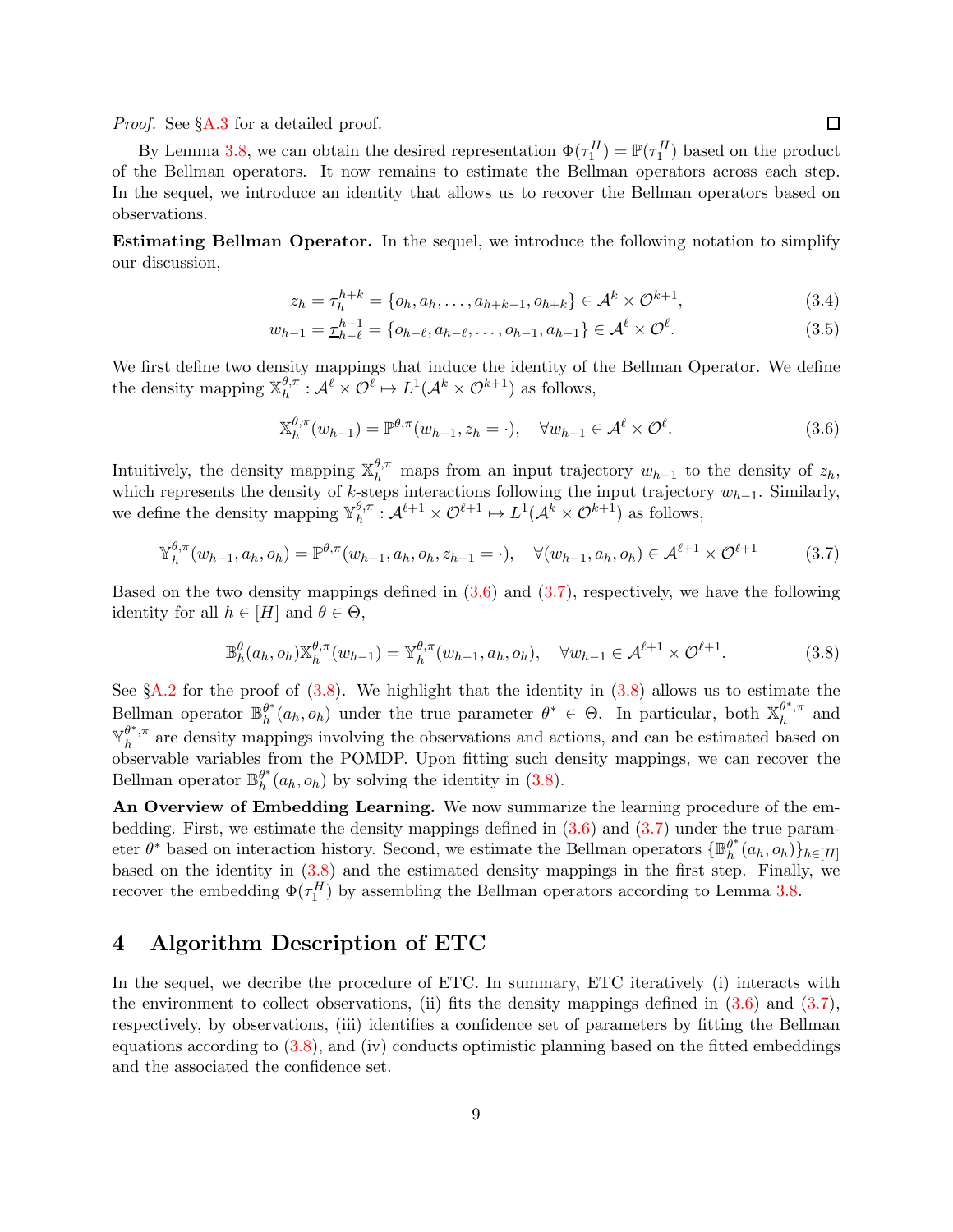To conduct ETC, we first initialize a sequence of datasets indexed by the step  $h \in [H]$  and the action sequences  $a_{h-\ell}^{h+k} \in \mathcal{A}^{k+\ell+1}$ ,

$$
\mathcal{D}_h^0(a_{h-\ell}^{h+k}) = \varnothing.
$$

Meanwhile, we initialize a policy  $\pi^0 \in \Pi$ , where  $\Pi$  is the class of all deterministic policies. In the sequel, we introduce the update procedure of ETC in the t-th iterate.

#### <span id="page-9-1"></span>4.1 Data Collection

We first introduce the data collecting process of an agent with the policy  $\pi^{t-1}$  in the t-th iterate. For each of the step  $h \in [H]$  and the action sequence  $a_{h-\ell}^{h+k} \in \mathcal{A}^{k+\ell+1}$ , the agent first execute the policy  $\pi^{t-1}$  until the  $(h - \ell)$ -th step, and collects a sequence of actions and observations as follows,

$$
{}^{t}a_{1-\ell}^{h-\ell-1} = \left\{ {}^{t}a_{1-\ell}, \ldots, {}^{t}a_{h-\ell-1} \right\}, \quad {}^{t}o_{1-\ell}^{h-\ell} = \left\{ {}^{t}o_{1-\ell}, \ldots, {}^{t}o_{h-\ell} \right\}.
$$

Here we use the superscript  $t$  to denote the observations and actions acquired in the  $t$ -th iterate. Correspondingly, we denote by  ${}^t\tau_{h-\ell}^{h-1} = \{ {}^t a_{1-\ell}^{h-\ell-1}$  $_{\vphantom{A}1-\ell}^{h-\ell-1},\,_{\vphantom{A}0}^{h-\ell}$  $\binom{n-\ell}{1-\ell}$  the interaction history from the  $(h-\ell)$ -th step to the  $(h-1)$ -th step. Then, the agent execute  $a_{h-\ell}^{h+k}$  regardless of the observations and collect the following observation sequence,

$$
{}^{t}o_{h-\ell+1}^{h+k+1} = \{ {}^{t}o_{h-\ell+1}, \ldots, {}^{t}o_{h+k+1} \}.
$$

Finally, we store the observation sequence  ${}^t o_{h-\ell}^{h+k+1}$  generated by fixing the action sequence  $a_{h-\ell}^{h+k}$ into a dataset indexed by such action sequence, namely,

$$
\mathcal{D}_h^t(a_{h-\ell}^{h+k}) \leftarrow \mathcal{D}_h^{t-1}(a_{h-\ell}^{h+k}) \cup \{ {}^t o_{h-\ell}^{h+k+1} \}.
$$

#### 4.2 Density Estimation

Upon collecting the data, we follow the embedding learning procedure and fit the density mappings for the estimation of Bellman operator. In practice, various approaches are available in fitting the density by observations, including the maximum likelihood estimation (MLE), the generative adversial approaches, and the reproducing kernel Hilbert space (RKHS) density estimation. In what follows, we unify such density estimation approaches by a density estimation oracle.

<span id="page-9-0"></span>Assumption 4.1 (Density Estimation Oracle). We assume that we have access to a density estimation oracle  $\mathfrak{E}(\cdot)$ . Moreover, for all  $\delta > 0$  and dataset D drawn from the density p of size n following a martingale process, we assume that

$$
\|\mathfrak{E}(\mathcal{D})-p\|_1 \leq C\cdot \sqrt{w_{\mathfrak{E}}\cdot \log(1/\delta)/n}
$$

with probability at least  $1 - \delta$ . Here  $C > 0$  is an absolute constant and  $w_{\mathfrak{E}}$  is a parameter that depends on the density estimation oracle  $\mathfrak{E}(\cdot)$ .

We highlight that such convergence property can be achieved by various density estimations. In particular, when the function approximation space  $\mathcal P$  of  $\mathfrak{E}(\cdot)$  is finite, Assumption [4.1](#page-9-0) holds for the maximum likelihood estimation (MLE) and the generative adversial approach with  $w_{\mathfrak{E}} = \log |\mathcal{P}|$ [\(Geer et al.](#page-14-14), [2000](#page-14-14); [Zhang,](#page-15-8) [2006](#page-15-8); [Agarwal et al.](#page-13-2), [2020](#page-13-2)). Meanwhile,  $w_{\mathfrak{E}}$  scales with the entropy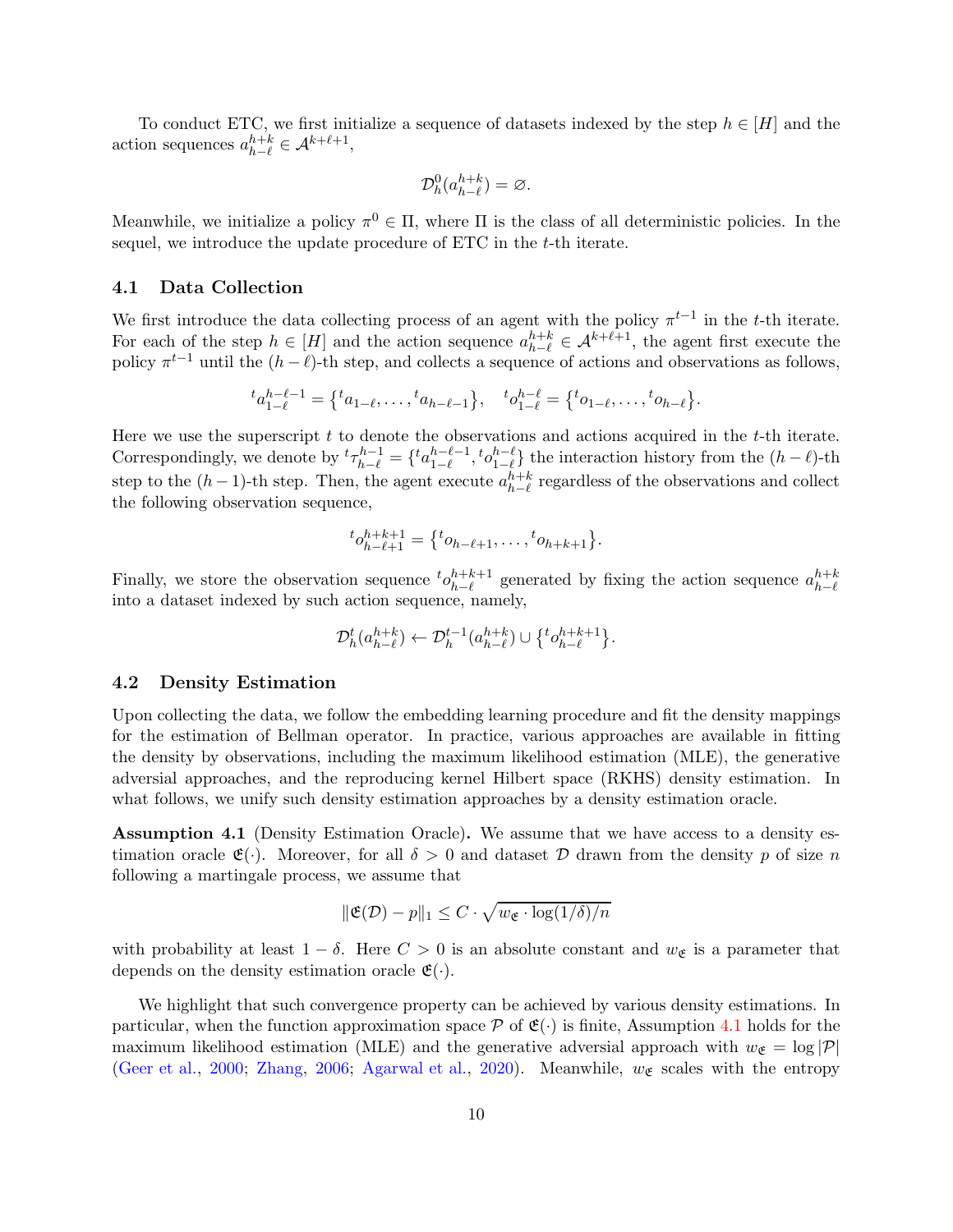integral of P endowed with the Hellinger distance if P is infinite [\(Geer et al.](#page-14-14), [2000](#page-14-14); [Zhang,](#page-15-8) [2006](#page-15-8)). In addition, Assumption [4.1](#page-9-0) holds for the RKHS density estimation [\(Gretton et al.,](#page-14-15) [2005](#page-14-15); [Smola et al.](#page-15-9), [2007;](#page-15-9) [Cai et al.](#page-13-6), [2022](#page-13-6)) with  $w_{\mathfrak{E}} = \text{poly}(d)$ , where d is rank of the low-rank transition [\(Cai et al.](#page-13-6), [2022\)](#page-13-6).

We now fit the density mappings based on the density estimation oracle. For each step  $h \in [H]$ and action sequence  $a_{h-\ell}^{h+k} \in \mathcal{A}^{k+\ell+1}$ , we first fit the density of trajectory as follows,

<span id="page-10-2"></span>
$$
\widehat{\mathbb{P}}_h^t(\cdot \mid a_{h-\ell}^{h+k}) = \mathfrak{E}\big(\mathcal{D}_h^t(a_{h-\ell}^{h+k})\big),\,
$$

where the dataset  $\mathcal{D}_{h}^{t}$  is updated based on the data collection procedure described in §[4.1.](#page-9-1) Meanwhile, we define the following density mappings for the estimation of Bellman operators,

<span id="page-10-3"></span>
$$
\left[\widehat{\mathbb{X}}_h^t(\underline{\tau}_{h-\ell}^{h-1})\right](\tau_h^{h+k}) = \widehat{\mathbb{P}}_h^t(\tau_{h-\ell}^{h+k}),\tag{4.1}
$$

<span id="page-10-0"></span>
$$
\left[\widehat{\mathbb{Y}}_h^t(\underline{\tau}_{h-\ell}^h)\right](\tau_{h+1}^{h+k+1}) = \widehat{\mathbb{P}}_h^t(\tau_{h-\ell}^{h+k+1}).\tag{4.2}
$$

Here recall that we define the trajectories  $\underline{\tau}_{h-\ell}^h = \{a_{h-\ell}^h, o_{h-\ell}^h\}$  and  $\tau_{h-\ell}^{h+k+1} = \{a_{h-\ell}^{h+k}, o_{h-\ell}^{h+k+1}\}$ . Meanwhile, we write  $\hat{\mathbb{P}}_h^t(\tau_{h-\ell}^{h+k+1}) = \hat{\mathbb{P}}^t(o_{h-\ell}^{h+k+1} | a_{h-\ell}^{h+k})$  for notational simplicity. We remark that the density mappings  $\hat{\mathbb{X}}_h^t$  and  $\hat{\mathbb{Y}}_h^t$  are estimations of the density mappings defined in [\(3.6\)](#page-8-0) and [\(3.7\)](#page-8-1), respectively, under the true parameter  $\theta^*$  and the mixing policy that collects the sample. We then estimate the Bellman operators by minimizing the following objective,

$$
L_h^t(\theta) = \sup_{a_{h-\ell}^h \in \mathcal{A}^{\ell+1}} \int_{\mathcal{O}^{\ell+1}} ||\mathbb{B}_h^\theta(a_h, o_h)\hat{\mathbb{X}}_h^t(\underline{\tau}_{h-\ell}^{h-1}) - \hat{\mathbb{Y}}_h^t(\underline{\tau}_{h-\ell}^h) ||_1 \mathrm{d}o_{h-\ell}^h. \tag{4.3}
$$

We remark that the objective defined in  $(4.3)$  is motivated by the identity in  $(3.8)$ . In what follows, we introduce an exploration procedure based on the objective defined in  $(4.3)$ . In addition, we acquire the estimation of initial trajectory density  $\hat{b}_1^t(\tau_1^k) = \hat{F}_1^t(\tau_1^k)$  by marginalizing the dummy past trajectory  $\tau_{1-\ell}^0$  of  $\widehat{\mathbb{P}}_1^t$ .

### 4.3 Optimistic Planning

We remark that the objective defined in  $(4.3)$  encapsulates the uncertainty in the estimation of the corresponding Bellman operator  $\mathbb{B}_{h}^{\theta}(a_h, o_h)$ . In particular, a smaller objective  $L_h^t(\theta)$  yields a higher confidence that  $\theta$  is close to the true parameter  $\theta^*$ . Thus, we define the following confidence set of parameters,

$$
\mathcal{C}^t = \left\{ \theta \in \Theta : \max\{ \|b_1^{\theta} - \hat{b}_1^t\|_1, L_h^t(\theta) \} \le \beta_t \cdot \sqrt{1/t}, \quad \forall h \in [H] \right\},\tag{4.4}
$$

where  $\beta_t$  is the tuning parameter in the t-th iterate. Meanwhile, for each parameter  $\theta \in \Theta$ , we can estimate the embedding

<span id="page-10-1"></span>
$$
\Phi^\theta(\tau_1^H) = \mathbb{P}^\theta(\tau_1^H)
$$

based on the Bellman operators  $\{\mathbb{B}_{h}^{\theta}\}_{h\in[H]}$  and Lemma [3.8.](#page-7-1) Such embedding further allows us to evaluate a policy as follows,

$$
V^{\pi}(\theta) = \int_{\mathcal{O}^H} r(o_1^H) \cdot \mathbb{P}^{\theta}(o_1^H \mid (a^{\pi})_1^H) \, d o_1^H = \int_{\mathcal{O}^H} r(o_1^H) \cdot \Phi^{\theta}(o_1^H, (a^{\pi})_1^H) \, d o_1^H,
$$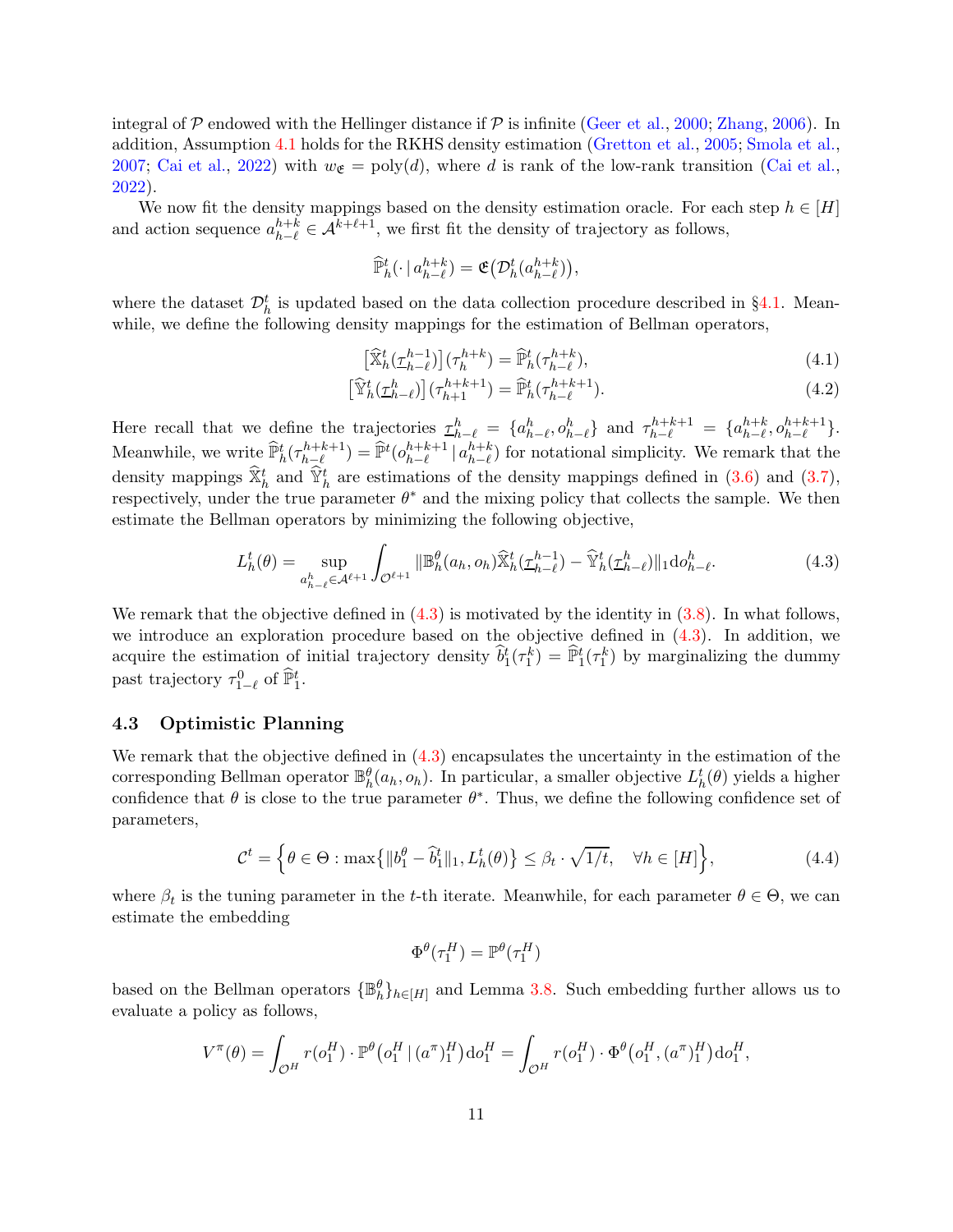where we define  $V^{\pi}(\theta)$  as the cumulative rewards of  $\pi$  in the POMDP induced by the parameter  $\theta \in \Theta$ . Meanwhile, we define  $(a^{\pi})_1^H = (a_1^{\pi}, \dots, a_H^{\pi})$ , where the actions  $a_h^{\pi}$  are the action taken by the deterministic policy  $\pi$  in the h-th step given the observations.

To conduct optimistic planning, we seek for the policy that maximizes the return among all parameters  $\theta \in \mathcal{C}^t$  and the corresponding features. The update of policy takes the following form,

$$
\pi^t \leftarrow \operatorname*{argmax}_{\pi \in \Pi} \max_{\theta \in \mathcal{C}^t} V^{\pi}(\theta),
$$

<span id="page-11-0"></span>where we denote by Π the set of all deterministic policies. We summarize ETC in Algorithm [1.](#page-11-0)

## Algorithm 1 Embed to Control

**Require:** Number of iterates T. A set of tuning parameters  $\{\beta_t\}_{t\in[T]}$ .

- 1: **Initialization:** Set  $\pi_0$  as a deterministic policy. Set the dataset  $\mathcal{D}_h^0(a_{h-\ell}^{h+k})$  as an empty set for all  $(h, a_{h-\ell}^{h+k}) \in [H] \times \mathcal{A}^{k+\ell+1}$ .
- 2: for  $t \in [T]$  do
- 3: for  $(h, a_{h-\ell}^{h+k}) \in [H] \times \mathcal{A}^{k+\ell+1}$  do
- 4: Start a new episode from the  $(1 \ell)$ -th step.
- 5: Execute policy  $\pi^{t-1}$  until the  $(h \ell)$ -th step and receive the observations  ${}^t o_{1-\ell}^{h-\ell}$  $n-\ell \n1-\ell$ .
- 6: Execute the action sequence  $a_{h-\ell}^{h+k}$  regardless of the observations and receive the observations  ${}^t\mathcal{O}_{h-\ell+1}^{h+k+1}$ .
- 7: Update the dataset  $\mathcal{D}_h^t(a_{h-\ell}^{h+k}) \leftarrow \mathcal{D}_h^{t-1}(a_{h-\ell}^{h+k}) \cup \{ {}^t o_{h-\ell}^{h+k+1} \}.$
- 8: end for
- 9: Estimate the density of trajectory  $\widehat{\mathbb{P}}_h^t(\cdot | a_{h-\ell}^{h+k}) \leftarrow \mathfrak{E}(\mathcal{D}^t(a_{h-\ell}^{h+k}))$  for all  $h \in [H]$ .
- 10: Update the density mappings  $\hat{\mathbb{X}}_h^t$  and  $\hat{\mathbb{Y}}_h^t$  as follows,

$$
\widehat{\mathbb{X}}_h^t(w_{h-1}) = \widehat{\mathbb{P}}_h^t(w_{h-1}, z_h = \cdot), \qquad \widehat{\mathbb{Y}}_h^t(w_{h-1}, a_h, o_h) = \widehat{\mathbb{P}}_h^t(w_{h-1}, a_h, o_h, z_{h+1} = \cdot).
$$

- 11: Update the initial density estimation  $\widehat{b}_1^t(\tau_1^H) \leftarrow \widehat{\mathbb{P}}^t(\tau_1^H)$ .
- 12: Update the confidence set  $\mathcal{C}^t$  by [\(4.4\)](#page-10-1).
- 13: Update the policy  $\pi^t \leftarrow \operatorname{argmax}_{\pi \in \Pi} \max_{\theta \in \mathcal{C}^t} V^{\pi}(\theta)$ .
- 14: end for
- 15: **Output:** policy set  $\{\pi^t\}_{t\in[T]}.$

# <span id="page-11-2"></span>5 Analysis

In what follows, we present the sample complexity analysis of ETC presented in Algorithm [1.](#page-11-0) Our analysis hinges on the following assumptions.

<span id="page-11-1"></span>**Assumption 5.1** (Bounded Pseudo-Inverse). We assume that  $\|\mathbb{U}_h^{\theta,\dagger}\|$  $||\theta_h||_{1\mapsto 1} \leq \nu$  for all  $\theta \in \Theta$  and  $h \in [H]$ , where  $\nu > 0$  is an absolute constant.

We remark that the upper bound of the pseudo-inverse in Assumption [5.1](#page-11-1) quantifies the fundamental difficulty of solving the POMDP. In particular, the pseudo-inverse of forward emission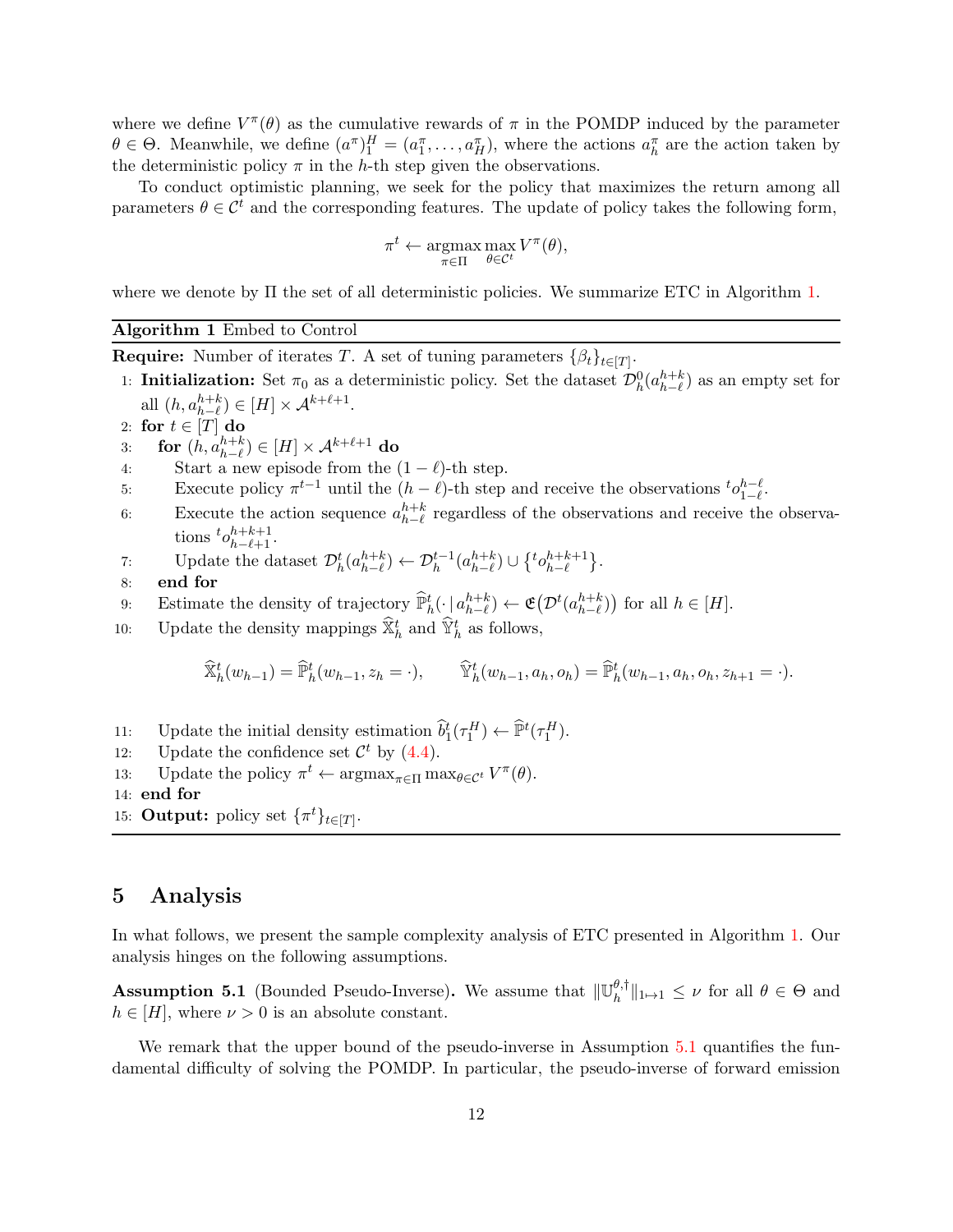recovers the state density at the h-th step based on the trajectory  $\tau_h^{h+k}$  from the h-th step to the  $(h + k)$ -th step. Thus, the upper bound  $\nu$  on such pseudo-inverse operator characterizes how ill-conditioned the belief recovery task is based on the trajectory  $\tau_h^{h+k}$ . In what follows, we impose a similar past sufficiency assumption.

<span id="page-12-0"></span>**Assumption 5.2** (Past Sufficiency). We define for all  $h \in [H]$  the following reverse emission operator  $\mathbb{F}_h^{\theta,\pi}$  $h_h^{\theta,\pi}: \mathbb{R}^d \mapsto L^1(\mathcal{O}^{\ell} \times \mathcal{A}^{\ell})$  for all  $h \in [H], \pi \in \Pi$ , and  $\theta \in \Theta$ ,

$$
(\mathbb{F}_{h}^{\theta,\pi}v)(\underline{\tau}_{h-\ell}^{h-1})=\sum_{q_{h-1}\in [d]}[v]_{q_{h-1}}\cdot \mathbb{P}^{\theta,\pi}(o_{h-\ell}^{h-1}\,|\,q_{h-1},a_{h-\ell}^{h-1}),\quad \forall v\in \mathbb{R}^d,
$$

where  $(\underline{\tau}_{h-\ell}^{h-1}) \in \mathcal{A}^{\ell} \times \mathcal{O}^{\ell}$ . We assume for some  $\ell > 0$  that the operator  $\mathbb{F}_h^{\theta,\pi}$  $h^{\theta,\pi}$  is left invertible for all  $h \in [H], \pi \in \Pi$ , and  $\theta \in \Theta$ . We denote by  $\mathbb{F}_{h}^{\theta,\pi,\dagger}$  $\frac{\theta, \pi, \dagger}{h}$  the left inverse of  $\mathbb{F}_h^{\theta, \pi}$  $h^{\sigma,\pi}$ . We assume further that  $\Vert \mathbb{F}_{h}^{\theta,\pi,\dagger}$  $\|h_n^{\sigma,\pi,\perp}\|_{1\mapsto 1}\leq \gamma$  for all  $h\in[H], \pi\in\Pi$ , and  $\theta\in\Theta$ , where  $\gamma>0$  is an absolute constant.

We remark that the left inverse  $\mathbb{F}_{h}^{\theta,\pi,\dagger}$  $\frac{\theta, \pi, \dagger}{h}$  of reverse emission operator  $\mathbb{F}_h^{\theta, \pi}$  $h^{\sigma,\pi}$  recovers the density of the bottleneck factor  $q_{h-1}$  based on the density of trajectory  $\underline{\tau}_{h-\ell}^{h-1}$  from the  $(h-\ell)$ -th step to the  $(h-1)$ -th step. Intuitively, the past sufficiency assumption in Assumption [5.2](#page-12-0) guarantees that the density of trajectory  $\frac{\tau_{h-1}^{h-1}}{\tau_{h-1}}$  from the past captures sufficient information of the bottleneck factor  $q_{h-1}$ , which further determines the state distribution at the h-th step. Thus, similar to the upper bound  $\nu$  in Assumption [5.1,](#page-11-1) the upper bound  $\gamma$  in Assumption [5.2](#page-12-0) characterizes how ill-conditioned the belief recovery task is based on the trajectory  $\underline{\tau}_{h-\ell}^{h-1}$  generated by the policy  $\pi$ .

In what follows, we analyze the mixture policy  $\overline{\pi}^T$  of the policy set  $\{\pi^t\}_{t\in[T]}$  returned by ETC in Algorithmn [1.](#page-11-0) In particular, the mixture policy  $\overline{\pi}^T$  is executed by first sampling a policy  $\pi$  uniformly from the policy set  $\{\pi^t\}_{t\in[T]}$  in the beginning of an episode, and then executing  $\pi$  throughout the episode.

<span id="page-12-1"></span>**Theorem 5.3.** Let  $\overline{\pi}^T$  be the mixture policy of the policy set  $\{\pi^t\}_{t\in[T]}$  returned by Algorithm [1.](#page-11-0) Let  $\beta_t = (\nu + 1) \cdot A^{2k} \cdot \sqrt{w_{\mathfrak{E}} \cdot (k + \ell) \cdot \log(H \cdot A \cdot T)}$  for all  $t \in [T]$  and

$$
T = \mathcal{O}(\gamma^2 \cdot \nu^4 \cdot d^2 \cdot w_{\mathfrak{E}}^2 \cdot H^2 \cdot A^{2(2k+\ell)} \cdot (k+\ell) \cdot \log(H \cdot A/\epsilon)/\epsilon^2).
$$

Under Assumptions [3.1,](#page-4-0) [3.5,](#page-6-1) [4.1,](#page-9-0) [5.1,](#page-11-1) and [5.2,](#page-12-0) it holds with probability at least  $1 - \delta$  that  $\overline{\pi}^T$  is  $\epsilon$ -suboptimal.

*Proof.* See §[B.3](#page-22-0) for a detailed proof.

 $\Box$ 

In Theorem [5.3,](#page-12-1) we fix the lengths of future and past trajectories k and  $\ell$ , respectively, such that Assumptions [3.5](#page-6-1) and [5.2](#page-12-0) holds. Theorem [5.3](#page-12-1) shows that the mixture policy  $\overline{\pi}^T$  of the policy set  $\{\pi^t\}_{t\in[T]}$  returned by ETC is  $\epsilon$ -suboptimal if the number of iterations T scales with  $\mathcal{O}(1/\epsilon^2)$ . We remark that such a dependency regarding  $\epsilon$  is information-therotically optimal for reinforcement learning in MDPs [\(Ayoub et al.](#page-13-1), [2020](#page-13-1); [Agarwal et al.](#page-13-2), [2020](#page-13-2); [Modi et al.](#page-14-3), [2021;](#page-14-3) [Uehara et al.,](#page-15-2) [2021\)](#page-15-2), which is a special case of POMDPs. In addition, the sample complexity  $T$  depends polynomially on the length of horizon  $H$ , number of actions  $A$ , the dimension  $d$  of the low-rank transition in Assumption [3.1,](#page-4-0) and the upper bounds  $\nu$  and  $\gamma$  in Assumptions [5.1](#page-11-1) and [5.2,](#page-12-0) respectively. We highlight that the sample complexity depends on the observation and state spaces only through the dimension d of the low-rank transition, extending the previous sample efficiency analysis of tabular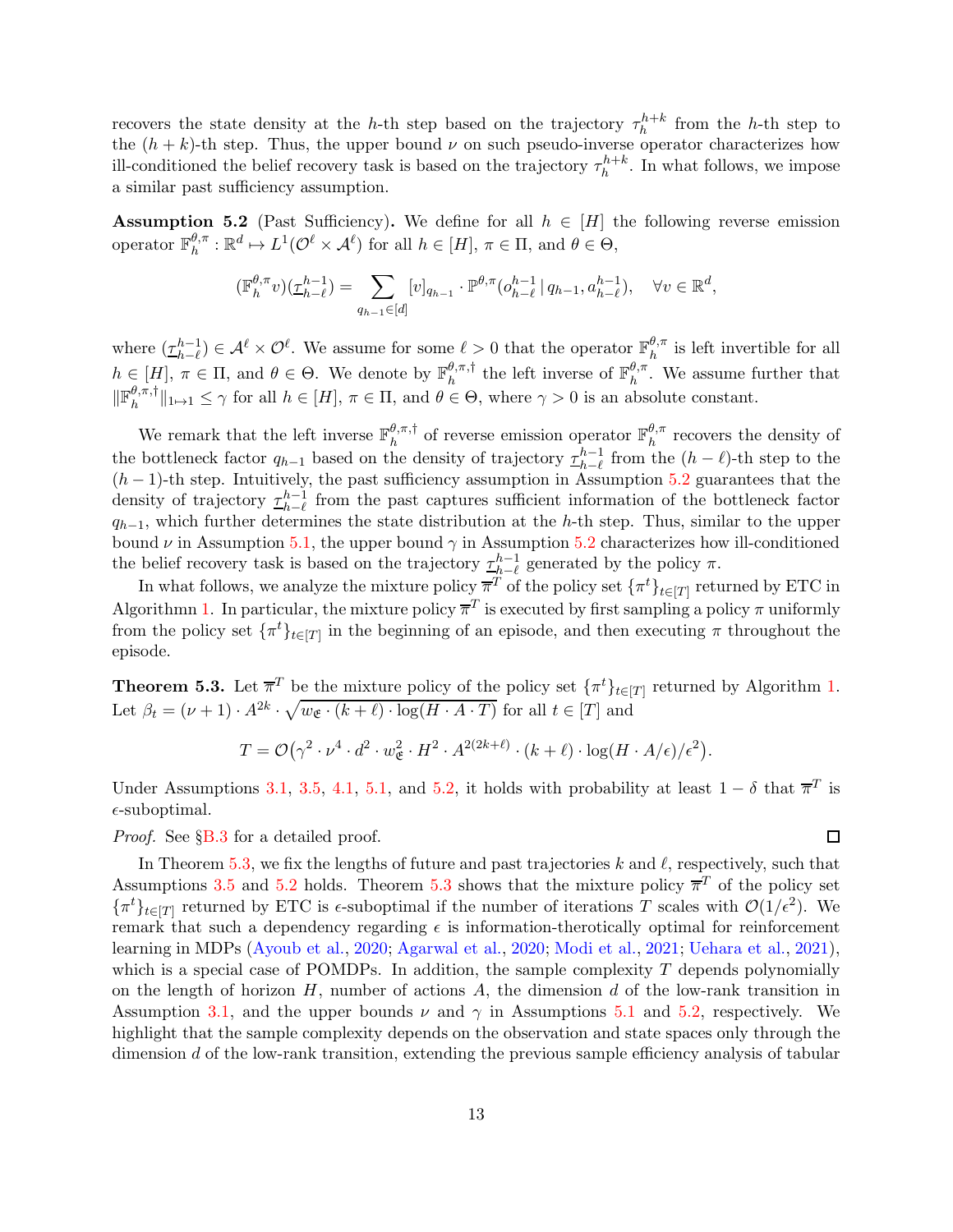POMDPs [\(Azizzadenesheli et al.](#page-13-4), [2016](#page-13-4); [Jin et al.](#page-14-10), [2020a](#page-14-10)). In addition, the sample complexity depends on the upper bounds of the operator norms  $\nu$  and  $\gamma$  in Assumptions [5.1](#page-11-1) and [5.2,](#page-12-0) respectively, which quantify the fundamental difficulty of solving the POM[D](#page-33-0)P. See §D for the analysis under the tabular POMDP setting.

# 6 Conclusion

In this paper, we propose Embed to Control (ETC) as a unified framework for embedding and control in POMDPs. In particular, by exploiting the low-rank transition and the future sufficiency condition, we decompose the embedding learning into the learning of Bellman operators across multiple steps. By assembling the Bellman operators, we identify a sufficient embedding for the control in the POMDP. Moreover, we identify a confidence set of parameters fitting the Bellman operators, which further allows us to conduct exploration. Our analysis shows that ETC attains the  $\mathcal{O}(1/\epsilon^2)$  sample complexity to attain an  $\epsilon$ -suboptimal policy. To our best knowledge, we provide the first sample efficiency analysis for representation learning in POMDPs with infinite observation and state spaces.

# References

- <span id="page-13-2"></span>Agarwal, A., Kakade, S., Krishnamurthy, A. and Sun, W. (2020). Flambe: Structural complexity and representation learning of low rank MDPs. *Advances in Neural Information Processing Systems*.
- <span id="page-13-8"></span>Anandkumar, A., Hsu, D. and Kakade, S. M. (2012). A method of moments for mixture models and hidden markov models. In *Conference on Learning Theory*. JMLR Workshop and Conference Proceedings.
- <span id="page-13-1"></span>Ayoub, A., Jia, Z., Szepesvari, C., Wang, M. and Yang, L. (2020). Model-based reinforcement learning with value-targeted regression. In *International Conference on Machine Learning*.
- <span id="page-13-4"></span>Azizzadenesheli, K., Lazaric, A. and Anandkumar, A. (2016). Reinforcement learning of POMDPs using spectral methods. In *Conference on Learning Theory*.
- <span id="page-13-0"></span>Cai, Q., Yang, Z., Jin, C. and Wang, Z. (2020). Provably efficient exploration in policy optimization. In *International Conference on Machine Learning*.
- <span id="page-13-6"></span>Cai, Q., Yang, Z. and Wang, Z. (2022). Sample-efficient reinforcement learning for POMDPs with linear function approximations. *arXiv preprint arXiv:2204.09787*.
- <span id="page-13-5"></span>Cayci, S., He, N. and Srikant, R. (2022). Learning to control partially observed systems with finite memory. *arXiv preprint arXiv:2202.09753*.
- <span id="page-13-7"></span>Chen, J. and Jiang, N. (2019). Information-theoretic considerations in batch reinforcement learning. In *International Conference on Machine Learning*.
- <span id="page-13-3"></span>Coates, A., Abbeel, P. and Ng, A. Y. (2008). Learning for control from multiple demonstrations. In *International Conference on Machine Learning*.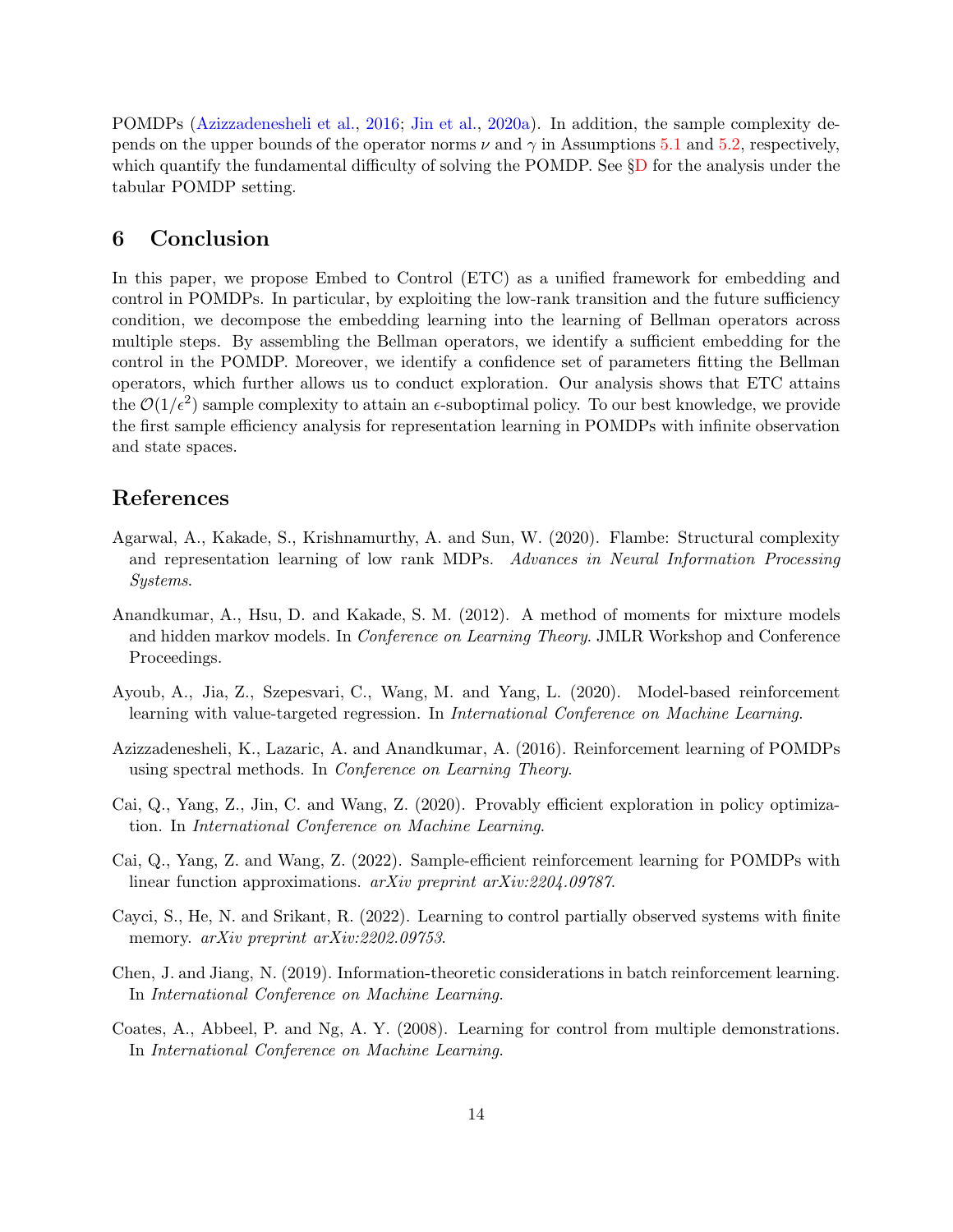- <span id="page-14-12"></span>Efroni, Y., Jin, C., Krishnamurthy, A. and Miryoosefi, S. (2022). Provable reinforcement learning with a short-term memory. *arXiv preprint arXiv:2202.03983*.
- <span id="page-14-14"></span>Geer, S. A., van de Geer, S. and Williams, D. (2000). *Empirical Processes in M-estimation*, vol. 6. Cambridge university press.
- <span id="page-14-9"></span>Girin, L., Leglaive, S., Bie, X., Diard, J., Hueber, T. and Alameda-Pineda, X. (2020). Dynamical variational autoencoders: A comprehensive review. *arXiv preprint arXiv:2008.12595*.
- <span id="page-14-15"></span>Gretton, A., Bousquet, O., Smola, A. and Schölkopf, B. (2005). Measuring statistical dependence with Hilbert-Schmidt norms. In *International conference on algorithmic learning theory*. Springer.
- <span id="page-14-4"></span>Guo, Z. D., Doroudi, S. and Brunskill, E. (2016). A PAC RL algorithm for episodic POMDPs. In *Artificial Intelligence and Statistics*.
- <span id="page-14-6"></span>Hausknecht, M. and Stone, P. (2015). Deep recurrent Q-learning for partially observable MDPs. In *2015 aaai fall symposium series*.
- <span id="page-14-5"></span>Hefny, A., Downey, C. and Gordon, G. J. (2015). Supervised learning for dynamical system learning. *Advances in Neural Information Processing Systems*.
- <span id="page-14-10"></span>Jin, C., Kakade, S. M., Krishnamurthy, A. and Liu, Q. (2020a). Sample-efficient reinforcement learning of undercomplete POMDPs. *arXiv preprint arXiv:2006.12484*.
- <span id="page-14-16"></span>Jin, C., Netrapalli, P., Ge, R., Kakade, S. M. and Jordan, M. I. (2019). A short note on concentration inequalities for random vectors with subgaussian norm. *arXiv preprint arXiv:1902.03736*.
- <span id="page-14-2"></span>Jin, C., Yang, Z., Wang, Z. and Jordan, M. I. (2020b). Provably efficient reinforcement learning with linear function approximation. In *Conference on Learning Theory*.
- <span id="page-14-7"></span>Li, X., Li, L., Gao, J., He, X., Chen, J., Deng, L. and He, J. (2015). Recurrent reinforcement learning: A hybrid approach. *arXiv preprint arXiv:1509.03044*.
- <span id="page-14-11"></span>Liu, Q., Chung, A., Szepesvári, C. and Jin, C. (2022). When is partially observable reinforcement learning not scary? *arXiv preprint arXiv:2204.08967*.
- <span id="page-14-8"></span>Mirowski, P., Pascanu, R., Viola, F., Soyer, H., Ballard, A. J., Banino, A., Denil, M., Goroshin, R., Sifre, L., Kavukcuoglu, K. et al. (2016). Learning to navigate in complex environments. *arXiv preprint arXiv:1611.03673*.
- <span id="page-14-0"></span>Mnih, V., Kavukcuoglu, K., Silver, D., Graves, A., Antonoglou, I., Wierstra, D. and Riedmiller, M. (2013). Playing Atari with deep reinforcement learning. *arXiv preprint arXiv:1312.5602*.
- <span id="page-14-1"></span>Mnih, V., Kavukcuoglu, K., Silver, D., Rusu, A. A., Veness, J., Bellemare, M. G., Graves, A., Riedmiller, M., Fidjeland, A. K., Ostrovski, G. et al. (2015). Human-level control through deep reinforcement learning. *nature*, 518 529–533.
- <span id="page-14-3"></span>Modi, A., Chen, J., Krishnamurthy, A., Jiang, N. and Agarwal, A. (2021). Model-free representation learning and exploration in low-rank MDPs. *arXiv preprint arXiv:2102.07035*.
- <span id="page-14-13"></span>Munos, R. (2003). Error bounds for approximate policy iteration. In *ICML*, vol. 3.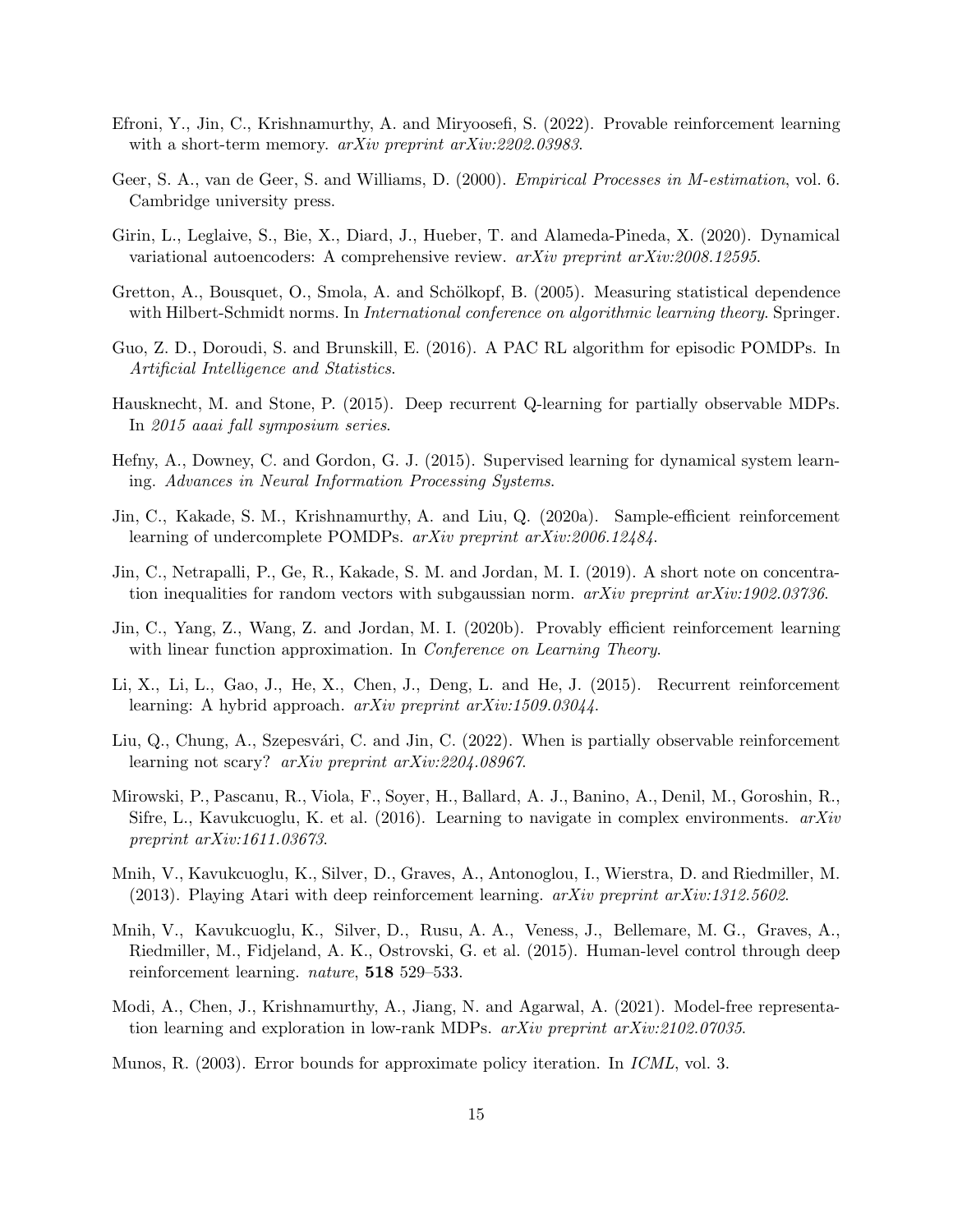- <span id="page-15-4"></span>Papadimitriou, C. H. and Tsitsiklis, J. N. (1987). The complexity of Markov decision processes. *Mathematics of operations research*, 12 441–450.
- <span id="page-15-7"></span>Shani, G., Pineau, J. and Kaplow, R. (2013). A survey of point-based POMDP solvers. *Autonomous Agents and Multi-Agent Systems*, 27 1–51.
- <span id="page-15-0"></span>Silver, D., Huang, A., Maddison, C. J., Guez, A., Sifre, L., Van Den Driessche, G., Schrittwieser, J., Antonoglou, I., Panneershelvam, V., Lanctot, M. et al. (2016). Mastering the game of go with deep neural networks and tree search. *nature*, 529 484–489.
- <span id="page-15-1"></span>Silver, D., Schrittwieser, J., Simonyan, K., Antonoglou, I., Huang, A., Guez, A., Hubert, T., Baker, L., Lai, M., Bolton, A. et al. (2017). Mastering the game of go without human knowledge. *nature*, 550 354–359.
- <span id="page-15-9"></span>Smola, A., Gretton, A., Song, L. and Schölkopf, B. (2007). A Hilbert space embedding for distributions. In *International Conference on Algorithmic Learning Theory*.
- <span id="page-15-3"></span>Sondik, E. J. (1971). *The optimal control of partially observable Markov processes*. Stanford University.
- <span id="page-15-5"></span>Sun, W., Venkatraman, A., Boots, B. and Bagnell, J. A. (2016). Learning to filter with predictive state inference machines. In *International Conference on Machine Learning*.
- <span id="page-15-2"></span>Uehara, M., Zhang, X. and Sun, W. (2021). Representation learning for online and offline RL in low-rank MDPs. In *International Conference on Learning Representations*.
- <span id="page-15-6"></span>Vlassis, N., Littman, M. L. and Barber, D. (2012). On the computational complexity of stochastic controller optimization in POMDPs. *ACM Transactions on Computation Theory (TOCT)*, 4 1–8.
- <span id="page-15-8"></span>Zhang, T.  $(2006)$ . From  $\epsilon$ -entropy to KL-entropy: Analysis of minimum information complexity density estimation. *The Annals of Statistics*, 34 2180–2210.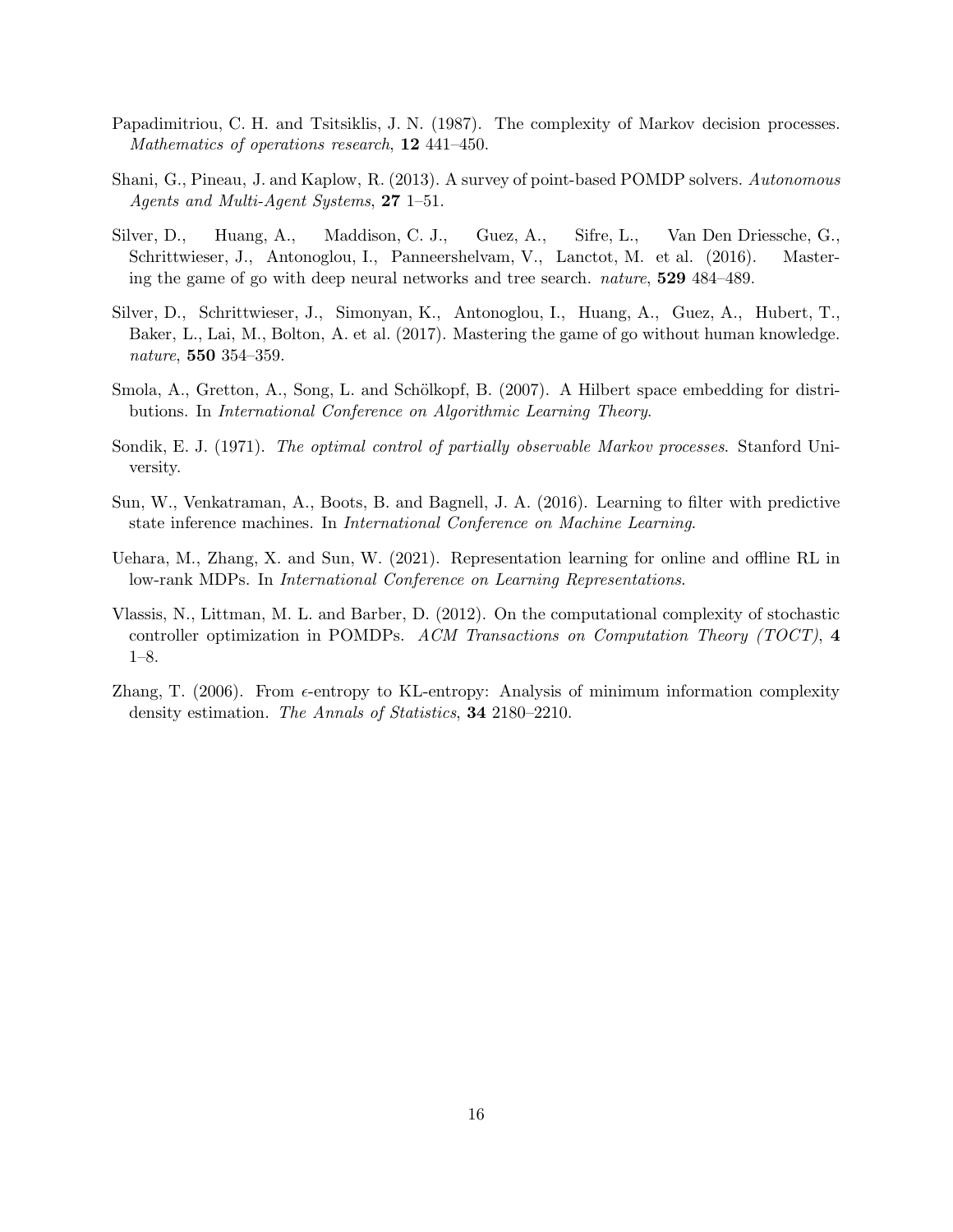# List of Notation

| Notation                                                                                                             | Explanation                                                                                                                                                                   |  |  |  |  |
|----------------------------------------------------------------------------------------------------------------------|-------------------------------------------------------------------------------------------------------------------------------------------------------------------------------|--|--|--|--|
| S, A, O                                                                                                              | The state, action, and observation spaces, respectively.                                                                                                                      |  |  |  |  |
| A, H                                                                                                                 | The capacity of action space $ \mathcal{A} $ and the length of an episode, respec-<br>tively.                                                                                 |  |  |  |  |
| $\Phi$                                                                                                               | The embedding of trajectory defined in $(3.1)$ .                                                                                                                              |  |  |  |  |
| $\mathbb{P}_h(s_{h+1}   s_h, a_h)$                                                                                   | The transition probability from $(s_h, a_h)$ to $s_{h+1}$ .                                                                                                                   |  |  |  |  |
| $\mathbb{O}_h(o_h s_h)$                                                                                              | The emission probability of observing $o_h$ given $s_h$ .                                                                                                                     |  |  |  |  |
| $[H]^{+}$                                                                                                            | The set of steps $\{1 - \ell, \ldots, H + k\}$ of the extended POMDP.                                                                                                         |  |  |  |  |
| $a_h^{h+k-1}, a_h^{h+k}$                                                                                             | The sequences of actions and observations $\{a_h, \ldots, a_{h+k-1}\}\$<br>and<br>$\{o_h, \ldots, o_{h+k}\}\$ , respectively.                                                 |  |  |  |  |
| $\tau_h^{h+k}$                                                                                                       | The sequence of interactions $\{o_h, a_h, \ldots, o_{h+k-1}, a_{h+k-1}, o_{h+k}\}\$ from the<br>h-th step to the $(h + k)$ -th step.                                          |  |  |  |  |
| $\underline{\tau}_h^{h+k}$                                                                                           | The sequence of interactions $\{o_h, a_h, \ldots, o_{h+k-1}, a_{h+k-1}, o_{h+k}, a_{h+k}\}\$<br>from the h-th step to the $(h+k)$ -th step, including the $(h+k)$ -th action. |  |  |  |  |
| $\label{eq:expansion} \begin{array}{l} \mathbb{P}(\tau_h^{h+k}),\\ \mathbb{P}(\tau_h^{h+k} \,   \, s_h) \end{array}$ | The conditional densities $\mathbb{P}(o_h^{h+k}   a_h^{h+k-1})$ and $\mathbb{P}(o_h^{h+k}   s_h, a_h^{h+k-1}),$ re-<br>spectively.                                            |  |  |  |  |
| $z_h$ , $w_{h-1}$                                                                                                    | The shorthand for the sequences of interactions $\tau_h^{h+k}$ and $\underline{\tau}_{h-\ell}^{h-1}$ , respec-<br>tively, on page 7 of the paper.                             |  |  |  |  |
| $\mathbb{U}_h^{\theta}$ , $\mathbb{U}_h^{\theta,\dagger}$                                                            | The forward emission operator and its pseudo-inverse defined in Defini-<br>tion $3.4$ and Lemma $3.6$ , respectively.                                                         |  |  |  |  |
| $M_h^{\theta}$ , $M_h^{\theta,\dagger}$                                                                              | The $d$ -by- $d$ matrix and its inverse defined in Assumption 3.5.                                                                                                            |  |  |  |  |
| $\mathbb{B}_h^{\theta}$                                                                                              | The Bellman operator defined in Definition 3.7.                                                                                                                               |  |  |  |  |
| $\phi^*,\,\psi^*$                                                                                                    | The unknown features of the low-rank POMDP in Assumption 3.1.                                                                                                                 |  |  |  |  |
| $\phi^{\theta}, \psi^{\theta}, \mathbb{O}^{\theta}_h$                                                                | The parameterized features and emission kernel in Definition 3.2.                                                                                                             |  |  |  |  |

In the sequel, we present a list of notations in the paper.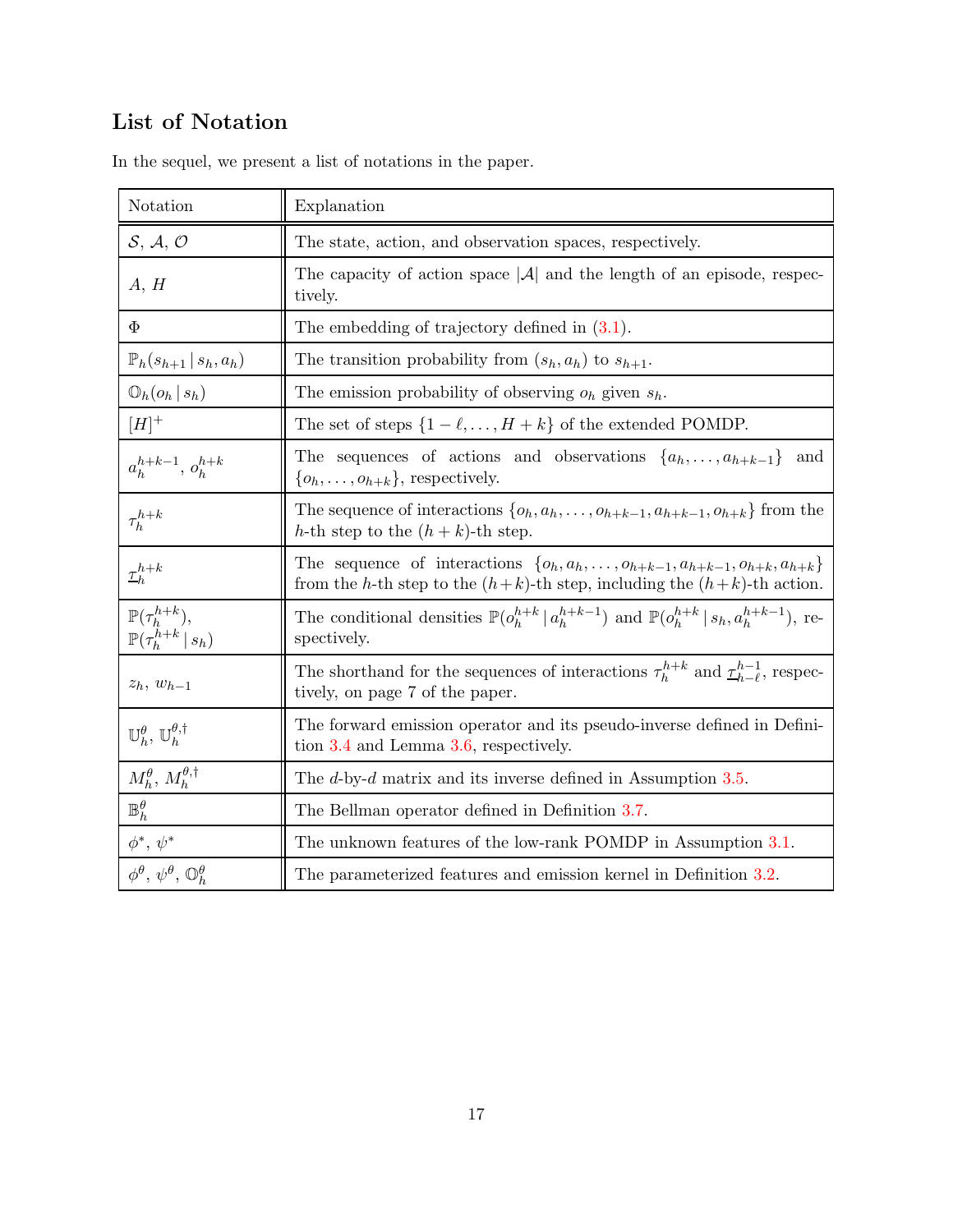| Notation                                                              | Explanation                                                                                                                                                                          |
|-----------------------------------------------------------------------|--------------------------------------------------------------------------------------------------------------------------------------------------------------------------------------|
| $\mathbb{P}^{\theta}$ , $\mathbb{P}^{\theta,\pi}$                     | The probability densities corresponding to the transition dynamics de-<br>fined by $\{\psi^{\theta}, \phi^{\theta}, \mathbb{O}_{h}^{\theta}\}\$ and the policy $\pi$ , respectively. |
| $\mathfrak{E}(\cdot)$                                                 | The density estimation oracle defined in Assumption 4.1.                                                                                                                             |
| $w_{\mathfrak{E}}, v, \gamma$                                         | The parameters in Assumptions $4.1$ , $5.1$ , and $5.2$ , respectively.                                                                                                              |
| $\mathbb{X}_{h}^{\theta,\pi}, \mathbb{Y}_{h}^{\theta,\pi}$            | The density mappings defined in $(3.6)$ and $(3.7)$ , respectively.                                                                                                                  |
| $b_1^{\theta}(\tau_1^H)$                                              | The density of initial trajectory $\mathbb{P}^{\theta}(\tau_1^H)$ .                                                                                                                  |
| $\mathcal{D}_h^t$ , $\pi^t$ , $\mathcal{C}^t$                         | The dataset, policy, and confidence set of parameters, respectively, in<br>the $t$ -th iteration of Algorithm 1.                                                                     |
| $\widehat{\mathbb{X}}_h^t, \widehat{\mathbb{Y}}_h^t, \widehat{b}_1^t$ | The estimated density mappings and initial trajectory density, respec-<br>tively, in the t-th iteration of Algorithm 1.                                                              |
| $L_h^t$                                                               | The objective function defined in $(4.3)$ .                                                                                                                                          |

# A Proof of Preliminary Result

In the sequel, we present the proof of preliminary results in §[3.](#page-4-2)

# <span id="page-17-0"></span>A.1 Proof of Lemma [3.6](#page-6-2)

*Proof.* It holds for all time step  $h \in [H]$ , policy  $\pi \in \Pi$ , parameter  $\theta \in \Theta$  that

$$
\mathbb{P}_{h}^{\theta,\pi}(s_{h}) = \int_{\mathcal{S}\times\mathcal{A}} \mathbb{P}_{h-1}^{\theta}(s_{h} | s_{h-1}, a_{h-1}) \cdot \mathbb{P}^{\theta,\pi}(s_{h-1}, a_{h-1}) ds_{h-1}, a_{h-1}
$$
\n
$$
= \psi_{h-1}^{\theta}(s_{h})^{\top} \int_{\mathcal{S}\times\mathcal{A}} \phi_{h-1}^{\theta}(s_{h-1}, a_{h-1}) \cdot \mathbb{P}^{\theta,\pi}(s_{h-1}, a_{h-1}) ds_{h-1}, a_{h-1}
$$
\n
$$
= \psi_{h-1}^{\theta}(s_{h})^{\top} W_{h-1}(\theta, \pi), \qquad (A.1)
$$

where we define

<span id="page-17-1"></span>
$$
W_{h-1}(\theta, \pi) = \int_{\mathcal{S} \times \mathcal{A}} \phi_{h-1}^{\theta}(s_{h-1}, a_{h-1}) \cdot \mathbb{P}^{\theta, \pi}(s_{h-1}, a_{h-1}) ds_{h-1}, a_{h-1}.
$$

Meanwhile, recall that we define the following linear operator in Lemma [3.6,](#page-6-2)

$$
(\mathbb{U}_{h}^{\theta,\dagger}f)(s_{h}) = \int_{\mathcal{A}^{k}\times\mathcal{O}^{k+1}} \psi_{h-1}^{\theta}(s_{h})^{\top} z_{h}^{\theta}(\tau_{h}^{h+k}) \cdot f(\tau_{h}^{h+k}) d\tau_{h}^{h+k}, \quad \forall f \in L^{1}(\mathcal{A}^{k}\times\mathcal{O}^{k+1}), \ \forall s_{h} \in \mathcal{S},
$$

where we define

$$
z_h^{\theta}(\tau_h^{h+k}) = M_h^{\theta,\dagger}(\mathbb{U}_h^{\theta}\psi_{h-1}^{\theta})(\tau_h^{h+k}), \quad \forall \tau_h^{h+k} \in \mathcal{A}^k \times \mathcal{O}^{k+1},
$$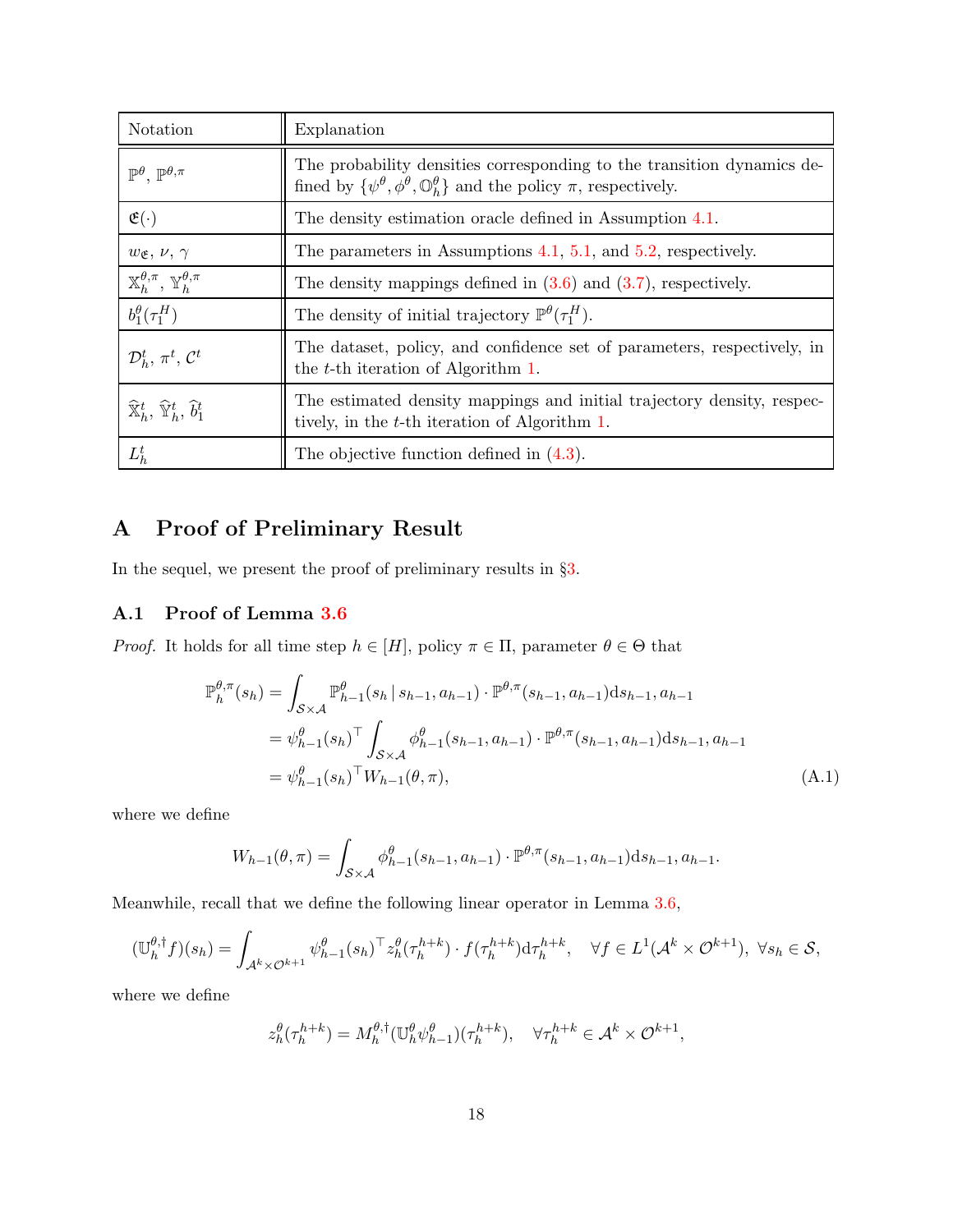It thus follows from [\(A.1\)](#page-17-1) that

$$
\int_{\mathcal{A}^k \times \mathcal{O}^{k+1}} z_h^{\theta}(\tau_h^{h+k})(\mathbb{U}_h^{\theta} \mathbb{P}_h^{\theta,\pi})(\tau_h^{h+k}) d\tau_h^{h+k}
$$
\n
$$
= M_h^{\theta,\dagger} \int_{\mathcal{A}^k \times \mathcal{O}^{k+1}} (\mathbb{U}_h^{\theta} \psi_{h-1}^{\theta})(\tau_h^{h+k})(\mathbb{U}_h^{\theta} \psi_{h-1}^{\theta})(\tau_h^{h+k})^{\top} W_{h-1}(\theta,\pi) d\tau_h^{h+k}
$$
\n
$$
= M_h^{\theta,\dagger} M_h^{\theta} W_{h-1}(\theta,\pi) = W_{h-1}(\theta,\pi).
$$
\n(A.2)

Here recall that we define

$$
M_h^{\theta} = \int_{\mathcal{A}^k \times \mathcal{O}^{k+1}} (\mathbb{U}_h^{\theta} \psi_{h-1}^{\theta}) (\tau_h^{h+k}) (\mathbb{U}_h^{\theta} \psi_{h-1}^{\theta}) (\tau_h^{h+k})^\top \mathrm{d} \tau_h^{h+k} \in \mathbb{R}^{d \times d}
$$

and  $M_h^{\theta,\dagger}$  $h_h^{\theta, \dagger}$  as the inverse of  $M_h^{\theta}$  in Assumption [3.5.](#page-6-1) Thus, we have

$$
\mathbb{U}_{h}^{\theta,\dagger} \mathbb{U}_{h}^{\theta}(\mathbb{P}_{h}^{\theta,\pi}(\cdot)) = \psi_{h-1}^{\theta}(\cdot)^{\top} \int_{\mathcal{A}^{k} \times \mathcal{O}^{k+1}} z_{h}^{\theta}(\tau_{h}^{h+k})(\mathbb{U}_{h}^{\theta}\mathbb{P}_{h}^{\theta,\pi})(\tau_{h}^{h+k}) d\tau_{h}^{h+k}
$$

$$
= \psi_{h-1}^{\theta}(\cdot)^{\top} W_{h-1}(\theta,\pi) = \mathbb{P}_{h}^{\theta,\pi}(\cdot), \tag{A.3}
$$

<span id="page-18-2"></span><span id="page-18-1"></span> $\Box$ 

which completes the proof of Lemma [3.6.](#page-6-2)

### <span id="page-18-0"></span>A.2 Proof of Equation [3.8](#page-8-2)

*Proof.* By the definition of Bellman operators in Definition [3.7,](#page-7-0) we have

$$
\left(\mathbb{B}_{h}^{\theta}(a_{h},o_{h})\mathbb{X}_{h}(\underline{\tau}_{h-\ell}^{h-1})\right)(\tau_{h+1}^{h+k+1}) = \int_{\mathcal{S}}\mathbb{P}^{\theta}(\tau_{h}^{h+k+1} \mid s_{h}) \cdot \left(\mathbb{U}_{h}^{\theta,\dagger}\mathbb{X}_{h}^{\theta}(\underline{\tau}_{h-\ell}^{h-1})\right)(s_{h})ds_{h}.\tag{A.4}
$$

Meanwhile, by the definition of  $\mathbb{X}_{h}^{\theta}$  and  $\mathbb{U}_{h}^{\theta}$  in [\(3.6\)](#page-8-0) and [\(3.2\)](#page-5-2), respectively, we have

$$
\begin{aligned} \left[\mathbb{X}_{h}^{\theta}(\underline{\tau}_{h-\ell}^{h-1})\right](\tau_{h}^{h+k}) &= \mathbb{P}^{\theta}(\tau_{h-\ell}^{h+k}) = \int_{\mathcal{S}} \mathbb{P}^{\theta}(o_{h-\ell}^{h-1}, s_h \mid a_{h-\ell}^{h-1}) \cdot \mathbb{P}^{\theta}(\tau_{h}^{h+k} \mid s_h) \mathrm{d}s_h \\ &= \left(\mathbb{U}_{h}^{\theta} \mathbb{P}^{\theta}(o_{h-\ell}^{h-1}, s_h = \cdot \mid a_{h-\ell}^{h-1})\right)(\tau_{h}^{h+k}). \end{aligned}
$$

Thus, by Lemma [3.6,](#page-6-2) it holds that

$$
\mathbb{U}_{h}^{\theta,\dagger} \mathbb{X}_{h}^{\theta}(\underline{\tau}_{h-\ell}^{h-1}) = \mathbb{U}_{h}^{\theta,\dagger} \mathbb{U}_{h}^{\theta} \mathbb{P}^{\theta} (o_{h-\ell}^{h-1}, s_{h} = \cdot \, | \, a_{h-\ell}^{h-1}) = \mathbb{P}^{\theta} (o_{h-\ell}^{h-1}, s_{h} = \cdot \, | \, a_{h-\ell}^{h-1}). \tag{A.5}
$$

Plugging  $(A.5)$  into  $(A.4)$ , we conclude that

$$
\left(\mathbb{B}_{h}^{\theta}(a_h, o_h)\mathbb{X}_{h}(\underline{\tau}_{h-\ell}^{h-1})\right)(\tau_{h+1}^{h+k+1}) = \int_{\mathcal{S}} \mathbb{P}^{\theta}(\tau_h^{h+k+1} | s_h) \cdot \mathbb{P}^{\theta}(s_h, o_{h-\ell}^{h-1} | a_{h-\ell}^{h-1}) ds_h = \mathbb{P}^{\theta}(\tau_{h-\ell}^{h+k+1}),
$$

where the second equality follows from the fact that the past observations  $o_{h-\ell}^{h-1}$  is independent of the forward observations  $o_{h+1}^{h+k+1}$  given the current state  $s_h$ . Thus, by the definition of  $\mathbb{Y}_h^{\theta}$  in  $(3.6)$ , we conclude the proof of equation [3.8.](#page-8-2)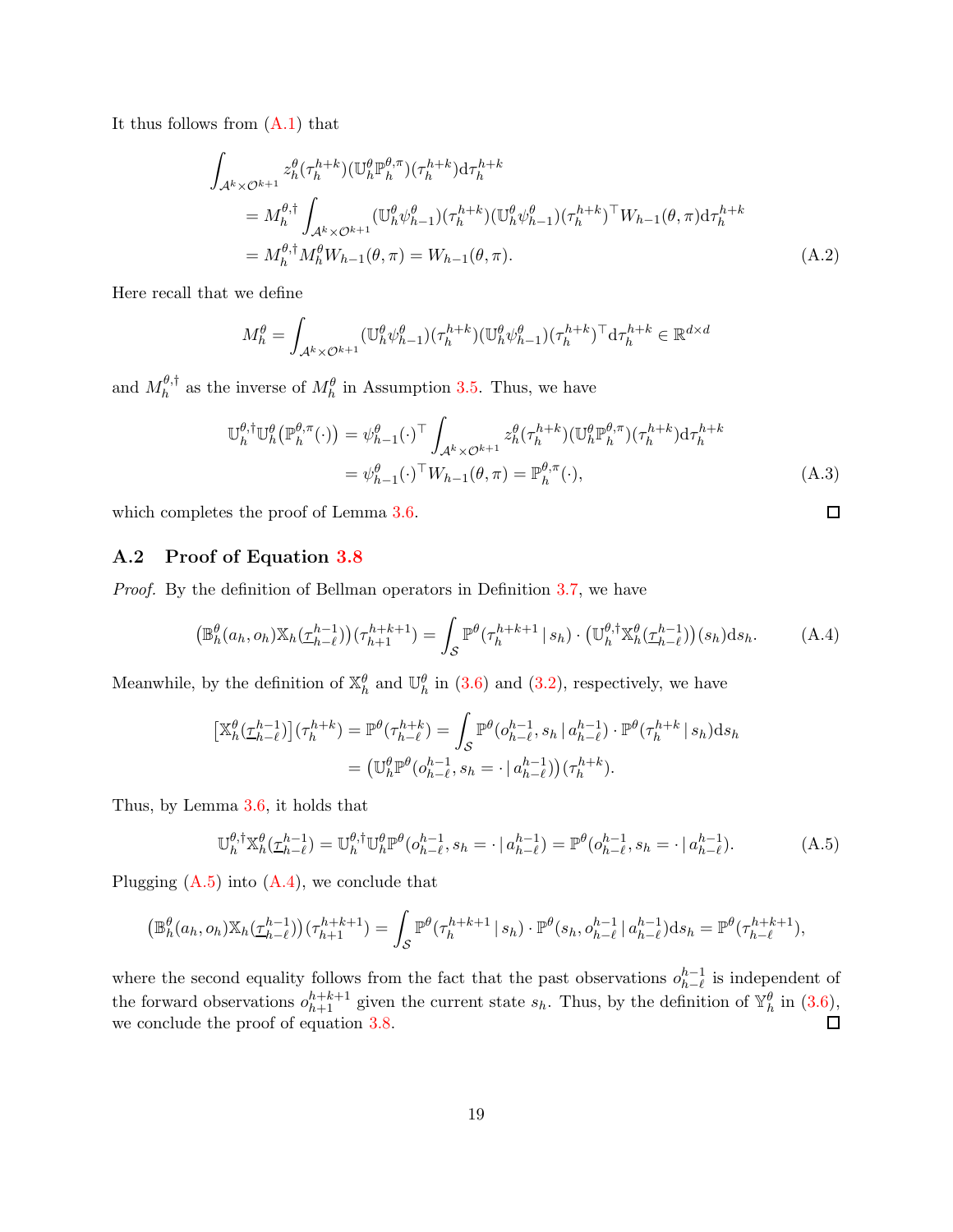## <span id="page-19-0"></span>A.3 Proof of Lemma [3.8](#page-7-1)

*Proof.* We first define the following density function of initial trajectory,

$$
b_1^{\theta}(\tau_1^{1+k}) = (\mathbb{U}_1^{\theta}\mu_1)(\tau_1^{1+k}) = \mathbb{P}^{\theta}(\tau_1^{1+k}) \in L^1(\mathcal{A}^k \times \mathcal{O}^{k+1}).
$$
\n(A.6)

Thus, it holds from the definition of Bellman operators in Definition [3.7](#page-7-0) that

$$
\begin{aligned} \left[\mathbb{B}_{1}^{\theta}(a_{1},o_{1})b_{1}^{\theta}\right](\tau_{2}^{k+2}) &= \int_{\mathcal{S}} \mathbb{P}^{\theta}(\tau_{1}^{k+2} \mid s_{1}) \cdot (\mathbb{U}_{1}^{\theta,\dagger} b_{1}^{\theta})(s_{1}) \mathrm{d}s_{1} \\ &= \int_{\mathcal{S}} \mathbb{P}^{\theta}(\tau_{1}^{k+2} \mid s_{1}) \cdot \mu_{1}(s_{1}) \mathrm{d}s_{1} = \mathbb{P}(\tau_{1}^{k+2}), \end{aligned} \tag{A.7}
$$

where  $\mu_1$  is the initial state density of the POMDP. Here the second equality follows from the left invertibility of the forward emission operator  $\mathbb{U}_1^{\theta}$  in Lemma [3.6](#page-6-2) and the definition of  $b_1^{\theta}$  in [\(A.6\)](#page-19-1). Thus, by the recursive computation following  $(A.7)$ , we obtain that

$$
\left[\mathbb{B}_{H}^{\theta}(o_{H}, a_{H})\dots\mathbb{B}_{1}^{\theta}(o_{1}, a_{1})b_{1}^{\theta}\right](\tau_{H+1}^{H+k+1})=\mathbb{P}^{\theta}(\tau_{1}^{H+k+1}).
$$

Finally, by marginalizing over the dummy future trajectories

$$
\tau_{H+1}^{H+k+1} = \{a_{H+1}, o_{H+1}, \dots, a_{H+k}, o_{H+k+1}\} \in \mathcal{A}^k \times \mathcal{O}^{k+1},
$$

we conclude that

$$
\mathbb{P}^{\theta}(\tau_1^H) = \frac{1}{A^k} \cdot \int_{\mathcal{A}^k \times \mathcal{O}^{k+1}} \mathbb{P}^{\theta}(\tau_1^{H+k+1}) d\tau_{H+1}^{H+K+1}
$$
  
= 
$$
\frac{1}{A^k} \cdot \int_{\mathcal{A}^k \times \mathcal{O}^{k+1}} \left[ \mathbb{B}^{\theta}_H(a_H, o_H) \dots \mathbb{B}^{\theta}_1(a_1, o_1) b_1^{\theta} \right] (\tau_H^{H+k}) d o_h^{h+k}.
$$

Thus, we complete the proof of Lemma [3.8.](#page-7-1)

# <span id="page-19-6"></span>B Proof of Main Result

In the sequel, we present the proof of the main result in §[5.](#page-11-2)

### B.1 Computing the Performance Difference

In the sequel, we present lemmas for the sample efficiency analysis of ETC. Our analysis is motivated by previous work [\(Jin et al.](#page-14-10), [2020a](#page-14-10); [Cai et al.](#page-13-6), [2022\)](#page-13-6). We first define linear operators  $\{\mathbb{T}_h^{\theta}, \widetilde{\mathbb{O}}_h^{\theta}\}_{h \in [H]}$ as follows,

$$
\left(\mathbb{T}_{h}^{\theta}(a_{h})f\right)(s_{h+1}) = \int_{\mathcal{S}} \mathbb{P}_{h}^{\theta}(s_{h+1} \,|\, s_{h}, a_{h}) \cdot f(s_{h}) \mathrm{d}s_{h}, \quad \forall f \in L^{1}(\mathcal{S}), \ a_{h} \in \mathcal{A}, \tag{B.1}
$$

$$
\left(\widetilde{\mathbb{O}}_{h}^{\theta}(o_{h})f\right)(s_{h}) = \mathbb{O}_{h}^{\theta}(o_{h} \mid s_{h}) \cdot f(s_{h}), \quad \forall f \in L^{1}(\mathcal{S}), \ o_{h} \in \mathcal{O}.\tag{B.2}
$$

It thus holds that

$$
\mathbb{B}_{h}^{\theta}(a_h, o_h) = \mathbb{U}_{h+1}^{\theta} \mathbb{T}_{h}^{\theta}(a_h) \widetilde{\mathbb{O}}_h^{\theta}(o_h) \mathbb{U}_{h}^{\theta,\dagger}.
$$
\n(B.3)

<span id="page-19-5"></span><span id="page-19-4"></span><span id="page-19-3"></span><span id="page-19-2"></span><span id="page-19-1"></span>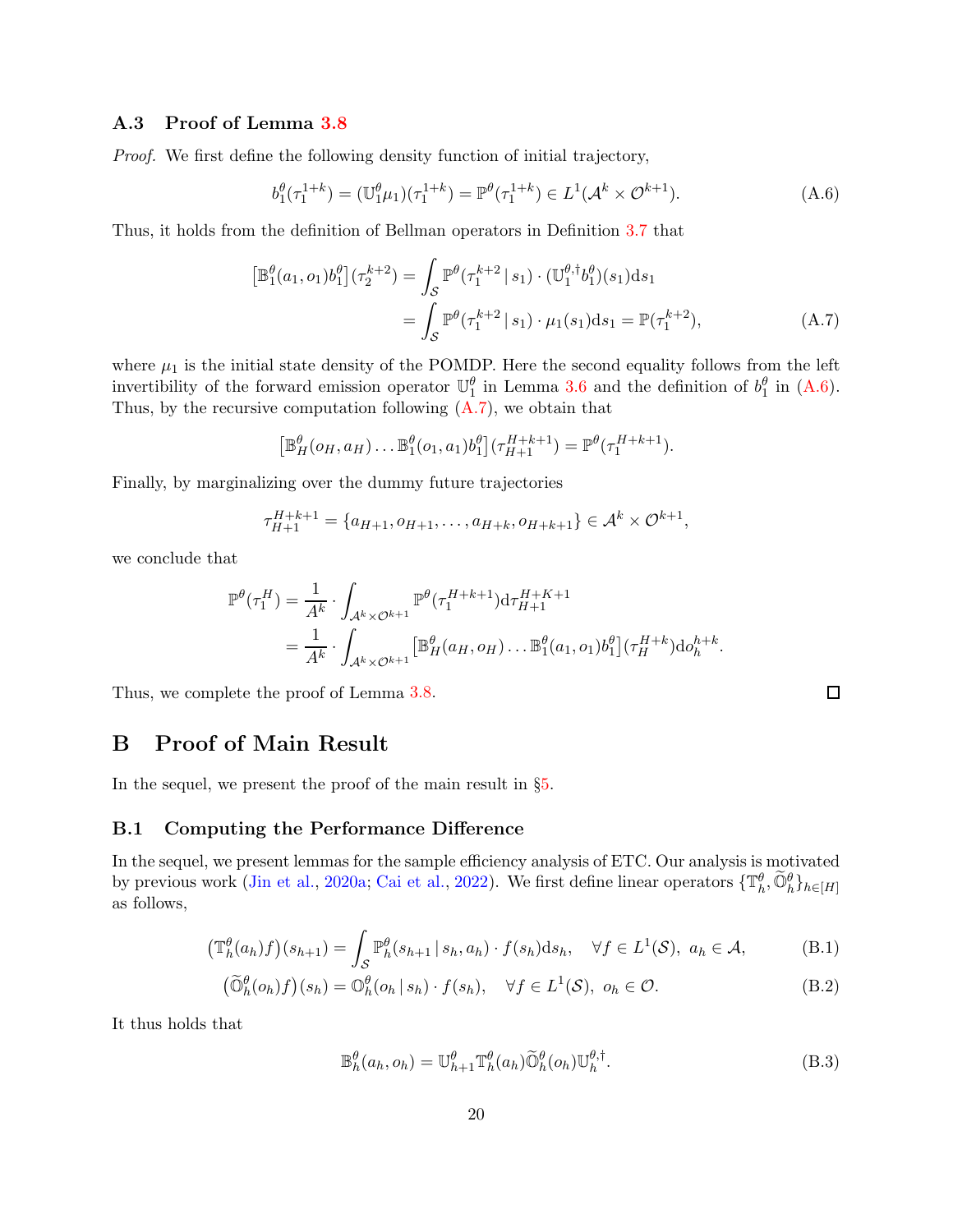To see such a fact, note that we have for all  $f \in L^1(\mathcal{A}^k \times \mathcal{O}^{k+1})$  that

$$
\begin{split}\n\left(\mathbb{U}_{h+1}^{\theta}\mathbb{T}_{h}^{\theta}(a_{h})\widetilde{\mathbb{O}}_{h}(o_{h})\mathbb{U}_{h}^{\theta,\dagger}f\right)(\tau_{h+1}^{h+k+1}) \\
&= \left(\mathbb{U}_{h+1}^{\theta}\int_{\mathcal{S}}\mathbb{P}_{h}^{\theta}(\cdot|s_{h},a_{h})\cdot\mathbb{O}_{h}(o_{h}|s_{h})(\mathbb{U}_{h}^{\theta,\dagger}f)(s_{h})ds_{h}\right)(\tau_{h+1}^{h+k+1}) \\
&= \int_{\mathcal{S}^{2}}\mathbb{P}^{\theta}(\tau_{h+1}^{h+k+1}|s_{h+1})\cdot\mathbb{P}_{h}^{\theta}(s_{h+1}|s_{h},a_{h})\cdot\mathbb{O}_{h}(o_{h}|s_{h})(\mathbb{U}_{h}^{\theta,\dagger}f)(s_{h})ds_{h}ds_{h+1} \\
&= \int_{\mathcal{S}^{2}}\mathbb{P}^{\theta}(o_{h}^{h+k+1},s_{h+1}|s_{h},a_{h}^{h+k})(\mathbb{U}_{h}^{\theta,\dagger}f)(s_{h})ds_{h}ds_{h+1},\n\end{split} \tag{B.4}
$$

where the first and second equality follows from the definitions of  $\mathbb{T}_{h}^{\theta}$ ,  $\widetilde{\mathbb{O}}_{h}$ , and  $\mathbb{U}_{h+1}^{\theta}$  in [\(B.1\)](#page-19-3), [\(B.2\)](#page-19-4), and [\(3.2\)](#page-5-2), respectively. Meanwhile, the third equality follows from the fact that the POMDP is Markov with respect to the state and action pairs  $(s_{h+1}, a_{h+1})$ . Marginalizing over the state  $s_{h+1}$ on the right-hand side of [\(B.4\)](#page-20-0), we obtain for all  $(\tau_{h+1}^{h+k+1}) \in \mathcal{A}^k \times \mathcal{O}^{k+1}$  that

<span id="page-20-0"></span>
$$
\begin{split} \left(\mathbb{U}_{h+1}^{\theta}\mathbb{T}_{h}^{\theta}(a_{h})\widetilde{\mathbb{O}}_{h}^{\theta}(o_{h})\mathbb{U}_{h}^{\theta,\dagger}f\right)(\tau_{h+1}^{h+k+1}) &= \int_{\mathcal{S}}\mathbb{P}^{\theta}(\tau_{h}^{h+k+1} \mid s_{h})\cdot(\mathbb{U}_{h}^{\theta,\dagger}f)(s_{h})\mathrm{d}s_{h} \\ &= \left(\mathbb{B}_{h}^{\theta}(a_{h},o_{h})f\right)(\tau_{h+1}^{h+k+1}), \end{split}
$$

where the second equality follows from the definition of Bellman operator  $\mathbb{B}_{h}^{\theta}$  in Definition [3.7.](#page-7-0) Thus, we complete the proof of  $(B.3)$ .

<span id="page-20-3"></span>**Lemma B.1** (Performance Difference). It holds for all policy  $\pi \in \Pi$  and parameters  $\theta, \theta' \in \Theta$  that

$$
|V^{\pi}(\theta) - V^{\pi}(\theta')| \leq H \cdot \nu \cdot \sum_{h=1}^{H-1} \sum_{a_{h-\ell}^h \in \mathcal{A}^{\ell+1}} \int_{\mathcal{O}} \sum_{q_{h-1} \in [d]} \|u_{h,q_{h-1}}\|_1 \mathrm{d}a_h + H \cdot \nu \cdot \|b_1^{\theta} - b_1^{\theta'}\|_1,
$$

where we define

$$
u_{h,q_{h-1}} = (\mathbb{B}_{h}^{\theta}(a_{h},o_{h}) - \mathbb{B}_{h}^{\theta'}(a_{h},o_{h}))\mathbb{U}_{h}^{\theta'}\mathbb{P}_{h}^{\theta'}(s_{h} = \cdot | q_{h-1}) \cdot \mathbb{P}^{\pi}(q_{h-1} | a_{h-\ell}^{h-1}).
$$

*Proof.* See §[C.1](#page-24-0) for a detailed proof.

#### B.2 Confidence Set Analysis

We first present the following norm bound on Bellman operators.

<span id="page-20-2"></span>Lemma B.2 (Norm Bound of Bellman Operator). Under Assumptions [3.1,](#page-4-0) [3.5,](#page-6-1) and [5.1,](#page-11-1) it holds for all  $h \in [H]$ ,  $\theta \in \Theta$ , and  $(a_h, o_h) \in \mathcal{A} \times \mathcal{O}$  that  $\|\mathbb{B}_h^{\theta}(a_h, o_h)\|_{1 \mapsto 1} \leq \nu \cdot A^k$ .

*Proof.* It holds for all  $f \in L^1(\mathcal{A}^k \times \mathcal{O}^{k+1})$  that

<span id="page-20-1"></span>
$$
\|\mathbb{B}_{h}^{\theta}(a_{h},o_{h})f\|_{1} \leq \int_{\mathcal{A}^{k} \times \mathcal{O}^{k+1}} \int_{\mathcal{S}} \mathbb{P}^{\theta}(\tau_{h}^{h+k+1} | s_{h}) \cdot |\mathbb{U}_{h}^{\theta,\dagger}f(s_{h})| \mathrm{d}s_{h} \mathrm{d}\tau_{h+1}^{h+k+1}
$$
  

$$
\leq A^{k} \cdot \int_{\mathcal{S}} |\mathbb{U}_{h}^{\theta,\dagger}f(s_{h})| \mathrm{d}s_{h}.
$$
 (B.5)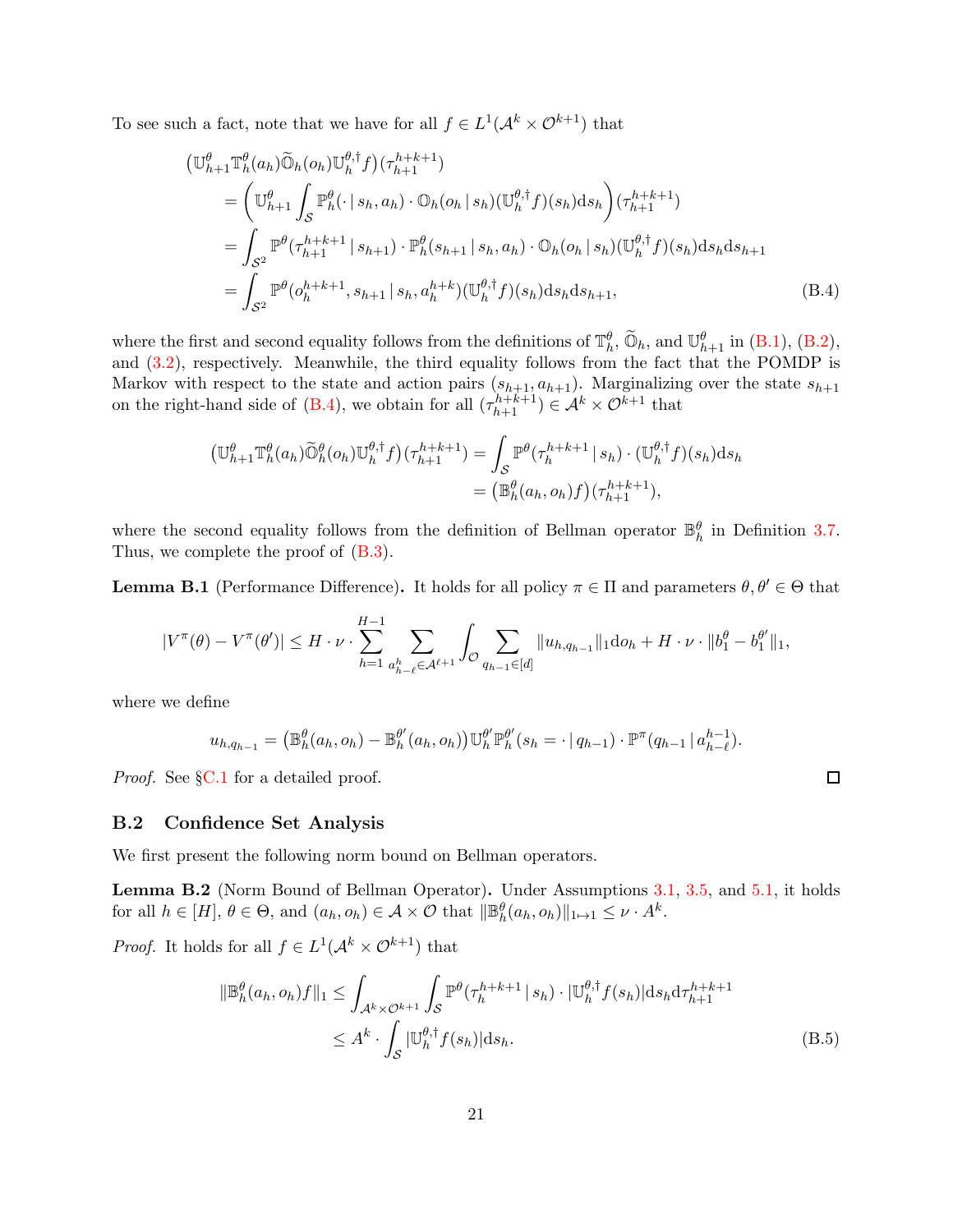Meanwhile, by the definition of  $\mathbb{U}_h^{\theta,\dagger}$  $h<sup>0,1</sup>$  in [\(3.3\)](#page-6-3) and Assumption [5.1,](#page-11-1) it holds that

$$
\int_{S} |\mathbb{U}_{h}^{\theta,\dagger} f(s_{h})| \mathrm{d}s_{h} = ||\mathbb{U}_{h}^{\theta,\dagger} f(s_{h})||_{1} \leq \nu \cdot ||f||_{1}.
$$
\n(B.6)

Combining  $(B.5)$  and  $(B.6)$ , we conclude that

<span id="page-21-0"></span>
$$
\|\mathbb{B}_h^{\theta}(a_h, o_h)f\|_1 \leq \nu \cdot A^k \cdot \|f\|_1,
$$

which completes the proof of Lemma [B.2.](#page-20-2)

In what follows, we recall the definition of the reverse emission operator.

**Definition B.3** (Reverse Emission). We define for all  $h \in [H]$  the following linear operator  $\mathbb{F}_h^{\theta,\pi}$  $\frac{\sigma,\pi}{h}$  :  $\mathbb{R}^d \mapsto L^1(\mathcal{O}^{\ell} \times \mathcal{A}^{\ell})$  for all  $h \in [H], \pi \in \Pi$ , and  $\theta \in \Theta$ ,

$$
(\mathbb{F}_{h}^{\theta,\pi}v)(\underline{\tau}_{h-\ell}^{h-1}) = \sum_{q_{h-1}\in[d]} [v]_{q_{h-1}} \cdot \mathbb{P}^{\theta,\pi}(o_{h-\ell}^{h-1} | q_{h-1}, a_{h-\ell}^{h-1}), \quad \forall v \in \mathbb{R}^{d},
$$

where  $(\underline{\tau}_{h-\ell}^{h-1}) \in \mathcal{A}^{\ell} \times \mathcal{O}^{\ell}$ .

In addition, we define the following visitation measure of mix policy in the  $t$ -th iteration,

$$
\mathbb{P}^t = \frac{1}{t} \cdot \sum_{\omega=0}^{t-1} \mathbb{P}^{\pi^{\omega}},
$$

where  $\{\pi^{\omega}\}_{\omega \in [t]}$  is the set of policy returned by Algorithm [1.](#page-11-0) We remark that the data collected by our data collection process in Algorithm [1](#page-11-0) follow the trajectory density induced by  $\mathbb{P}^t$  in the t-th iterate. Hence, the estimated density  $\hat{\mathbb{P}}^t$  returned by our density estimator  $\mathfrak{E}(\mathcal{D}^t)$  in the t-th iterate aligns closely to  $\mathbb{P}^t$ . Meanwhile, recall that we define the following estimators in  $(4.1)$  and [\(4.2\)](#page-10-3), respectively,

$$
\left[\widehat{\mathbb{X}}_h^t(\underline{\tau}_{h-\ell}^{h-1})\right](\tau_h^{h+k}) = \widehat{\mathbb{P}}_h^t(\tau_{h-\ell}^{h+k}), \qquad \left[\widehat{\mathbb{Y}}_h^t(\underline{\tau}_{h-\ell}^h)\right](\tau_{h+1}^{h+k+1}) = \widehat{\mathbb{P}}_h^t(\tau_{h-\ell}^{h+k+1}).
$$

Recall that we define the confidence set as follows,

$$
\mathcal{C}^t = \left\{\theta \in \Theta : \int_{\mathcal{O}^{\ell+1}} \|\mathbb{B}_h^{\theta}(a_h, o_h)\widehat{\mathbb{X}}_h^t(a_{h-\ell}^{h-1}) - \widehat{\mathbb{Y}}_h^t(\underline{\tau}_{h-\ell}^h) \|\mathbf{1} \mathrm{d} o_{h-\ell}^h \leq \beta_t, \quad \forall a_{h-\ell}^h \in \mathcal{A}^{\ell+1} \right\},\
$$

where we select

$$
\beta_t = (\nu + 1) \cdot A^{2k} \cdot \sqrt{w_{\mathfrak{E}} \cdot (k + \ell) \cdot \log(H \cdot A \cdot T)/t}.
$$

In the sequel, we denote by  $\theta^t$  the parameter selected in optimistic planning. The following lemma guarantees that the true parameter  $\theta^*$  is included by our confidence set  $\mathcal{C}^t$  with high probability. Moreover, we show that initial density and the Bellman operators  $\{\mathbb{B}^{\theta^t}\}\$  corresponding to the parameter  $\theta^t$  aligns closely to that corresponding to the true parameter  $\theta^*$ .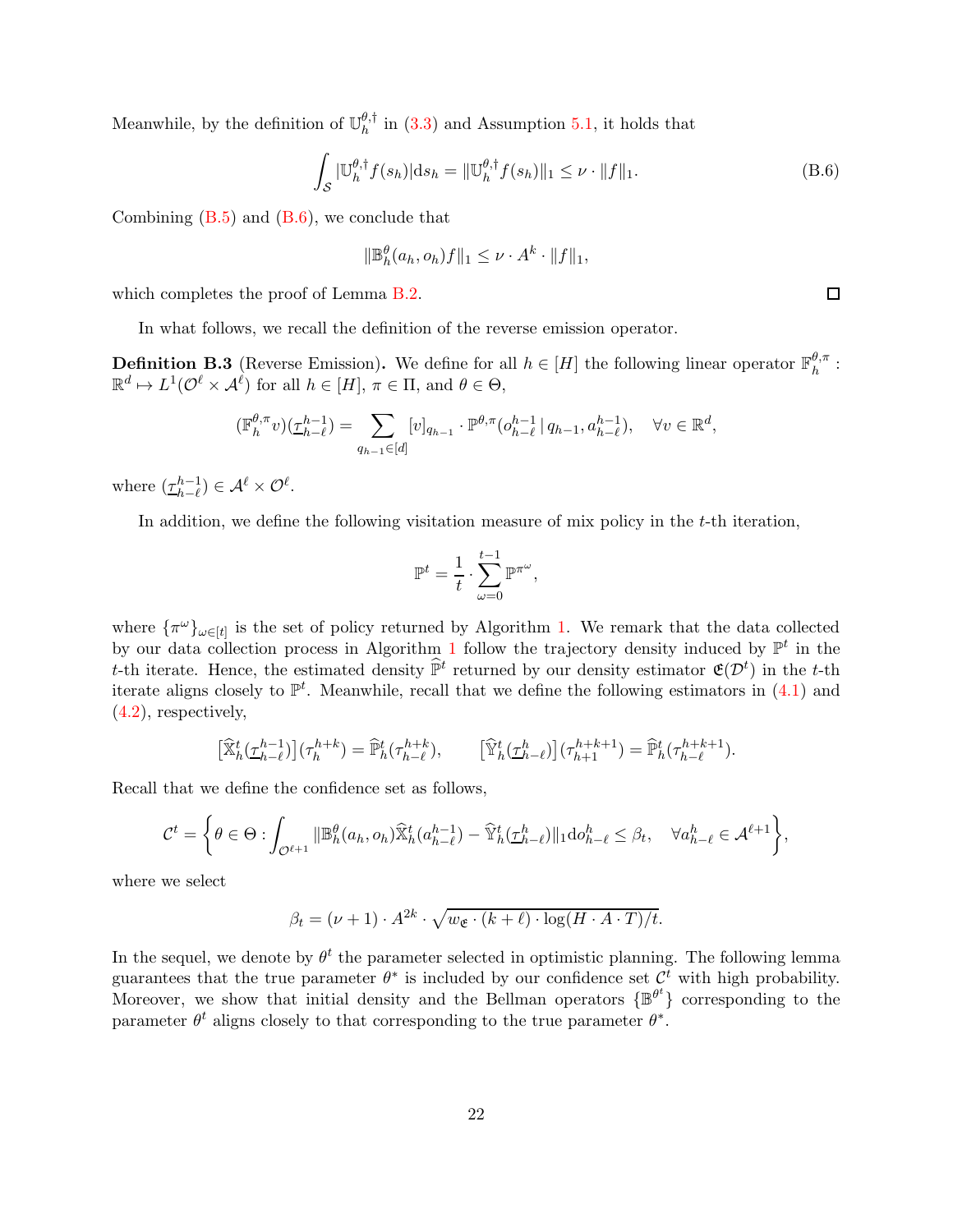<span id="page-22-1"></span>Lemma B.4 (Good Event Probability). Under Assumptions [3.1,](#page-4-0) [3.5,](#page-6-1) and [5.2,](#page-12-0) it holds with probability at least  $1 - \delta$  that  $\theta^* \in \mathcal{C}^t$ . In addition, it holds for all  $h \in [H]$  and  $t \in [T]$  with probability at least  $1-\delta$  that

$$
||b_1^{\theta^t} - b_1^{\theta^*}||_1 = \mathcal{O}(\nu \cdot A^{2k} \cdot \sqrt{w_{\mathfrak{E}} \cdot (k+\ell) \cdot \log(H \cdot A \cdot T)/t}),
$$
\n
$$
\sum_{a_{h-\ell}^k \in \mathcal{A}^{\ell+1}} \int_{\mathcal{O}} \sum_{q_{h-1} \in [d]} \left\| \left( \mathbb{B}_h^{\theta^t}(a_h, o_h) - \mathbb{B}_h^{\theta^*}(a_h, o_h) \right) \mathbb{U}_h^{\theta^*} \mathbb{P}_h^{\theta^*}(s_h = \cdot | q_{h-1}) \right\|_1
$$
\n
$$
\cdot \mathbb{P}^{\theta^*;t}(q_{h-1} | a_{h-\ell}^{h-1}) \mathrm{d}o_h = \mathcal{O}(\gamma \cdot \nu \cdot A^{2k+\ell} \cdot \sqrt{w_{\mathfrak{E}} \cdot (k+\ell) \cdot \log(H \cdot A \cdot T)/t}),
$$
\n(B.8)

where we define

<span id="page-22-5"></span><span id="page-22-3"></span>
$$
\mathbb{P}^{\theta^*,t}(q_{h-1} | a_{h-\ell}^{h-1}) = \frac{1}{t} \cdot \sum_{\omega=0}^{t-1} \mathbb{P}^{\theta^*,\pi^{\omega}}(q_{h-1} | a_{h-\ell}^{h-1}).
$$

<span id="page-22-0"></span>*Proof.* See §[C.2](#page-26-0) for a detailed proof.

#### B.3 Proof of Theorem [5.3](#page-12-1)

We are now ready to present the sample complexity analysis of Algorithm [1.](#page-11-0)

*Proof.* It holds that

$$
V^*(\theta^*) - V^{\overline{\pi}^T}(\theta^*) = \frac{1}{T} \cdot \sum_{t=1}^T V^*(\theta^*) - V^{\pi^t}(\theta^*).
$$
 (B.9)

It suffices to upper bound the performance difference

<span id="page-22-4"></span><span id="page-22-2"></span>
$$
V^*(\theta^*) - V^{\pi^t}(\theta^*)
$$

for all  $t \in [T]$ . By Lemma [B.4,](#page-22-1) it holds with probability at least  $1 - \delta$  that  $\theta^* \in \mathcal{C}^t$  for all  $t \in [T]$ . Thus, by the update of  $\pi^t$  in Algorithm [1,](#page-11-0) it holds with probability at least  $1 - \delta$  that

$$
V^*(\theta^*) - V^{\pi^t}(\theta^*) \le V^{\pi^t}(\theta^t) - V^{\pi^t}(\theta^*).
$$
 (B.10)

It now suffices to upper bound the performance difference on the right-hand side of [\(B.10\)](#page-22-2). By Lemma [B.1,](#page-20-3) it holds that

$$
|V^{\pi^t}(\theta^t) - V^{\pi^t}(\theta^*)| \le H \cdot \nu \cdot \sum_{h=1}^{H-1} \sum_{\substack{a_{h-\ell}^h \in \mathcal{A}^{\ell+1}}} \int_{\mathcal{O}} \sum_{q_{h-1} \in [d]} \|u_{h,q_{h-1}}^t\|_1 \cdot \mathbb{P}^{\theta^*, \pi^t}(q_{h-1} \mid a_{h-\ell}^{h-1}) \text{d}o_h
$$
  
\n(i)  
\n
$$
+ \underbrace{H \cdot \nu \cdot \|b_1^{\theta^t} - b_1^{\theta^*}\|_1}_{\text{(ii)}},
$$
\n(B.11)

where we write

$$
u_{h,q_{h-1}}^{t} = (\mathbb{B}_{h}^{\theta^{t}}(a_{h},o_{h}) - \mathbb{B}_{h}^{\theta^{*}}(a_{h},o_{h}))\mathbb{U}_{h}^{\theta^{*}}\mathbb{P}_{h}^{\theta^{*}}(s_{h} = \cdot | q_{h-1})
$$
(B.12)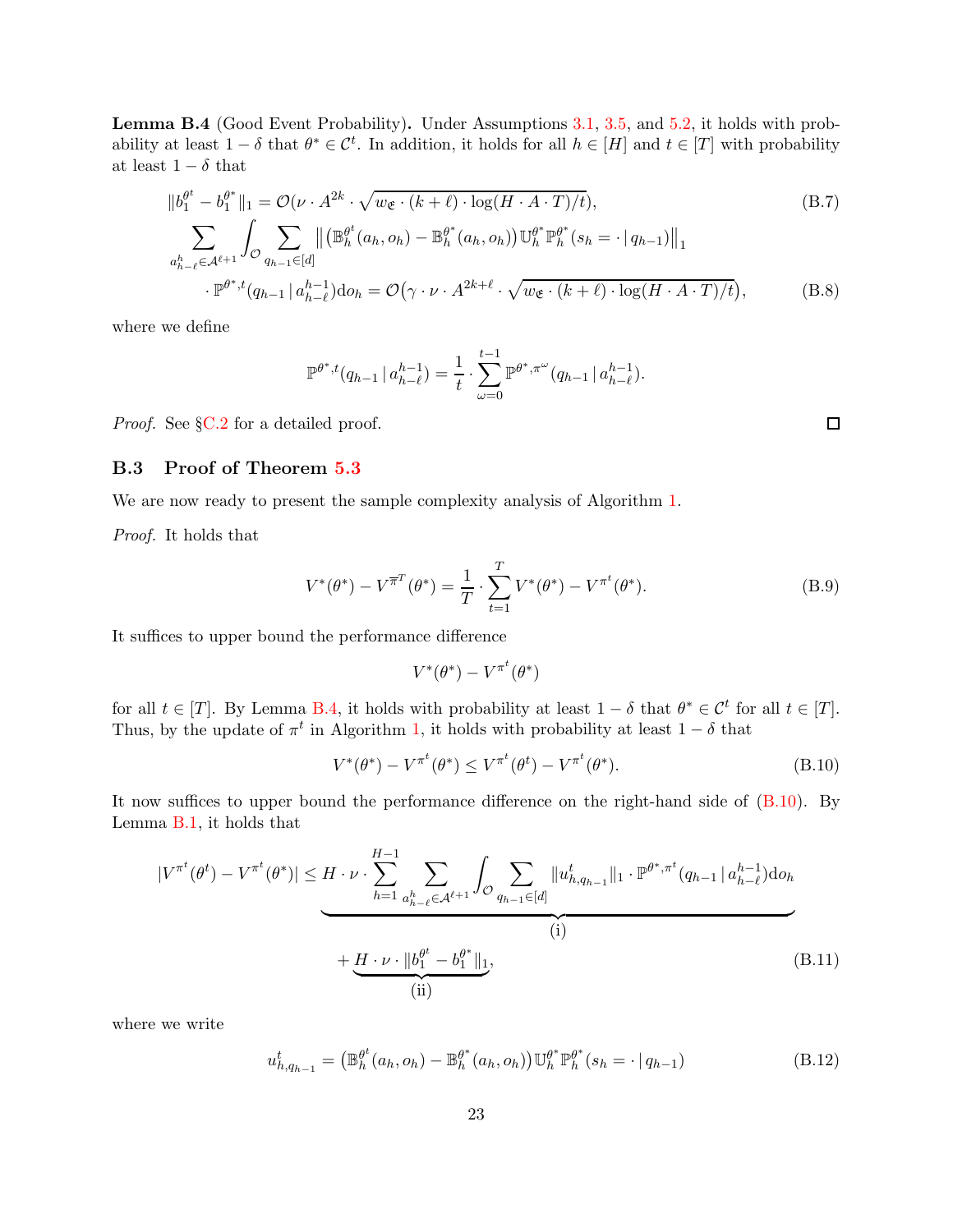for notational simplicity. We remark that the summation in term (i) is different from that in  $(B.8)$ of Lemma [B.4.](#page-22-1) In particular, by Lemma [B.4,](#page-22-1) it holds for all  $h \in [H]$  and  $t \in [T]$  that

$$
\sum_{\substack{a_{h-\ell}^h \in \mathcal{A}^{\ell+1}}} \int_{\mathcal{O}} \sum_{q_{h-1} \in [d]} \|w_{h,q_{h-1}}^t\|_1 \cdot \mathbb{P}^{\theta^*,t}(q_{h-1} \mid a_{h-\ell}^{h-1}) \text{d}o_h
$$
\n
$$
= \mathcal{O}(\gamma \cdot \nu \cdot d \cdot A^{2k+\ell} \cdot \sqrt{w_{\mathfrak{E}} \cdot (k+\ell) \cdot \log(H \cdot A \cdot T)/t})
$$
\n(B.13)

with probability at least  $1 - \delta$ , where we define

<span id="page-23-0"></span>
$$
\mathbb{P}^{\theta^*,t}(q_{h-1} | a_{h-\ell}^{h-1}) = \frac{1}{t} \cdot \sum_{\omega=0}^{t-1} \mathbb{P}^{\theta^*,\pi^{\omega}}(q_{h-1} | a_{h-\ell}^{h-1}).
$$

The only difference between the left-hand side of  $(B.13)$  and the term (i) in  $(B.11)$  is the conditional density of the bottleneck factor  $q_{h-1}$ , which follows the visitation of  $\pi^t$ , namely,  $\mathbb{P}^{\theta^*, \pi^t}$ , in [\(B.11\)](#page-22-4) but the mixture of visitation  $\mathbb{P}^{\theta^{*},t}$  in [\(B.13\)](#page-23-0). To upper bound (B.13) by [\(B.11\)](#page-22-4), we utilize the calculation trick proposed by [Jin et al.](#page-14-10) [\(2020a\)](#page-14-10). In particular, we utilize the following lemma.

<span id="page-23-1"></span>**Lemma B.5** (Lemma 16 of [Jin et al.](#page-14-10) [\(2020a](#page-14-10))). Let  $0 \le z_t \le C_z$  and  $0 \le w_t \le C_w$  for all  $t \in [T]$ . We define  $S_t = (1/t) \cdot \sum_{i=1}^t w_i$  and  $S_0 = 0$ . Given

<span id="page-23-3"></span><span id="page-23-2"></span>
$$
z_t \cdot S_{t-1} \le C_z \cdot C_w \cdot C \cdot \sqrt{1/t}
$$

for all  $t \in [T]$ , it holds that

$$
\frac{1}{T} \cdot \sum_{t=1}^{T} z_t \cdot w_t \le 2C_z \cdot C_w \cdot (C+1) \cdot \sqrt{1/K} \cdot \log T.
$$

Here  $C > 0$  is an absolute constant.

*Proof.* See [Jin et al.](#page-14-10) [\(2020a](#page-14-10)) for a detailed proof.

It thus follows from [\(B.13\)](#page-23-0) and Lemma [B.5](#page-23-1) that

(i) = 
$$
\mathcal{O}(\gamma \cdot \nu^2 \cdot d \cdot H \cdot A^{2k+\ell} \cdot \sqrt{w_{\mathfrak{E}} \cdot (k+\ell) \cdot \log T \cdot \log(H \cdot A \cdot T)/t})
$$
 (B.14)

with probability at least  $1 - \delta$ . Meanwhile, by [\(B.7\)](#page-22-5) of Lemma [B.4,](#page-22-1) it holds that

(ii) = 
$$
H \cdot \nu \cdot ||b_1^{\theta^t} - b_1^{\theta^*}||_1 = \mathcal{O}(H \cdot \nu^2 \cdot A^{2k} \sqrt{w_{\mathfrak{E}} \cdot (k+\ell) \cdot \log(H \cdot A \cdot T)/t})
$$
 (B.15)

with probability at least  $1 - \delta$ . Finally, by plugging [\(B.14\)](#page-23-2) and [\(B.15\)](#page-23-3) into [\(B.13\)](#page-23-0), it holds for all  $t \in [T]$  that

<span id="page-23-4"></span>
$$
\begin{split} \left| V^{\pi^t}(\theta^t) - V^{\pi^t}(\theta^*) \right| \\ &= \mathcal{O}\left(\gamma \cdot \nu^2 \cdot d \cdot H \cdot A^{2k+\ell} \cdot \log T \cdot \sqrt{w_{\mathfrak{E}} \cdot (k+\ell) \cdot \log(H \cdot A \cdot T)/t}\right) \end{split} \tag{B.16}
$$

with probability at least  $1 - \delta$ . Combining [\(B.10\)](#page-22-2) and [\(B.16\)](#page-23-4), it holds with probability at least  $1 - \delta$  that

$$
V^*(\theta^*) - V^{\overline{\pi}^T}(\theta^*)
$$
  
=  $\mathcal{O}(\gamma \cdot \nu^2 \cdot d \cdot H \cdot A^{2k+\ell} \cdot \log T \cdot \sqrt{w_{\mathfrak{E}} \cdot (k+\ell) \cdot \log(H \cdot A \cdot T)/T}).$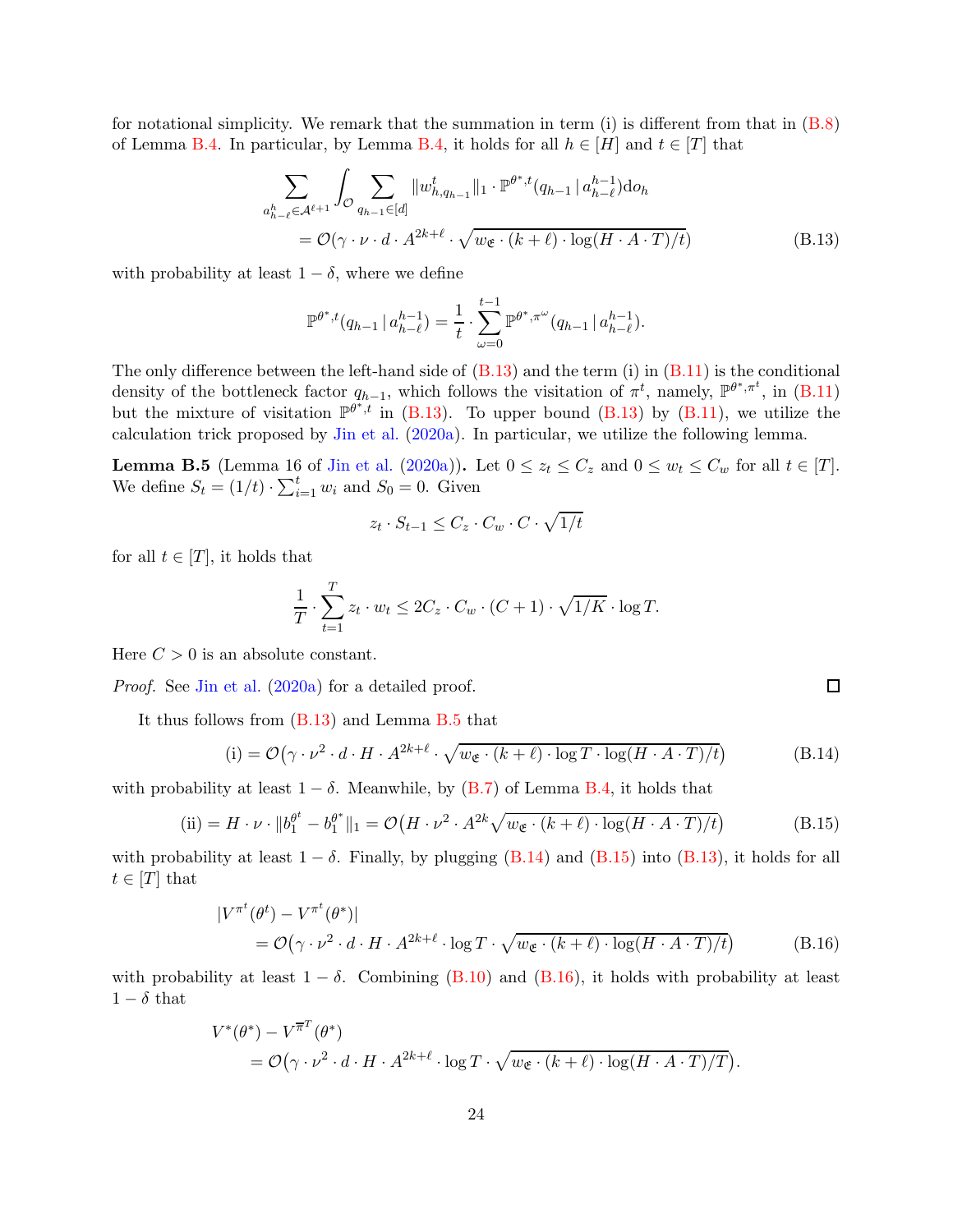Thus, by setting

$$
T = \mathcal{O}(\gamma^2 \cdot \nu^4 \cdot d^2 \cdot H^2 \cdot A^{2(2k+\ell)} \cdot (k+\ell) \cdot \log(H \cdot A/\epsilon)/\epsilon^2),
$$

it holds with probability at least  $1 - \delta$  that  $V^*(\theta^*) - V^{\overline{\pi}^T}(\theta^*) \leq \epsilon$ . Thus, we complete the proof of Theorem [5.3.](#page-12-1)

<span id="page-24-2"></span> $\Box$ 

# C Proof of Auxiliary Result

<span id="page-24-0"></span>In the sequel, we present the proof of the auxiliary results in §[B.](#page-19-6)

### C.1 Proof of Lemma [B.1](#page-20-3)

*Proof.* By Lemma [D.7,](#page-36-0) it holds for all policy  $\pi \in \Pi$  and parameter  $\theta \in \Theta$  that

$$
V^{\pi}(\theta) = \int_{\mathcal{O}^{H}} r(o_1^{H-1}) \cdot \mathbb{P}^{\pi,\theta}(o_1^{H-1}) \text{d}o_1^{H-1}
$$
  
= 
$$
\int_{\mathcal{O}^{H}} r(o_1^{H-1}) \cdot \mathbb{P}^{\theta}(o_1^{H-1} | (a^{\pi})_1^{H}) \text{d}o_1^{H-1},
$$

where  $(a^{\pi})_1^H = (a_1^{\pi}, \ldots, a_H^{\pi})$  and the actions  $a_h^{\pi} = \pi (o_1^h, (a^{\pi})_1^{h-1})$  are taken by the policy  $\pi$  for all  $h \in [H]$ . Following from the fact that  $0 \le r(o_1^{H-1}) \le H$  for all observation array  $o_1^{H-1} \in \mathcal{O}^H$ , we obtain for all policy  $\pi \in \Pi$  and parameters  $\theta, \theta' \in \Theta$  that

$$
|V^{\pi}(\theta) - V^{\pi}(\theta')| \le H \cdot \int_{\mathcal{O}^H} |\mathbb{P}^{\theta} (o_1^{H-1} | (a^{\pi})_1^H) - \mathbb{P}^{\theta'} (o_1^{H-1} | (a^{\pi})_1^H) | do_1^{H-1},
$$
 (C.1)

where the actions  $a_h^{\pi}$  are taken by the policy  $\pi$  for all  $h \in [H]$ . In the sequel, we utilize a slight modification of Lemma [3.8.](#page-7-1) In particular, following the same calculation as the proof of Lemma [3.8](#page-7-1) in §[A.3,](#page-19-0) we have

$$
\mathbb{P}^{\theta}(\tau_1^{H+k}) = \left[\mathbb{B}_{H-1}^{\theta}(a_{H-1}, a_{H-1})\dots\mathbb{B}_{1}^{\theta}(a_1, a_1)b_1^{\theta}\right](\tau_H^{H+k}).
$$

Thus, by marginalizing over the dummy future observations  $o_{H+1}^{H+k}$  and fixing the final observation  $o_H$ , we obtain for all dummy future actions  $a_H^{H+k-1}$  that

<span id="page-24-1"></span>
$$
\mathbb{P}^{\theta}(\tau_1^H) = \int_{\mathcal{O}^k} 1\!\!1_{o_H, a_H^{H+k-1}}(\tau_1^{H+k}) \cdot \mathbb{P}^{\theta}(\tau_1^{H+k}) \text{d}o_{H+1}^{H+k},
$$
\n(C.2)

where we define  $\mathbb{1}_{o_H,a_H^H+k-1}$  the indicator that takes value one at the final observation  $o_H$  and the fixed dummy future actions  $a_H^{H+k-1}$ . By plugging [\(C.2\)](#page-24-1) into [\(C.1\)](#page-24-2), we have

$$
|V^{\pi}(\theta) - V^{\pi}(\theta')| \le H \cdot \int_{\mathcal{O}^{H+k}} |f^{\theta} - f^{\theta'}| \left( o_h^{h+k}, (a^{\pi})_H^{H+k-1} \right) \mathrm{d}o_1^{H+k}, \tag{C.3}
$$

where  $(a^{\pi})_H^{H+k-1} = (a_H^{\pi}, \ldots, a_{H+k-1}^{\pi})$  and the actions  $a_h^{\pi}$  are taken by the policy  $\pi$ . Here we define

<span id="page-24-3"></span>
$$
f^{\theta} = \mathbb{B}_{H-1}^{\theta}(a_{H-1}^{\pi}, o_{H-1}) \dots \mathbb{B}_{1}^{\theta}(a_{1}^{\pi}, o_{1})b_{1}^{\theta},
$$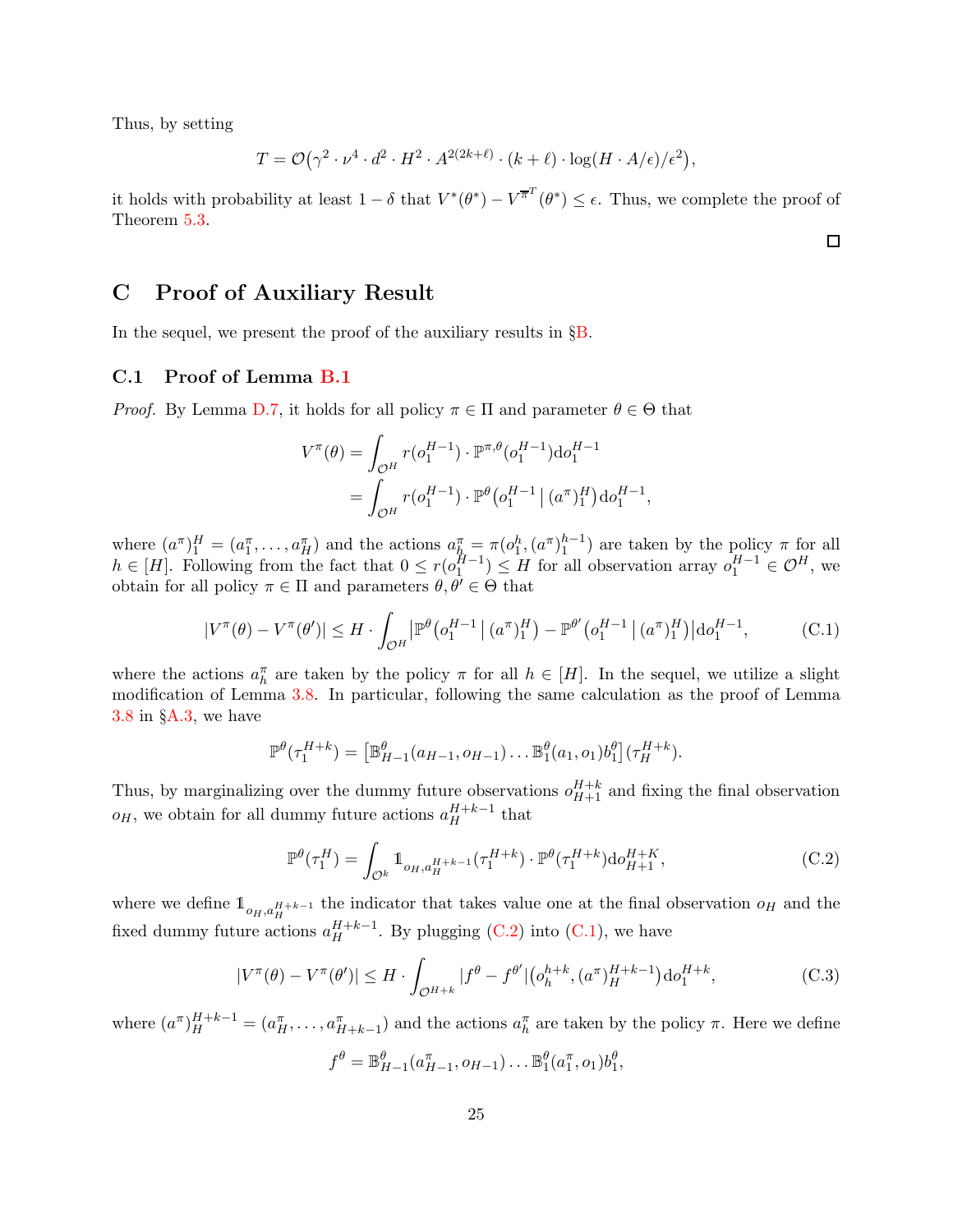where  $b_1^{\theta}$  is the initial trajectory distribution for the first k steps defined in Lemma [3.8.](#page-7-1) Meanwhile, by the linearity of Bellman operators, we have

<span id="page-25-1"></span><span id="page-25-0"></span>
$$
f^{\theta} - f^{\theta'} = \sum_{h=0}^{H-1} \mathbb{B}_{H-1}^{\theta}(a_{H-1}^{\pi}, o_{H-1}) \dots \mathbb{B}_{h+1}^{\theta}(a_{h+1}^{\pi}, o_{h+1})v_h,
$$
 (C.4)

where we define  $v_0 = b_1^{\theta} - b_1^{\theta'}$  $_1^{\theta'}$  and

$$
v_h = (\mathbb{B}_h^{\theta}(a_h^{\pi}, o_h) - \mathbb{B}_h^{\theta'}(a_h^{\pi}, o_h)) \mathbb{B}_{h-1}^{\theta'}(a_{h-1}^{\pi}, o_{h-1}) \dots \mathbb{B}_1^{\theta'}(a_1^{\pi}, o_1) b_1^{\theta'}, \quad h \in [H-1].
$$
 (C.5)

By combining  $(C.3)$  and  $(C.4)$ , we have

$$
|V^{\pi}(\theta) - V^{\pi}(\theta')| \leq H \cdot \sum_{h=1}^{H-1} \int_{\mathcal{O}^{H+k}} |\mathbb{B}_{H-1}^{\theta}(a_{H-1}^{\pi}, o_{H-1})... \mathbb{B}_{h+1}^{\theta}(a_{h+1}^{\pi}, o_{h+1})v_h| \mathrm{d}o_1^{H+k} + \int_{\mathcal{O}^{H+k}} |\mathbb{B}_{H-1}^{\theta}(a_{H-1}^{\pi}, o_{H-1})... \mathbb{B}_{1}^{\theta}(a_{1}^{\pi}, o_{1})(b_{1}^{\theta} - b_{1}^{\theta'})| \mathrm{d}o_1^{H+k}.
$$
 (C.6)

The following lemma upper bounds the right-hand side of  $(C.6)$ .

<span id="page-25-2"></span>**Lemma C.1.** Under Assumption [3.5,](#page-6-1) it holds for all  $h \in [H]$ ,  $\pi \in \Pi$ , and  $v_h \in L^1(\mathcal{A}^k \times \mathcal{O}^{k+1})$  that

$$
\int_{\mathcal{O}^{H+k-h}} |\mathbb{B}_{H-1}^{\theta} (o_{H-1}, a_{H-1}) \dots \mathbb{B}_{h+1}^{\theta} (a_{h+1}, o_{h+1}) v_h | \mathrm{d}o_{h+1}^{H+k} \leq \nu \cdot ||v_h||_1.
$$

*Proof.* See §[C.3](#page-30-0) for a detailed proof.

By Lemma  $C.1$ , it follows from  $(C.6)$  that

$$
|V^{\pi}(\theta) - V^{\pi}(\theta')| \le H \cdot \nu \cdot \sum_{h=0}^{H-1} \int_{\mathcal{O}^h} ||v_h||_1 \mathrm{d}v_1^h + H \cdot \nu \cdot ||b_1^{\theta} - b_1^{\theta'}||_1,
$$
 (C.7)

where we define  $v_0 = b_1^{\theta} - b_1^{\theta'}$  $_1^{\theta'}$  and

$$
v_h = (\mathbb{B}_h^{\theta}(a_h^{\pi}, o_h) - \mathbb{B}_h^{\theta'}(a_h^{\pi}, o_h)) \mathbb{B}_{h-1}^{\theta'}(a_{h-1}^{\pi}, o_{h-1}) \dots \mathbb{B}_1^{\theta'}(a_1^{\pi}, o_1) b_1^{\theta'}, \quad h \in [H-1].
$$

Meanwhile, the following lemma upper bound the  $L^1$ -norm of  $v_h$  for  $h = 2, \ldots, H$ .

<span id="page-25-4"></span>**Lemma C.2.** It holds for all  $\pi \in \Pi$  and  $h \in [H-1]$  that

<span id="page-25-3"></span>
$$
\int_{\mathcal{O}^h} \|v_h\|_1 \mathrm{d} v_1^h \le \sum_{a_{h-\ell}^h \in \mathcal{A}^{\ell+1}} \int_{\mathcal{O}} \sum_{q_{h-1} \in [d]} u_h \mathrm{d} v_h,
$$

where we define

$$
v_h = (\mathbb{B}_h^{\theta}(a_h^{\pi}, o_h) - \mathbb{B}_h^{\theta'}(a_h^{\pi}, o_h)) \mathbb{B}_{h-1}^{\theta'}(a_{h-1}^{\pi}, o_{h-1}) \dots \mathbb{B}_1^{\theta'}(a_1^{\pi}, o_1) b_1^{\theta'},
$$
  

$$
u_h = ||(\mathbb{B}_h^{\theta}(a_h, o_h) - \mathbb{B}_h^{\theta'}(a_h, o_h)) \mathbb{U}_h^{\theta'} \mathbb{P}_h^{\theta'}(s_h = \cdot | q_{h-1}) \cdot \mathbb{P}^{\pi}(q_{h-1} | a_{h-\ell}^{h-1})||_1,
$$

for all  $h \in [H-1]$ .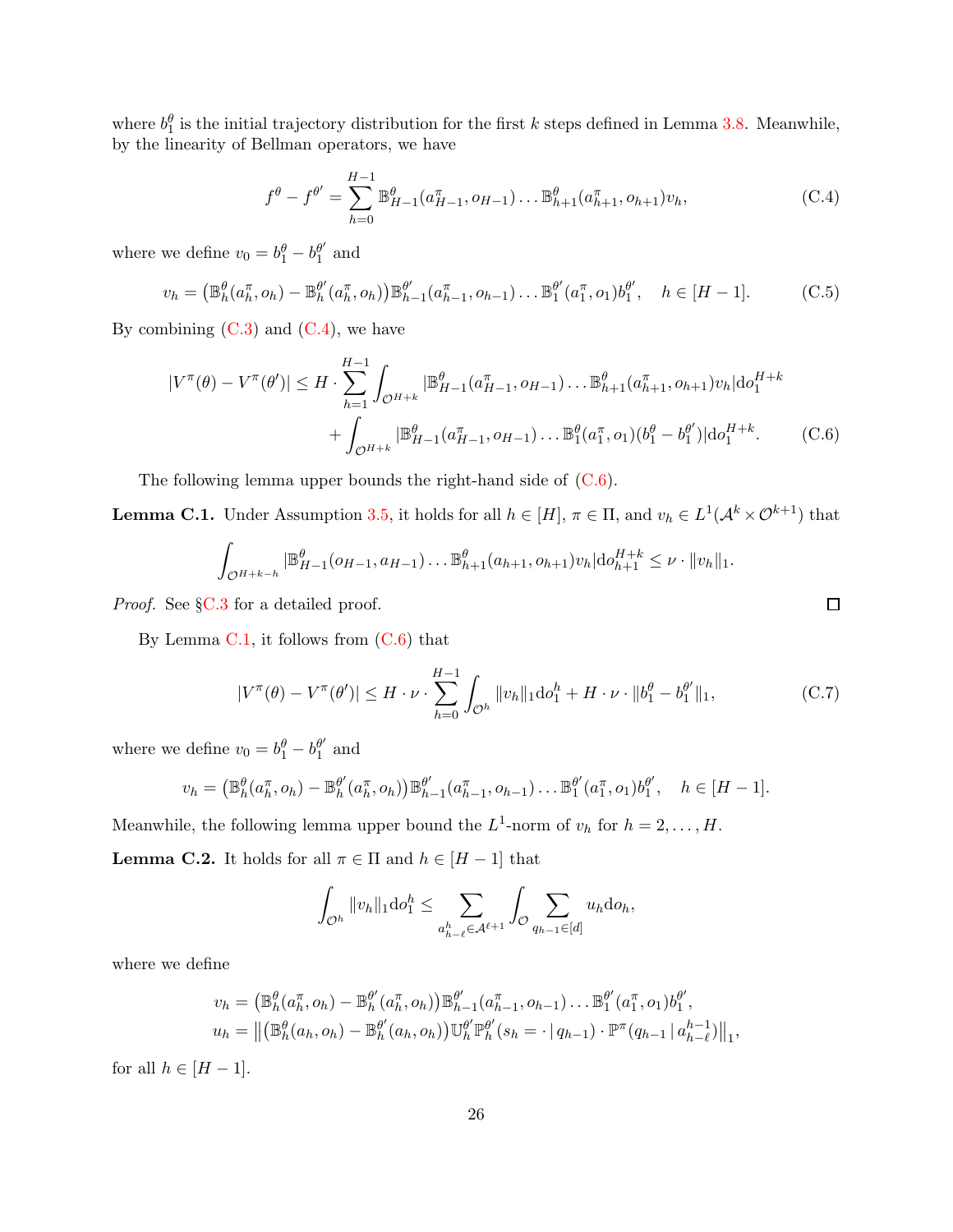*Proof.* See §[C.4](#page-31-0) for a detailed proof.

Combining  $(C.7)$  and Lemma  $C.2$ , we conclude that

$$
|V^{\pi}(\theta) - V^{\pi}(\theta')| \leq H \cdot \nu \cdot \sum_{h=1}^{H-1} \sum_{\substack{a_h^h \in \mathcal{A}^{\ell+1} \\ a_{h-\ell} \in \mathcal{A}^{\ell+1}}} \sum_{q_{h-1} \in [d]} \int_{\mathcal{O}} ||u_{h,q_{h-1}}||_1 \mathrm{d}v_h + H \cdot \nu \cdot ||b_1^{\theta} - b_1^{\theta'}||_1,
$$

where we define

$$
u_{h,q_{h-1}} = (\mathbb{B}_{h}^{\theta}(a_{h},o_{h}) - \mathbb{B}_{h}^{\theta'}(a_{h},o_{h})) \mathbb{U}_{h}^{\theta'} \mathbb{P}_{h}^{\theta'}(s_{h} = \cdot | q_{h-1}) \cdot \mathbb{P}^{\theta',\pi}(q_{h-1} | a_{h-\ell}^{h-1}).
$$

Thus, we complete the proof of Lemma [B.1.](#page-20-3)

### <span id="page-26-0"></span>C.2 Proof of Lemma [B.4](#page-22-1)

*Proof.* We first show that  $\theta^* \in C^t$  with probability at least  $1 - \delta$ . By Assumption [4.1,](#page-9-0) it holds for all  $t \in [T]$  that

$$
\|\hat{b}_1^t - b_1^{\theta^*}\|_1 \le \sqrt{w_{\mathfrak{E}} \cdot (k+\ell) \cdot \log(H \cdot A \cdot T)/t}
$$
 (C.8)

with probability at least  $1 - \delta$ . Meanwhile, it holds that

$$
\int_{\mathcal{O}^{\ell+1}} ||\mathbb{B}_{h}^{\theta^{*}}(a_{h},o_{h})\hat{\mathbb{X}}_{h}^{t}(\underline{\tau}_{h-\ell}^{h-1}) - \hat{\mathbb{Y}}_{h}^{t}(\underline{\tau}_{h-\ell}^{h}) ||_{1} \text{d}o_{h-\ell}^{h}
$$
\n
$$
\leq \int_{\mathcal{O}^{\ell+1}} ||\mathbb{B}_{h}^{\theta^{*}}(a_{h},o_{h})\mathbb{X}_{h}^{\theta^{*},\overline{\pi}^{t}}(\underline{\tau}_{h-\ell}^{h-1}) - \mathbb{Y}_{h}^{\theta^{*},\overline{\pi}^{t}}(\underline{\tau}_{h-\ell}^{h}) ||_{1} \text{d}o_{h-\ell}^{h}
$$
\n
$$
+ \int_{\mathcal{O}} ||\mathbb{B}_{h}^{\theta^{*}}(a_{h},o_{h}) (\mathbb{X}_{h}^{\theta^{*},\overline{\pi}^{t}}(\underline{\tau}_{h-\ell}^{h-1}) - \hat{\mathbb{X}}_{h}^{t}(\underline{\tau}_{h-\ell}^{h-1})) ||_{1} \text{d}o_{h}
$$
\n
$$
+ \int_{\mathcal{O}^{\ell+1}} ||(\mathbb{Y}_{h}^{\theta^{*},\overline{\pi}^{t}} - \hat{\mathbb{Y}}_{h}^{t})(\underline{\tau}_{h-\ell}^{h}) ||_{1} \text{d}o_{h-\ell}^{h}.
$$
\n(C.9)

We now upper bound the right-hand side of  $(C.9)$ . According to the identity in  $(3.8)$ , we have

<span id="page-26-3"></span><span id="page-26-2"></span><span id="page-26-1"></span>
$$
\mathbb{B}_{h}^{\theta^*}(a_h, o_h) \mathbb{X}_{h}^{\theta^*, \overline{\pi}^t}(a_{h-\ell}^{h-1}) - \mathbb{Y}_{h}^{\theta^*, \overline{\pi}^t}(\underline{\tau}_{h-\ell}^h) = 0
$$
\n(C.10)

for all  $h \in [H]$  and  $(a_{h-\ell}^h, o_{h-\ell}^h) \in \mathcal{A}^{\ell+1} \times \mathcal{O}^{\ell+1}$ . Meanwhile, by Assumption [4.1](#page-9-0) and the update of density estimators  $\hat{\mathbb{Y}}_h^t$  in [\(4.2\)](#page-10-3), it holds for all  $h \in [H]$ ,  $t \in [T]$ , and  $\underline{\tau}_h^h_{-\ell} \in \mathcal{A}^{\ell} \times \mathcal{O}^{\ell}$  that

$$
\int_{\mathcal{O}^{\ell+1}} \left\| \left( \mathbb{Y}_{h}^{\theta^{*}, \overline{\pi}^{t}} - \widehat{\mathbb{Y}}_{h}^{t} \right) (\underline{\tau}_{h-\ell}^{h}) \right\|_{1} \mathrm{d} \sigma_{h-\ell}^{h} = \sum_{\substack{a_{h+1}^{h+1} \in \mathcal{A}^{k} \\ a_{h+1}^{h+1} \in \mathcal{A}^{k}}} \int_{\mathcal{O}^{k+\ell+1}} |(\widehat{\mathbb{P}}_{h}^{t} - \mathbb{P}_{h}^{\theta^{*}, \overline{\pi}^{t}}) (\tau_{h-\ell}^{h+k+1}) | \mathrm{d} \sigma_{h-\ell}^{h+k+1}.
$$
\n
$$
= \sum_{\substack{a_{h+1}^{h+1} \in \mathcal{A}^{k} \\ \leq A^{k} \cdot \sqrt{w_{\mathfrak{E}} \cdot (k+\ell) \cdot \log(H \cdot A \cdot T)/t}} \|(\widehat{\mathbb{P}}_{h}^{t} - \mathbb{P}_{h}^{\theta^{*}, \overline{\pi}^{t}}) (\cdot \| a_{h-\ell}^{h+k}) \|_{1} \tag{C.11}
$$

<span id="page-26-4"></span> $\Box$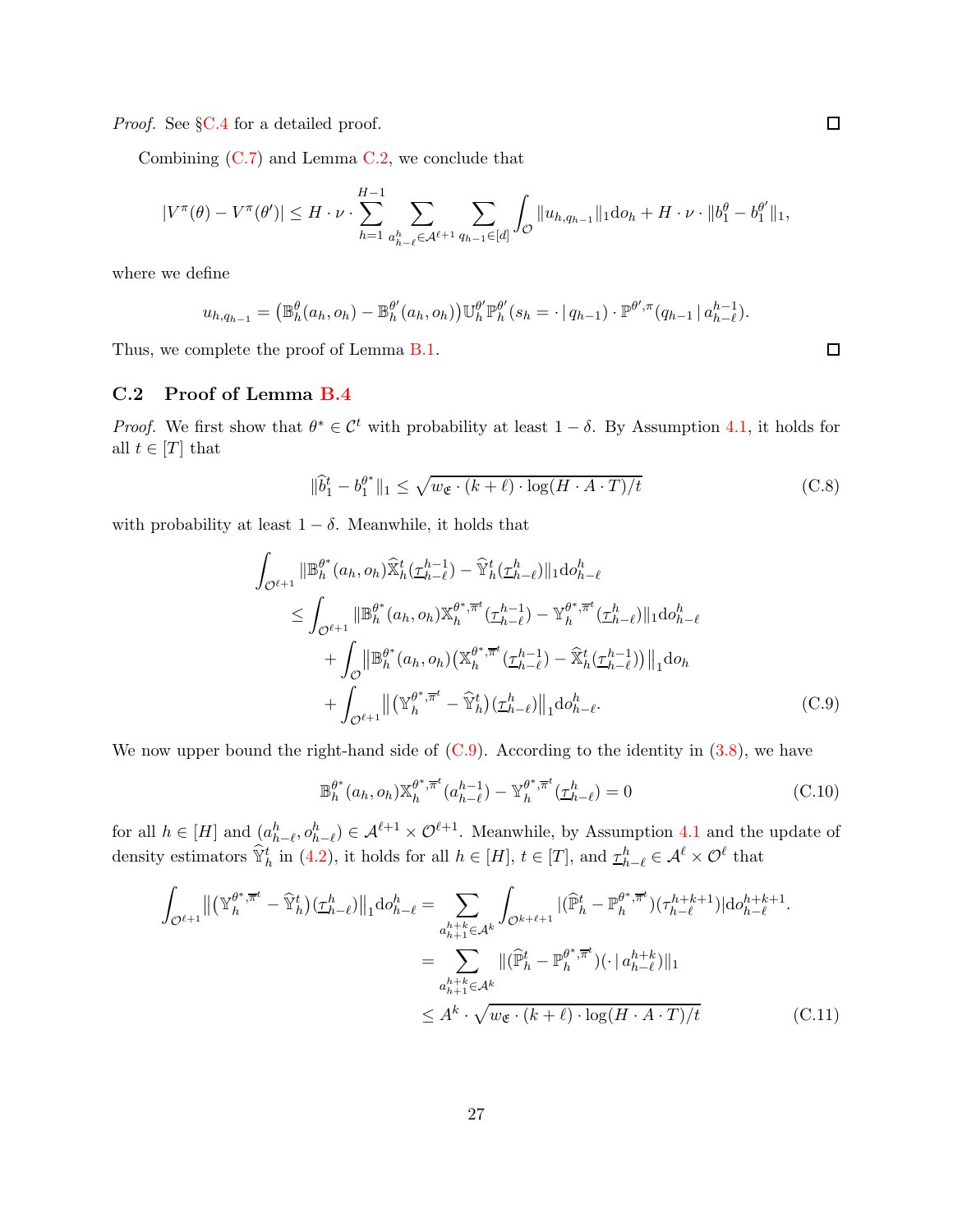with probability at least  $1-\delta$ . Similarly, by Assumption [4.1,](#page-9-0) Lemma [B.2,](#page-20-2) and the update of density estimators  $\hat{\mathbb{X}}_h^t$  in [\(4.1\)](#page-10-2), we further obtain for all  $h \in [H]$  that

<span id="page-27-1"></span><span id="page-27-0"></span>
$$
\int_{\mathcal{O}} \left\| \mathbb{B}_{h}^{\theta^{*}}(a_{h}, o_{h}) \left( \mathbb{X}_{h}^{\theta^{*}, \overline{\pi}^{t}}(\underline{\tau}_{h-\ell}^{h-1}) - \widehat{\mathbb{X}}_{h}^{t}(\underline{\tau}_{h-\ell}^{h-1}) \right) \right\|_{1} \mathrm{d}o_{h}
$$
\n
$$
\leq \nu \cdot A^{2k} \cdot \sqrt{w_{\mathfrak{E}} \cdot (k+\ell) \cdot \log(H \cdot A \cdot T)/t}
$$
\n(C.12)

with probability at least  $1 - \delta$ . Plugging [\(C.10\)](#page-26-2), [\(C.11\)](#page-26-3), and [\(C.12\)](#page-27-0) into [\(C.9\)](#page-26-1), we obtain for all  $h \in [H]$  that

$$
\int_{\mathcal{O}^{\ell+1}} \|\mathbb{B}_h^{\theta^*}(a_h, o_h)\widehat{\mathbb{X}}_h^t(\underline{\tau}_{h-\ell}^{h-1}) - \widehat{\mathbb{Y}}_h^t(\underline{\tau}_{h-\ell}^h)\|_1 \mathrm{d}o_{h-\ell}^h \leq \beta_t \cdot \sqrt{1/t} \tag{C.13}
$$

with probability at least  $1 - \delta$ . Thus, combining [\(C.9\)](#page-26-1) and [\(C.13\)](#page-27-1), it holds that  $\theta^* \in C^t$  with probability at least  $1 - \delta$ . In what follows, we prove [\(B.7\)](#page-22-5) and [\(B.8\)](#page-22-3), respectively.

**Part I: Proof of Upper Bound in** [\(B.7\)](#page-22-5). By the definition of confidence set  $\mathcal{C}^t$ , it holds for all  $t \in [T], (a_h^{h+k-1}, a_{h-\ell}^h) \in \mathcal{A}^{k+\ell}$ , and  $h \in [H]$  that

$$
||b_1^{\theta^t} - \hat{b}_1^t||_1 \le (1 + \nu) \cdot A^{2k} \sqrt{w_{\mathfrak{E}} \cdot (k + \ell) \cdot \log(H \cdot A \cdot T)/t}
$$

with probability at least  $1 - \delta$ . Thus, by [\(C.8\)](#page-26-4) and triangle inequality, it holds for all  $t \in [T]$ ,  $(a_h^{h+k-1}, a_{h-\ell}^h) \in \mathcal{A}^{k+\ell}$ , and  $h \in [H]$  that

$$
\begin{aligned} \|b_1^{\theta^t} - b_1^{\theta^*}\|_1 &\le \|b_1^{\theta^t} - \hat{b}_1^t\|_1 + \|\hat{b}_1^t - b_1^{\theta^*}\|_1 \\ &= \mathcal{O}(\nu \cdot A^{2k} \cdot \sqrt{w_{\mathfrak{E}} \cdot (k+\ell) \cdot \log(H \cdot A \cdot T) / t}) \end{aligned}
$$

with probability at least  $1 - \delta$ . Thus, we complete the proof of the upper bound in [\(B.7\)](#page-22-5).

Part II: Proof of Upper Bound in  $(B.8)$ . It suffices to upper bound the following term for all  $h \in [H]$  and  $t \in [T]$ ,

$$
G_h^t = \sum_{a_{h-\ell}^h \in \mathcal{A}^{\ell+1}} \bigg( \sum_{q_{h-1} \in [d]} \int_{\mathcal{O}} ||u_{h,q_{h-1}}^t||_1 \mathrm{d}o_h \bigg),\tag{C.14}
$$

where we write

$$
u_{h,q_{h-1}}^{t}(\cdot) = (\mathbb{B}_{h}^{\theta^{t}}(a_{h},o_{h}) - \mathbb{B}_{h}^{\theta^{*}}(a_{h},o_{h}))\mathbb{U}_{h}^{\theta^{*}}\mathbb{P}_{h}^{\theta^{*}}(s_{h} = \cdot | q_{h-1}) \cdot \mathbb{P}^{\theta^{*},\overline{\pi}^{t}}(q_{h-1} | a_{h-\ell}^{h-1})
$$
(C.15)

for notational simplicity. We remark that  $u_{h,q_{h-1}}^t \in L^1(\mathcal{A}^k \times \mathcal{O}^{k+1})$  is a function in the space  $L^1(\mathcal{A}^k \times \mathcal{O}^{k+1})$  by the definition of Bellman operators  $\mathbb{B}_h^{\theta^k}$  $\frac{\theta^t}{h}$  and  $\mathbb{B}_h^{\theta^*}$  $h^*$ . In the sequel, we define the vector-valued function

<span id="page-27-4"></span><span id="page-27-3"></span><span id="page-27-2"></span>
$$
u_h^t = [u_{h,1}^t, \dots, u_{h,d}^t] \in \mathbb{R}^d.
$$

It thus holds that

$$
G_h^t = \sum_{a_{h-\ell}^h \in \mathcal{A}^{\ell+1}} \int_{\mathcal{O}^{k+2}} \|u_h^t(\tau_{h+1}^{h+k+1})\|_1 \mathrm{d}o_h^{h+k+1}.
$$
 (C.16)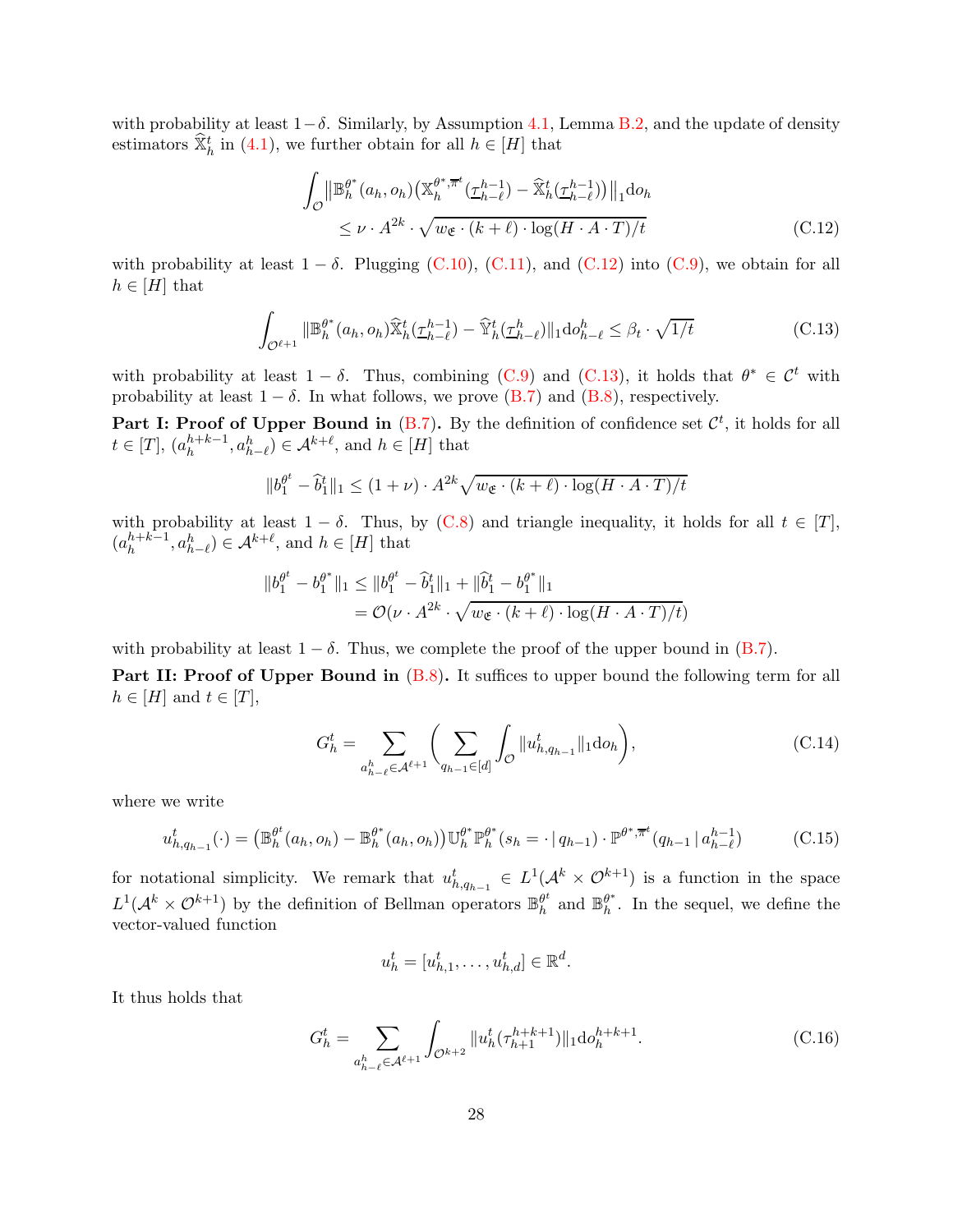Here the integration and summation are taken with respect to the domain  $o_{h+1}^{h+k+1} \in \mathcal{O}^{k+1}$  of  $u_h^t$ , the action sequence  $a_{h-\ell}^{h-1} \in \mathcal{A}^{\ell}$  in [\(C.15\)](#page-27-2), and the action and observation pair  $(a_h, o_h) \in \mathcal{A} \times \mathcal{O}$  in the Bellman operators that defines  $u_{h,i}^t$  in [\(C.15\)](#page-27-2). We remark that in [\(C.16\)](#page-27-3), we abuse the notation slightly and write

$$
||u^t_h(\tau^{h+k+1}_{h+1})||_1 = \sum_{q_{h-1}\in [d]} |u^t_{h,q_{h-1}}(\tau^{h+k+1}_{h+1})|,
$$

where  $u_{h,q_{h-1}}^t(\tau_{h+1}^{h+k+1})$  is defined in [\(C.15\)](#page-27-2). In the sequel, we upper bound the right-hand side of [\(C.16\)](#page-27-3). By Assumption [5.2,](#page-12-0) it holds that

<span id="page-28-2"></span><span id="page-28-0"></span>
$$
||u_h^t||_1 = ||\mathbb{F}_h^{\theta^*, \overline{\pi}_t, \dagger} \mathbb{F}_h^{\theta^*, \overline{\pi}_t} u_h^t||_1 \leq \gamma \cdot ||\mathbb{F}^{\theta^*, \pi_t} u_h^t||_1
$$
\n(C.17)

Meanwhile, by the definition of  $\mathbb{F}_h^{\theta^*,\overline{\pi}^t}$  $\frac{\sigma}{h}$ <sup> $\frac{\pi}{h}$ </sup>, we have

$$
\mathbb{F}_{h}^{\theta^*, \overline{\pi}^t} u_h^t = \sum_{q_{h-1} \in [d]} u_{h, q_{h-1}}^t \cdot \mathbb{P}^{\theta^*, \overline{\pi}^t} (o_{h-\ell}^{h-1} | q_{h-1}, a_{h-\ell}^{h-1}). \tag{C.18}
$$

By the definition of  $u_{h,q_{h-1}}^{t}$  in [\(C.15\)](#page-27-2), we further obtain that

$$
u_{h,q_{h-1}}^{t} \cdot \mathbb{P}^{\theta^{*},\overline{\pi}^{t}}(o_{h-\ell}^{h-1} | q_{h-1}, a_{h-\ell}^{h-1}) = u_{h,q_{h-1}}^{t} \cdot \frac{\mathbb{P}^{\theta^{*},\overline{\pi}^{t}}(o_{h-\ell}^{h-1}, q_{h-1} | a_{h-\ell}^{h-1})}{\mathbb{P}^{\theta^{*},\overline{\pi}^{t}}(q_{h-1} | a_{h-\ell}^{h-1})}
$$
  
= 
$$
(\mathbb{B}_{h}^{\theta^{t}}(a_{h}, o_{h}) - \mathbb{B}_{h}^{\theta^{*}}(a_{h}, o_{h})) \mathbb{U}_{h}^{\theta^{*}} \mathbb{P}_{h}^{\theta^{*}}(s_{h} = \cdot | q_{h-1}) \cdot \mathbb{P}^{\theta^{*},\overline{\pi}^{t}}(o_{h-\ell}^{h-1}, q_{h-1} | a_{h-\ell}^{h-1})
$$
  
= 
$$
(\mathbb{B}_{h}^{\theta^{t}}(a_{h}, o_{h}) - \mathbb{B}_{h}^{\theta^{*}}(a_{h}, o_{h})) \mathbb{U}_{h}^{\theta^{*}} \mathbb{P}^{\theta^{*},\overline{\pi}^{t}}(o_{h-\ell}^{h-1}, q_{h-1}, s_{h} = \cdot | a_{h-\ell}^{h-1}).
$$

Thus, it follows from [\(C.18\)](#page-28-0) and the linearity of Bellman operators  $\mathbb{B}_{h}^{\theta}$  and  $\mathbb{U}_{h}^{\theta}$  that

$$
(\mathbb{F}^{\theta^*, \pi_t} u_h^t)(\underline{\tau}_{h-\ell}^{h-1}) = \sum_{q_{h-1} \in [d]} (\mathbb{B}_h^{\theta^*}(a_h, o_h) - \mathbb{B}_h^{\theta^*}(a_h, o_h)) \mathbb{U}_h^{\theta^*} \mathbb{P}^{\theta^*, \overline{\pi}^t}(o_{h-\ell}^{h-1}, q_{h-1}, s_h = \cdot | a_{h-\ell}^{h-1})
$$
  
\n
$$
= (\mathbb{B}_h^{\theta^t}(a_h, o_h) - \mathbb{B}_h^{\theta^*}(a_h, o_h)) \mathbb{U}_h^{\theta^*} \mathbb{P}^{\theta^*, \overline{\pi}^t}(o_{h-\ell}^{h-1}, s_h = \cdot | a_{h-\ell}^{h-1})
$$
  
\n
$$
= (\mathbb{B}_h^{\theta^t}(a_h, o_h) - \mathbb{B}_h^{\theta^*}(a_h, o_h)) \mathbb{X}_h^{\theta^*, \overline{\pi}^t}(\underline{\tau}_{h-\ell}^{h-1}),
$$
\n(C.19)

where we marginalize the bottleneck factor  $q_{h-1}$  in the second equality. Here recall that  $\mathbb{X}_{h}^{\theta^*,\overline{\pi}^t}$  $\frac{\sigma}{h}$ ,<sup> $\pi$ </sup> is the density mapping defined in  $(3.6)$  and  $\bar{\pi}^t$  is the mixed policy in the t-th iteration. Plugging  $(C.19)$  into  $(C.17)$ , we obtain that

<span id="page-28-3"></span><span id="page-28-1"></span>
$$
||u_h^t||_1 \leq \gamma \cdot \sum_{\substack{a_{h-\ell}^{h-1} \in \mathcal{A}^{\ell}}} \int_{\mathcal{O}^{\ell}} |(\mathbb{B}_h^{\theta^t}(a_h, o_h) - \mathbb{B}_h^{\theta^*}(a_h, o_h)) \mathbb{X}_h^{\theta^*, \overline{\pi}^t}(\underline{\tau}_{h-\ell}^{h-1}) | do_{h-\ell}^{h-1}.
$$
 (C.20)

Plugging  $(C.20)$  into  $(C.16)$ , we obtain that

<span id="page-28-4"></span>
$$
G_h^t \le \gamma \cdot \sum_{a_{h-\ell}^h \in \mathcal{A}^{\ell+1}} \int_{\mathcal{O}^{\ell+1}} \left\| \left( \mathbb{B}_h^{\theta^t}(a_h, o_h) - \mathbb{B}_h^{\theta^*}(a_h, o_h) \right) \mathbb{X}_h^{\theta^*, \overline{\pi}^t}(\underline{\tau}_{h-\ell}^{h-1}) \right\|_1 \mathrm{d}o_{h-\ell}^h. \tag{C.21}
$$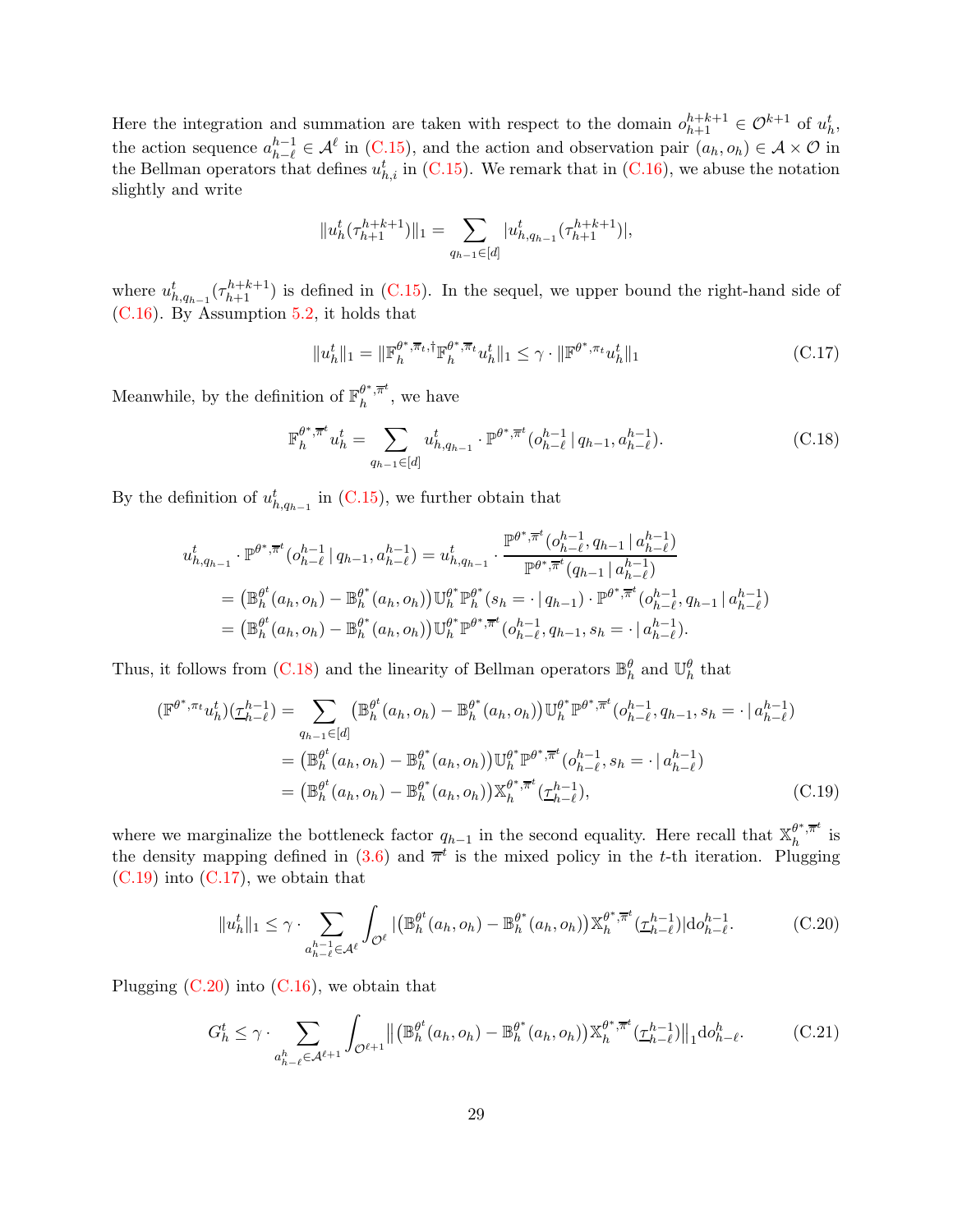It remains to upper bound the right-hand side of  $(C.21)$ . By triangle inequality, we have

$$
\int_{\mathcal{O}^{\ell+1}} \left\| \left( \mathbb{B}_{h}^{\theta^{t}}(a_{h}, o_{h}) - \mathbb{B}_{h}^{\theta^{*}}(a_{h}, o_{h}) \right) \mathbb{X}_{h}^{\theta^{*}, \overline{\pi}^{t}}(\underline{\tau}_{h-\ell}^{h-1}) \right\|_{1} \mathrm{d}o_{h-\ell}^{h} \tag{C.22}
$$
\n
$$
\leq \int_{\mathcal{O}^{\ell+1}} \left\| \mathbb{B}_{h}^{\theta^{t}}(a_{h}, o_{h}) \mathbb{X}_{h}^{\theta^{*}, \overline{\pi}^{t}}(\underline{\tau}_{h-\ell}^{h-1}) - \mathbb{Y}_{h}^{\theta^{*}, \overline{\pi}^{t}}(\underline{\tau}_{h-\ell}^{h}) \right\|_{1} \mathrm{d}o_{h-\ell}^{h} \tag{C.22}
$$
\n
$$
+ \int_{\mathcal{O}^{\ell+1}} \left\| \mathbb{B}_{h}^{\theta^{*}}(a_{h}, o_{h}) \mathbb{X}_{h}^{\theta^{*}, \overline{\pi}^{t}}(\underline{\tau}_{h-\ell}^{h-1}) - \mathbb{Y}_{h}^{\theta^{*}, \overline{\pi}^{t}}(\underline{\tau}_{h-\ell}^{h}) \right\|_{1} \mathrm{d}o_{h-\ell}^{h}.
$$

By the identity in [\(3.8\)](#page-8-2), it holds that

<span id="page-29-3"></span><span id="page-29-0"></span>
$$
\mathbb{B}_h^{\theta^*}(a_h, o_h) \mathbb{X}_h^{\theta^*, \overline{\pi}^t}(\underline{\tau}_{h-\ell}^{h-1}) - \mathbb{Y}_h^{\theta^*, \overline{\pi}^t}(\underline{\tau}_{h-\ell}^h) = 0
$$
\n(C.23)

In the sequel, we upper bound the term

$$
\int_{\mathcal{O}^{\ell+1}} ||\mathbb{B}_h^{\theta^t}(a_h, o_h) \mathbb{X}_h^{\theta^*, \overline{\pi}^t}(\underline{\tau}_{h-\ell}^{h-1}) - \mathbb{Y}_h^{\theta^*, \overline{\pi}^t}(\underline{\tau}_{h-\ell}^h) ||_1 \mathrm{d}o_{h-\ell}^h
$$

on the right-hand side of  $(C.22)$ . The calculation is similar to that of the derivation of  $(C.13)$ . It holds for all  $h \in [H]$  and  $t \in [T]$  that

$$
\int_{\mathcal{O}^{\ell+1}} ||\mathbb{B}_{h}^{\theta^{t}}(a_{h},o_{h}) \mathbb{X}_{h}^{\theta^{*},\overline{\pi}^{t}}(\underline{\tau}_{h-\ell}^{h-1}) - \mathbb{Y}_{h}^{\theta^{*},\overline{\pi}^{t}}(\underline{\tau}_{h-\ell}^{h}) ||_{1} \text{d}o_{h-\ell}^{h}
$$
\n
$$
\leq \int_{\mathcal{O}^{\ell+1}} ||\mathbb{B}_{h}^{\theta^{t}}(a_{h},o_{h}) \hat{\mathbb{X}}_{h}^{t}(\underline{\tau}_{h-\ell}^{h-1}) - \hat{\mathbb{Y}}_{h}^{t}(\underline{\tau}_{h-\ell}^{h}) ||_{1} \text{d}o_{h-\ell}^{h}
$$
\n
$$
+ \int_{\mathcal{O}^{\ell+1}} ||(\mathbb{Y}_{h}^{\theta^{*},\overline{\pi}^{t}} - \hat{\mathbb{Y}}_{h}^{t})(\underline{\tau}_{h-\ell}^{h}) ||_{1} \text{d}o_{h-\ell}^{h}
$$
\n
$$
+ \int_{\mathcal{O}^{\ell+1}} ||\mathbb{B}_{h}^{\theta^{t}}(a_{h},o_{h})(\mathbb{X}_{h}^{\theta^{*},\overline{\pi}^{t}}(\underline{\tau}_{h-\ell}^{h-1}) - \hat{\mathbb{X}}_{h}^{t}(\underline{\tau}_{h-\ell}^{h-1})) ||_{1} \text{d}o_{h-\ell}^{h}.
$$
\n(C.24)

We now upper bound the right-hand side of  $(C.24)$ . By the definition of confidence set  $\mathcal{C}^t$ , it holds for all  $h\in[H]$  and  $t\in[T]$  that

<span id="page-29-2"></span><span id="page-29-1"></span>
$$
\int_{\mathcal{O}^{\ell+1}} \|\mathbb{B}_h^{\theta^t}(a_h, o_h)\widehat{\mathbb{X}}_h^t(\underline{\tau}_{h-\ell}^{h-1}) - \widehat{\mathbb{Y}}_h^t(\underline{\tau}_{h-\ell}^h) \|_1 \mathrm{d}o_{h-\ell}^h \leq \beta_t \cdot \sqrt{1/t}.\tag{C.25}
$$

Meanwhile, by Assumption [4.1](#page-9-0) and the update of density estimators  $\hat{\mathbb{Y}}_h^t$  in [\(4.2\)](#page-10-3), it holds for all  $h\in[H]$  and  $t\in[T]$  that

$$
\int_{\mathcal{O}^{\ell+1}} \left\| \left( \mathbb{Y}_{h}^{\theta^{*}, \overline{\pi}^{t}} - \widehat{\mathbb{Y}}_{h}^{t} \right) (\underline{\tau}_{h-\ell}^{h}) \right\|_{1} \mathrm{d}o_{h-\ell}^{h} = \sum_{\substack{a_{h+1}^{h+1} \in \mathcal{A}^{k} \\ a_{h+1}^{h+1} \in \mathcal{A}^{k}}} \int_{\mathcal{O}^{k+\ell+1}} |(\widehat{\mathbb{P}}_{h}^{t} - \mathbb{P}_{h}^{\theta^{*}, \overline{\pi}^{t}}) (\tau_{h-\ell}^{h+k+1}) | \mathrm{d}o_{h-\ell}^{h+k+1}
$$
\n
$$
= \sum_{\substack{a_{h+1}^{h+1} \in \mathcal{A}^{k} \\ \leq A^{k} \cdot \sqrt{w_{\mathfrak{E}} \cdot (k+\ell) \cdot \log(H \cdot A \cdot T)/t}} \|(\widehat{\mathbb{P}}_{h}^{t} - \mathbb{P}_{h}^{\theta^{*}, \overline{\pi}^{t}}) (\cdot | a_{h-\ell}^{h+k}) \|_{1}
$$
\n(C.26)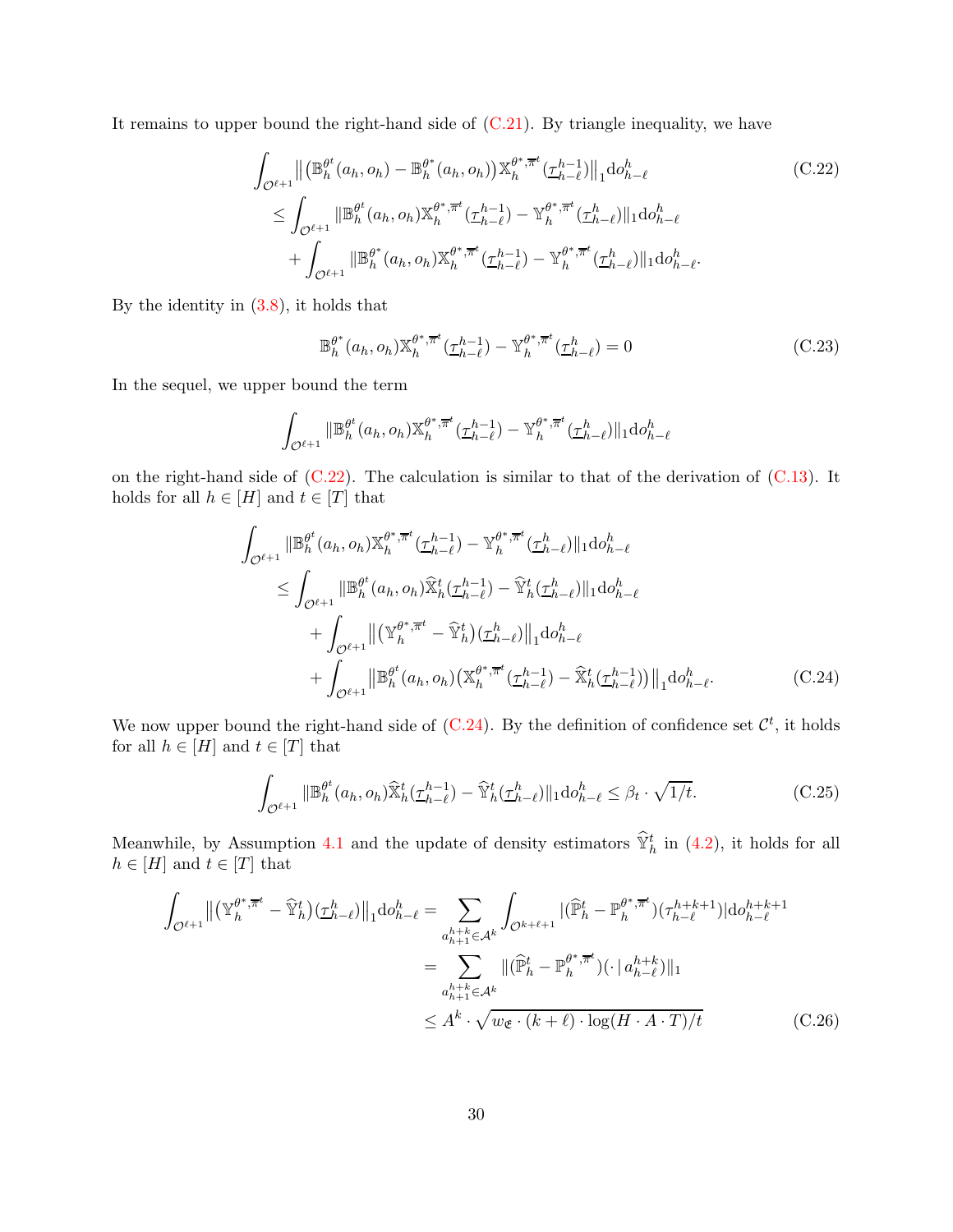with probability at least  $1-\delta$ . Similarly, by Assumption [4.1,](#page-9-0) Lemma [B.2,](#page-20-2) and the update of density estimators  $\widehat{\mathbb{X}}_h^t$  in [\(4.1\)](#page-10-2), we further obtain for all  $h \in [H]$  and  $t \in [T]$  that

<span id="page-30-1"></span>
$$
\int_{\mathcal{O}^{\ell+1}} \left\| \mathbb{B}_{h}^{\theta^{t}}(a_{h}, o_{h}) \left( \mathbb{X}_{h}^{\theta^{*}, \overline{\pi}^{t}}(\underline{\tau}_{h-\ell}^{h-1}) - \widehat{\mathbb{X}}_{h}^{t}(\underline{\tau}_{h-\ell}^{h-1}) \right) \right\|_{1} \mathrm{d}o_{h-\ell}^{h}
$$
\n
$$
\leq \nu \cdot A^{2k} \cdot \sqrt{w_{\mathfrak{E}} \cdot (k+\ell) \cdot \log(H \cdot A \cdot T)/t}
$$
\n(C.27)

with probability at least  $1 - \delta$ . Plugging [\(C.25\)](#page-29-2)–[\(C.27\)](#page-30-1) into [\(C.24\)](#page-29-1), we obtain for all  $h \in [H]$  and  $t \in [T]$  that

<span id="page-30-2"></span>
$$
\int_{\mathcal{O}^{\ell+1}} ||\mathbb{B}_h^{\theta^*}(a_h, o_h) \widehat{\mathbb{X}}_h^t(\underline{\tau}_{h-\ell}^{h-1}) - \widehat{\mathbb{Y}}_h^t(\underline{\tau}_{h-\ell}^h) ||_1 \mathrm{d} o_{h-\ell}^h
$$
\n
$$
= \mathcal{O}(\nu \cdot A^{2k} \cdot \sqrt{w_{\mathfrak{E}} \cdot (k+\ell) \cdot \log(H \cdot A \cdot T)/t}) \tag{C.28}
$$

with probability at least  $1-\delta$ . By plugging [\(C.23\)](#page-29-3) and [\(C.28\)](#page-30-2) into [\(C.22\)](#page-29-0), we obtain for all  $h \in [H]$ ,  $t \in [T]$ , and  $(a_h^{h+k-1}, a_{h-\ell}^h) \in \mathcal{A}^{k+\ell}$  that

<span id="page-30-3"></span>
$$
\int_{\mathcal{O}^{\ell+1}} \left\| \left( \mathbb{B}_{h}^{\theta^{t}}(a_{h}, o_{h}) - \mathbb{B}_{h}^{\theta^{*}}(a_{h}, o_{h}) \right) \mathbb{X}_{h}^{\theta^{*}, \overline{\pi}^{t}}(\underline{\tau}_{h-\ell}^{h-1}) \right\|_{1} \mathrm{d}o_{h-\ell}^{h}
$$
\n
$$
= \mathcal{O}(\nu \cdot A^{2k} \cdot \sqrt{w_{\mathfrak{E}} \cdot (k+\ell) \cdot \log(H \cdot A \cdot T)/t}) \tag{C.29}
$$

with probability at least  $1 - \delta$ . Plugging [\(C.29\)](#page-30-3) into [\(C.21\)](#page-28-4), we obtain for all  $h \in [H]$  and  $t \in [T]$ that

$$
G_h^t = \mathcal{O}(\gamma \cdot \nu \cdot A^{2k + \ell} \cdot \sqrt{w_{\mathfrak{E}} \cdot (k + \ell) \cdot \log(H \cdot A \cdot T)/t})
$$

with probability at least  $1 - \delta$ . Here  $G_h^t$  is defined in [\(C.14\)](#page-27-4). Thus, we complete the proof of the upper bound in [\(B.8\)](#page-22-3).  $\Box$ 

### <span id="page-30-0"></span>C.3 Proof of Lemma [C.1](#page-25-2)

*Proof.* Recall that we define linear operators  $\{\mathbb{T}_h^{\theta}, \widetilde{\mathbb{O}}_h^{\theta}\}_{h \in [H]}$  as follows,

$$
\begin{aligned} \left(\mathbb{T}_{h}^{\theta}(a_{h})f\right)(s_{h+1}) &= \int_{\mathcal{S}} \mathbb{P}_{h}^{\theta}(s_{h+1} \mid s_{h}, a_{h}) \cdot f(s_{h}) \mathrm{d}s_{h}, \quad \forall f \in L^{1}(\mathcal{S}), \ a_{h} \in \mathcal{A}, \\ \left(\widetilde{\mathbb{O}}_{h}^{\theta}(o_{h})f\right)(s_{h}) &= \mathbb{O}_{h}^{\theta}(o_{h} \mid s_{h}) \cdot f(s_{h}), \quad \forall f \in L^{1}(\mathcal{S}), \ o_{h} \in \mathcal{O}. \end{aligned}
$$

Recall that we have

<span id="page-30-4"></span>
$$
\mathbb{B}_{h}^{\theta}(a_h, o_h) = \mathbb{U}_{h+1}^{\theta} \mathbb{T}_{h}^{\theta}(a_h) \widetilde{\mathbb{O}}_h^{\theta}(o_h) \mathbb{U}_{h}^{\theta, \dagger}.
$$

Thus, following from Lemma [3.6](#page-6-2) and the fact that  $\mathbb{T}_{h}^{\theta}(a_{h})f$  is linear in  $\psi_{h}^{\theta}$ , it further holds for all  $h \in [H]$  and  $v_h \in L^1(\mathcal{A}^k \times \mathcal{O}^{k+1})$  that

$$
B_{H-1}^{\theta} (o_{H-1}, a_{H-1}) \dots \mathbb{B}_{h+1}^{\theta} (a_{h+1}, o_{h+1}) v_h
$$
  
=  $\mathbb{U}_h^{\theta} \mathbb{T}_{H-1}^{\theta} (a_{H-1}) \widetilde{\mathbb{O}}_{H-1}^{\theta} (o_{H-1}) \dots \mathbb{T}_{h+1}^{\theta} (a_{h+1}) \widetilde{\mathbb{O}}_{h+1}^{\theta} (o_{h+1}) \mathbb{U}_{h+1}^{\theta, \dagger} v_h.$  (C.30)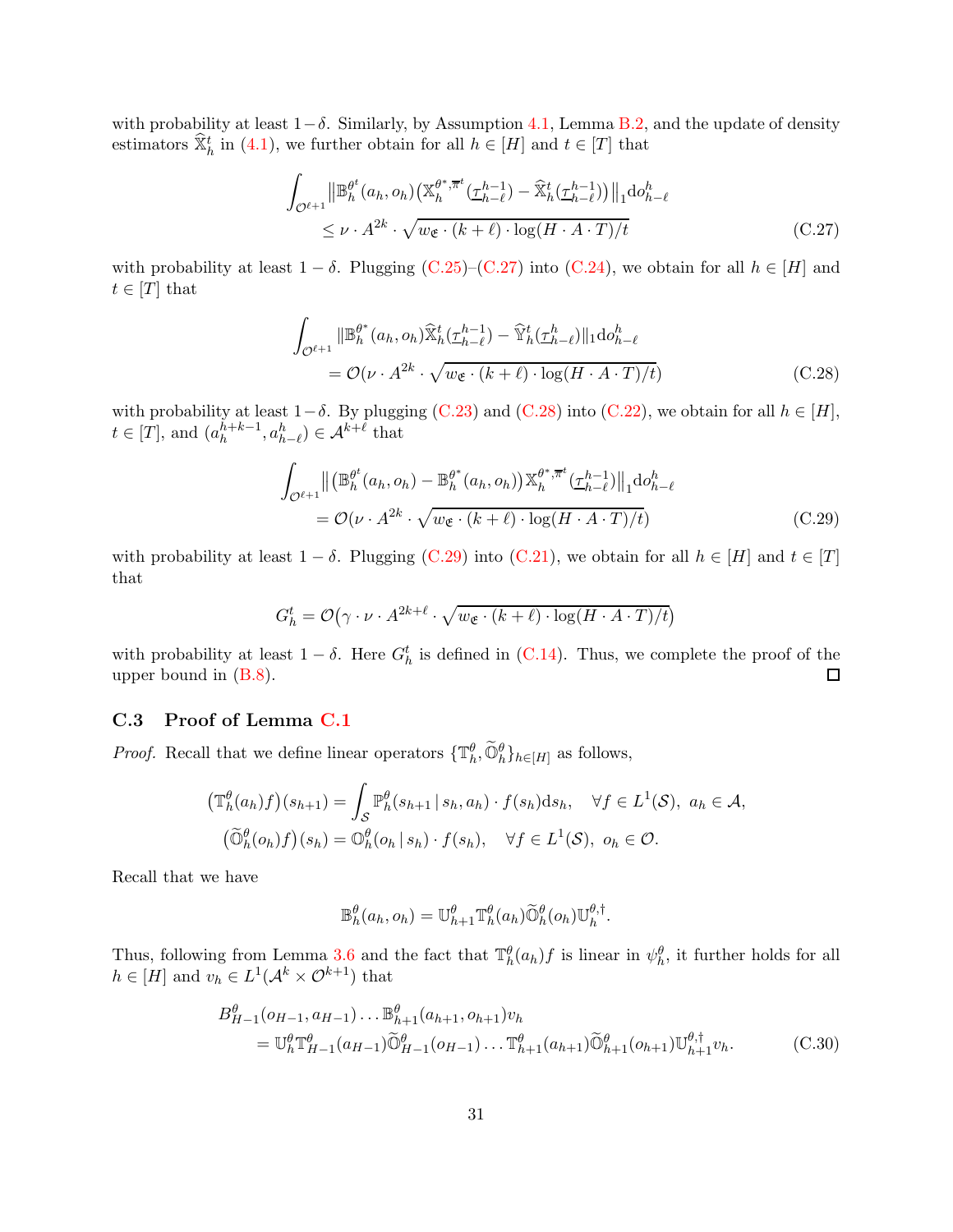We now prove Lemma [C.1](#page-25-2) in the sequel. To begin with, it holds for all  $h \in [H]$ ,  $a_{h+1} \in \mathcal{A}$ , and  $f \in L^1(\mathcal{S})$  that

$$
\int_{\mathcal{O}} \|\mathbb{T}_{h+1}^{\theta}(a_{h+1})\widetilde{\mathbb{O}}_{h+1}^{\theta}(o_{h+1})f\|_{1} \mathrm{d}o_{h+1} \n\leq \int_{S^{2} \times \mathcal{O}} \mathbb{P}^{\theta}(s_{h+2} | s_{h+1}, a_{h+1}) \cdot \mathbb{O}_{h+1}^{\theta}(o_{h+1} | s_{h+1}) \cdot |f(s_{h+1})| \mathrm{d}o_{h+1} \mathrm{d}s_{h+1} \mathrm{d}s_{h+2} \n= \int_{S} |f(s_{h+1})| \mathrm{d}s_{h+1} = \|f\|_{1}.
$$

Inductively, it holds for all  $h \in [H]$ ,  $a_{h+1}^{H-1} \in \mathcal{A}^{H-h-1}$ , and  $f \in L^1(\mathcal{S})$  that

$$
\int_{\mathcal{O}^{H-h-1}} \|\mathbb{T}_{H-1}^{\theta}(a_{H-1})\widetilde{\mathbb{O}}_{H-1}^{\theta}(o_{H-1})\dots\mathbb{T}_{h+1}^{\theta}(a_{h+1})\widetilde{\mathbb{O}}_{h+1}^{\theta}(o_{h+1})f\|_{1}\mathrm{d}o_{h+1}^{H-1} \leq \|f\|_{1}.\tag{C.31}
$$

Meanwhile, by the definition of  $\mathbb{U}_{H}^{\theta}$  in [\(3.2\)](#page-5-2) of Definition [3.4,](#page-5-0) it holds for all  $f \in L^{1}(\mathcal{S})$  and  $a_h^{h+k-1} \in \mathcal{A}^k$  that

$$
\int_{\mathcal{O}^{k+1}} |(\mathbb{U}_{H}^{\theta} f)(o_{H}^{H+k}, a_{H}^{H+k-1})| \text{d}o_{H}^{H+k} \leq \int_{\mathcal{S} \times \mathcal{O}^{k+1}} \mathbb{P}^{\theta}(o_{H}^{H+k} | s_{H}, a_{H}^{H+k-1}) \cdot |f(s_{H})| \text{d}o_{H}^{H+k} \text{d}s_{H}
$$
\n
$$
= \int_{\mathcal{S}} |f(s_{H})| \text{d}s_{H} = ||f||_{1}.
$$
\n(C.32)

Combining [\(C.30\)](#page-30-4), [\(C.31\)](#page-31-1), and [\(C.32\)](#page-31-2) with  $h = H$ , we obtain that

$$
\int_{\mathcal{O}^{H+k-h}} |\mathbb{B}_{H-1}^{\theta}(\mathbf{o}_{H-1}, a_{H-1}) \dots \mathbb{B}_{h+1}^{\theta}(a_{h+1}, o_{h+1}) v_h| \text{d} \mathbf{o}_{h+1}^{H+k}
$$
\n
$$
= \int_{\mathcal{O}^{H+k-h}} |\mathbb{U}_{H}^{\theta} \mathbb{T}_{H-1}^{\theta}(a_{H-1}) \widetilde{\mathbb{O}}_{H-1}^{\theta}(o_{H-1}) \dots \mathbb{T}_{h+1}^{\theta}(a_{h+1}) \widetilde{\mathbb{O}}_{h+1}^{\theta}(o_{h+1}) \mathbb{U}_{h+1}^{\theta, \dagger} v_h| \text{d} \mathbf{o}_{h+1}^{H+k}
$$
\n
$$
\leq \int_{\mathcal{O}^{H-h-1}} |\mathbb{T}_{H-1}^{\theta}(a_{H-1}) \widetilde{\mathbb{O}}_{H-1}^{\theta}(o_{H-1}) \dots \mathbb{T}_{h+1}^{\theta}(a_{h+1}) \widetilde{\mathbb{O}}_{h+1}^{\theta}(o_{h+1}) \mathbb{U}_{h+1}^{\theta, \dagger} v_h| |_{1} \text{d} \mathbf{o}_{h+1}^{H-1}
$$
\n
$$
\leq ||\mathbb{U}_{h+1}^{\theta, \dagger} v_h||_1.
$$
\n(C.33)

Finally, by Assumption [3.5,](#page-6-1) it holds that

<span id="page-31-2"></span><span id="page-31-1"></span>
$$
\|\mathbb{U}_{h+1}^{\theta,\dagger}v_h\|_1 \leq \nu \cdot \|v_h\|_1.
$$

Thus, we completes the proof of Lemma [C.1.](#page-25-2)

## <span id="page-31-0"></span>C.4 Proof of Lemma [C.2](#page-25-4)

*Proof.* Recall that we define

$$
v_h = (\mathbb{B}_h^{\theta}(a_h^{\pi}, o_h) - \mathbb{B}_h^{\theta'}(a_h^{\pi}, o_h)) \mathbb{B}_{h-1}^{\theta'}(a_{h-1}^{\pi}, o_{h-1}) \dots \mathbb{B}_1^{\theta'}(a_1^{\pi}, o_1) b_1^{\theta'}, \quad \forall h \in [H],
$$

where the actions  $a_h^{\pi}$  are taken by the policy  $\pi$  for all  $h \in [H]$ . To accomplish the proof, we first handle the dependency of the actions  $a_j^{\pi}$  on policy  $\pi$  for  $h - \ell \leq j \leq h$ . To this end, we utilize the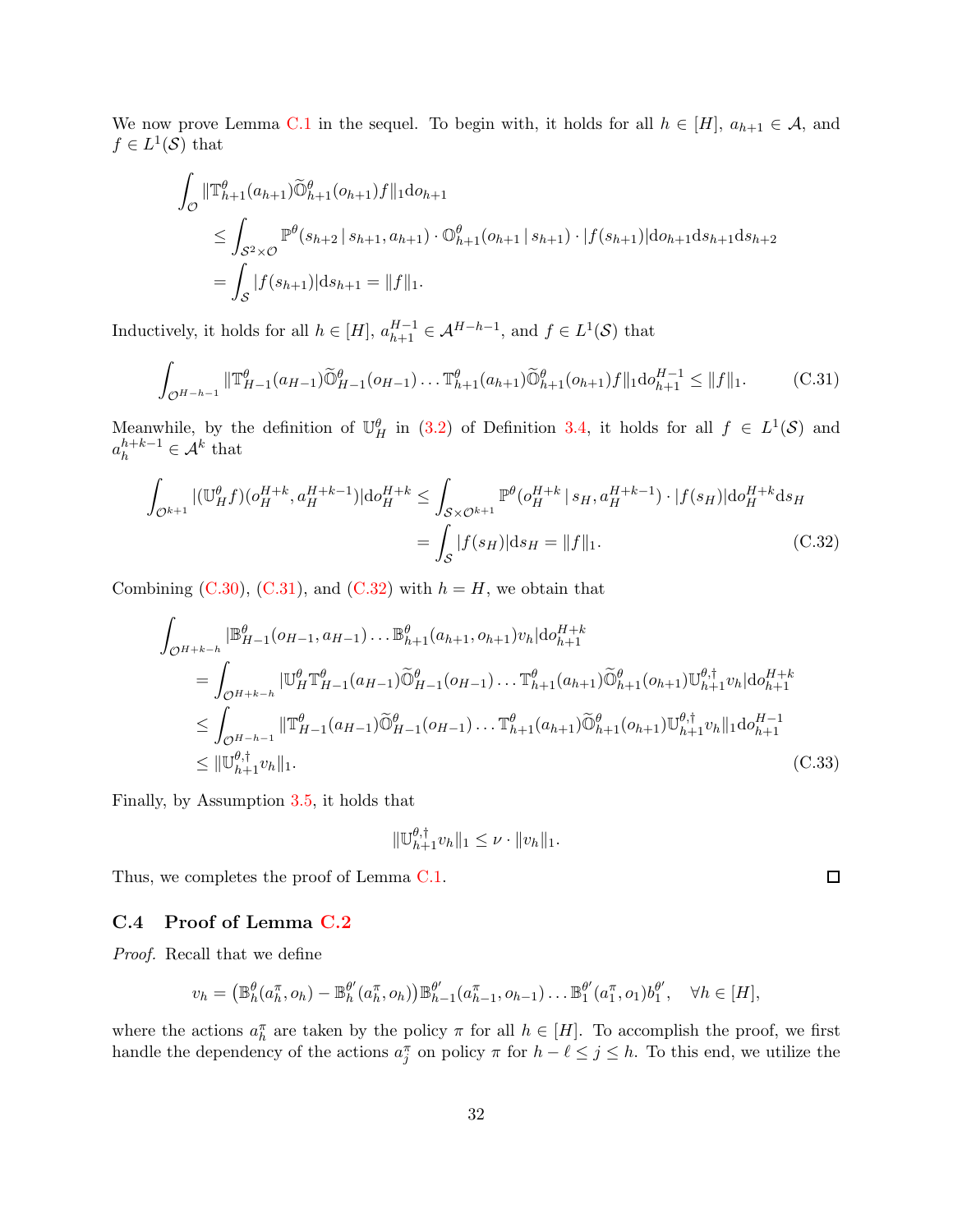following upper bound,

$$
\int_{\mathcal{O}^h} ||v_h||_1 \mathrm{d}v_1^h \leq \sum_{a_{h-\ell}^h \in \mathcal{A}^{\ell+1}} \int_{\mathcal{O}^H} ||\left(\mathbb{B}_h^{\theta}(a_h^{\pi}, o_h) - \mathbb{B}_h^{\theta'}(a_h, o_h)\right) \mathbb{B}_{h-1}^{\theta'}(a_{h-1}, o_{h-1}) \dots \tag{C.34}
$$

$$
\dots \mathbb{B}_{h-\ell}^{\theta'}(a_{h-\ell}, o_{h-\ell}) \mathbb{B}_{h-\ell-1}^{\theta'}(a_{h-\ell-1}, o_{h-\ell-1}) \dots b_1^{\theta'}||_1 \mathrm{d}v_1^h.
$$

Here we abuse the notation of index slightly for simplicity. We remark that the sequence of product of Bellman operators  $B_j^{\theta'}$  $j''(a_j, o_j)$  ends at the index  $j = 1$ . Recall that we have

<span id="page-32-4"></span><span id="page-32-2"></span><span id="page-32-1"></span><span id="page-32-0"></span>
$$
\mathbb{B}_{h}^{\theta}(a_h, o_h) = \mathbb{U}_{h+1}^{\theta} \mathbb{T}_{h}^{\theta}(a_h) \widetilde{\mathbb{O}}_h^{\theta}(o_h) \mathbb{U}_{h}^{\theta, \dagger},
$$

where the linear operators  $\{\mathbb{T}_h^{\theta}, \widetilde{\mathbb{O}}_h^{\theta}\}_{h\in[H]}$  are defined in [\(B.1\)](#page-19-3) and [\(B.2\)](#page-19-4), respectively. Thus, by Lemma  $3.6$ , it holds for the right-hand side of  $(C.34)$  that

$$
\mathbb{B}_{h-1}^{\theta'}(a_{h-1}, o_{h-1}) \dots \mathbb{B}_{h-\ell}^{\theta'}(a_{h-\ell}, o_{h-\ell}) \mathbb{B}_{h-\ell-1}^{\theta'}(a_{h-\ell-1}, o_{h-\ell-1}) \dots b_1^{\theta'} \n= \mathbb{U}_h^{\theta'} \mathbb{T}_{h-1}^{\theta'}(a_{h-1}) \widetilde{\mathbb{O}}_{h-1}^{\theta'}(o_{h-1}) \dots \widetilde{\mathbb{O}}_1^{\theta'}(o_1) \mu_1,
$$
\n(C.35)

where  $\mu_1 \in L^1(\mathcal{S})$  is the initial state probability density function. By the definition of linear operators  $\{\mathbb{T}_h^{\theta}, \widetilde{\mathbb{O}}_h^{\theta}\}_{h\in[H]}$  in [\(B.1\)](#page-19-3) and [\(B.2\)](#page-19-4), respectively, it further holds that

$$
\mathbb{T}_{h-1}^{\theta'}(a_{h-1})\widetilde{\mathbb{O}}_{h-1}^{\theta'}(o_{h-1})\mathbb{T}_{h-2}^{\theta'}(a_{h-2})\dots\widetilde{\mathbb{O}}_{1}^{\theta'}(o_{1})\mu_1 = \mathbb{P}^{\theta',\pi}(o_{1}^{h-1},s_{h}=\cdot\,|\,a_{h-\ell}^{h-1})\in L^{1}(\mathcal{S}).\tag{C.36}
$$

By plugging  $(C.35)$  and  $(C.36)$  into  $(C.34)$ , we obtain that

$$
\int_{\mathcal{O}^h} \|v_h\|_1 \mathrm{d}v_1^h \le \sum_{a_{h-\ell}^h \in \mathcal{A}^{\ell+1}} \int_{\mathcal{O}^h} \left\| \left( \mathbb{B}_h^\theta(a_h, o_h) - \mathbb{B}_h^{\theta'}(a_h, o_h) \right) \mathbb{U}_h^{\theta'} \mathbb{P}^{\theta', \pi}(o_1^{h-1}, s_h = \cdot \, | \, a_{h-\ell}^{h-1}) \right\|_1 \mathrm{d}v_1^h. \tag{C.37}
$$

Meanwhile, it holds for all  $s_h \in \mathcal{S}$  that

$$
\mathbb{P}^{\theta',\pi}(o_1^{h-1}, s_h | a_{h-\ell}^{h-1}) = \sum_{q_{h-1} \in [d]} \mathbb{P}_{h-1}^{\theta'}(s_h | q_{h-1}) \cdot \mathbb{P}_{h-1}^{\theta',\pi}(q_{h-1}, o_{h-\ell}^{h-1} | a_{h-\ell}^{h-1}).
$$

Thus, it follows from Jensen's inequality that

$$
\int_{\mathcal{O}^{H}} \left\| \left( \mathbb{B}_{h}^{\theta}(a_{h}^{\pi}, o_{h}) - \mathbb{B}_{h}^{\theta'}(a_{h}, o_{h}) \right) \mathbb{U}_{h}^{\theta'} \mathbb{P}^{\theta', \pi}(o_{1}^{h-1}, s_{h} = \cdot | a_{h-\ell}^{h-1}) \right\|_{1} \mathrm{d}o_{1}^{H-1}
$$
\n
$$
\leq \int_{\mathcal{O}^{H}} \sum_{q_{h-1} \in [d]} w_{h} \cdot \mathbb{P}^{\theta', \pi}(o_{1}^{h-1}, q_{h-1} | a_{h-\ell}^{h-1}) \mathrm{d}o_{1}^{H-1}
$$
\n
$$
= \int_{\mathcal{O}} \sum_{q_{h-1} \in [d]} w_{h} \cdot \mathbb{P}^{\theta', \pi}(q_{h-1} | a_{h-\ell}^{h-1}) \mathrm{d}o_{h}, \tag{C.38}
$$

where we write

<span id="page-32-3"></span>
$$
w_h = || (\mathbb{B}_h^{\theta}(a_h^{\pi}, o_h) - \mathbb{B}_h^{\theta'}(a_h, o_h)) \mathbb{U}_h^{\theta'} \mathbb{P}_{h-1}^{\theta'}(s_h = \cdot | q_{h-1}) ||_1
$$

for notational simplicity. By plugging  $(C.38)$  into  $(C.37)$ , we complete the proof of Lemma [C.2.](#page-25-4)  $\Box$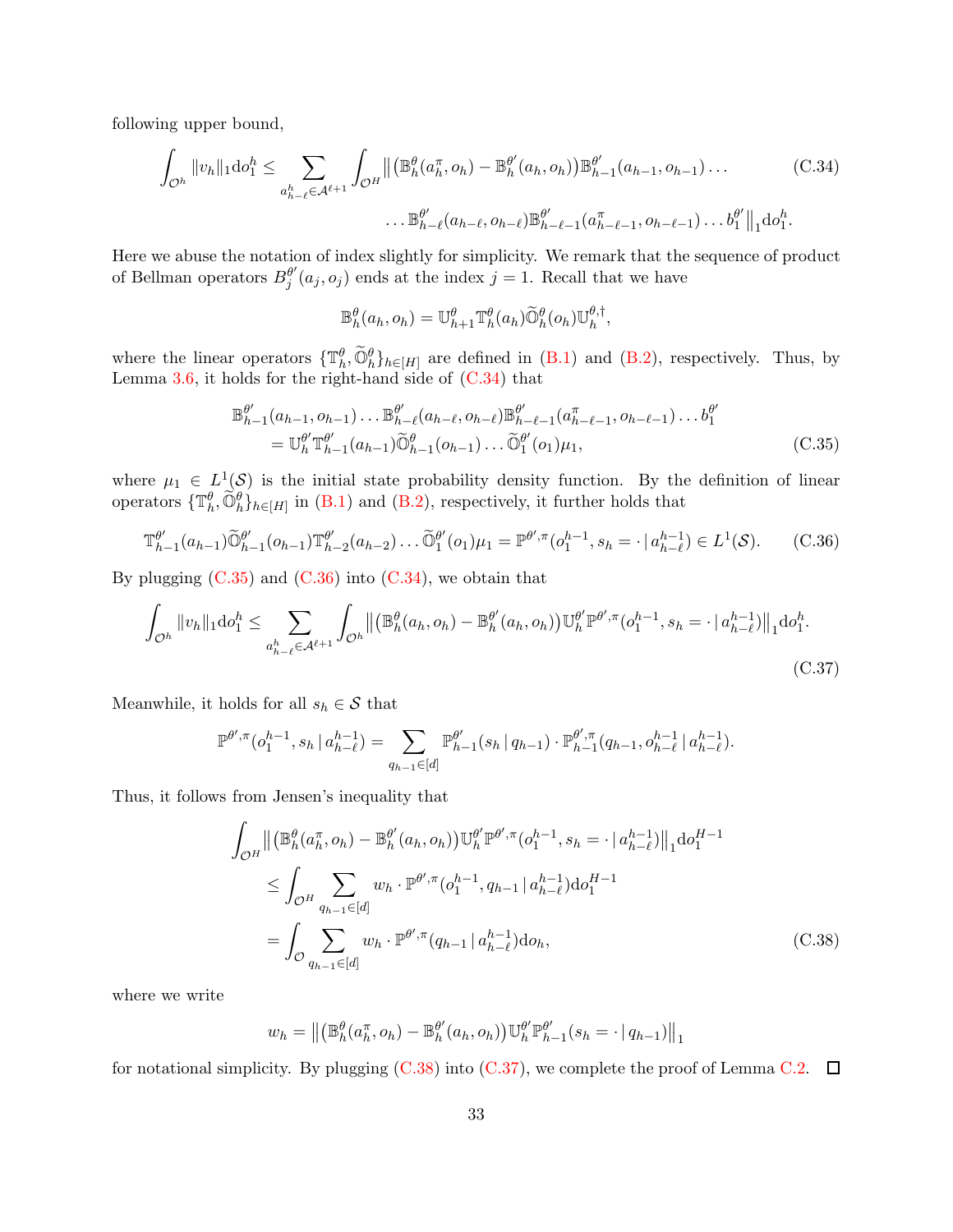# <span id="page-33-0"></span>D Analysis for the Tabular POMDPs

In the sequel, we present an analysis for the tabular POMDPs. We remark that our analysis extends the previous analysis of undercomplete POMDPs [\(Azizzadenesheli et al.](#page-13-4), [2016](#page-13-4); [Guo et al.](#page-14-4), [2016;](#page-14-4) [Jin et al.](#page-14-10), [2020a](#page-14-10)), where the emission matrices are left invertible. In particular, our analysis handles the overcomplete POMDPs with  $O \lt S$ , where O and S are the size of observation and state spaces  $\mathcal O$  amd  $\mathcal S$ , respectively.

### <span id="page-33-1"></span>D.1 Bellman Operator

We first introduce notations for matrices to simplify the discussions of POMDPs.

**Notation.** We denote by  $M = [f(i, j)]_{i,j} \in \mathbb{R}^{n \times m}$  the *n*-by-*m* matrix, where  $f(i, j) \in \mathbb{R}$  is the element in the *i*-th row and *j*-th column of M. In addition, for a matrix M, we denote by  $M_{i,j}$  the  $(i, j)$ -th element of M.

In addition, recall that we denote by  $\tau_h^{h+k} = \{o_h, a_h, \ldots, a_{h+k-1}, o_{h+k}\}\$ the trajectory from the h-th observation  $o_h$  to the  $(h+k)$ -th observation  $o_{h+k}$ . Similarly, we denote by  $\underline{\tau}_h^k = (o_h, a_h, \ldots, o_{h+k}, a_{h+k})$ the trajectory from the h-th observation  $o_h$  to the  $(h + k)$ -th action  $a_{h+k}$ . We denote by  $a_h^{h+k-1}$  $(a_h, \ldots, a_{h+k-1})$  and  $o_h^{h+k} = (o_h, \ldots, o_{h+k})$  the action and observation sequences, respectively. Meanwhile, recall that we write

$$
\mathbb{P}^{\pi}(\tau_h^{h+k}) = \mathbb{P}^{\pi}(o_h, \dots, o_{h+k} \mid a_h, \dots, a_{h+k-1}) = \mathbb{P}^{\pi}(o_h^{h+k} \mid a_h^{h+k-1}),
$$
  

$$
\mathbb{P}^{\pi}(\tau_h^{h+k} \mid s_h) = \mathbb{P}^{\pi}(o_h, \dots, o_{h+k} \mid s_h, a_h, \dots, a_{h+k-1}) = \mathbb{P}^{\pi}(o_h^{h+k} \mid s_h, a_h^{h+k-1}).
$$

for notational simplicity.

Forward Emission Operator. In the sequel, we define several matrices that describes the transition and emission in POMDPs. We define

$$
\widetilde{\mathbb{O}}_h(o_h) = \mathbb{D}(\mathbb{O}_h(o_h | \cdot)) = \mathbb{D}(\left[\mathbb{O}(o_h | s_h)\right]_{s_h}) \in \mathbb{R}^{S \times S},
$$
  

$$
\mathbb{T}_h(a_h) = \mathbb{P}_h(\cdot | \cdot, a_h) = \left[\mathbb{P}_h(s_{h+1} | s_h, a_h)\right]_{s_h, s_{h+1}} \in \mathbb{R}^{S \times S},
$$
  

$$
\mathbb{O}_h = \mathbb{O}_h(\cdot | \cdot) = \left[\mathbb{O}_h(o_h | s_h)\right]_{o_h, s_h} \in \mathbb{R}^{O \times S},
$$

where we denote by  $\mathbb{D}(v) \in \mathbb{R}^{S \times S}$  the diagonal matrix where the diagonal entries aligns with the vector  $v \in \mathbb{R}^S$ .

**Definition D.1** (Forward Emission Operator). For all  $h \in [H]$  and  $k > 0$ , we define the following forward emission operator,

$$
\mathbb{U}_{h} = \mathbb{O}_{h+k} \mathbb{T}_{h+k-1}(\cdot) \widetilde{\mathbb{O}}_{h+k-1}(\cdot) \cdots \mathbb{T}_{h}(\cdot) \widetilde{\mathbb{O}}_{h}(\cdot)
$$
\n
$$
= \left[ \mathbb{1}(o_{h+k})^{\top} \mathbb{O}_{h+k} \mathbb{T}_{h+k-1}(a_{h+k-1}) \widetilde{\mathbb{O}}_{h+k-1}(o_{h+k-1}) \right. \cdots \mathbb{T}_{h}(a_{h}) \widetilde{\mathbb{O}}_{h}(o_{h}) \mathbb{1}(s_{h}) \right]_{\tau_{h}^{h+k}, s_{h}} \in \mathbb{R}^{(O^{k+1} \cdot A^{k}) \times S},
$$

where we index the column of  $\mathbb{U}_h$  by the state  $s_h \in \mathcal{S}$ , and the row of  $\mathbb{U}_h$  by the observation and action arrays

$$
a_h^{h+k-1} = (a_h, \dots, a_{h+k-1}) \in \mathcal{A}^k, \quad o_h^{h+k} = (o_h, \dots, o_{h+k}) \in \mathcal{O}^{k+1}.
$$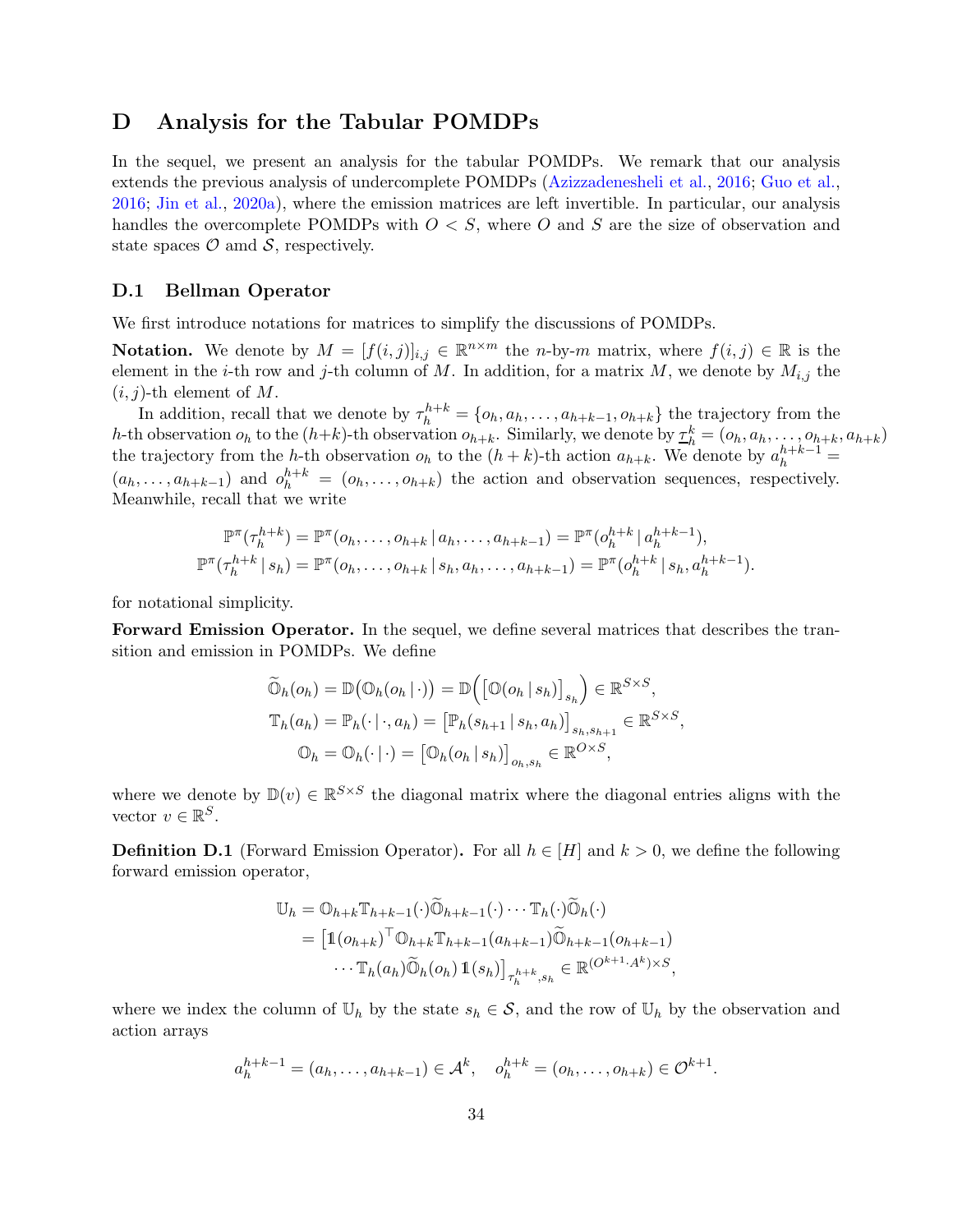<span id="page-34-0"></span>**Lemma D.2** (Forward Emission Operator). It holds for all  $h \in [H]$  that

$$
\mathbb{U}_h = \left[ \mathbb{P}(\tau_h^{h+k} \mid s_h) \right]_{\tau_h^{h+k}, s_h} \in \mathbb{R}^{(O^{k+1} \cdot A^k) \times S}.
$$

*Proof.* See §[E.1](#page-42-0) for a detailed proof.

Lemma [D.2](#page-34-0) characterizes the semantic meaning of the forward emission operator  $\mathbb{U}_{h+1}$ . More specifically, Lemma [D.2](#page-34-0) allows us to write  $\mathbb{U}_{h+1}$  in the following operator form,

$$
\mathbb{U}_h = \mathbb{P}(\underbrace{\underset{(a)}{\underbrace{\scriptstyle{b^{h+k}}=\cdot}}\mid\underbrace{s_h=\cdot,\underset{(b)}{\underbrace{\scriptstyle{a^{h+k-1}_{h=\cdot}}=\cdot}}\in\mathbb{R}^{(O^{k+1}\cdot A^k)\times S}},
$$

where (a) and (c) correspond to the row indices, and (b) corresponds to the column indices of the forward emission matrix  $\mathbb{U}_h$ . For a state distribution vector  $\mu_h \in \mathbb{R}^S$  of state  $s_h$ , it holds that

$$
\mathbb{U}_h \mu_h = \mathbb{P}(o_h^{h+k} = \cdot \mid a_h^{h+k-1} = \cdot) \in \mathbb{R}^{O^{k+1} \cdot A^k},
$$

which corresponds to the forward emission probability of  $o_h^{h+k} = (o_h, \ldots, o_{h+k})$  given an action sequence  $a_h^{h+k-1} = (a_h, \ldots, a_{h+k-1}).$ 

<span id="page-34-3"></span>**Assumption D.3** (Future Sufficiency). We assume for some  $k > 0$  that the forward emission operator  $\mathbb{U}_h$  has full column rank for all  $h \in [H]$ . We denote by  $\mathbb{U}_h^{\dagger}$  $h \atop h$  the left inverse of  $\mathbb{U}_h$  for all  $h \in [H]$ . We assume further that  $\|\mathbb{U}_h^{\dagger}\|$  $\|h\|_{1\mapsto 1} \leq \nu$  for all  $h \in [H].$ 

**Planning with Bellman Operator.** In the sequel, we introduce the Bellman operators  $\{\mathbb{B}_h\}_{h\in[H]}$ , which plays a central role in solving the overcomplete POMDP. We define the Bellman operators as follows.

<span id="page-34-1"></span>**Definition D.4** (Bellman Operator). For all  $h \in [H]$ , we define the Bellman operator  $\mathbb{B}_h$  as follows,

$$
\mathbb{B}_h(a_h, o_h) = \mathbb{U}_{h+1} \mathbb{T}_h(a_h) \widetilde{\mathbb{O}}_h(o_h) \mathbb{U}_h^{\dagger}, \quad \forall (a_h, o_h) \in \mathcal{A} \times \mathcal{O}.
$$

Given the Bellman operators  $\{\mathbb{B}_h\}_{h\in[H]}$ , we are able to estimate the probability of any given observation sequence  $(o_1, a_1, \ldots, o_H)$ . In particular, the following lemma holds.

<span id="page-34-2"></span>Lemma D.5. It holds for the Bellman operator defined in Definition [D.4](#page-34-1) that

$$
\mathbb{P}(\tau_1^{H-1}) = \mathbb{1}(o_H)^\top \mathbb{B}_{H-1}(a_{H-1}, o_{H-1}) \dots \mathbb{B}_1(a_1, o_1) b_1, \quad b_1 = \mathbb{U}_1 \mu_1.
$$

Here  $\mathbb{1}(o_H)$  is an indicator vector that takes value one at the indices  $(o_H^{H+k}, a_H^{H+k-1})$  for any dummy observation sequence  $o_{H+1}^{H+k}$  and a randomly fixed action sequence  $a_H^{H+k-1}$ . In addition,  $\mu_1 \in \mathbb{R}^S$  is the probability array of initial state distribution, and  $b_1 \in \mathbb{R}^{O^{k+1} \cdot A^k}$  is the probability distribution of the first  $k$  steps, namely,

$$
b_1 = \mathbb{U}_1 \mu_1 = \left[ \mathbb{P}(\tau_1^k) \right]_{\tau_h^k} \in \mathbb{R}^{O^{k+1} \cdot A^k}.
$$

*Proof.* See §[E.2](#page-44-0) for a detailed proof.

口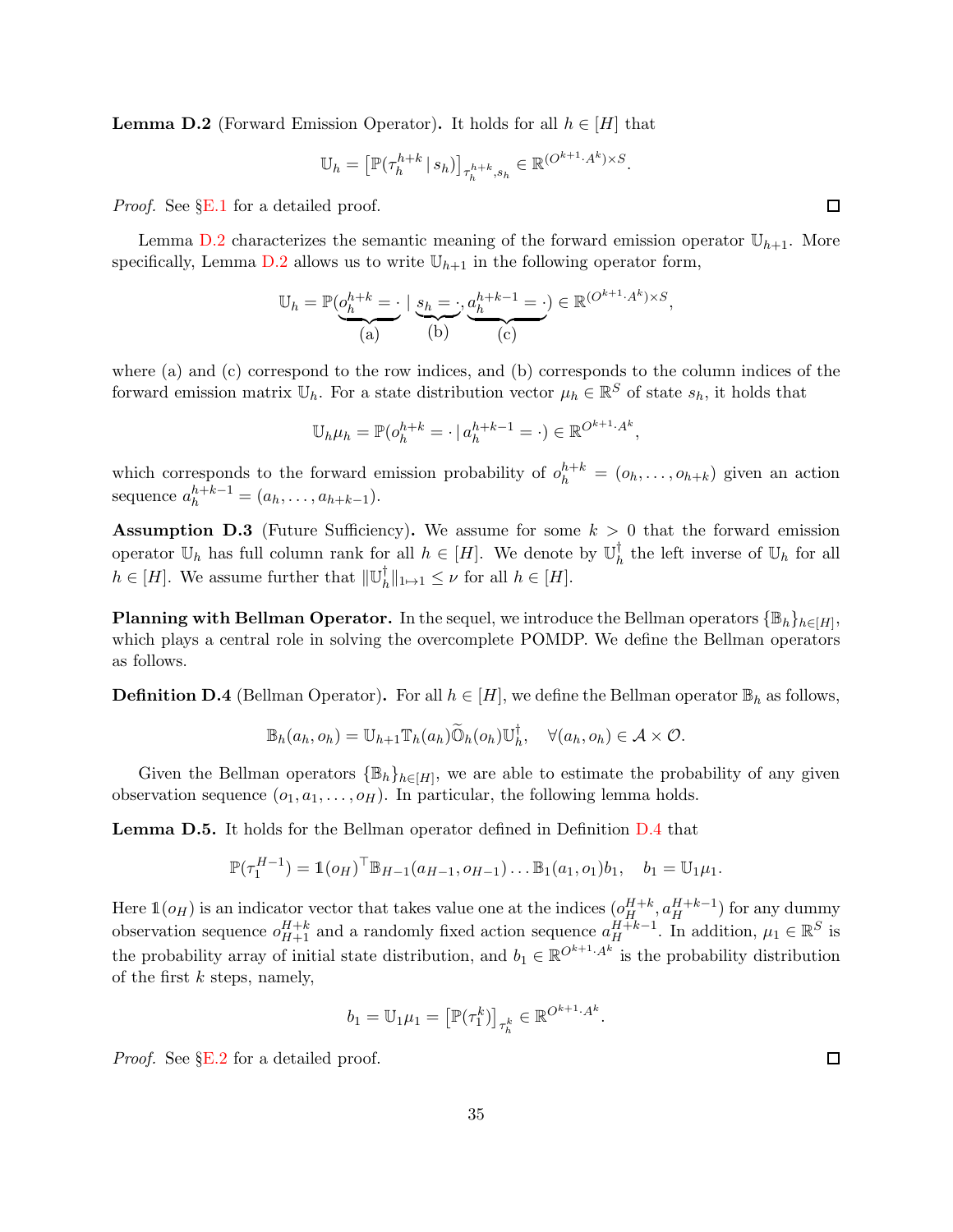Lemma [D.5](#page-34-2) allows us to estimate the probability of any given trajectory. In addition, for a deterministic policy  $\pi$ , it further holds that

<span id="page-35-1"></span>
$$
\mathbb{P}^{\pi}(o_1^H) = \mathbb{P}(o_1^H \mid (a^{\pi})_1^{H-1}), \tag{D.1}
$$

where  $(a^{\pi})_1^{H-1} = (a_1^{\pi}, \ldots, a_{H-1}^{\pi})$  is the action sequence determined the observation sequence  $o_1^{H-1}$ and the deterministic policy  $\pi$ . Thus, for a given deterministic policy  $\pi$ , one can evaluate the policy  $\pi$  based on the Bellman operators as follows,

$$
V^{\pi} = \sum_{o_1^{H-1} \in \mathcal{O}^H} \mathbb{P}^{\pi}(o_1^H) \cdot \sum_{h=1}^H r(o_h)
$$
  
= 
$$
\sum_{o_1^{H-1} \in \mathcal{O}^H} \sum_{h=1}^H r(o_h) \cdot \mathbb{1}(o_H)^{\top} \mathbb{B}_{H-1}(a_{H-1}, o_{H-1}) \dots \mathbb{B}_1(a_1, o_1) b_1.
$$

Estimating the Bellman Operator. To estimate the Bellman operators based on interactions, we utilize the following identity of Bellman operators,

<span id="page-35-2"></span>
$$
\mathbb{B}_h(a_h, o_h) \mathbb{X}_h(o_h^{h+k}) = \mathbb{Y}_h(a_{h-\ell}^{h+k}, o_h). \tag{D.2}
$$

Here we define the probability tensors  $\mathbb{X}_h$  and  $\mathbb{Y}_h$  as follows,

$$
\mathbb{X}_h(a_{h-\ell}^{h-1}) = \mathbb{U}_h \mathbb{T}_{h-1}(a_{h-1}) \widetilde{\mathbb{O}}_{h-1}(\cdot) \dots \mathbb{T}_{h-\ell}(a_{h-\ell}) \widetilde{\mathbb{O}}_{h-\ell}(\cdot) \mu_{h-\ell},
$$
  

$$
\mathbb{Y}_h(a_{h-\ell}^h, o_h) = \mathbb{U}_{h+1} \mathbb{T}_h(a_h) \widetilde{\mathbb{O}}_h(o_h) \mathbb{T}_{h-1}(a_{h-1}) \widetilde{\mathbb{O}}_{h-1}(\cdot) \dots \mathbb{T}_{h-\ell}(a_{h-1}) \widetilde{\mathbb{O}}_{h-\ell}(\cdot) \mu_{h-\ell},
$$

where  $\mu_{h-\ell} \in \mathbb{R}^S$  is a probability density array for the state  $s_{h-\ell}$ . The following lemma characterizes the semantic meaning of the probability tensors  $\mathbb{X}_h$  and  $\mathbb{Y}_h$  for all  $h \in [H]$ .

<span id="page-35-0"></span>**Lemma D.6.** Let  $\mathbb{P}_{h-\ell}(s_{h-\ell}=\cdot)=\mu_{h-1}\in\mathbb{R}^S$  be a probability density array for the state  $s_{h-\ell}$ . It holds for all  $h \in [H]$  that

$$
\mathbb{X}_{h}(a_{h-\ell}^{h-1}) = \left[\mathbb{P}(\tau_{h-\ell}^{h+k})\right]_{\tau_{h}^{h+k}, o_{h-\ell}^{h-1}} \in \mathbb{R}^{(A^{k+1} \cdot O^{k}) \times O^{\ell}},
$$
  

$$
\mathbb{Y}_{h}(a_{h-\ell}^{h}, o_{h}) = \left[\mathbb{P}(\tau_{h-\ell}^{h+k+1})\right]_{\tau_{h+1}^{h+k+1}, o_{h-\ell}^{h-1}} \in \mathbb{R}^{(A^{k+1} \cdot O^{k}) \times O^{\ell}}.
$$

*Proof.* See §[E.3](#page-44-1) for a detailed proof.

### D.2 Algorithm

We now introduce ETC under the tabular POMDPs. In particular, ETC iteratively (i) collects data and fit the density of visitation trajectory, (ii) fits the Bellman operators and construct confidence sets, and (iii) conducts optimistic planning. See Algorithm [2](#page-37-0) for the summary.

We remark that the data collection process is identical to that for the low-rank POMDPs. Meanwhile, in the tabular POMDPs, we estimate the density of visitation trajectory by count-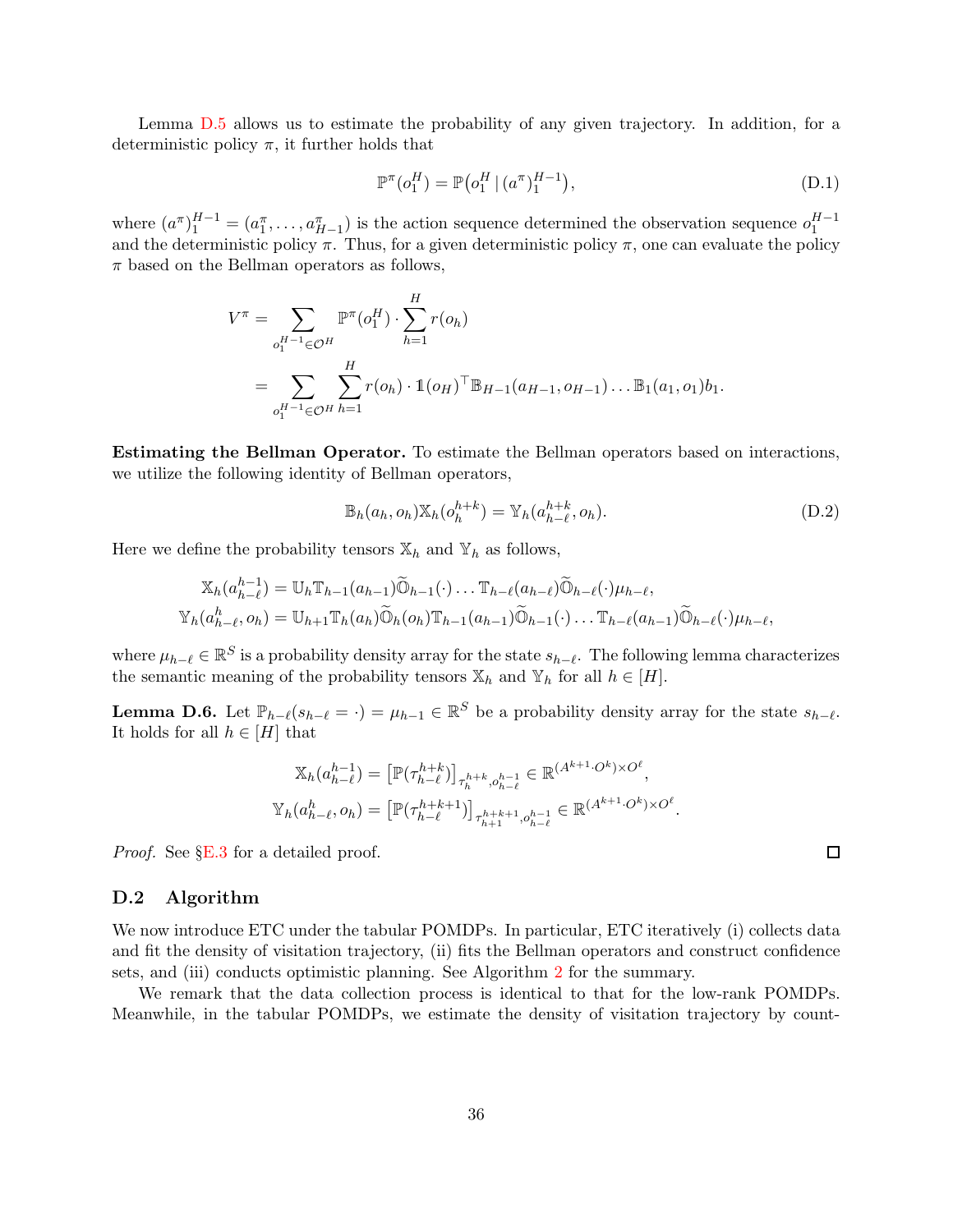based estimators as follows.

<span id="page-36-3"></span><span id="page-36-2"></span><span id="page-36-1"></span>
$$
\widehat{b}_1^t = \frac{1}{t} \cdot \sum_{a_1^k \in \mathcal{A}^k} \left( \sum_{\tau_1^{k+1} \in \mathcal{D}^t(a_1^k)} \mathbb{1}(\tau_1^{k+1}) \right),\tag{D.3}
$$

$$
\widehat{\mathbb{X}}_h^t(a_{h-\ell}^{h-1}) = \frac{1}{t} \cdot \sum_{a_h^{h+k-1} \in \mathcal{A}^k} \left( \sum_{\substack{\tau_h^h \vdash k \\ \tau_{h-\ell}^h \in \mathcal{D}^t(a_{h-\ell}^{h+k-1})}} \mathbb{1}(\tau_h^{h+k}) \mathbb{1}(o_{h-\ell}^{h-1})^\top \right),\tag{D.4}
$$

$$
\widehat{\mathbb{Y}}_h^t(a_{h-\ell}^h, o_h) = \frac{1}{t} \cdot \sum_{a_{h+1}^{h+k} \in \mathcal{A}^k} \left( \sum_{\substack{\tau_{h-\ell}^{h+k+1} \in \mathcal{D}^t(a_{h-\ell}^{h+k})}} \mathbb{1}(\tau_{h+1}^{h+k+1}) \mathbb{1}(o_{h-\ell}^{h-1})^\top \right), \tag{D.5}
$$

In the sequel, we summarize the estimations of initial trajectory density and Bellman operators in the t-th iterate by the parameter  $\theta^t$ . Accordingly, we estimate the Bellman operator in the t-th iterate by minimizing the following objective,

$$
\widehat{L}_{h}^{t} = \sup_{a_{h-\ell}^{h} \in \mathcal{A}^{\ell+1}} ||\mathbb{B}_{h}^{\theta}(a_{h}, o_{h}) \widehat{X}_{h}^{t}(a_{h-\ell}^{h-1}) - \mathbb{Y}_{h}^{t}(a_{h-\ell}^{h}, o_{h})||_{1}
$$

We define the following confidence set of the parameter  $\theta$  in the t-th iteration.

$$
\mathcal{C}^t = \left\{ \theta \in \Theta : \max_{h \in [H]} \left\{ \|b_1^{\theta} - \hat{b}_1^t\|_1, \hat{L}_h^t \right\} \le \beta_t \cdot \sqrt{1/t}, \forall h \in [H] \right\}.
$$
 (D.6)

where we set

$$
\beta_t = (1 + \nu) \cdot (k + \ell) \cdot \sqrt{A^{5k+1} \cdot O^{k+\ell} \cdot \log(O \cdot A \cdot T \cdot H/\delta)/t}.
$$

Note that the initial density  $b_1^{\theta}$  and Bellman operators  $\{\mathbb{B}_h^{\theta}\}_{h\in[H]}$  are sufficient for policy evaluation since they recovers the visitation density of an arbitrary deterministic policy (Lemma [D.7\)](#page-36-0). We conduct optimistic planning in the t-th iteration as follows,

<span id="page-36-4"></span>
$$
\pi^t = \underset{\pi \in \Pi, \theta^t \in \mathcal{C}^t}{\operatorname{argmax}} V^{\pi}(\theta^t),
$$

where  $V^{\pi}(\theta^t)$  is the policy evaluation of  $\pi$  with parameter  $\theta^t$  and  $\Pi$  is the set of all deterministic policies.

#### D.3 Theory

In the sequel, we present the sample efficiency analysis of ETC for the tabular POMDPs.

Calculating the Performance Difference. Similar to the analysis under the low-rank POMDPs, we first calculate the performance difference of a policy between two different POMDPs defined by the parameter  $\theta$  and  $\theta'$ , respectively. The following lemma is adopted from [Jin et al.](#page-14-10) [\(2020a\)](#page-14-10).

<span id="page-36-0"></span>Lemma D.7 (Trajectory Density [\(Jin et al.,](#page-14-10) [2020a](#page-14-10))). It holds that

$$
\mathbb{P}^{\theta,\pi}(o_1^{H-1}) = \mathbb{P}^{\theta}(o_1^{H-1} | (a^{\pi})_1^H),
$$

where  $(a^{\pi})_1^H = (a_1^{\pi}, \ldots, a_H^{\pi})$  and  $a_h^{\pi} = \pi(a_1^{h-1}, o_1^h)$  is the action taken by  $\pi$  in the h-th step for all  $h \in [H].$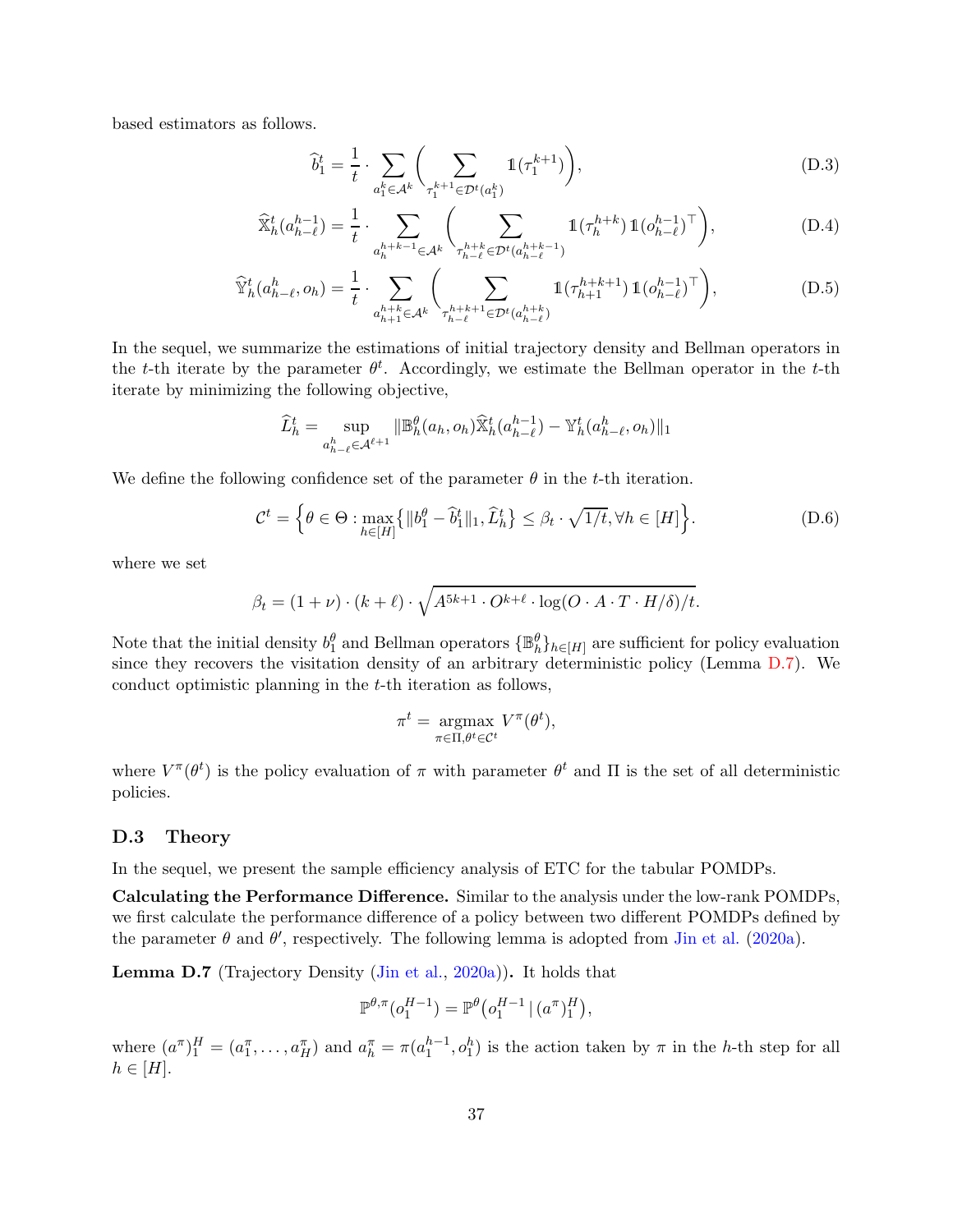### <span id="page-37-0"></span>Algorithm 2 Embed to Control for Tabular POMDP

**Require:** Number of iterates  $T \in \mathbb{N}$ . A set of tuning parameters  $\{\beta_t\}_{t \in [T]}$ .

- 1: **Initialization:** Set  $\pi_0$  as a deterministic policy. Set the dataset  $\mathcal{D}_h^0(a_{h-\ell}^{h+k})$  as an empty set for all  $(h, a_{h-\ell}^{h+k}) \in [H] \times \mathcal{A}^{k+\ell+1}$ .
- 
- 2: for  $t \in [T]$  do<br>3: for  $(h, a_h^{h+k})$ 3: for  $(h, a_{h-\ell}^{h+k}) \in [H] \times \mathcal{A}^{k+\ell+1}$  do
- <span id="page-37-2"></span>4: Start a new episode from the  $(1 - \ell)$ -th step.
- 5: Execute policy  $\pi^{t-1}$  until the  $(h \ell)$ -th step and receive the observations  ${}^t o_{1-\ell}^{h-\ell}$  $n-\ell \n1-\ell$ .
- 6: Execute the action sequence  $a_{h-\ell}^{h+k}$  regardless of the observations and receive the observations  ${}^t\mathcal{O}_{h-\ell+1}^{h+k+1}$ .
- 7: Update the dataset  $\mathcal{D}_h^t(a_{h-\ell}^{h+k}) \leftarrow \mathcal{D}_h^{t-1}(a_{h-\ell}^{h+k}) \cup \{ {}^t o_{h-\ell+1}^{h+k+1} \}.$
- 8: end for
- 9: Update the density mappings  $\hat{\mathbb{X}}_h^t$  and  $\hat{\mathbb{Y}}_h^t$  by [\(D.4\)](#page-36-1) and [\(D.5\)](#page-36-2), respectively.
- 10: Update the initial density estimation  $\hat{b}_1^t(\tau_1^H) \leftarrow$  by [\(D.3\)](#page-36-3).
- 11: Update the confidence set  $\mathcal{C}^t$  by [\(D.6\)](#page-36-4).
- 12: Update the policy  $\pi^t \leftarrow \operatorname{argmax}_{\pi \in \Pi} \max_{\theta \in \mathcal{C}^t} V^{\pi}(\theta)$ .
- 13: end for
- 14: **Output:** policy set  $\{\pi^t\}_{t\in[T]}.$

*Proof.* See [Jin et al.](#page-14-2) [\(2020b\)](#page-14-2) for a detailed proof.

We now calculate the performance difference in the following lemma.

<span id="page-37-4"></span>**Lemma D.8** (Performance Difference). It holds for any policy  $\pi$  that

$$
\begin{split} |V^{\pi}(\theta) - V^{\pi}(\theta')| \\ &\leq \nu \cdot \sqrt{S} \cdot H \cdot \sum_{h=2}^{H-1} \sum_{o_{1}^{h} \in \mathcal{O}^{h}} \left\| \left( \mathbb{B}_{h}^{\theta}(a_{h}^{\pi}, o_{h}) - \mathbb{B}_{h}^{\theta'}(a_{h}^{\pi}, o_{h}) \right) \mathbb{B}_{h-1}^{\theta'}(a_{h-1}^{\pi}, o_{h-1}) \dots \mathbb{B}_{1}^{\theta'}(a_{1}^{\pi}, o_{1}) b_{1}^{\theta'} \right\|_{1} \\ &+ \nu \cdot \sqrt{S} \cdot H \cdot \sum_{a_{1} \in \mathcal{A}} \sum_{o_{1} \in \mathcal{O}} \left\| \left( \mathbb{B}_{1}^{\theta}(a_{1}^{\pi}, o_{1}) - \mathbb{B}_{1}^{\theta'}(a_{1}^{\pi}, o_{1}) \right) b_{1}^{\theta'} \right\|_{1} + \nu \cdot \sqrt{S} \cdot H \cdot \|b_{1}^{\theta} - b_{1}^{\theta'} \|_{1}, \end{split}
$$

where  $\mathbb{B}_{h}^{\theta}$  is the Bellman operator corresponding to the parameter  $\theta$  for all  $h \in [H]$ , and  $b_1^{\theta} =$  $\mathbb{U}_{1,k}^{\theta}$  is the initial trajectory distribution corresponding to the parameter  $\theta$ . Here the action  $a_h^{\pi} = \pi((a^{\pi})_1^{H-1}, o_1^{H-1})$  is the action taken by  $\pi$  in the h-th step for all  $h \in [H]$ . *Proof.* See §[E.4](#page-45-0) for a detailed proof. 口

We define the following state density array,

$$
\mu_{h-1}^{\theta}(a_{h-\ell}^{h-1}, o_1^{h-1}; \pi) = \underbrace{\widetilde{\mathbb{O}}_{h-1}^{\theta}(o_{h-1}) \mathbb{T}_{h-2}^{\theta}(a_{h-2}) \cdots \mathbb{T}_{h-\ell}^{\theta}(a_{h-\ell}) \widetilde{\mathbb{O}}_{h-\ell}^{\theta}(o_{h-\ell})}_{(i)}
$$
\n
$$
\underbrace{\mathbb{T}_{h-\ell-1}^{\theta}(a_{h-\ell-1}^{\pi}) \cdots \mathbb{T}_{1}^{\theta}(a_{1}^{\pi}) \widetilde{\mathbb{O}}_{1}^{\theta}(o_{1}) \mu_{1}}_{(ii)}
$$
\n
$$
= \left[ \mathbb{P}^{\theta, \pi}(s_h, o_1^{h-1} | a_{h-\ell}^{h-1}) \right]_{s_h \in \mathcal{S}} \in \mathbb{R}^S. \tag{D.7}
$$

<span id="page-37-3"></span><span id="page-37-1"></span>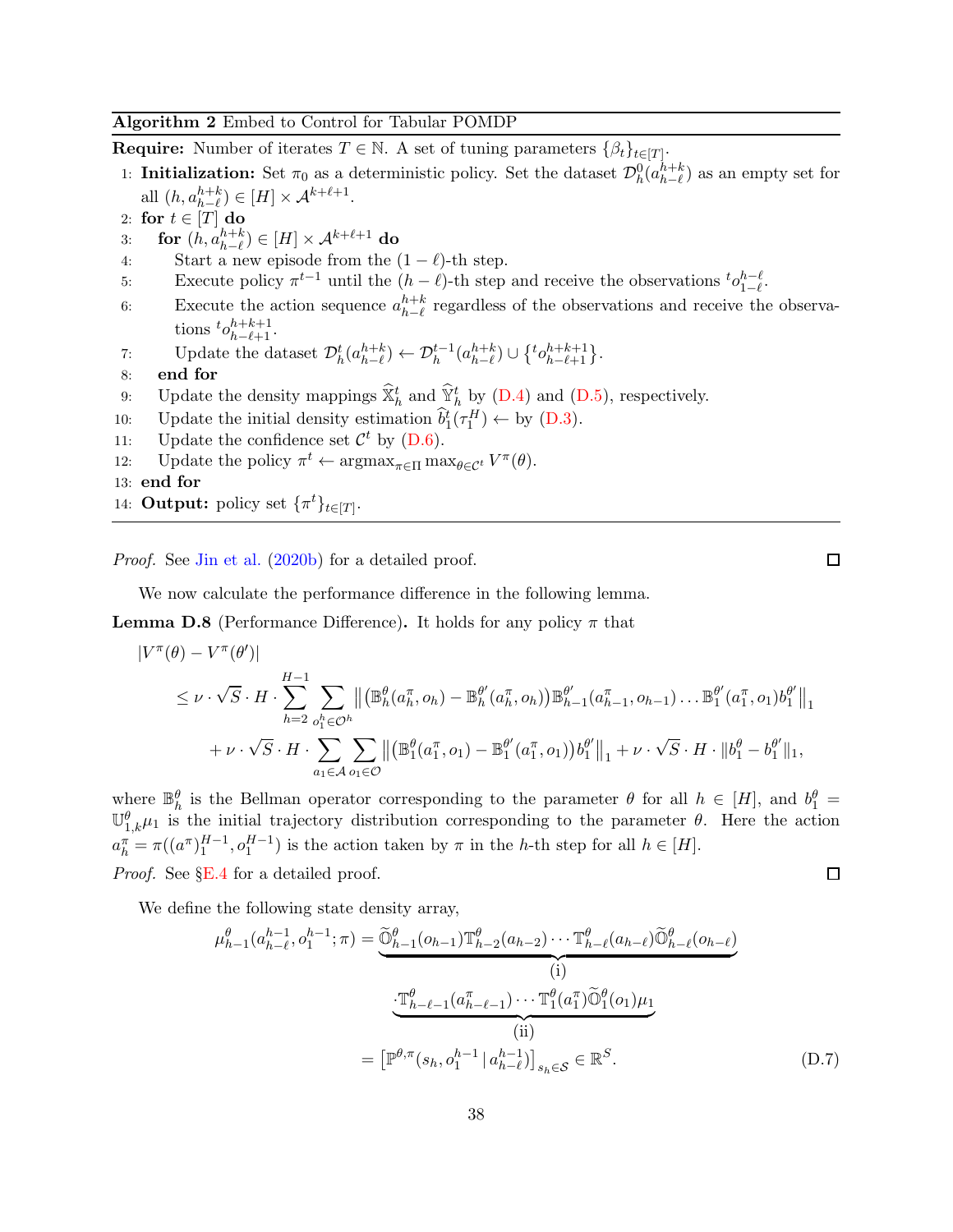Here the actions  $a_{h-\ell-1}^{\pi}$ , ...,  $a_1^{\pi}$  in (ii) of [\(D.7\)](#page-37-1) is determined by the observations array  $o_1^{h-\ell-2}$  and the policy  $\pi$ . Meanwhile, the action array  $a_{h-\ell}^{h-1}$  is the fixed action array that defines the state density array  $\mu_h^{\theta'}$  $_{h-1}^{\theta'}(\pi, a_{h-\ell}^{h-1}, o_1^{h-1})$ . In addition, we denote by  $\mathbb{P}^{\theta}$  the probability that corresponds to the transition dynamics defined by the operators  $\{\widetilde{\mathbb{O}}_h^{\theta}, \mathbb{T}_h^{\theta}\}_{h\in[H]}$ . Based on  $(D.7)$ , we further define the following marginal state density array,

$$
\widetilde{\mu}_{h-1}^{\theta}(a_{h-\ell}^{h-1};\pi) = \sum_{o_1^{h-1} \in \mathcal{O}^{h-1}} \mu_{h-1}^{\theta}(\pi, a_{h-\ell}^{h-1}, o_1^{h-1})
$$

$$
= \left[ \mathbb{P}^{\theta,\pi}(s_{h-1} | a_{h-\ell}^{h-1}) \right]_{s_h \in \mathcal{S}} \in \mathbb{R}^S.
$$
(D.8)

The marginal state density array  $\tilde{\mu}_{h-1}^{\theta}(a_{h-\ell}^{h-1};\pi)$  captures the state distribution of  $s_{h-1}$  given the following interaction protocol: (i) starting with the initial observation, interacting with the environment based on policy  $\pi$  until the  $(h-\ell)$ -th step and observing  $o_{h-\ell}$ , and (ii) interacting with the environment with a fixed action sequence  $a_{h-\ell}^{h-1}$  regardless of the observations until the  $(h-1)$ -th step and observing  $o_{h-1}$ . We remark that such interaction protocol is identical to the sampling process in Line [4–](#page-37-2)[6](#page-37-3) of Algorithm [2.](#page-37-0) The following lemma upper bounds the performance difference calculated in Lemma [D.8.](#page-37-4)

<span id="page-38-0"></span>**Lemma D.9** (Upper Bound of Performance Difference). It holds for all  $\pi$  and  $h > 1$  that

$$
\sum_{o_1^h \in \mathcal{O}^h} \left\| \left( \mathbb{B}_{h}^{\theta}(a_h^{\pi}, o_h) - \mathbb{B}_{h}^{\theta'}(a_h^{\pi}, o_h) \right) \mathbb{B}_{h-1}^{\theta'}(a_{h-1}^{\pi}, o_{h-1}) \dots \mathbb{B}_{1}^{\theta'}(a_1^{\pi}, o_1) b_1^{\theta'} \right\|_{1} \n\leq \sum_{a_{h-\ell}^h \in \mathcal{A}^{\ell+1}} \sum_{o_h \in \mathcal{O}} \sum_{s_{h-1} \in \mathcal{S}} \left\| \left( \mathbb{B}_{h}^{\theta}(a_h, o_h) - \mathbb{B}_{h}^{\theta'}(a_h, o_h) \right) \mathbb{U}_{h,k}^{\theta'} \mathbb{T}_{h-1}^{\theta'}(s_{h-1}, a_{h-1}) \right\|_{1} \cdot \mathbb{P}^{\pi}(s_{h-1} | a_{h-\ell}^{h-1}),
$$

where the action  $a_h^{\pi} = \pi((a^{\pi})_1^{h-1}, o_1^h)$  is the action taken by  $\pi$  in the *h*-th step for all  $h \in [H]$ . Here  $\mathbb{T}_{l=1}^{\theta'}$  ( $s_{h-1}, s_{h-1}$ )  $\in \mathbb{R}^S$  for all  $h > 1$ .  $\theta'_{h-1}(s_{h-1}, a_{h-1}) \in \mathbb{R}^S$  is the state distribution array  $[\mathbb{T}_{h}^{\theta'}]$  $_{h-1}^{\theta'}(s_h | s_{h-1}, a_{h-1})]_{s_h} \in \mathbb{R}^S$  for all  $h > 1$ . *Proof.* See §[E.5](#page-47-0) for a detailed proof.  $\Box$ 

Confidence Set Analysis. We now analyze the confidence set utilized for optimistic planning. We define the following visitation measure of mix policy in the t-th iteration for all  $t > 0$ ,

$$
\mathbb{P}^t(s_h) = \frac{1}{t} \cdot \sum_{\omega=0}^{t-1} \mathbb{P}^{\pi^{\omega}}(s_h),
$$

where  $\{\pi^{\omega}\}_{\omega \in [t]}$  is the set of policy returned by Algorithm [2.](#page-37-0) Meanwhile, recall that we define the empirical density estimators,

$$
\begin{aligned} \widehat{b}_1^t &= \frac{1}{t} \cdot \sum_{a_1^k \in \mathcal{A}^k} \bigg( \sum_{\tau_1^{k+1} \in \mathcal{D}^t(a_1^k)} \mathbbm{1}(\tau_1^{k+1}) \bigg), \\ \widehat{\mathbb{X}}_h^t(a_{h-\ell}^{h-1}) &= \frac{1}{t} \cdot \sum_{a_h^{h+k-1} \in \mathcal{A}^k} \bigg( \sum_{\tau_{h-\ell}^{h+k} \in \mathcal{D}^t(a_{h-\ell}^{h+k-1})} \mathbbm{1}(\tau_h^{h+k}) \, \mathbbm{1}(o_{h-\ell}^{h-1})^\top \bigg), \\ \widehat{\mathbb{Y}}_h^t(a_{h-\ell}^h, o_h) &= \frac{1}{t} \cdot \sum_{a_{h+1}^{h+k} \in \mathcal{A}^k} \bigg( \sum_{\tau_{h-\ell}^{h+k+1} \in \mathcal{D}^t(a_{h-\ell}^{h+k})} \mathbbm{1}(\tau_{h+1}^{h+k+1}) \, \mathbbm{1}(o_{h-\ell}^{h-1})^\top \bigg), \end{aligned}
$$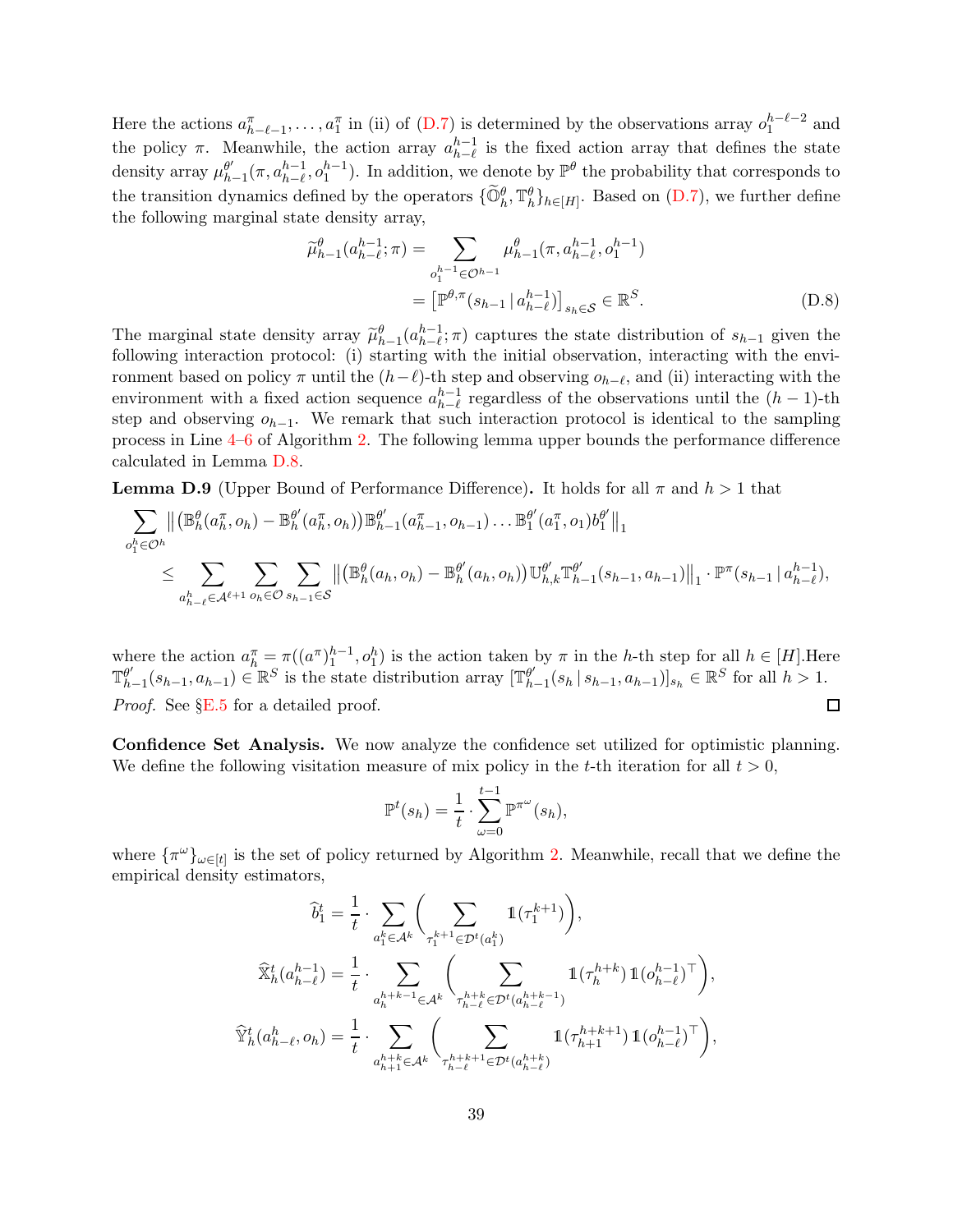where we denote by  $\mathbb{1}(x)$  the indicator vector that takes value one at the index x. Recall that we define the confidence set as follows,

$$
\mathcal{C}^t = \Big\{\theta \in \Theta : \max\big\{\|b_1^\theta - \hat{b}_1^t\|_1, \hat{L}_h^t\big\} \leq \beta_t \cdot \sqrt{1/t}, \forall h \in [H]\big\}.
$$

where we set

$$
\beta_t = A^k \cdot (k + \ell) \cdot \sqrt{\log(O \cdot A \cdot T \cdot H/\delta)}.
$$

Recall that in the *t*-th iteration of Algorithm [2,](#page-37-0) we update the policy  $\pi^t$  as follows,

$$
\pi^t = \operatorname*{argmax}_{\pi \in \Pi, \theta \in \mathcal{C}^t} V^{\pi}(\theta).
$$

The following lemma shows that the empirical estimations aligns closely to the true density corresponding to the exploration.

<span id="page-39-2"></span>**Lemma D.10** (Concentration Bound of Density Estimation). It holds for all  $t \in [T]$  with probability at least  $1 - \delta$  that

$$
\max \{ \| \mathbb{X}_{h}^{t}(a_{h-\ell}^{h-1}) - \mathbb{X}_{h}^{t}(a_{h-\ell}^{h-1}) \|_{F}, \| b_{1} - \mathbb{Y}_{h}^{t} \|_{2}, \| \mathbb{Y}_{h}^{t}(a_{h-\ell}^{h}, o_{h}) - \mathbb{Y}_{h}^{t}(a_{h-\ell}^{h}, o_{h}) \|_{F} \}
$$
  
=  $\mathcal{O}(A^{k} \cdot (k+\ell) \cdot \sqrt{\log(O \cdot A \cdot T \cdot H/\delta)/t})$ 

with probability at least  $1 - \delta$ .

*Proof.* See §[E.6](#page-48-0) for a detailed proof.

In what follows, we define the reverse emission operators for the tabular POMDPs.

<span id="page-39-0"></span>**Definition D.11** (Revserse Emission). For all  $1 < h \leq H$  and  $a_{h-\ell}^{h-2} \in \mathcal{A}^{\ell-1}$ , we define

$$
A_{h-1,\ell}^{\pi}(a_{h-\ell}^{h-2}) = \widetilde{\mathbb{O}}_{h-1}(o_{h-1} = \cdot) \mathbb{T}_{h-2}(a_{h-2}) \dots \widetilde{\mathbb{O}}_{h-\ell}(o_{h-\ell} = \cdot) \mathbb{D}(\mathbb{P}^{\pi}(s_{h-\ell} = \cdot))
$$
  
=  $\widetilde{\mathbb{O}}_{h-1}(o_{h-1} = \cdot) \left( \prod_{i=h-2}^{h-\ell} \mathbb{T}_i(a_i) \widetilde{\mathbb{O}}_i(o_i = \cdot) \right) \widetilde{\mathbb{O}}_{h-\ell}(o_{h-\ell} = \cdot) \mathbb{D}(\mathbb{P}^{\pi}(s_{h-\ell} = \cdot))$   
 $\in \mathbb{R}^{S \times O^{\ell}}.$ 

By Definition [D.11](#page-39-0) and the identity in Lemma [D.6,](#page-35-0) we have the following identity,

$$
\mathbb{X}_{h}^{t}(a_{h-\ell}^{h-1}) = \mathbb{U}_{h} \mathbb{T}_{h-1}(a_{h-1}) A_{h-1,\ell}^{\overline{\pi}^{t}}(a_{h-\ell}^{h-2}), \qquad \forall a_{h-\ell}^{h-1} \in \mathcal{A}^{\ell}.
$$
 (D.9)

Here we denote by  $\bar{\pi}^t$  the mixed policy induced by the policies  $\{\pi^\omega\}_{\omega \in [t]}$  obtained until the t-th iteration of Algorithm [2.](#page-37-0)

<span id="page-39-1"></span>**Assumption D.12** (Past Sufficiency). We define the following matrix for all policy  $\pi$ ,  $a_{h-\ell}^{h-2} \in \mathcal{A}^{\ell-1}$ , and  $0 < h \leq H$ ,

$$
C^{\pi}_{h-1,\ell}(a^{h-1}_{h-\ell}) = \mathbb{D}(\mathbb{P}^{\pi}(s_{h-1} | a^{h-1}_{h-\ell}))^{-1} A^{\pi}_{h-1,\ell} \in \mathbb{R}^{S \times (A^{\ell-1} \cdot O^{\ell})}.
$$

Here recall that  $\mathbb{D}(v)$  is the diagonal matrix where the diagonal entries align with the vector v. We assume that  $C_{h-1,\ell}^{\pi}$  has full row rank for all  $\pi$ ,  $a_{h-\ell}^{h-1} \in \mathcal{A}^{\ell-1}$ , and  $0 < h \leq H$ . We denote by  $C_{h-1,\ell}^{\pi,\dagger}(a_{h-\ell}^{h-1})$  the right inverse of  $C_{h-1,\ell}^{\pi}(a_{h-\ell}^{h-1})$ . We assume further that

<span id="page-39-3"></span>
$$
||C_{h-1,\ell}^{\pi,\dagger}(a_{h-\ell}^{h-1})^{\top}||_{1\mapsto 1}\leq \gamma
$$

for an absolute constant  $\gamma > 0$  for all  $\pi$ ,  $a_{h-\ell}^{h-1} \in \mathcal{A}^{\ell-1}$ , and  $0 < h \leq H$ .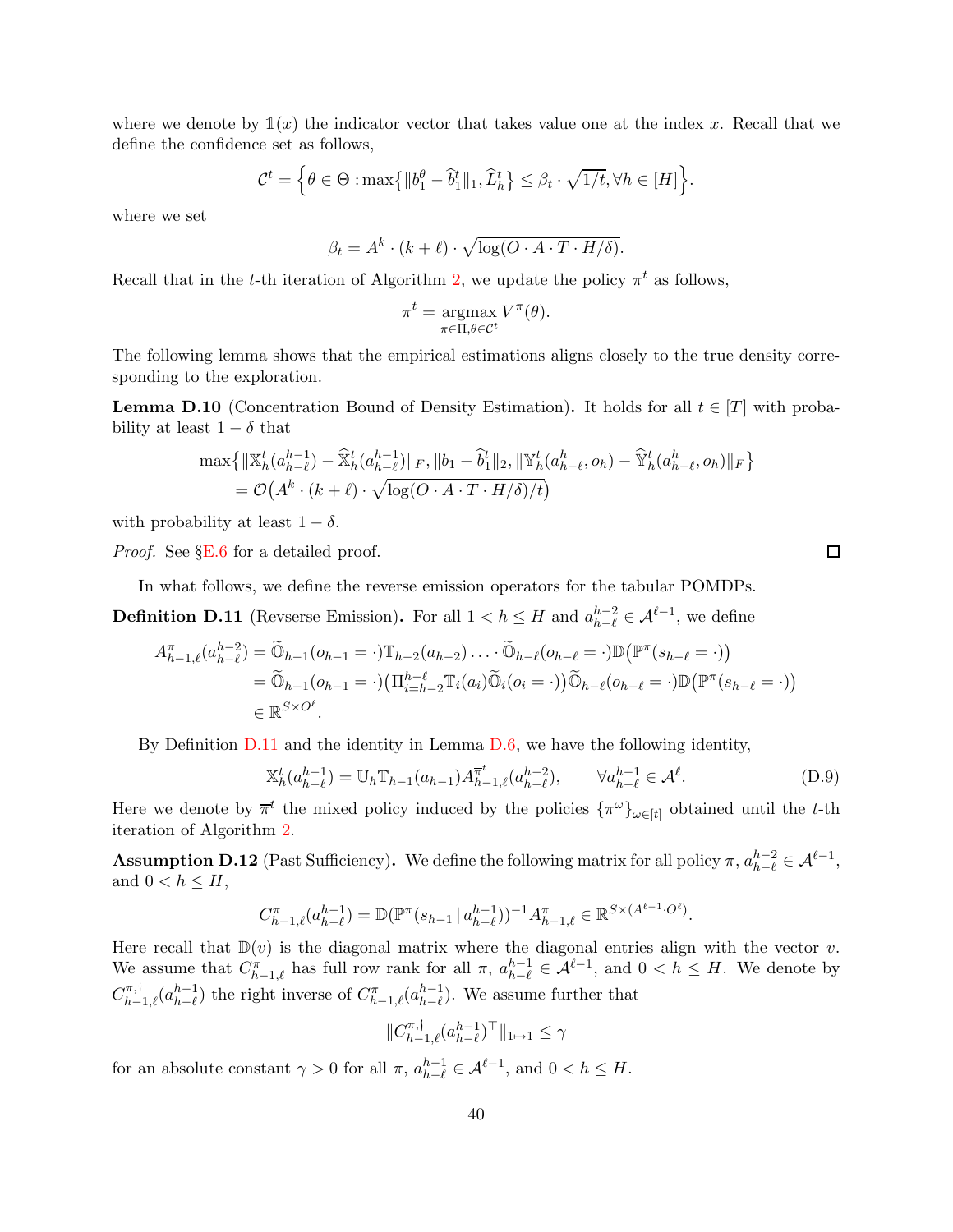<span id="page-40-0"></span>Lemma D.13 (Good Event Probability). Under Assumptions [D.3](#page-34-3) and [D.12,](#page-39-1) it holds with probability at least  $1 - \delta$  that  $\theta^* \in C_t$ . Moreover, it holds for all  $t \in [T]$  with probability at least  $1 - \delta$ that

$$
||b_1 - \widehat{b}_1^{\theta^t}||_1 = \mathcal{O}\Big(\nu \cdot (k+\ell) \cdot \sqrt{A^{5k+1} \cdot O^{k+\ell} \cdot \log(O \cdot A \cdot T \cdot H/\delta)/t}\Big),\tag{D.10}
$$

$$
\left\| \left( \mathbb{B}_1^{\theta^t}(a_1, o_1) - \mathbb{B}_1^{\theta^*}(a_1, o_1) \right) b_1 \right\|_1 = \mathcal{O}\left( \nu \cdot (k + \ell) \cdot \sqrt{A^{5k+1} \cdot O^{k+\ell} \cdot \log(O \cdot A \cdot T \cdot H/\delta)/t} \right), \quad (D.11)
$$

Meanwhile, it holds for all  $1 < h \leq H$  and  $t \in [T]$  with probability at least  $1 - \delta$  that

$$
\sum_{s_{h-1}\in\mathcal{S}} \left\| \left( \mathbb{B}_{h}^{\theta^{t}}(a_{h},o_{h}) - \mathbb{B}_{h}^{\theta^{*}}(a_{h},o_{h}) \right) \mathbb{U}_{h,k}^{\theta^{*}} \mathbb{T}_{h-1}^{\theta^{*}}(s_{h-1},a_{h-1}) \right\|_{1} \cdot \mathbb{P}^{t}(s_{h-1} | a_{h-\ell}^{h-1})
$$
\n
$$
= \mathcal{O}\left(\gamma \cdot \nu \cdot (k+\ell) \cdot \sqrt{A^{5k+\ell} \cdot O^{k+1} \cdot \log(O \cdot A \cdot T \cdot H/\delta)/t}\right) \tag{D.12}
$$

for all  $1 < h \leq H$ . Here  $\{\mathbb{B}_{h}^{\theta^t}$  ${}^{\theta^t}_{h}$ }<sub>h∈[H]</sub> and  $b_1^t$  are the updated Bellman operators and initial trajectory distribution, respectively, in the  $t$ -th iterate of Algorithm [2.](#page-37-0)

*Proof.* See §[E.7](#page-49-0) for a detailed proof.

<span id="page-40-6"></span><span id="page-40-5"></span><span id="page-40-4"></span><span id="page-40-2"></span> $\Box$ 

Sample Complexity Analysis. We are now ready to present the sample efficiency analysis of ETC under the tabular POMDPs.

<span id="page-40-3"></span>Theorem D.14. Let

$$
T = \mathcal{O}\Big(\text{poly}(S, A, O, H) \cdot \gamma^2 \cdot \nu^4 \cdot (k+\ell)^2 \cdot \log(O \cdot A \cdot H/\delta)/\epsilon^2\Big).
$$

Under Assumptions [D.3](#page-34-3) and [D.12,](#page-39-1) it holds with probability at least  $1 - \delta$  that  $\overline{\pi}^T$  is  $\epsilon$ -optimal. Here  $poly(S, A, O, H)$  is a polynomial that takes the following order,

$$
\text{poly}(S, A, O, H) = \mathcal{O}(S^2 \cdot A^{10k + 2\ell} \cdot O^{2k + 2\ell} \cdot H^2).
$$

*Proof.* It holds that

$$
V^*(\theta^*) - V^{\overline{\pi}^t}(\theta^*) = \frac{1}{T} \cdot \sum_{t=1}^T V^*(\theta^*) - V^{\pi^t}(\theta^*).
$$
 (D.13)

It suffices to upper bound the performance difference

<span id="page-40-1"></span>
$$
V^*(\theta^*)-V^{\pi^t}(\theta^*)
$$

for all  $t \in [T]$ . By Lemma [D.13,](#page-40-0) it holds with probability at least  $1 - \delta$  that  $\theta^* \in \mathcal{C}^t$  for all  $t \in [T]$ . Thus, by the update of  $\pi^t$  in Algorithm [2,](#page-37-0) it holds with probability at least  $1 - \delta$  that

$$
V^*(\theta^*) - V^{\pi^t}(\theta^*) \le V^{\pi^t}(\theta^*) - V^{\pi^t}(\theta^*).
$$
\n(D.14)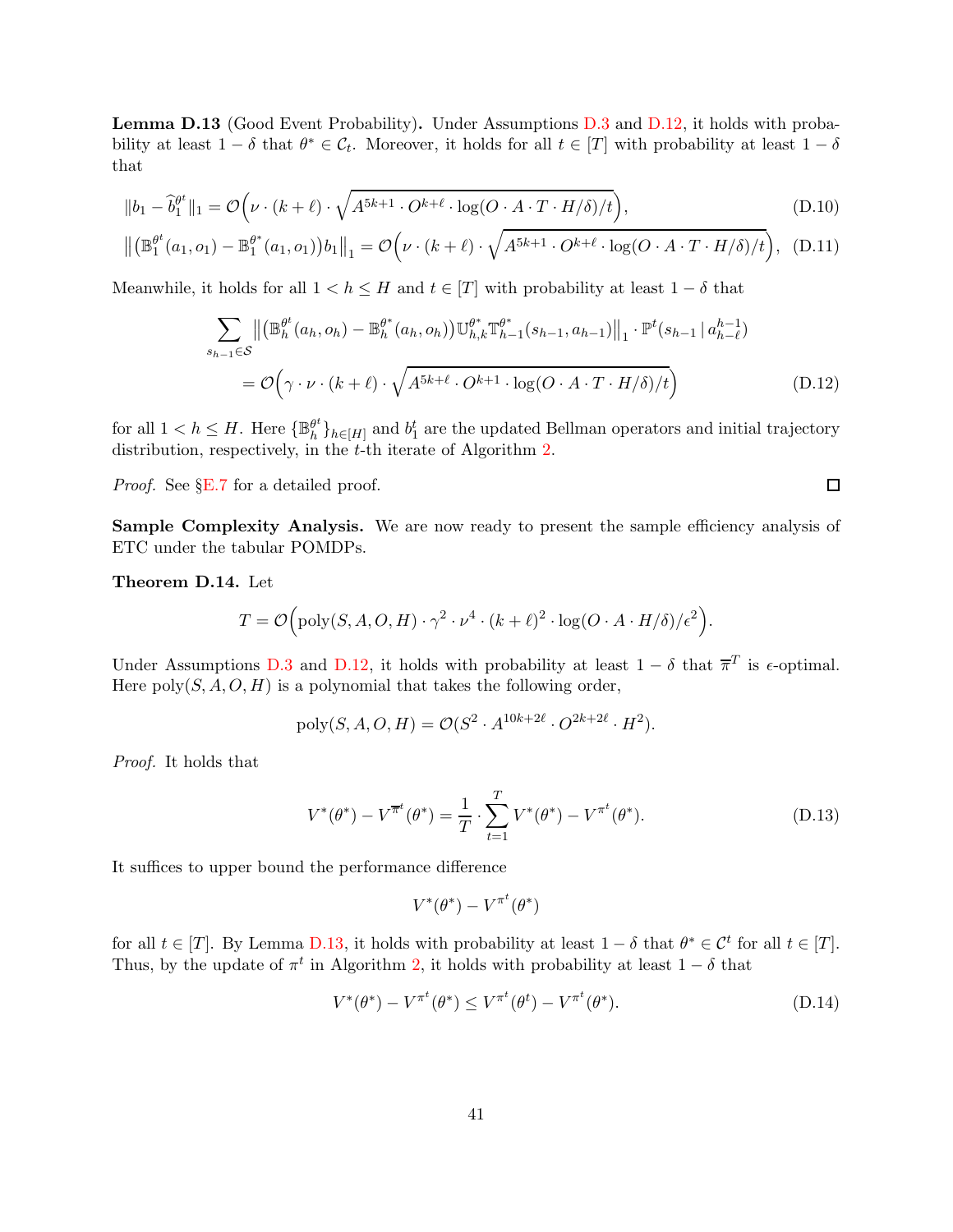It now suffices to upper bound the performance difference on the right-hand side of [\(D.14\)](#page-40-1). By Lemma [D.8,](#page-37-4) we obtain

$$
|V^{\pi^t}(\theta^t) - V^{\pi}(\theta^*)| \tag{D.15}
$$

<span id="page-41-0"></span>
$$
\leq \nu \cdot \sqrt{S} \cdot H \cdot \sum_{h=2}^{H-1} \sum_{o_1^{H-1} \in \mathcal{O}^h} \left\| \left( \mathbb{B}_{h}^{\theta^t}(a_h, o_h) - \mathbb{B}_{h}^{\theta^*}(a_h, o_h) \right) \mathbb{B}_{h-1}^{\theta^*}(a_{h-1}, o_{h-1}) \dots \mathbb{B}_{1}^{\theta^*}(a_1, o_1) b_1^{\theta^*} \right\|_{1} \right\|_{1} + \nu \cdot \sqrt{S} \cdot H \cdot \sum_{a_1 \in \mathcal{A}} \sum_{o_1 \in \mathcal{O}} \left\| \left( \mathbb{B}_{1}^{\theta^t}(a_1, o_1) - \mathbb{B}_{1}^{\theta^*}(a_1, o_1) \right) b_1^{\theta^*} \right\|_{1} + \nu \cdot \sqrt{S} \cdot H \cdot \| b_1^{\theta^t} - b_1^{\theta^*} \|_{1} \cdot \frac{\left( \text{iii} \right)}{\left( \text{iii} \right)}.
$$

In the sequel, we upper bound terms (i), (ii), and (iii) on the right-hand side of [\(D.15\)](#page-41-0). By Lemma [D.13,](#page-40-0) it holds for all  $t \in [T]$  with probability at least  $1 - \delta$  that

$$
\text{(ii)} = \left\| \left( \mathbb{B}_1^{\theta^t}(a_1, o_1) - \mathbb{B}_1^{\theta^*}(a_1, o_1) \right) b_1 \right\|_1 = \mathcal{O}\left( \nu \cdot (k + \ell) \cdot \sqrt{A^{5k+1} \cdot O^{k+\ell} \cdot \log(O \cdot A \cdot T \cdot H/\delta)/t} \right),
$$
\n
$$
\text{(iii)} = \|b_1 - \hat{b}_1^{\theta^t}\|_1 = \mathcal{O}\left( \nu \cdot (k + \ell) \cdot \sqrt{A^{5k+1} \cdot O^{k+\ell} \cdot \log(O \cdot A \cdot T \cdot H/\delta)/t} \right). \tag{D.16}
$$

It remains to upper bound term (i) on the right-hand side of [\(D.15\)](#page-41-0). By Lemma [D.9,](#page-38-0) we obtain that

$$
\text{(i)} = \sum_{o_1^{H-1} \in \mathcal{O}^h} \left\| \left( \mathbb{B}_h^{\theta^t}(a_h, o_h) - \mathbb{B}_h^{\theta^*}(a_h, o_h) \right) \mathbb{B}_{h-1}^{\theta^*}(a_{h-1}, o_{h-1}) \dots \mathbb{B}_1^{\theta^*}(a_1, o_1) b_1^{\theta'} \right\|_1
$$
\n(D.17)

$$
\leq \sum_{a_{h-\ell}^h \in \mathcal{A}^{\ell+1}} \sum_{o_h \in \mathcal{O}} \sum_{s_{h-1} \in \mathcal{S}} \left\| \left( \mathbb{B}_{h}^{\theta^t}(a_h, o_h) - \mathbb{B}_{h}^{\theta^*}(a_h, o_h) \right) \mathbb{U}_{h,k}^{\theta^*} \mathbb{T}_{h-1}^{\theta^*}(s_{h-1}, a_{h-1}) \right\|_1 \cdot \mathbb{P}^{\pi^t}(s_{h-1} | a_{h-\ell}^{h-1})
$$

Meanwhile, by Lemma [D.13,](#page-40-0) it holds for all  $h \in [T]$  and  $t \in [T]$  with probability at least  $1 - \delta$  that

$$
\sum_{s_{h-1} \in S} \left\| \left( \mathbb{B}_{h}^{\theta^{t}}(a_{h}, o_{h}) - \mathbb{B}_{h}^{\theta^{*}}(a_{h}, o_{h}) \right) \mathbb{U}_{h,k}^{\theta^{*}} \mathbb{T}_{h-1}^{\theta^{*}}(s_{h-1}, a_{h-1}) \right\|_{1} \cdot \mathbb{P}^{t}(s_{h-1} | a_{h-\ell}^{h-1})
$$
\n
$$
= \mathcal{O}\Big(\gamma \cdot \nu \cdot (k+\ell) \cdot \sqrt{A^{5k+\ell} \cdot O^{k+1} \cdot \log(O \cdot A \cdot T \cdot H/\delta)/t}\Big),
$$
\n(D.18)

where we define

<span id="page-41-4"></span><span id="page-41-3"></span><span id="page-41-2"></span><span id="page-41-1"></span>
$$
\mathbb{P}^t = \frac{1}{t} \cdot \sum_{\omega=0}^{t-1} \mathbb{P}^{\pi^{\omega}}
$$
 (D.19)

for  $t > 1$ . We remark that the upper bound in  $(D.18)$  does not match the right-hand side of  $(D.15)$ . The only difference is the probaility density of  $s_{h-1}$ , which is  $\mathbb{P}^{\pi^t}$  on the right-hand side of  $(D.15)$ but  $\mathbb{P}^t$  defined in [\(D.19\)](#page-41-2) on the left-hand side of [\(D.18\)](#page-41-1), respectively. To this end, we utilize the same calculation trick as  $\S 8.3$  and adopt Lemma [B.5.](#page-23-1) By the upper bound in  $(D.18)$  and Lemma [B.5](#page-23-1) with

$$
z_t = \left\| \left( \mathbb{B}_h^{\theta^t}(a_h, o_h) - \mathbb{B}_h^{\theta^*}(a_h, o_h) \right) \mathbb{U}_{h,k}^{\theta^*} \mathbb{T}_{h-1}^{\theta^*}(s_{h-1}, a_{h-1}) \right\|_1,
$$
  

$$
w_t = \mathbb{P}^{\pi^t}(s_{h-1} | a_{h-\ell}^{h-1}),
$$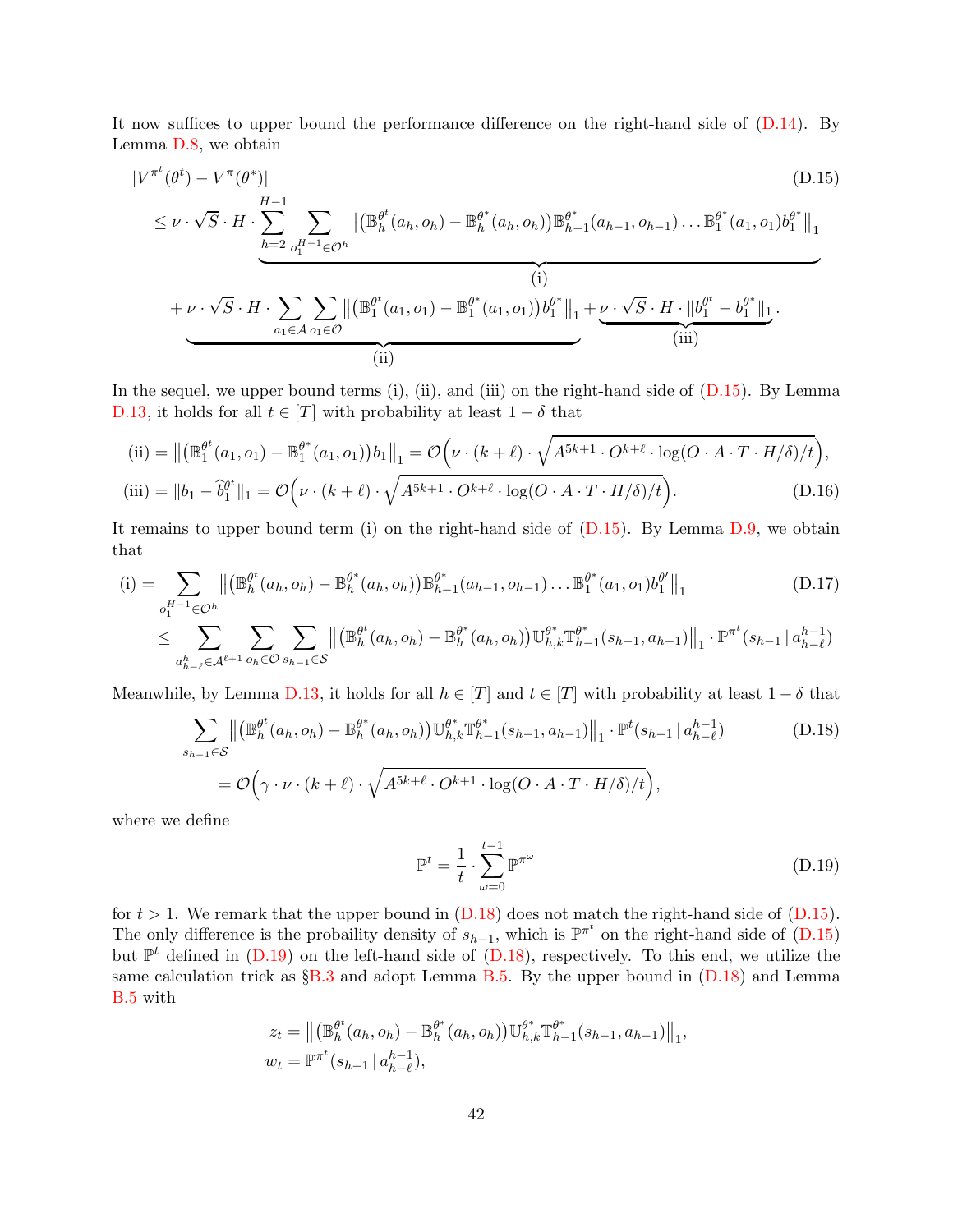we obtain for all  $s_{h-1} \in \mathcal{S}$  that

$$
\frac{1}{T} \cdot \sum_{t=1}^{T} \left\| \left( \mathbb{B}_{h}^{\theta^{t}}(a_{h}, o_{h}) - \mathbb{B}_{h}^{\theta^{*}}(a_{h}, o_{h}) \right) \mathbb{U}_{h,k}^{\theta^{*}} \mathbb{T}_{h-1}^{\theta^{*}}(s_{h-1}, a_{h-1}) \right\|_{1} \cdot \mathbb{P}^{\pi^{t}}(s_{h-1} | a_{h-\ell}^{h-1})
$$
\n
$$
= \mathcal{O}\left(\gamma \cdot \nu^{2} \cdot (k+\ell) \cdot \sqrt{A^{5k+\ell} \cdot O^{k+1} \cdot \log T \cdot \log(O \cdot A \cdot T \cdot H/\delta)/T} \right). \tag{D.20}
$$

Thus, combining  $(D.14)$ ,  $(D.16)$ ,  $(D.17)$ , and  $(D.20)$ , we obtain

$$
\frac{1}{T} \cdot \sum_{t=1}^{T} |V^{\pi^t}(\theta^t) - V^{\pi}(\theta^*)|
$$
\n
$$
= \mathcal{O}\Big(\text{poly}(S, A, O, H) \cdot \gamma \cdot \nu^2 \cdot (k+\ell) \cdot \sqrt{\log T \cdot \log(O \cdot A \cdot T \cdot H/\delta)/T}\Big),
$$

with probability at least  $1 - \delta$ , where we define

<span id="page-42-1"></span>
$$
poly(S, A, O, H) = H \cdot \sqrt{S^3 \cdot A^{5k+3\ell} \cdot O^{k+3}}.
$$

By [\(D.13\)](#page-40-2), it further holds with probability at least  $1 - \delta$  that

$$
V^*(\theta^*) - V^{\overline{\pi}^T}(\theta^*) = \mathcal{O}\Big(\text{poly}(S,A,O,H) \cdot \gamma \cdot \nu^2 \cdot (k+\ell) \cdot \sqrt{\log T \cdot \log(O \cdot A \cdot T \cdot H/\delta)/T}\Big).
$$

Hence, by setting

$$
T = \mathcal{O}\Big(\text{poly}(S, A, O, H) \cdot \gamma^2 \cdot \nu^4 \cdot (k+\ell)^2 \cdot \log(O \cdot A \cdot H/\delta)/\epsilon^2\Big),\,
$$

it holds with probability at least  $1 - \delta$  that  $V^*(\theta^*) - V^{\overline{\pi}^T}(\theta^*) \leq \epsilon$ , which completes the proof of Theorem [D.14.](#page-40-3)

# E Proof of Tabular POMDP

In this section, we present the proof of the auxiliary results in §[D.](#page-33-0)

### <span id="page-42-0"></span>E.1 Proof of Lemma [D.2](#page-34-0)

*Proof.* Recall that we define for all  $h \in [H]$  the following operators,

$$
\widetilde{\mathbb{O}}_h(o_h) = \mathbb{D}(\mathbb{O}_h(o_h | \cdot)) = \mathbb{D}(\left[\mathbb{O}(o_h | s_h)\right]_{s_h}) \in \mathbb{R}^{S \times S},
$$
  

$$
\mathbb{T}_h(a_h) = \mathbb{P}_h(\cdot | \cdot, a_h) = \left[\mathbb{P}_h(s_{h+1} | s_h, a_h)\right]_{s_h, s_{h+1}} \in \mathbb{R}^{S \times S},
$$
  

$$
\mathbb{O}_h = \mathbb{O}_h(\cdot | \cdot) = \left[\mathbb{O}_h(o_h | s_h)\right]_{o_h, s_h} \in \mathbb{R}^{O \times S},
$$

where we denote by  $\mathbb{D}(v) \in \mathbb{R}^{S \times S}$  the diagonal matrix where the diagonal entries aligns with the vector  $v \in \mathbb{R}^S$ . Thus, it holds that

$$
\widetilde{\mathbb{O}}_h(o_{h+1}) \mathbb{1}(s_h) = \mathbb{O}_h(o_h \, | \, s_h) \cdot \mathbb{1}(s_h) \in \mathbb{R}^S.
$$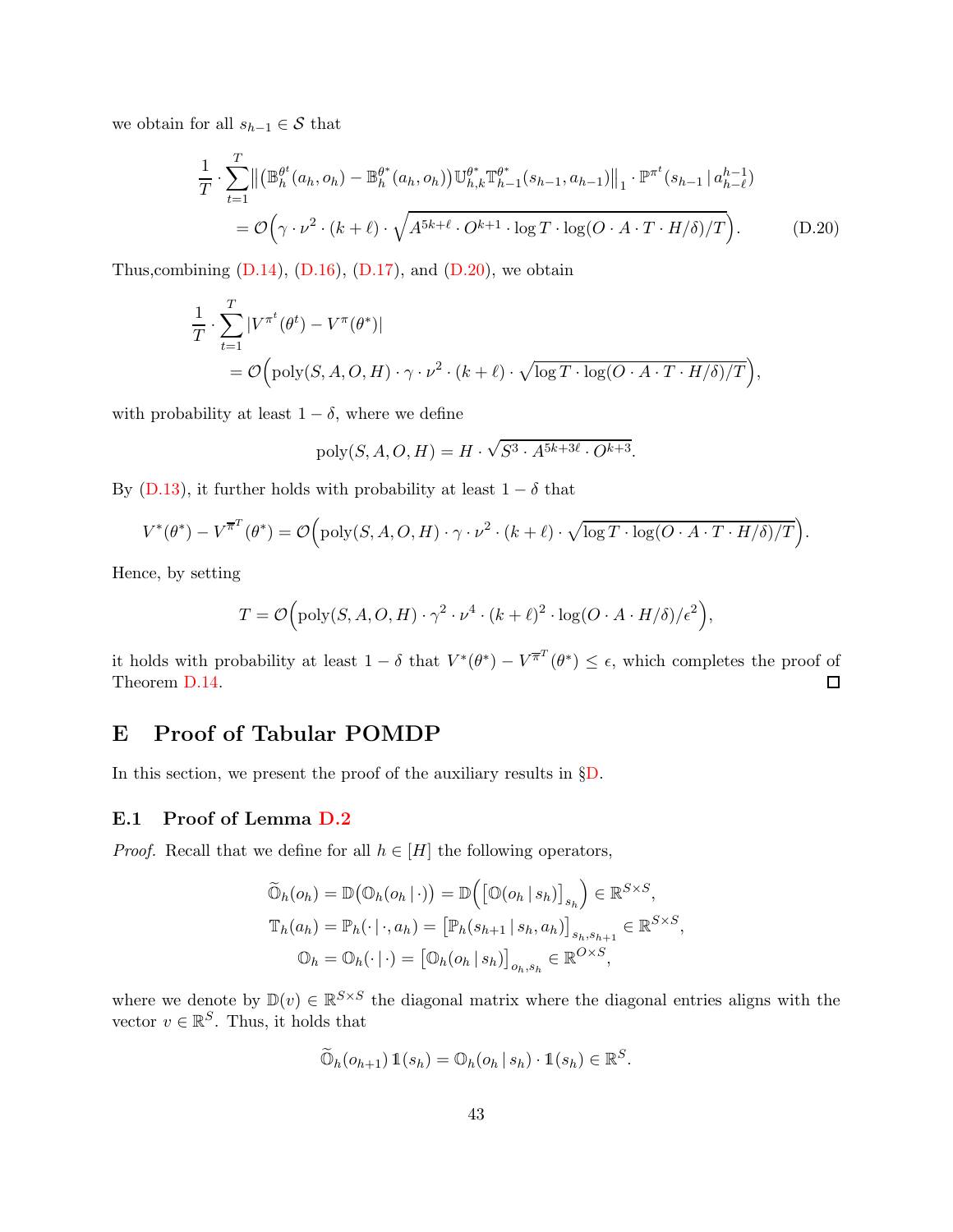By further calculation, we have

<span id="page-43-0"></span>
$$
\mathbb{T}_{h}(a_{h})\widetilde{\mathbb{O}}_{h}(o_{h})\mathbb{1}(s_{h}) = [\mathbb{P}_{h}(s_{h+1} | a_{h}, s_{h}) \cdot \mathbb{O}_{h}(o_{h} | s_{h})]_{s_{h+1}} = [\mathbb{P}(s_{h+1}, o_{h} | a_{h}, s_{h})]_{s_{h+1}} \in \mathbb{R}^{S},
$$

where the second equality holds since we have  $O_h \perp S_{h+1} | s_h, a_h$ . It then holds that

$$
\widetilde{\mathbb{O}}_{h+1}(o_{h+1})\mathbb{T}_{h}(a_{h})\widetilde{\mathbb{O}}_{h}(o_{h})\mathbb{1}(s_{h}) = \left[\mathbb{O}_{h+1}(o_{h+1}|s_{h+1})\cdot\mathbb{P}(s_{h+1},o_{h}|a_{h},s_{h})\right]_{s_{h+1}}\n= \left[\mathbb{P}(s_{h+1},o_{h+1},o_{h}|a_{h},s_{h})\right]_{s_{h+1}} \in \mathbb{R}^{S},
$$
\n(E.1)

where the second equality holds since the observation  $O_{h+1}$  is independent of all the other random variables in [\(E.1\)](#page-43-0) given the state  $S_{h+1} = s_{h+1}$ . By further multiplying the right-hand side of (E.1) by  $\mathbb{T}_{h+1}(a_{h+1})$ , we obtain that

$$
\mathbb{T}_{h+1}(a_{h+1})\widetilde{\mathbb{O}}_{h+1}(o_{h+1})\mathbb{T}_{h}(a_{h})\widetilde{\mathbb{O}}_{h}(o_{h})\mathbb{1}(s_{h})
$$
\n
$$
= \left[\sum_{s_{h+1}\in\mathcal{S}} \mathbb{P}_{h+1}(s_{h+2} | s_{h+1}, a_{h+1}) \cdot \mathbb{P}(s_{h+1}, o_{h+1}, o_{h} | a_{h}, s_{h})\right]_{s_{h+2}}
$$
\n
$$
= \left[\sum_{s_{h+1}\in\mathcal{S}} \mathbb{P}(s_{h+2}, s_{h+1}, o_{h+1}, o_{h} | a_{h+1}, a_{h}, s_{h})\right]_{s_{h+2}}
$$
\n
$$
= \left[\mathbb{P}(s_{h+2}, o_{h+1}, o_{h} | a_{h+1}, a_{h}, s_{h})\right]_{s_{h+2}} \in \mathbb{R}^{S}, \tag{E.2}
$$

where the second equality holds since the state  $S_{h+2}$  is independent of all the other random variables in [\(E.2\)](#page-43-1) given the previous state  $S_{h+1} = s_{h+1}$  and action  $A_{h+1} = a_{h+1}$ . By an iterative calculation similar to  $(E.1)$  and  $(E.2)$ , we obtain that

<span id="page-43-1"></span>
$$
\mathbb{T}_{h+k-1}(a_{h+k-1})\widetilde{\mathbb{O}}_{h+k-1}(o_{h+k-1})\cdots \mathbb{T}_{h}(a_{h})\widetilde{\mathbb{O}}_{h}(o_{h})\mathbb{1}(s_{h})
$$
\n
$$
= \left[\mathbb{P}(s_{h+k}, o_{h+k-1}, \ldots, o_{h} | a_{h+k-1}, \ldots, a_{h}, s_{h})\right]_{s_{h+k}} \in \mathbb{R}^{S}.
$$

By further calculation, we obtain that

<span id="page-43-2"></span>
$$
\mathbb{O}_{h+k} \mathbb{T}_{h+k-1}(a_{h+k-1}) \widetilde{\mathbb{O}}_{h+k-1}(o_{h+k-1}) \cdots \mathbb{T}_h(a_h) \widetilde{\mathbb{O}}_h(o_h) \mathbb{1}(s_h)
$$
  
= 
$$
[\mathbb{P}(o_{h+k}, o_{h+k-1}, \dots, o_h | a_{h+k-1}, \dots, a_h, s_h)]_{o_{h+k}} \in \mathbb{R}^O.
$$
 (E.3)

Finally, by multiplying the right-hand side of  $(E.3)$  with the indicator vector  $\mathbb{1}(o_{h+k})$ , we conclude that

$$
\mathbb{U}_{h} = \left[\mathbb{1}(o_{h+k})^{\top} \mathbb{O}_{h+k} \mathbb{T}_{h+k-1}(a_{h+k-1}) \widetilde{\mathbb{O}}_{h+k-1}(o_{h+k-1})\right.\cdots \mathbb{T}_{h}(a_{h}) \widetilde{\mathbb{O}}_{h}(o_{h}) \mathbb{1}(s_{h})\right]_{(o_{h}^{h+k}, a_{h}^{h+k-1}), s_{h}}
$$
  
\n
$$
= \left[\mathbb{P}(o_{h+k}, o_{h+k-1}, \ldots, o_{h} | a_{h+k-1}, \ldots, a_{h}, s_{h})\right]_{(o_{h}^{h+k}, a_{h}^{h+k-1}), s_{h}}
$$
  
\n
$$
= \left[\mathbb{P}(\tau_{h}^{h+k} | s_{h})\right]_{\tau_{h}^{h+k}, s_{h}} \in \mathbb{R}^{(A^{k} \cdot O^{k+1}) \times S},
$$

which completes the proof of Lemma [D.2.](#page-34-0)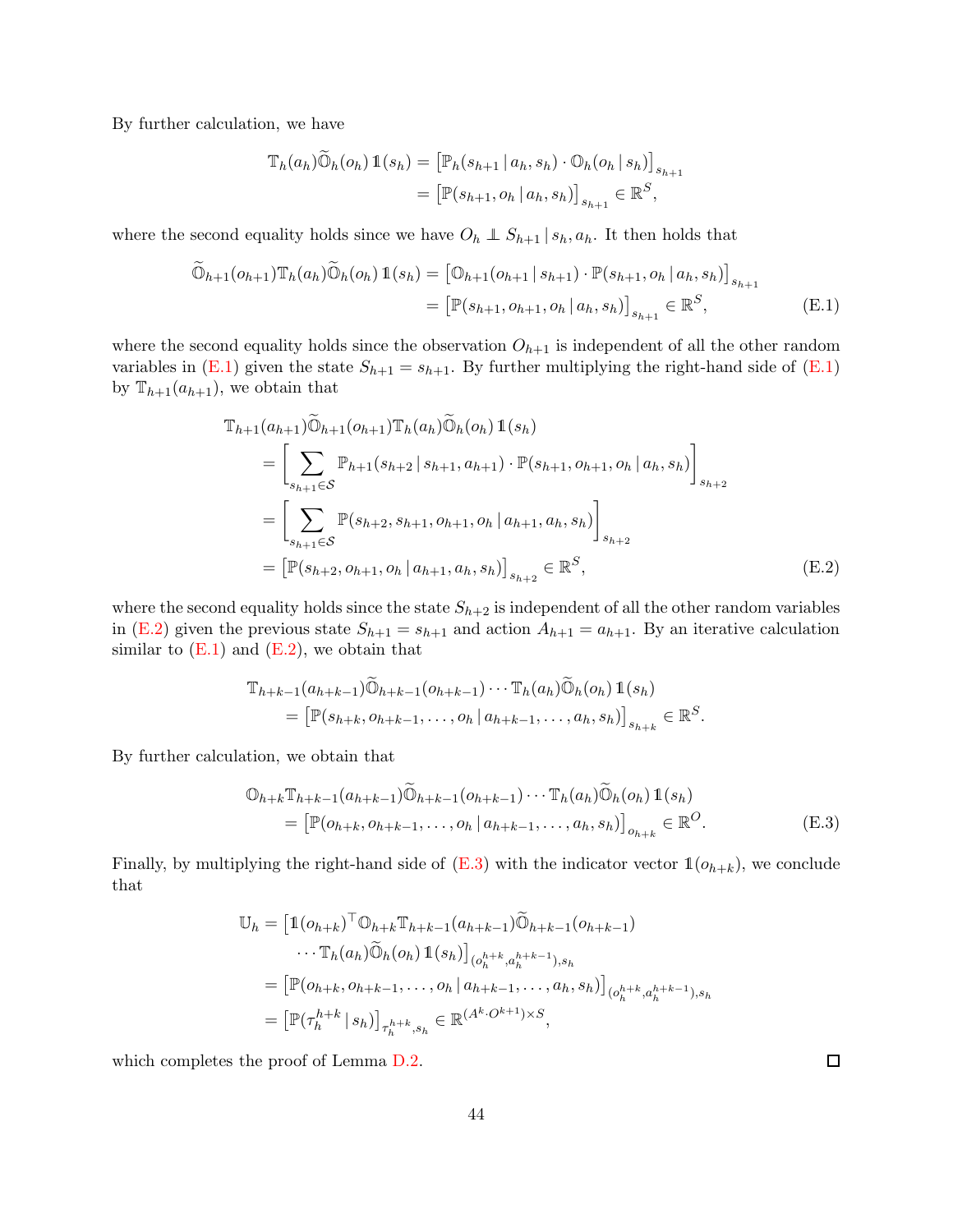# <span id="page-44-0"></span>E.2 Proof of Lemma [D.5](#page-34-2)

*Proof.* The proof is similar to that of Lemma [D.2.](#page-34-0) By the definition of Bellman operators in Definition [D.4,](#page-34-1) it holds that

$$
\mathbb{1}(o_H)^{\top} \mathbb{B}_{H-1}(a_{H-1}, o_{H-1}) \dots \mathbb{B}_1(a_1, o_1) \mathbb{U}_1 = \left( \Pi_{h=1}^{H-1} \mathbb{U}_{h+1} \mathbb{T}_h(a_h) \widetilde{\mathbb{O}}_h(o_h) \mathbb{U}_h^{\dagger} \right) \mathbb{U}_1
$$
  
=  $\mathbb{1}(o_H)^{\top} \mathbb{U}_{H-1} \Pi_{h=1}^{H-1} \mathbb{T}_h(a_h) \widetilde{\mathbb{O}}_h(o_h),$  (E.4)

where  $\mu_1$  is the probability array of initial state distribution. Following the same computation as the proof of Lemma [D.2](#page-34-0) in §[E.1,](#page-42-0) we obtain that

<span id="page-44-4"></span><span id="page-44-3"></span><span id="page-44-2"></span>
$$
\mathbb{U}_{H-1}\Pi_{h=1}^{H-1}\mathbb{T}_h(a_h)\widetilde{\mathbb{O}}_h(o_h)\mu_1 = \left[\mathbb{P}(o_1^{H+k} \mid a_1^{H+k-1})\right]_{(o_1^{H+k}, a_1^{H+k-1})}.
$$
\n(E.5)

Thus, multiplying the right-hand side of  $(E.5)$  by the indicator  $\mathbb{1}(o_H)$  that takes value 1 for all indices that contain  $o_H$  and a fixed action sequence  $a_h^{h+k-1}$ , we obtain that

$$
\begin{split} \mathbb{1}(o_H)^{\top} \mathbb{U}_{H-1} \Pi_{h=1}^{H-1} \mathbb{T}_h(a_h) \widetilde{\mathbb{O}}_h(o_h) \mu_1 &= \mathbb{1}(o_H)^{\top} \left[ \mathbb{P}(o_1^{H+k} \mid a_1^{H+k-1}) \right]_{(o_1^{H+k}, a_1^{H+k-1})} \\ &= \mathbb{P}(o_1^H \mid a_1^{H-1}), \end{split} \tag{E.6}
$$

which is as desired. Thus, combining  $(E.4)$  and  $(E.6)$ , we complete the proof of Lemma [D.5.](#page-34-2)  $\Box$ 

## <span id="page-44-1"></span>E.3 Proof of Lemma [D.6](#page-35-0)

*Proof.* The proof is similar to that of Lemma [D.2.](#page-34-0) Recall that we define for all  $h \in [H]$  the following operators,

$$
\widetilde{\mathbb{O}}_h(o_h) = \mathbb{D}(\mathbb{O}_h(o_h | \cdot)) = \mathbb{D}([\mathbb{O}(o_h | s_h)]_{s_h}) \in \mathbb{R}^{S \times S},
$$
  
\n
$$
\mathbb{T}_h(a_h) = \mathbb{P}_h(s_{h+1} = \cdot | \cdot, a_h) = [\mathbb{P}_h(s_{h+1} | s_h, a_h)]_{s_h, s_{h+1}} \in \mathbb{R}^{S \times S},
$$
  
\n
$$
\mathbb{O}_h = \mathbb{O}_h(\cdot | \cdot) = [\mathbb{O}_h(o_h | s_h)]_{o_h, s_h} \in \mathbb{R}^{O \times S}.
$$

Recall that we define

$$
\mathbb{X}_h(a_{h-\ell}^{h-1}) = \mathbb{U}_h \mathbb{T}_{h-1}(a_{h-1}) \widetilde{\mathbb{O}}_{h-1}(\cdot) \dots \mathbb{T}_{h-\ell}(a_{h-\ell}) \widetilde{\mathbb{O}}_{h-\ell}(\cdot) \mu_{h-\ell},
$$
  

$$
\mathbb{Y}_h(a_{h-\ell}^h, o_h) = \mathbb{U}_{h+1} \mathbb{T}_h(a_h) \widetilde{\mathbb{O}}_h(o_h) \mathbb{T}_{h-1}(a_{h-1}) \widetilde{\mathbb{O}}_{h-1}(\cdot) \dots \mathbb{T}_{h-\ell}(a_{h-1}) \widetilde{\mathbb{O}}_{h-\ell}(\cdot) \mu_{h-\ell}.
$$

We first show that the following equation holds,

<span id="page-44-7"></span><span id="page-44-5"></span>
$$
\mathbb{T}_{h-1}(a_{h-1})\widetilde{\mathbb{O}}_{h-1}(\cdot)\dots\mathbb{T}_{h-\ell}(a_{h-\ell})\widetilde{\mathbb{O}}_{h-\ell}(\cdot)\mu_{h-\ell}
$$
\n
$$
= \mathbb{P}(s_h = \cdot, o_{h-1} = \cdot, \dots, o_{h-\ell} = \cdot | a_{h-1}, \dots, a_{h-\ell}). \tag{E.7}
$$

To see such a fact, note that for all  $o_{h-\ell} \in \mathcal{O}$ , we have

<span id="page-44-6"></span>
$$
\widetilde{\mathbb{O}}_{h-\ell}(o_{h-\ell})\mu_{h-\ell} = \left[\mathbb{O}_{h-\ell}(o_{h-\ell} \,|\, s_{h-\ell}) \cdot \mathbb{P}(s_{h-\ell})\right]_{s_{h-\ell}} \in \mathbb{R}^S. \tag{E.8}
$$

It thus holds that

$$
\mathbb{T}_{h-\ell}(a_{h-\ell})\widetilde{\mathbb{O}}_{h-\ell}(o_{h-\ell})\mu_{h-\ell} = \left[\sum_{s_{h-\ell}\in\mathcal{S}} \mathbb{P}(s_{h-\ell+1} \mid s_{h-\ell}, a_{h-\ell}) \cdot \mathbb{O}_{h-\ell}(o_{h-\ell} \mid s_{h-\ell}) \cdot \mathbb{P}(s_{h-\ell})\right]_{s_{h-\ell+1}}
$$
\n
$$
= \left[\mathbb{P}(s_{h-\ell+1}, o_{h-\ell} \mid a_{h-\ell})\right]_{s_{h-\ell+1}},
$$
\n(E.9)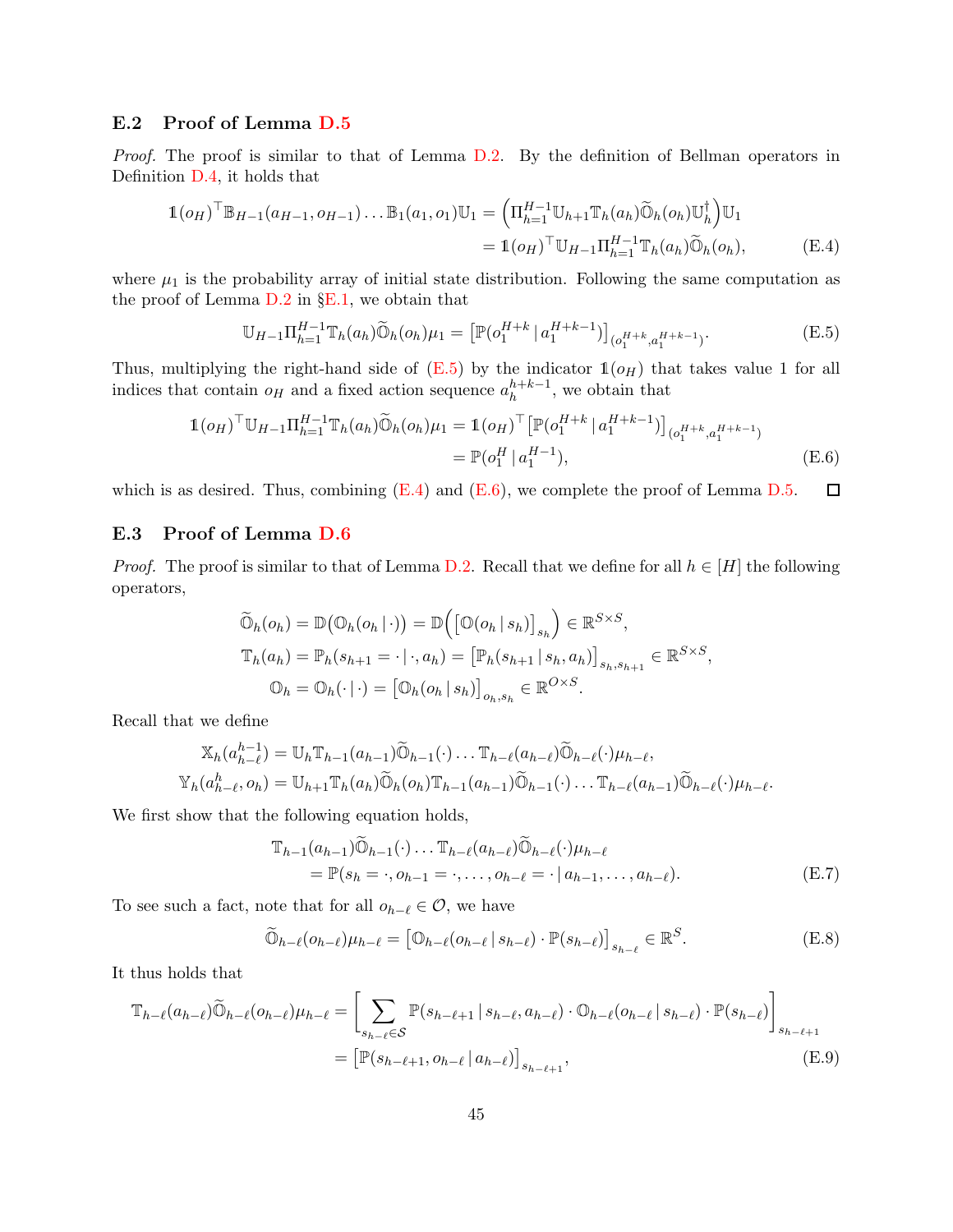where the second equality follows from the fact that  $O_{h-\ell} \perp S_{h-\ell+1} | s_{h-\ell}$ . Thus, by recursive computation similar to  $(E.8)$  and  $(E.9)$ , we obtain  $(E.7)$ , namely,

$$
\mathbb{T}_{h-1}(a_{h-1})\widetilde{\mathbb{O}}_{h-1}(\cdot)\dots\mathbb{T}_{h-\ell}(a_{h-\ell})\widetilde{\mathbb{O}}_{h-\ell}(\cdot)\mu_{h-\ell}
$$
\n
$$
= \mathbb{P}(s_h = \cdot, o_{h-1} = \cdot, \dots, o_{h-\ell} = \cdot | a_{h-1}, \dots, a_{h-\ell})
$$
\n
$$
= \left[ \mathbb{P}(\underline{\tau}_{h-\ell}^{h-1} | s_h) \right]_{s_h, o_{h-\ell}^{h-1}} \in \mathbb{R}^{S \times O^{\ell}} \tag{E.10}
$$

Meanwhile, by Lemma [D.2,](#page-34-0) we have

$$
\mathbb{U}_h = \left[ \mathbb{P}(\tau_h^{h+k} \mid s_h) \right]_{\tau_h^{h+k}, s_h} \in \mathbb{R}^{(O^{k+1} \cdot A^k) \times S}.
$$
\n(E.11)

Thus, it holds for all  $h \in [H]$  that

$$
\mathbb{X}_{h}(a_{h-\ell}^{h-1}) = \mathbb{U}_{h} \mathbb{T}_{h-1}(a_{h-1}) \widetilde{\mathbb{O}}_{h-1}(\cdot) \dots \mathbb{T}_{h-\ell}(a_{h-\ell}) \widetilde{\mathbb{O}}_{h-\ell}(\cdot) \mu_{h-\ell}
$$
\n
$$
= \left[ \sum_{s_{h} \in \mathcal{S}} \mathbb{P}(\tau_{h}^{h+k} | s_{h}) \cdot \mathbb{P}(s_{h}, o_{h-\ell}^{h-1} | a_{h-\ell}^{h-1}) \right]_{(o_{h}^{h+k}, a_{h}^{h+k-1}), o_{h-\ell}^{h-1}}
$$
\n
$$
= \left[ \mathbb{P}(\tau_{h-\ell}^{h+k}) \right]_{\tau_{h}^{h+k}, o_{h-\ell}^{h-1}} \in \mathbb{R}^{(O^{k+1} \cdot A^{k}) \times O^{\ell}},
$$

where the second equality follows from the fact that  $o_h^{h+k} \perp o_{h-\ell}^{h-1} | s_h$ . The computation of  $\mathbb{X}_h(a_{h-\ell}^{h-1})$ is identical to that of  $\mathbb{X}_h(a_{h-\ell}^{h-1})$ . In conclusion, we have

$$
\mathbb{Y}_h(a_{h-\ell}^h, o_h) = \mathbb{U}_{h+1} \mathbb{T}_h(a_h) \widetilde{\mathbb{O}}_h(o_h) \mathbb{T}_{h-1}(a_{h-1}) \widetilde{\mathbb{O}}_{h-1}(\cdot) \dots \mathbb{T}_{h-\ell}(a_{h-1}) \widetilde{\mathbb{O}}_{h-\ell}(\cdot) \mu_{h-\ell}.
$$
  
= 
$$
\left[ \mathbb{P}(\tau_h^{h+k+1}) \right]_{\tau_{h+1}^{h+k+1}, o_{h-\ell}^{h-1}} \in \mathbb{R}^{(O^{k+1} \cdot A^k) \times O^{\ell}},
$$

which completes the proof of Lemma [D.6.](#page-35-0)

### <span id="page-45-0"></span>E.4 Proof of Lemma [D.8](#page-37-4)

*Proof.* By Lemma [D.5](#page-34-2) and  $(D.1)$ , we have

$$
V^{\pi}(\theta) = \sum_{o_1^{H-1} \in \mathcal{O}^H} r(o_1^{H-1}) \cdot \mathbb{P}^{\pi}(o_1^{H-1})
$$
  
= 
$$
\sum_{o_1^{H-1} \in \mathcal{O}^H} r(o_1^{H-1}) \cdot \mathbb{1}(o_H)^{\top} \mathbb{B}_{H-1}^{\theta}(a_{H-1}^{\pi}, o_{H-1}) \dots \mathbb{B}_{1}^{\theta}(a_{1}^{\pi}, o_{1})b_{1}^{\theta}.
$$
 (E.12)

Here the actions  $a_h^{\pi}$  are taken based on the policy  $\pi$  and the past observations and actions taken  $(o_1, a_1^{\pi}, \ldots, a_{h-1}^{\pi}, o_h)$ . In addition, recall that we define  $b_1^{\theta} = \mathbb{U}_1^{\theta} \mu_1$ , where  $\mu_1$  is the probability array of initial state distribution. It thus follows from [\(E.12\)](#page-45-1) that

$$
V^{\pi}(\theta) - V^{\pi}(\theta') = \sum_{o_1^{H-1} \in \mathcal{O}^H} \sum_{h=1}^{H-1} r(o_1^{H-1}) \cdot \mathbb{1}(o_H)^\top \mathbb{B}_{H-1}^{\theta}(a_{H-1}^{\pi}, o_{H-1}) \cdots
$$

$$
\cdots (\mathbb{B}_{h}^{\theta}(a_{h}^{\pi}, o_{h}) - \mathbb{B}_{h}^{\theta'}(a_{h}^{\pi}, o_{h})) \mathbb{B}_{h-1}^{\theta'}(a_{h-1}^{\pi}, o_{h-1}) \cdots \mathbb{B}_{1}^{\theta'}(a_{1}^{\pi}, o_{1}) b_{1}^{\theta'}
$$

$$
+ \sum_{o_1^{H-1} \in \mathcal{O}^H} r(o_1^{H-1}) \cdot \mathbb{1}(o_H)^\top \mathbb{B}_{H-1}^{\theta}(a_{H-1}^{\pi}, o_{H-1}) \cdots \mathbb{B}_{1}^{\theta}(a_{1}^{\pi}, o_{1})(b_{1}^{\theta} - b_{1}^{\theta').}
$$
(E.13)

<span id="page-45-2"></span><span id="page-45-1"></span>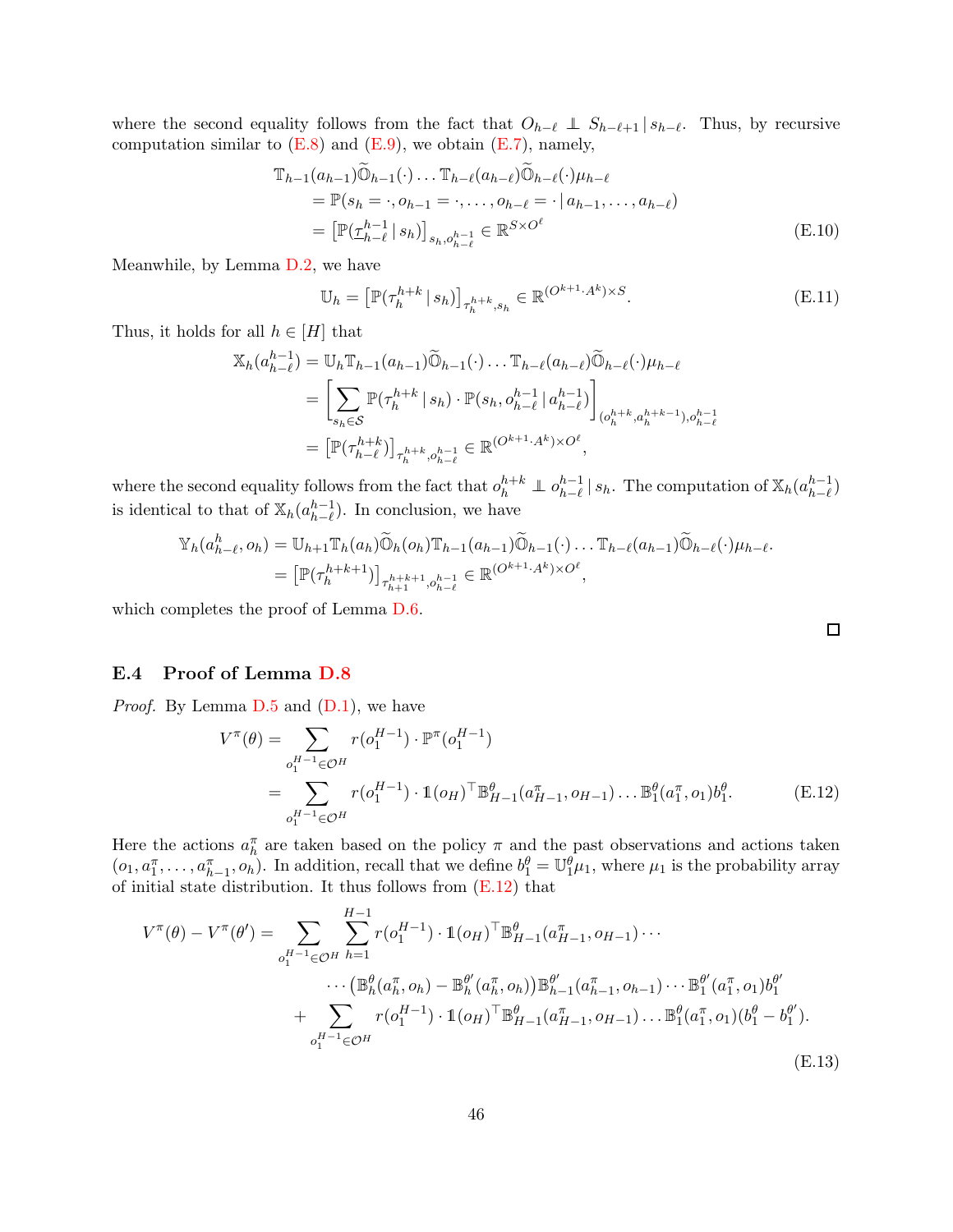In the sequel, we upper bound the absolute value of the right-hand side of  $(E.13)$ . We define the following vectors for all  $h \in [H-1]$  for notational simplicity,

$$
v_h = (\mathbb{B}_h^{\theta}(a_h^{\pi}, o_h) - \mathbb{B}_h^{\theta'}(a_h^{\pi}, o_h)) \mathbb{B}_{h-1}^{\theta'}(a_{h-1}^{\pi}, o_{h-1}) \dots \mathbb{B}_1^{\theta'}(a_1^{\pi}, o_1) b_1^{\theta'},
$$
  

$$
v_0 = b_1^{\theta} - b_1^{\theta'}.
$$

Since  $0 \le r(o_1^{H-1}) \le H$  for all observation sequences  $o_1^{H-1} \in \mathcal{O}^H$ , we obtain that

$$
\Big| \sum_{o_1^{H-1} \in \mathcal{O}^H} \sum_{h=1}^{H-1} r(o_1^{H-1}) \cdot \mathbb{1}(o_H)^\top \mathbb{B}_{H-1}^{\theta}(a_{H-1}^\pi, o_{H-1}) \dots \mathbb{B}_{h+1}^{\theta}(a_{h+1}^\pi, o_{h+1}) v_h \Big|
$$
  
 
$$
\leq H \cdot \Big| \sum_{o_1^{H-1} \in \mathcal{O}^H} \sum_{h=1}^{H-1} \mathbb{1}(o_H)^\top \mathbb{B}_{H-1}^{\theta}(a_{H-1}^\pi, o_{H-1}) \dots \mathbb{B}_{h+1}^{\theta}(a_{h+1}^\pi, o_{h+1}) v_h \Big|.
$$

Moreover, since the vector  $\mathbb{1}(o_H)$  takes value in  $\{0,1\}$  for all the indices, we further obtain that

$$
H \cdot \left| \sum_{o_1^{H-1} \in \mathcal{O}^H} \sum_{h=1}^{H-1} \mathbb{1}(o_H)^\top \mathbb{B}_{H-1}^{\theta}(a_{H-1}, o_{H-1}) \dots \mathbb{B}_{h+1}^{\theta}(a_{h+1}^\pi, o_{h+1}) v_h \right|
$$
  
 
$$
\leq H \cdot \sum_{o_1^{H-1} \in \mathcal{O}^H} \sum_{h=1}^{H-1} \|\mathbb{B}_{H-1}^{\theta}(a_{H-1}^\pi, o_{H-1}) \dots \mathbb{B}_{h+1}^{\theta}(a_{h+1}^\pi, o_{h+1}) v_h \|_1 \qquad \qquad (\text{E.14})
$$

It now suffices to upper bound the right-hand side of [\(E.14\)](#page-46-0). By the definition of Bellman operators in Definition [D.4,](#page-34-1) we obtain for all  $h \in \{0, \ldots, H-1\}$  that

kB θ H−1 (a π H−1 , oH−1). . . B θ <sup>h</sup>+1(a π <sup>h</sup>+1, oh+1)vhk<sup>1</sup> <sup>=</sup> <sup>k</sup>UhTH−1(<sup>a</sup> π H−1 )O<sup>e</sup> <sup>H</sup>−1(oH−1). . . <sup>T</sup>h(<sup>a</sup> π h )Oe <sup>h</sup>(oh)U † h vhk<sup>1</sup> (E.15)

The following lemma upper bound the right-hand side of [\(E.15\)](#page-46-1).

<span id="page-46-2"></span>**Lemma E.1.** It holds for all  $a_h^{H-1} \in A^{H-h}$ ,  $h \in [H]$ , and  $u \in \mathbb{R}^S$  that

$$
\sum_{o_h^{H-1} \in \mathcal{O}^{H-h}} ||\mathbb{U}_h \mathbb{T}_{H-1}(a_{H-1}) \widetilde{\mathbb{O}}_{H-1}(o_{H-1}) \dots \mathbb{T}_h(a_h) \widetilde{\mathbb{O}}_h(o_h)u||_1 \leq ||u||_1.
$$

*Proof.* See §[E.8](#page-52-0) for a detailed proof.

Meanwhile, by Assumption [D.3](#page-34-3) and the fact that  $||A||_{1\mapsto 1} \leq \sqrt{S}||A||_2$  for any matrix  $A \in \mathbb{R}^{S \times N}$ , we obtain that

$$
\|\mathbb{U}_h^{\dagger} v_h\|_1 \le \|\mathbb{U}_h^{\dagger}\|_{1\mapsto 1} \cdot \|v_h\|_1 \le \sqrt{S} \cdot \|\mathbb{U}_h^{\dagger}\|_2 \cdot \|v_h\|_1 \le \nu \cdot \sqrt{S} \cdot \|v_h\|_1
$$
 (E.16)

<span id="page-46-3"></span><span id="page-46-1"></span><span id="page-46-0"></span> $\Box$ 

for all  $h \in [H]$ . Combining Lemma [E.1,](#page-46-2) [\(E.14\)](#page-46-0), [\(E.15\)](#page-46-1), and [\(E.16\)](#page-46-3), we obtain that

$$
|V^{\pi}(\theta) - V^{\pi}(\theta')| \leq \nu \cdot \sqrt{S} \cdot H \cdot \sum_{h=0}^{H-1} \sum_{o_1^h \in \mathcal{O}^h} ||v_h||_1
$$
  
=  $\nu \cdot \sqrt{S} \cdot H \cdot \sum_{h=1}^{H-1} \sum_{o_1^h \in \mathcal{O}^h} ||(\mathbb{B}_h^{\theta}(a_h, o_h) - \mathbb{B}_h^{\theta'}(a_h, o_h)) \mathbb{B}_{h-1}^{\theta'}(a_{h-1}, o_{h-1}) \dots \mathbb{B}_1^{\theta'}(a_1, o_1) b_1^{\theta'}||_1+  $\nu \cdot \sqrt{S} \cdot H \cdot ||(\mathbb{B}_1^{\theta}(a_1, o_1) - \mathbb{B}_1^{\theta'}(a_1, o_1)) b_1^{\theta'}||_1 + \nu \cdot \sqrt{S} \cdot H \cdot ||b_1^{\theta} - b_1^{\theta'}||_1,$$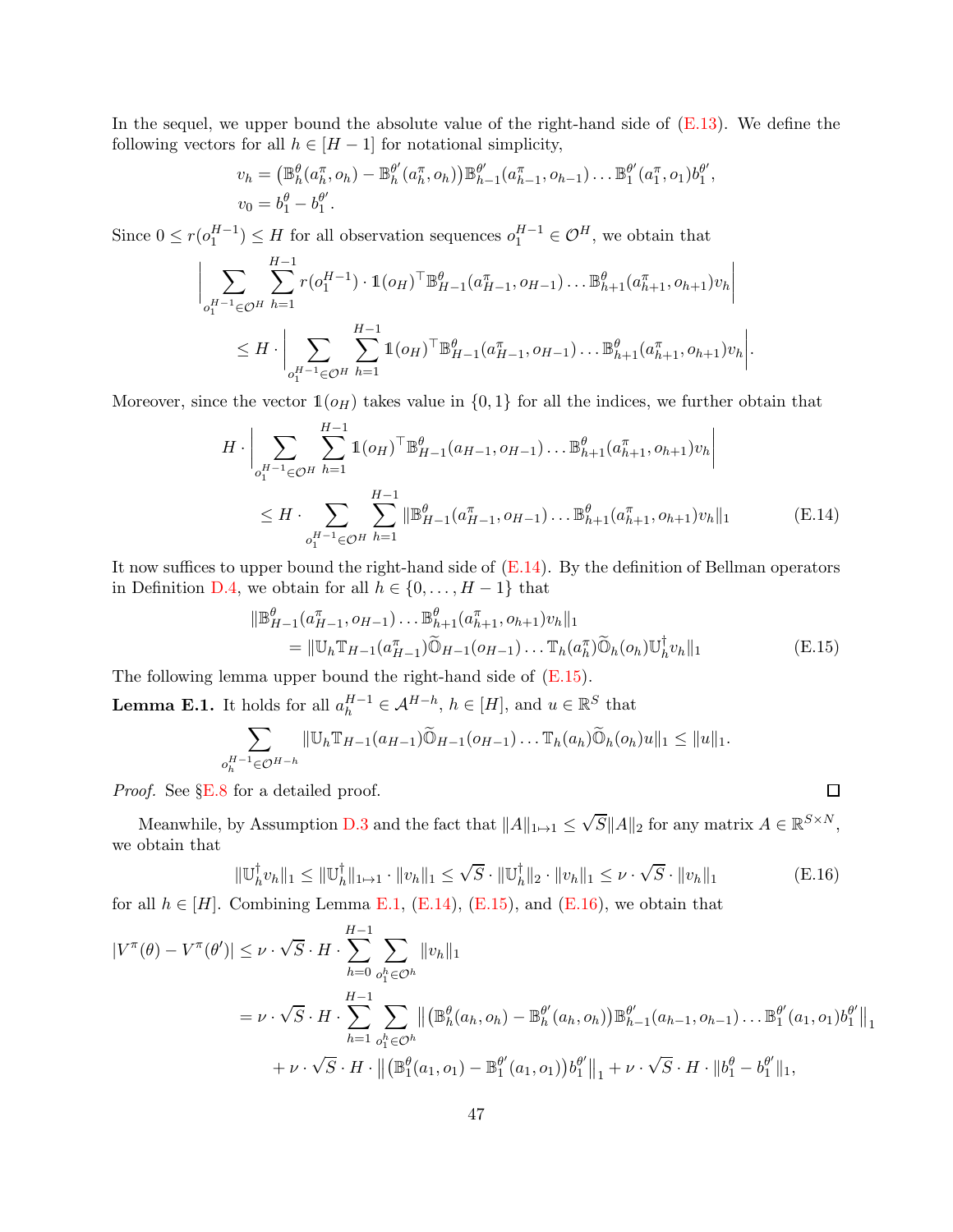<span id="page-47-0"></span>which completes the proof of Lemma [D.8.](#page-37-4)

#### E.5 Proof of Lemma [D.9](#page-38-0)

*Proof.* It holds for all policy  $\pi$  and the corresponding action sequence  $a_{1:h}^{\pi}$  generated by  $\pi$  that

<span id="page-47-1"></span>
$$
\sum_{o_{1}^{h} \in \mathcal{O}^{h}} \left\| \left( \mathbb{B}_{h}^{\theta}(a_{h}^{\pi}, o_{h}) - \mathbb{B}_{h}^{\theta'}(a_{h}^{\pi}, o_{h}) \right) \mathbb{B}_{h-1}^{\theta'}(a_{h-1}^{\pi}, o_{h-1}) \dots \mathbb{B}_{1}^{\theta'}(a_{1}^{\pi}, o_{1}) b_{1}^{\theta'} \right\|_{1}
$$
\n
$$
\leq \sum_{a_{h-\ell}^{h} \in \mathcal{A}^{\ell+1}} \sum_{o_{1}^{h} \in \mathcal{O}^{h}} \left\| \left( \mathbb{B}_{h}^{\theta}(a_{h}, o_{h}) - \mathbb{B}_{h}^{\theta'}(a_{h}, o_{h}) \right) \mathbb{B}_{h-1}^{\theta'}(a_{h-1}, o_{h-1}) \dots \mathbb{B}_{1}^{\theta'}(a_{1}, o_{1}) b_{1}^{\theta'} \right\|_{1}
$$
\n
$$
= \sum_{a_{h-\ell}^{h} \in \mathcal{A}^{\ell+1}} \sum_{o_{1}^{h} \in \mathcal{O}^{h}} \left\| \left( \mathbb{B}_{h}^{\theta}(a_{h}, o_{h}) - \mathbb{B}_{h}^{\theta'}(a_{h}, o_{h}) \right) \mathbb{U}_{h,k}^{\theta'} \mathbb{T}_{h-1}^{\theta'}(a_{h-1}) \mu_{h-1}^{\theta'}(\pi, a_{h-\ell}^{h-1}, o_{1}^{h-1}) \right\|_{1},
$$
\n(E.17)

where  $\mu_h^{\theta'}$  $_{h-1}^{\theta'}(\pi, a_{h-\ell}^{h-1}, o_1^{h-1})$  is the state distribution array defined in [\(D.7\)](#page-37-1). Note that on the righthand side of  $(E.17)$ , the state distribution array  $\mu_h^{\theta'}$  $_{h-1}^{\theta'}(\pi, a_{h-\ell}^{h-1}, o_1^{h-1})$  is the only term that is related to policy  $\pi$ . In what follows, we define

$$
M_h(\theta, \theta', a_h, a_{h-1}, o_h) = (\mathbb{B}_h^{\theta}(a_h, o_h) - \mathbb{B}_h^{\theta'}(a_h, o_h)) \mathbb{U}_{h,k}^{\theta'} \mathbb{T}_{h-1}^{\theta'}(a_{h-1}) \in \mathbb{R}^{(A^{k+1} \cdot O^k) \times S}
$$
(E.18)

for notational simplicity. It holds that

$$
\sum_{o_1^h \in \mathcal{O}^h} \|M_h(\theta, \theta', a_h, a_{h-1}, o_h)\mu_{h-1}^{\theta'}(\pi, a_{h-\ell}^{h-1}, o_1^{h-1})\|_1
$$
\n
$$
\leq \sum_{o_1^h \in \mathcal{O}^h} \sum_{s_{h-1} \in \mathcal{S}} \left\| \left[M_h(\theta, \theta', a_h, a_{h-1}, o_h)\right]_{s_{h-1}} \right\|_1 \cdot \left[\mu_{h-1}^{\theta'}(\pi, a_{h-\ell}^{h-1}, o_1^{h-1})\right]_{s_{h-1}},
$$
\n(E.19)

where we denote by  $[M_h(\theta, \theta', a_h, a_{h-1}, o_h)]_{s_{h-1}}$  and  $[\mu_h^{\theta'}]$  $_{h-1}^{\theta'}(\pi, a_{h-\ell}^{h-1}, o_1^{h-1})]_{s_{h-1}}$  the s<sub>h-1</sub>-th column of  $M_h(\theta, \theta', a_h, a_{h-1}, o_h)$  and the  $s_{h-1}$ -th entry of  $\mu_h^{\theta'}$  $_{h-1}^{\theta'}(\pi, a_{h-\ell}^{h-1}, o_1^{h-1}),$  respectively. Recall that we have

<span id="page-47-3"></span><span id="page-47-2"></span>
$$
\left[\mu_{h-1}^{\theta'}(\pi, a_{h-\ell}^{h-1}, o_1^{h-1})\right]_{s_{h-1}} = \mathbb{P}^{\theta}(s_h, o_1^{h-1} | a_{h-\ell}^{h-1}, \pi).
$$

Thus, by marginalizing over the observation sequence  $o_1^{h-1}$ , it holds that

$$
\sum_{o_1^{h-1}\in\mathcal{O}^{h-1}} \left[\mu_{h-1}^{\theta'}(\pi, a_{h-\ell}^{h-1}, o_1^{h-1})\right]_{s_{h-1}} = \mathbb{P}^{\theta'}(s_h \mid a_{h-\ell}^{h-1}, \pi). \tag{E.20}
$$

Plugging  $(E.20)$  into  $(E.19)$ , we obtain that

$$
\sum_{o_1^h \in \mathcal{O}^h} \|M_h(\theta, \theta', a_h, a_{h-1}, o_h)\mu_{h-1}^{\theta'}(\pi, a_{h-\ell}^{h-1}, o_1^{h-1})\|_1
$$
\n
$$
\leq \sum_{o_h \in \mathcal{O}} \sum_{s_{h-1} \in \mathcal{S}} \left\| \left[M_h(\theta, \theta', a_h, a_{h-1}, o_h)\right]_{s_{h-1}}\right\|_1 \cdot \mathbb{P}^{\theta'}(s_h | a_{h-\ell}^{h-1}, \pi)
$$
\n
$$
= \sum_{a_{h-\ell}^h \in \mathcal{A}^{\ell+1}} \sum_{o_h \in \mathcal{O}} \left\| \left(\mathbb{B}_h^{\theta}(a_h, o_h) - \mathbb{B}_h^{\theta'}(a_h, o_h)\right) \mathbb{U}_{h,k}^{\theta'} \mathbb{T}_{h-1}^{\theta'}(a_{h-1}) \mathbb{D}\left(\tilde{\mu}_{h-1}^{\theta'}(\pi, a_{h-\ell}^{h-1})\right) \right\|_1.
$$

Thus, we complete the proof of Lemma [D.9.](#page-38-0)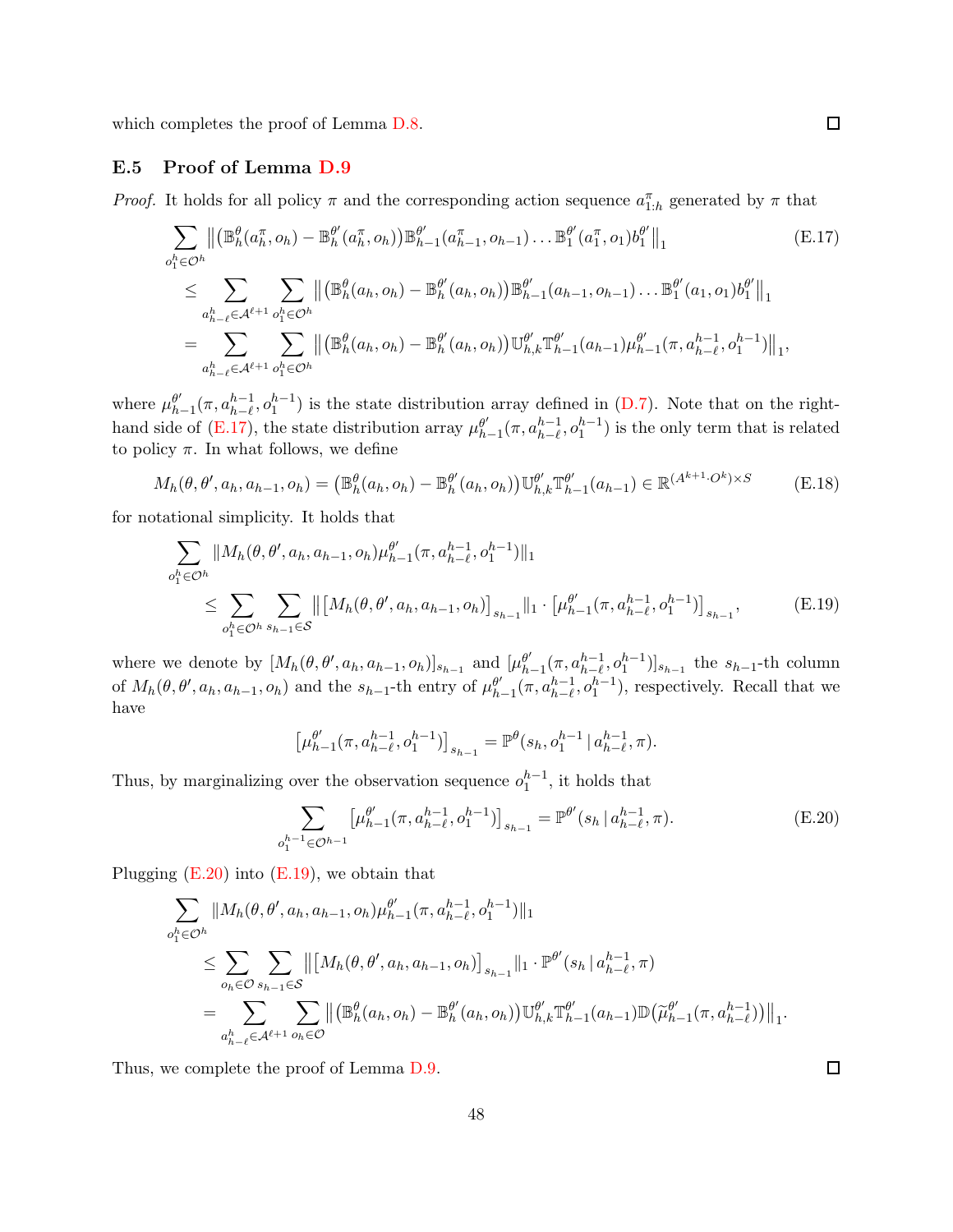#### <span id="page-48-0"></span>E.6 Proof of Lemma [D.10](#page-39-2)

*Proof.* Recall that we aim to recover the following density matrices in the estimation of Bellman operators in §[D.1,](#page-33-1)

$$
b_1 = \left[\mathbb{P}(\tau_1^k)\right]_{\tau_1^k} \in \mathbb{R}^{\mathcal{A}^k \cdot \mathcal{O}^{k+1}},
$$
  

$$
\mathbb{X}_h^t(a_{h-\ell}^{h-1}) = \left[\mathbb{P}^t(\tau_{h-\ell}^{h+k})\right]_{\tau_h^{h+k}, o_{h-\ell}^{h-1}} \in \mathbb{R}^{(\mathcal{A}^k \cdot \mathcal{O}^{k+1}) \times \mathcal{O}^{\ell}},
$$
  
(E.21)

<span id="page-48-2"></span><span id="page-48-1"></span>
$$
\mathbb{Y}_{h}^{t}(a_{h-\ell}^{h}, o_{h}) = \left[\mathbb{P}^{t}(\tau_{h-\ell}^{h+k+1})\right]_{\tau_{h+1}^{h+k+1}, o_{h-\ell}^{h-1}} \in \mathbb{R}^{(\mathcal{A}^{k} \cdot \mathcal{O}^{k+1}) \times \mathcal{O}^{\ell}}.
$$
\n(E.22)

Here we denote by  $\mathbb{P}^t$  the visitation measure of the mixed policy  $\{\pi^\omega\}_{\omega \in [t]}$  generated by Algorithm [2.](#page-37-0) Alternatively, we can write the densities in  $(E.21)$  in the following vector product form,

$$
\mathbb{X}^t_h(a^{h-1}_{h-\ell})=\sum_{\tau^{h+k}_h\in\mathcal{A}^k\times\mathcal{O}^{k+1}}\biggl(\sum_{o^{h-1}_{h-\ell}\in\mathcal{O}^\ell}\mathbbm{1}(\tau^{h+k}_h)\,\mathbbm{1}(o^{h-1}_{h-\ell})^\top\cdot\mathbb{P}^t(\tau^{h+k}_{h-\ell})\biggr).
$$

Recall that we adopt the following estimator of the probability density defined in [\(E.21\)](#page-48-1),

$$
\widehat{\mathbb{X}}_h^t(a_{h-\ell}^{h-1}) = \frac{1}{t} \cdot \sum_{a_h^{h+k-1} \in \mathcal{A}^k} \left( \sum_{\tau_{h-\ell}^{h+k} \in \mathcal{D}^t(a_{h-\ell}^{h+k-1})} \mathbb{1}(\tau_{h-\ell}^{h+k}) \mathbb{1}(o_{h-\ell}^{h-1})^\top \right). \tag{E.23}
$$

By the martingale concentration inequality (see e.g., [Jin et al.](#page-14-16) [\(2019](#page-14-16))) and the fact that

$$
\| \operatorname{1\hspace{-0.3ex}\mathit{l}}(\tau^{h+k}_{h-\ell}) \operatorname{1\hspace{-0.3ex}\mathit{l}}(\omicron^{h-1}_{h-\ell})^\top \|_F \leq 1
$$

for all trajectory  $\tau_{h-\ell}^{h+k} \in \mathcal{A}^{k+\ell} \times \mathcal{O}^{k+\ell+1}$  and observation sequence  $o_{h-\ell}^{h-1} \in \mathcal{O}^{\ell}$ , we obtain for all  $h \in [H]$  and  $a_{h-\ell}^{h+k-1} \in \mathcal{A}^{k+\ell}$  that

$$
\Bigg\|\sum_{\substack{h+k \\ o^{h+k}_{h-\ell} \in \mathcal{O}^{k+\ell+1}}} \mathbb{1}(\tau^{h+k}_h) \, \mathbb{1}(o^{h-1}_{h-\ell})^\top \cdot \mathbb{P}^t(\tau^{h+k}_{h-\ell}) \\ - \frac{1}{t-1} \sum_{\tau^{h+k}_{h-\ell} \in \mathcal{D}^t(a^{h+k-1}_{h-\ell})} \mathbb{1}(\tau^{h+k}_{h-\ell}) \, \mathbb{1}(o^{h-1}_{h-\ell})^\top \Bigg\|_F \leq C \cdot (k+\ell) \cdot \sqrt{\log(O \cdot A \cdot T / \delta) / t}
$$

with probability at least  $1 - \delta/A^k$ , where C is a positive absolute constant. It thus holds for all  $h \in [H], t \in [T],$  and  $a_{h-\ell}^{h-1} \in \mathcal{A}^{\ell}$  that

$$
\begin{split} \|\mathbb{X}^t_h(a^{h-1}_{h-\ell})-\widehat{\mathbb{X}}^t_h(a^{h-1}_{h-\ell})\|_F &\leq \sum_{a^{h+k-1}_h\in\mathcal{A}^k}\bigg\|\sum_{\substack{o^{h+k}_h\in\mathcal{O}^{k+\ell+1}\\r_{h-\ell}^{h+k}\in\mathcal{D}^t(a^{h-k}_h)}}\mathbb{1}(\tau^{h+k}_h)\,\mathbb{1}(o^{h-1}_{h-\ell})^\top\cdot\mathbb{P}^t(\tau^{h+k}_{h-\ell})\\ &\quad-\frac{1}{t-1}\sum_{\substack{\tau^{h+k}_h\in\mathcal{D}^t(a^{h+k-1}_h)\\r_{h-\ell}^{h-\ell}\in\mathcal{D}^t(a^{h+k-1}_h)}}\mathbb{1}(\tau^{h+k}_{h-\ell})\,\mathbb{1}(o^{h-1}_{h-\ell})^\top\bigg\|_F \end{split}
$$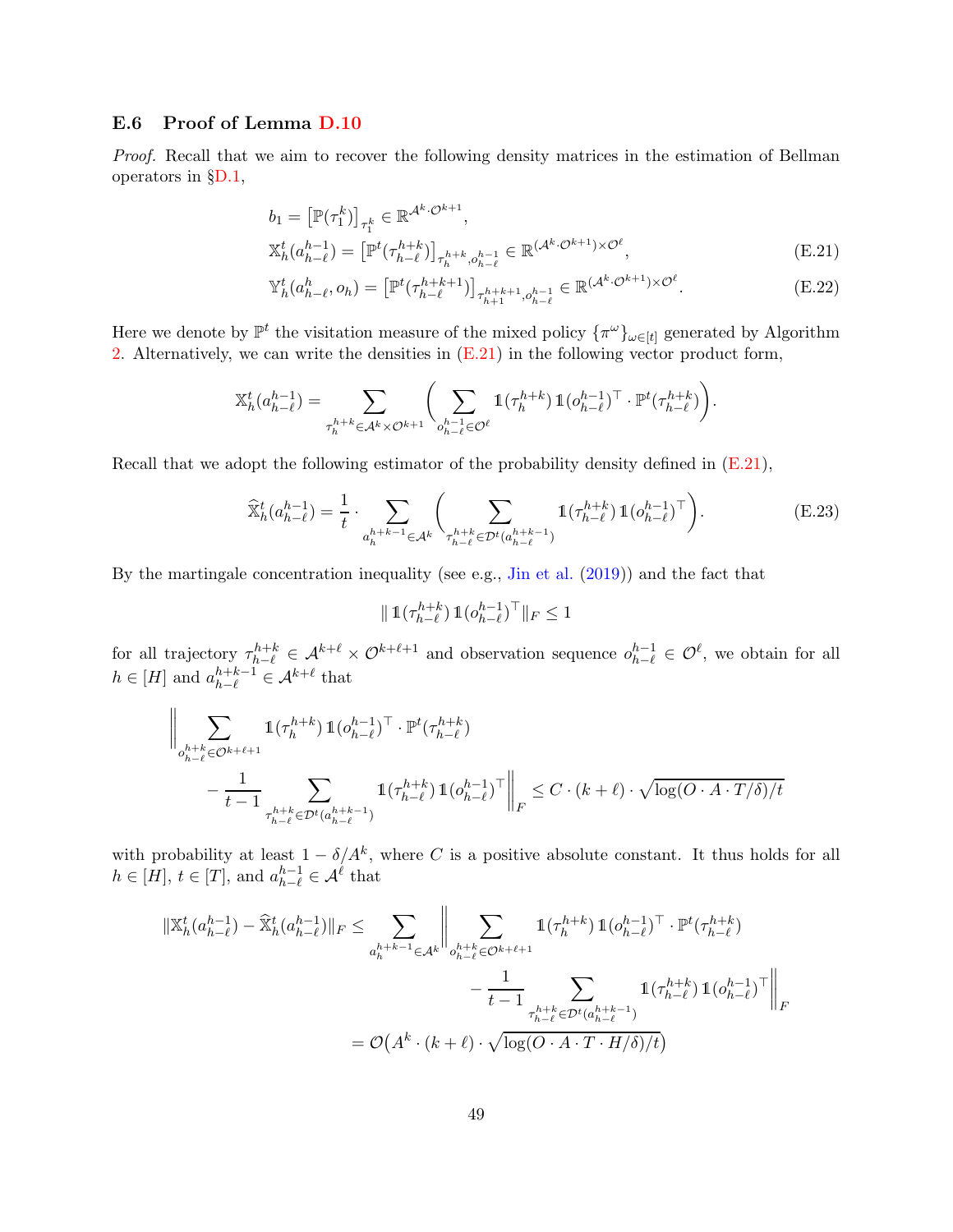with probability at least  $1 - \delta/2$ . Meanwhile, recall that we estimate  $\mathbb{Y}_h^t$  in [\(E.22\)](#page-48-2) by the following estimator,

$$
\widehat{\mathbb{Y}}_h^t(a_{h-\ell}^h, o_h) = \frac{1}{t-1} \cdot \sum_{\substack{a_{h+1}^{h+k} \in \mathcal{A}^k \tau_{h-\ell}^{h+k+1} \in \mathcal{D}^t(a_{h-\ell}^{h+k})}} \mathbb{1}(\tau_{h+1}^{h+k+1}) \mathbb{1}(o_{h-\ell}^{h-1})^\top, \tag{E.24}
$$

Following a similar computation, it holds for all  $h \in [H]$ ,  $t \in [T]$ ,  $a_{h-\ell}^{h-1} \in \mathcal{A}^{\ell}$ ,  $a_h \in \mathcal{A}$ , and  $o_h \in \mathcal{O}$ that

$$
\|\mathbb{Y}_{h}^{t}(a_{h-\ell}^{h},o_{h})-\mathbb{\hat{Y}}_{h}^{t}(a_{h-\ell}^{h},o_{h})\|_{F}=\mathcal{O}\big(A^{k}\cdot(k+\ell)\cdot\sqrt{\log(O\cdot A\cdot T/\delta)/t}\big)
$$

with probability at least  $1 - \delta/2$ . Similarly, it also holds for all  $h \in [H]$  and  $t \in [T]$  that

<span id="page-49-1"></span>
$$
||b_1 - \hat{b}_1^t||_2 = O(A^k \cdot k \cdot \sqrt{\log(O \cdot A \cdot T/\delta)/t})
$$

with probability at least  $1 - \delta/2$ . Thus, we complete the proof of Lemma [D.10.](#page-39-2)

### <span id="page-49-0"></span>E.7 Proof of Lemma [D.13](#page-40-0)

*Proof.* In what follows, we prove  $(D.10)$ – $(D.12)$  separately.

**Part I: Proof of Upper Bound in**  $(D.10)$ . By Lemma  $D.10$ , it holds with probability at least  $1 - \delta$  that

$$
||b_1 - \widehat{b}_1^t||_1 \le \sqrt{A^k \cdot O^{k+1}} \cdot ||b_1 - \widehat{b}_1^t||_2 = \mathcal{O}\Big((k+\ell) \cdot \sqrt{A^{3k} \cdot O^{k+1} \cdot \log(O \cdot A \cdot T \cdot H/\delta)/t}\Big). \tag{E.25}
$$

Meanwhile, by the update of  $b_1^{\theta^t}$  $\theta_1^t$  in Algorithm [2,](#page-37-0) it holds with probability at least  $1-\delta$  that  $b_1^{\theta^t} \in \mathcal{C}^t$ , namely,

$$
||b_1^{\theta^t} - \hat{b}_1^t||_2 \le C \cdot \nu \cdot (k + \ell) \cdot \sqrt{A^{5k+1} \cdot O^{k+\ell} \cdot \log(O \cdot A \cdot T \cdot H/\delta)/t}.\tag{E.26}
$$

Combining [\(E.25\)](#page-49-1) and [\(E.26\)](#page-49-2), it holds with probability at least  $1 - \delta$  that

$$
||b_1 - b_1^{\theta^t}||_1 \le ||b_1 - \hat{b}_1^t||_1 + ||b_1^{\theta^t} - \hat{b}_1^t||_1 \le \sqrt{A^k \cdot O^{k+1}} \cdot (||b_1 - \hat{b}_1^t||_2 + ||b_1^{\theta^t} - \hat{b}_1^t||_2)
$$
  
=  $\mathcal{O}\Big(\nu \cdot (k+\ell) \cdot \sqrt{A^{5k+1} \cdot O^{k+\ell} \cdot \log(O \cdot A \cdot T \cdot H/\delta)/t}\Big),$ 

which completes the proof of  $(D.10)$ .

Part II: Proof of Upper Bound in  $(D.11)$ . Recall that we define

<span id="page-49-2"></span>
$$
b_1 = \mathbb{U}_1 \mu_1 = \left[ \mathbb{P}(\tau_1^{k+1}) \right]_{\tau_1^{k+1}} \in \mathbb{R}^{O^{k+1} \cdot A^k},
$$
  

$$
\mathbb{X}_1^t (a_{1-\ell}^0) = \left[ \mathbb{P}^t (\tau_{1-\ell}^{k+1}) \right]_{\tau_1^{k+1}, o_{1-\ell}^0} \in \mathbb{R}^{(O^{k+1} \cdot A^k) \times O^\ell}.
$$

Thus, it holds for all action array  $a_{1-\ell}^0$  and  $t \in [T]$  that

$$
[b_1]_{\tau_1^{k+1}} = \mathbb{P}(\tau_1^{k+1}) = \sum_{o_{1-\ell}^0 \in \mathcal{O}^\ell} \mathbb{P}^t(\underline{\tau}_{1-\ell}^0) \cdot \mathbb{P}^t(\tau_{1-\ell}^{k+1}).
$$
 (E.27)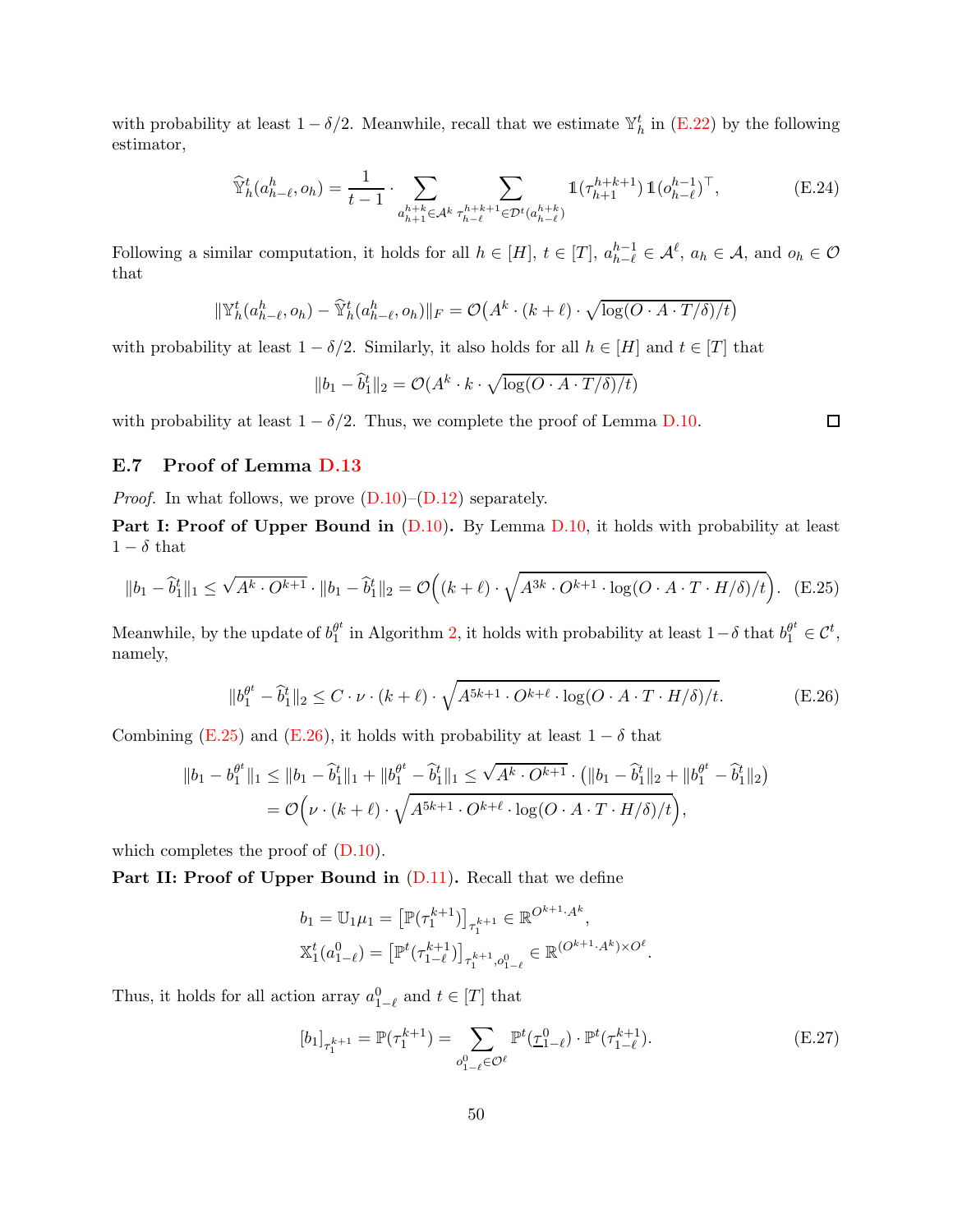It thus holds for all  $a_{1-\ell}^0 \in \mathcal{A}^{\ell}$  that

$$
\|(\mathbb{B}_{1}^{\theta^{t}}(a_{1}, o_{1}) - \mathbb{B}_{1}^{\theta^{*}}(a_{1}, o_{1}))b_{1}\|_{1}
$$
\n
$$
= \left\|(\mathbb{B}_{1}^{\theta^{t}}(a_{1}, o_{1}) - \mathbb{B}_{1}^{\theta^{*}}(a_{1}, o_{1})) \sum_{o_{1-\ell}^{0} \in \mathcal{O}^{\ell}} \mathbb{P}^{t}(\underline{\tau}_{1-\ell}^{0}) \cdot \left[\mathbb{X}_{1}^{t}(a_{1-\ell}^{0})\right]_{o_{1-\ell}^{0}}\right\|_{1}
$$
\n
$$
\leq \left\|\sum_{o_{1-\ell}^{0} \in \mathcal{O}^{\ell}} \left(\mathbb{B}_{1}^{\theta^{t}}(a_{1}, o_{1}) - \mathbb{B}_{1}^{\theta^{*}}(a_{1}, o_{1})\right)\left[\mathbb{X}_{1}^{t}(a_{1-\ell}^{0})\right]_{o_{1-\ell}^{0}}\right\|_{1}
$$
\n
$$
= \left\|(\mathbb{B}_{1}^{\theta^{t}}(a_{1}, o_{1}) - \mathbb{B}_{1}^{\theta^{*}}(a_{1}, o_{1}))\mathbb{X}_{1}^{t}(a_{1-\ell}^{0})\right\|_{1}, \tag{E.28}
$$

Here with a slight abuse of notation, we denote by  $\left[\mathbb{X}_1^t(a_{1-\ell}^0)\right]_{o_{1-\ell}^0}$  the  $o_{1-\ell}^0$ -th column of the matrix  $1-\ell$  $\mathbb{X}_1^t(a_{1-\ell}^0) \in \mathbb{R}^{(O^{k+1}\cdot A^k)\times O^{\ell}}$ . Meanwhile, the inequality follows from the fact that  $0 \leq \mathbb{P}^t(\underline{\tau}_{1-\ell}^0) \leq 1$ for all  $t \in [T]$  and  $\underline{\tau}_{1-\ell}^0 \in \mathcal{A}^{\ell} \times \mathcal{O}^{\ell}$ . It remains to establish high confidence bound for the right-hand side of  $(E.28)$ . To this end, we first obtain by triangle inequality that

$$
\left\| \left( \mathbb{B}_1^{\theta^t}(a_1, o_1) - \mathbb{B}_1^{\theta^*}(a_1, o_1) \right) \mathbb{X}_1^t(a_{1-\ell}^0) \right\|_1 \leq (i) + (ii) + (iii) + (iv),
$$
\n(E.29)

where we define

<span id="page-50-2"></span><span id="page-50-1"></span><span id="page-50-0"></span>(i) = 
$$
\|\mathbb{B}_1^{\theta^t}(a_1, o_1)(\hat{\mathbb{X}}_1^t(a_{1-\ell}^0) - \mathbb{X}_1^t(a_{1-\ell}^0))\|_1
$$
,  
\n(ii) =  $\|\mathbb{B}_1^{\theta^t}(a_1, o_1)\hat{\mathbb{X}}_1^t(a_{1-\ell}^0) - \hat{\mathbb{Y}}_1^t(a_{1-\ell}^1, o_1)\|_1$ ,  
\n(iii) =  $\|\hat{\mathbb{Y}}_1^t(a_{1-\ell}^1, o_1) - \mathbb{Y}_1^t(a_{1-\ell}^1, o_1)\|_1$ ,  
\n(iv) =  $\|\mathbb{B}_1^{\theta^*}(a_1, o_1)\mathbb{X}_1^t(a_{1-\ell}^0) - \mathbb{Y}_1^t(a_{1-\ell}^1, o_1)\|_1$ .

In what follows, we upper bound terms  $(i)$ – $(iv)$  on the right-hand side of  $(E.29)$ . By the definition of parameter space and the concentration inequality in Lemma [D.10,](#page-39-2) we obtain that

$$
(i) = \|\mathbb{B}_{1}^{\theta^{t}}(a_{1}, o_{1}) (\hat{\mathbb{X}}_{1}^{t}(a_{1-\ell}^{0}) - \mathbb{X}_{1}^{t}(a_{1-\ell}^{0}))\|_{1} \leq \|\mathbb{B}_{1}^{\theta^{t}}(a_{1}, o_{1})\|_{1\mapsto 1} \cdot \|\hat{\mathbb{X}}_{1}^{t}(a_{1-\ell}^{0}) - \mathbb{X}_{1}^{t}(a_{1-\ell}^{0})\|_{1} = \mathcal{O}(\nu \cdot A^{2k} \cdot \sqrt{A^{k+1} \cdot O^{k+\ell}} \cdot (k+\ell) \cdot \sqrt{\log(O \cdot A \cdot T \cdot H/\delta)/T}), \tag{E.30}
$$

where the third equality follows from the fact that  $\|\mathbb{B}^{\theta^t}_1\|$  $\frac{\theta^t}{1}(a_1, o_1)\|_{1\mapsto 1} \leq \nu \cdot A^k$  and the fact that  $||x||_1 \leq \sqrt{mn} \cdot ||x||_2$  for  $x \in \mathbb{R}^{m \times n}$ . Meanwhile, by the definition of confidence set  $\mathcal{C}^t$  in [\(D.6\)](#page-36-4) and the fact that  $\theta^t \in \mathcal{C}^t$ , we obtain that

(ii) = 
$$
\|\mathbb{B}_1^{\theta^t}(a_1, o_1)\hat{\mathbb{X}}_1^t(a_{1-\ell}^0) - \hat{\mathbb{Y}}_h^t(a_{h-\ell}^h, o_h)\|_1
$$
  
= 
$$
\mathcal{O}(\nu \cdot A^{2k} \cdot \sqrt{A^{k+1} \cdot O^{k+\ell}} \cdot (k+\ell) \cdot \sqrt{\log(O \cdot A \cdot T \cdot H/\delta)/T}).
$$
 (E.31)

By the concentration inequality in Lemma [D.10,](#page-39-2) we further obtain that

<span id="page-50-4"></span><span id="page-50-3"></span>(iii) = 
$$
\|\widehat{\mathbb{Y}}_h^t(a_{h-\ell}^h, o_h) - \mathbb{Y}_h^t(a_{h-\ell}^h, o_h)\|_1
$$
  
=  $\mathcal{O}(\sqrt{A^{k+1} \cdot O^{k+\ell}} \cdot A^k \cdot (k+\ell) \cdot \sqrt{\log(O \cdot A \cdot T \cdot H/\delta)/T}).$  (E.32)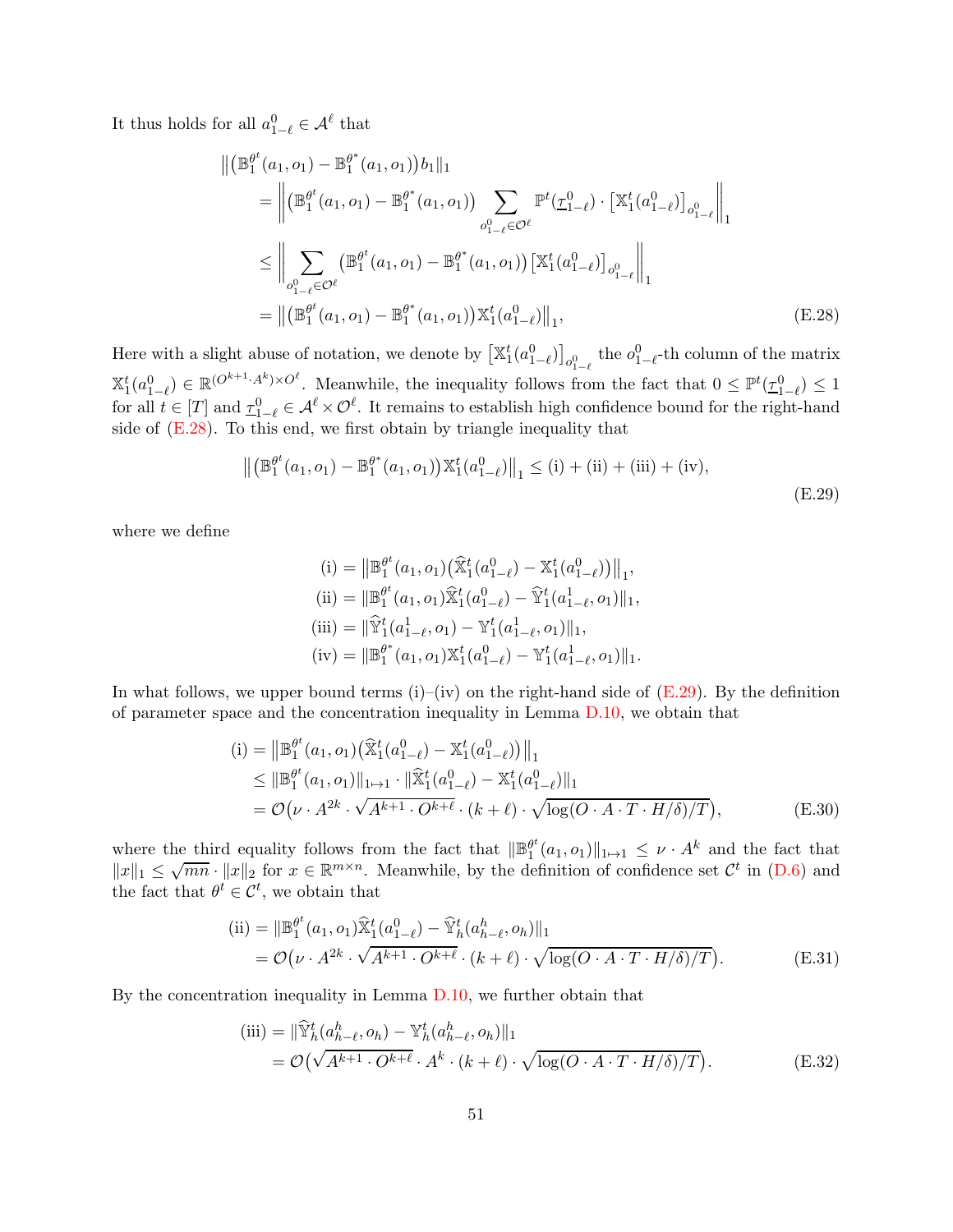Finally, by the identity of Bellman operators in [\(D.2\)](#page-35-2), we have

<span id="page-51-0"></span>(iv) = 
$$
\|\mathbb{B}_1^{\theta^*}(a_1, o_1)\mathbb{X}_1^t(a_{1-\ell}^0) - \mathbb{Y}_h^t(a_{h-\ell}^h, o_h)\|_F = 0.
$$
 (E.33)

Plugging [\(E.30\)](#page-50-2), [\(E.31\)](#page-50-3), [\(E.32\)](#page-50-4), and [\(E.33\)](#page-51-0) into [\(E.29\)](#page-50-1), it holds for all  $a_1 \in \mathcal{A}$ ,  $o_1 \in \mathcal{O}$ , and  $a_{1-\ell}^0 \in \mathcal{A}^{\ell}$  with probability at least  $1-\delta$  that

$$
\begin{split} \left\| \left( \mathbb{B}_1^{\theta^t}(a_1, o_1) - \mathbb{B}_1^{\theta^*}(a_1, o_1) \right) \mathbb{X}_1^t(a_{1-\ell}^0) \right\|_1 \\ = & \mathcal{O}\big(\nu \cdot (k+\ell) \cdot \sqrt{A^{5k+1} \cdot O^{k+\ell} \cdot \log(O \cdot A \cdot T \cdot H/\delta)/t} \big), \end{split}
$$

which completes the proof of  $(D.11)$ .

**Part III: Proof of Upper Bound in** [\(D.12\)](#page-40-5). Under Assumption [D.12,](#page-39-1) it holds for all  $1 < h \leq H$ that

$$
\sum_{s_{h-1}\in\mathcal{S}}\left\| \left(\mathbb{B}_{h}^{\theta^{t}}(a_{h},o_{h})-\mathbb{B}_{h}^{\theta^{*}}(a_{h},o_{h})\right)\mathbb{U}_{h,k}^{\theta^{*}}\mathbb{T}_{h-1}^{\theta^{*}}(s_{h-1},a_{h-1}) \right\|_{1} \cdot \mathbb{P}^{t}(s_{h-1} | a_{h-\ell}^{h-1})
$$
\n
$$
=\left\| \left(\mathbb{B}_{h}^{\theta}(a_{h},o_{h})-\mathbb{B}_{h}^{\theta^{t}}(a_{h},o_{h})\right)\mathbb{U}_{h,k}^{\theta^{t}}\mathbb{T}_{h-1}^{\theta^{t}}(a_{h-1})\mathbb{D}\left(\tilde{\mu}_{h-1}^{\theta^{t}}(\overline{\pi}^{t},a_{h-\ell}^{h-1})\right) \right\|_{1}
$$
\n
$$
=\left\| \left(\mathbb{B}_{h}^{\theta}(a_{h},o_{h})-\mathbb{B}_{h}^{\theta^{t}}(a_{h},o_{h})\right)\mathbb{U}_{h,k}^{\theta^{t}}\mathbb{T}_{h-1}^{\theta^{t}}(a_{h-1})A_{h-1,\ell}^{\overline{\pi}^{t}}(a_{h-\ell}^{h-2})C_{h-1,\ell}^{\overline{\pi}^{t},\dagger}(a_{h-\ell}^{h-1}) \right\|_{1}, \tag{E.34}
$$

where  $A_{h-1,\ell}^{\overline{\pi}^t}$  is the reverse emission operator defined in [\(D.11\)](#page-39-0) and  $C_{h-1,\ell}^{\overline{\pi}^t,\dagger}$  is the right inverse of  $C^{\overline{\pi}^t}_{h-1,\ell}$  in Assumption [D.12.](#page-39-1) Meanwhile, by Assumption [D.12,](#page-39-1) it holds that

$$
\| \left( \mathbb{B}_{h}^{\theta}(a_{h}, o_{h}) - \mathbb{B}_{h}^{\theta'}(a_{h}, o_{h}) \right) \mathbb{U}_{h,k}^{\theta'} \mathbb{T}_{h-1}^{\theta'}(a_{h-1}) A_{h-1,\ell}^{\pi^{t}}(a_{h-\ell}^{h-2}) C_{h-1,\ell}^{\pi^{t}, \dagger}(a_{h-\ell}^{h-1}) \|_{1} \n\leq \gamma \cdot \| (\mathbb{B}_{h}^{\theta}(a_{h}, o_{h}) - \mathbb{B}_{h}^{\theta'}(a_{h}, o_{h})) \mathbb{U}_{h,k}^{\theta'} \mathbb{T}_{h-1}^{\theta'}(a_{h-1}) A_{h-1,\ell}^{\pi^{t}}(a_{h-\ell}^{h-1}) \|_{1}.
$$
\n(E.35)

By the identity of  $\mathbb{X}_{h}^{t}(a_{h-\ell}^{h-1})$  in [\(D.9\)](#page-39-3), we further obtain that

<span id="page-51-4"></span><span id="page-51-3"></span><span id="page-51-1"></span>
$$
\| \left( \mathbb{B}_{h}^{\theta}(a_{h}, o_{h}) - \mathbb{B}_{h}^{\theta'}(a_{h}, o_{h}) \right) \mathbb{U}_{h,k}^{\theta'} \mathbb{T}_{h-1}^{\theta'}(a_{h-1}) A_{h-1,\ell}^{\overline{\pi}^{t}} \|_{1}
$$
  
=  $\| \left( \mathbb{B}_{h}^{\theta}(a_{h}, o_{h}) - \mathbb{B}_{h}^{\theta'}(a_{h}, o_{h}) \right) \mathbb{X}_{h}^{t}(a_{h-\ell}^{h-1}) \|_{1}.$  (E.36)

We now upper bound the right-hand side of  $(E.36)$ . The calculation is similar to that in Part II of the proof. By triangle inequality, we obtain

$$
\|(\mathbb{B}_{h}^{\theta}(a_{h},o_{h}) - \mathbb{B}_{h}^{\theta'}(a_{h},o_{h}))\mathbb{X}_{h}^{t}(a_{h-\ell}^{h-1})\|_{1} \leq (v) + (vi) + (vii) + (viii),
$$
 (E.37)

where we define

<span id="page-51-2"></span>
$$
\begin{aligned}\n(v) &= \left\| \mathbb{B}_{h}^{\theta^{t}}(a_{h}, o_{h}) \big( \widehat{\mathbb{X}}_{h}^{t}(a_{h-\ell}^{h-1}) - \mathbb{X}_{h}^{t}(a_{h-\ell}^{h-1}) \big) \right\|_{1}, \\
(vi) &= \left\| \mathbb{B}_{h}^{\theta^{t}}(a_{h}, o_{h}) \widehat{\mathbb{X}}_{h}^{t}(a_{h-\ell}^{h-1}) - \widehat{\mathbb{Y}}_{h}^{t}(a_{h-\ell}^{h}, o_{h}) \right\|_{1}, \\
(vii) &= \left\| \widehat{\mathbb{Y}}_{h}^{t}(a_{h-\ell}^{h}, o_{h}) - \mathbb{Y}_{h}^{t}(a_{h-\ell}^{h}, o_{h}) \right\|_{1}, \\
(viii) &= \left\| \mathbb{B}_{h}^{\theta^{*}}(a_{h}, o_{h}) \mathbb{X}_{h}^{t}(a_{h-\ell}^{h-1}) - \mathbb{Y}_{h}^{t}(a_{h-\ell}^{h}, o_{h}) \right\|_{1}.\n\end{aligned}
$$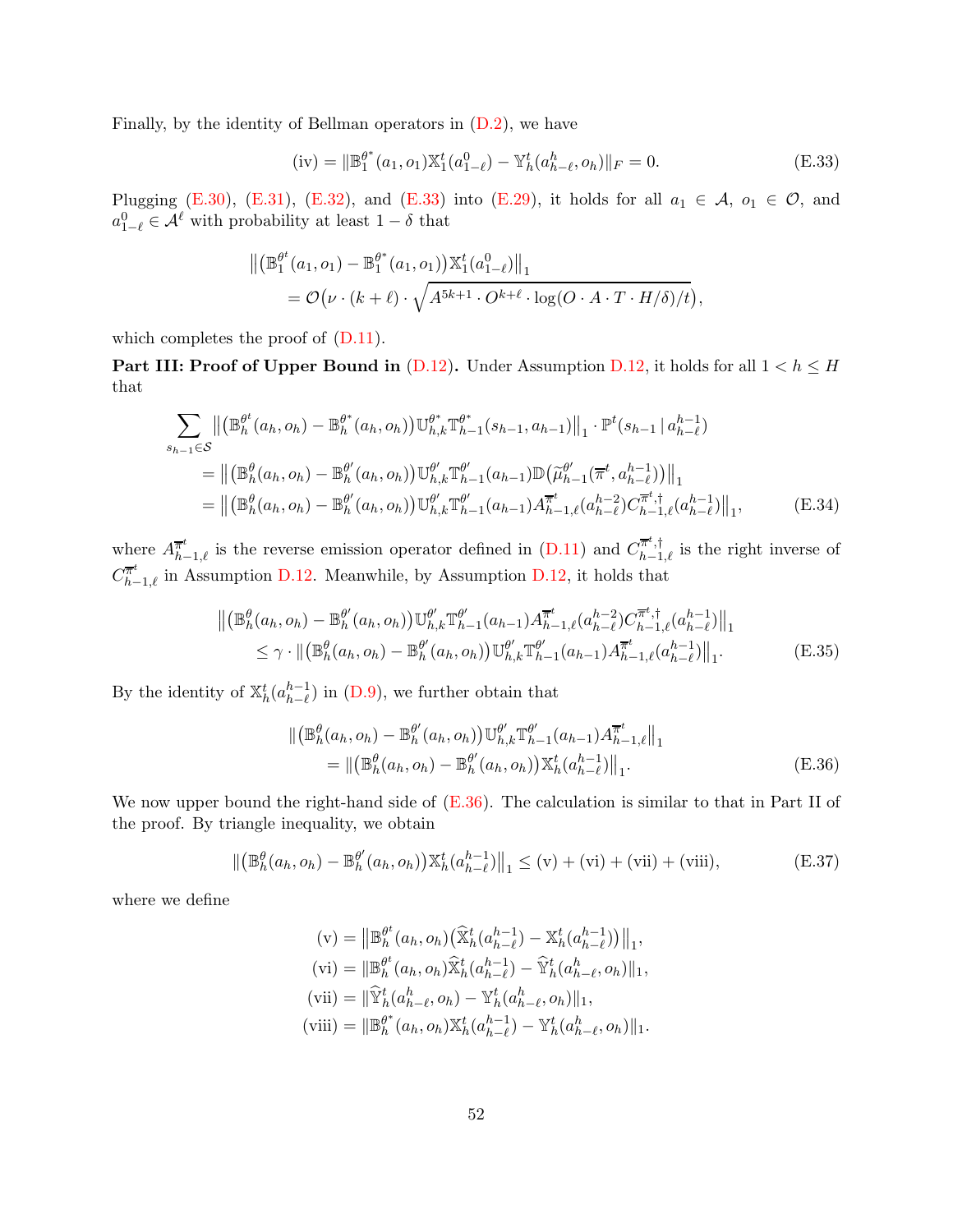In what follows, we upper bound terms  $(v)$ –(viii) on the right-hand side of  $(E.37)$ . By the definition of parameter space and the concentration inequality in Lemma [D.10,](#page-39-2) we obtain that

<span id="page-52-1"></span>
$$
(\mathbf{v}) = \left\| \mathbb{B}_{h}^{\theta^{t}}(a_{h}, o_{h}) \left( \widehat{\mathbb{X}}_{1}^{t}(a_{h-\ell}^{h-1}) - \mathbb{X}_{h}^{t}(a_{h-\ell}^{h-1}) \right) \right\|_{1}
$$
  
\n
$$
\leq \left\| \mathbb{B}_{h}^{\theta^{t}}(a_{h}, o_{h}) \right\|_{1\mapsto 1} \cdot \left\| \widehat{\mathbb{X}}_{h}^{t}(a_{h-\ell}^{h-1}) - \mathbb{X}_{h}^{t}(a_{h-\ell}^{h-1}) \right\|_{1}
$$
  
\n
$$
= \mathcal{O}\left(\nu \cdot \sqrt{A^{5k+1} \cdot O^{k+\ell}} \cdot (k+\ell) \cdot \sqrt{\log(O \cdot A \cdot T \cdot H/\delta)/T} \right).
$$
 (E.38)

Meanwhile, by the definition of confidence set  $\mathcal{C}^t$  in  $(D.6)$  and the fact that  $\theta^t \in \mathcal{C}^t$ , we obtain that

$$
\begin{split} \text{(vi)} &= \|\mathbb{B}_{h}^{\theta^{t}}(a_{h},o_{h})\widehat{\mathbb{X}}_{h}^{t}(a_{h-\ell}^{h-1}) - \widehat{\mathbb{Y}}_{h}^{t}(a_{h-\ell}^{h},o_{h})\|_{1} \\ &= \mathcal{O}\big(\nu \cdot \sqrt{A^{5k+1} \cdot O^{k+\ell}} \cdot (k+\ell) \cdot \sqrt{\log(O \cdot A \cdot T \cdot H/\delta)/T}\big). \end{split} \tag{E.39}
$$

By the concentration inequality in Lemma [D.10,](#page-39-2) we further obtain that

$$
\begin{aligned} \text{(vii)} &= \|\widehat{\mathbb{Y}}_h^t(a_{h-\ell}^h, o_h) - \mathbb{Y}_h^t(a_{h-\ell}^h, o_h)\|_1 \\ &= \mathcal{O}\big(\sqrt{A^{3k+1} \cdot O^{k+\ell}} \cdot (k+\ell) \cdot \sqrt{\log(O \cdot A \cdot T \cdot H/\delta)/T}\big). \end{aligned} \tag{E.40}
$$

Finally, by the identity of Bellman operators in  $(D.2)$ , we have

<span id="page-52-2"></span>(viii) = 
$$
\|\mathbb{B}_{h}^{\theta^*}(a_h, o_h)\mathbb{X}_{h}^{t}(a_{h-\ell}^{h-1}) - \mathbb{Y}_{h}^{t}(a_{h-\ell}^h, o_h)\|_{1} = 0.
$$
 (E.41)

Plugging [\(E.38\)](#page-52-1), [\(E.39\)](#page-52-2), [\(E.40\)](#page-52-3), and [\(E.41\)](#page-52-4) into [\(E.37\)](#page-51-2), it holds for all  $a_h \in \mathcal{A}$ ,  $o_h \in \mathcal{O}$ , and  $a_{h-\ell}^{h-1} \in \mathcal{A}^{\ell}$  with probability at least  $1-\delta$  that

$$
\begin{split} \|\left(\mathbb{B}_{h}^{\theta}(a_{h},o_{h})-\mathbb{B}_{h}^{\theta'}(a_{h},o_{h})\right)\mathbb{X}_{h}^{t}(a_{h-\ell}^{h-1})\|_{1} \\ =\mathcal{O}\!\left(\nu\cdot\sqrt{A^{5k+1}\cdot O^{k+\ell}}\cdot(k+\ell)\cdot\sqrt{\log(O\cdot A\cdot T\cdot H/\delta)/T}\right). \end{split} \tag{E.42}
$$

Combining  $(E.34)$ ,  $(E.35)$ ,  $(E.36)$ , and  $(E.42)$ , we conclude that

$$
\sum_{s_{h-1}\in S} \left\| \left( \mathbb{B}_{h}^{\theta^{t}}(a_{h}, o_{h}) - \mathbb{B}_{h}^{\theta^{*}}(a_{h}, o_{h}) \right) \mathbb{U}_{h,k}^{\theta^{*}} \mathbb{T}_{h-1}^{\theta^{*}}(s_{h-1}, a_{h-1}) \right\|_{1} \cdot \mathbb{P}^{t}(s_{h-1} | a_{h-\ell}^{h-1})
$$
\n
$$
= \left\| \left( \mathbb{B}_{h}^{\theta}(a_{h}, o_{h}) - \mathbb{B}_{h}^{\theta^{t}}(a_{h}, o_{h}) \right) \mathbb{U}_{h,k}^{\theta^{t}} \mathbb{T}_{h-1}^{\theta^{t}}(a_{h-1}) A_{h-1,\ell}^{\pi}(a_{h-\ell}^{h-2}) C_{h-1,\ell}^{\pi, \dagger}(a_{h-\ell}^{h-2}) \right\|_{1}
$$
\n
$$
\leq \gamma \cdot \left\| \left( \mathbb{B}_{h}^{\theta}(a_{h}, o_{h}) - \mathbb{B}_{h}^{\theta^{t}}(a_{h}, o_{h}) \right) \mathbb{X}_{h}^{t}(a_{h-\ell}^{h-1}) \right\|_{1}
$$
\n
$$
= \mathcal{O}\left(\gamma \cdot \nu \cdot (k+\ell) \cdot \sqrt{A^{5k+\ell} \cdot O^{k+1} \cdot \log(O \cdot A \cdot T \cdot H/\delta)/t} \right),
$$

where the first inequality follows from  $(E.35)$  and  $(E.36)$ . Thus, we complete the proof of  $(D.11)$ .

# <span id="page-52-5"></span><span id="page-52-4"></span><span id="page-52-3"></span> $\Box$

### <span id="page-52-0"></span>E.8 Proof of Lemma [E.1](#page-46-2)

*Proof.* Recall that we define

$$
\widetilde{\mathbb{O}}_h(o_h) = \mathbb{D}(\mathbb{O}_h(o_h | \cdot)) = \mathbb{D}(\big[\mathbb{O}(o_h | s_h)\big]_{s_h}\big) \in \mathbb{R}^{S \times S},
$$